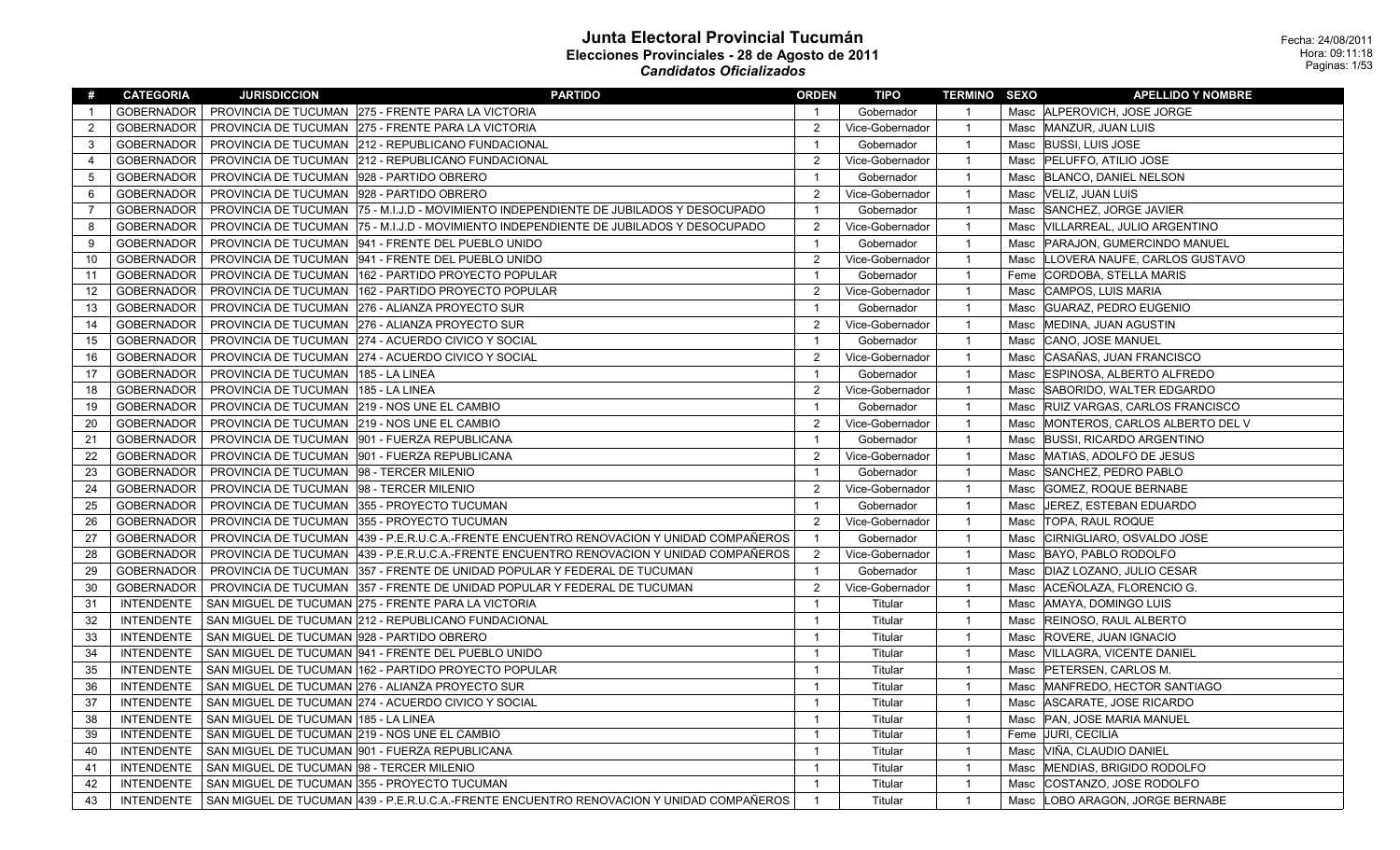| #  | <b>CATEGORIA</b>  | <b>JURISDICCION</b>       | <b>PARTIDO</b>                                                            | <b>ORDEN</b>   | TIPO    | <b>TERMINO SEXO</b> |      | <b>APELLIDO Y NOMBRE</b>          |
|----|-------------------|---------------------------|---------------------------------------------------------------------------|----------------|---------|---------------------|------|-----------------------------------|
| 44 | INTENDENTE        |                           | SAN MIGUEL DE TUCUMAN 357 - FRENTE DE UNIDAD POPULAR Y FEDERAL DE TUCUMAN | $\overline{1}$ | Titular | $\overline{1}$      |      | Masc MIDDAGH STELLA. JULIO JOSE   |
| 45 | <b>INTENDENTE</b> | <b>ALDERETES</b>          | 275 - FRENTE PARA LA VICTORIA                                             | $\overline{1}$ | Titular | $\overline{1}$      |      | Masc SILMAN, JULIO FABIO          |
| 46 | <b>INTENDENTE</b> | <b>ALDERETES</b>          | 928 - PARTIDO OBRERO                                                      | $\overline{1}$ | Titular | $\overline{1}$      |      | Feme GEREZ, MARINA INES           |
| 47 | <b>INTENDENTE</b> | <b>ALDERETES</b>          | 162 - PARTIDO PROYECTO POPULAR                                            | $\mathbf{1}$   | Titular | $\overline{1}$      |      | Feme  TORRES, MARIA DEL VALLE     |
| 48 | <b>INTENDENTE</b> | <b>ALDERETES</b>          | 244 - UNIDOS POR ALDERETES                                                | $\overline{1}$ | Titular | $\overline{1}$      | Masc | MORALES, LUIS SALVADOR            |
| 49 | <b>INTENDENTE</b> | <b>ALDERETES</b>          | 268 - TODOS POR TUCUMAN                                                   | $\overline{1}$ | Titular | $\overline{1}$      | Masc | SALOMON, HECTOR ALDO              |
| 50 | <b>INTENDENTE</b> | <b>ALDERETES</b>          | 3 - ACCION REGIONAL                                                       | $\mathbf{1}$   | Titular | $\overline{1}$      | Masc | <b>TORRES, FRANCISCO ALBERTO</b>  |
| 51 | <b>INTENDENTE</b> | <b>ALDERETES</b>          | 274 - ACUERDO CIVICO Y SOCIAL                                             | $\overline{1}$ | Titular | $\overline{1}$      |      | Feme MIRANDA, MARIA CECILIA       |
| 52 | <b>INTENDENTE</b> | <b>ALDERETES</b>          | 916 - PARTIDO DEFENSA PROVINCIAL BANDERA BLANCA                           | $\mathbf{1}$   | Titular | $\overline{1}$      |      | Feme SALINAS, MARIA DEL VALLE     |
| 53 | <b>INTENDENTE</b> | <b>ALDERETES</b>          | 901 - FUERZA REPUBLICANA                                                  | $\overline{1}$ | Titular | $\overline{1}$      | Masc | <b>RODRIGUEZ, MARTIN JULIO</b>    |
| 54 | <b>INTENDENTE</b> | <b>ALDERETES</b>          | 58 - COMUNIDAD EN ORGANIZACIÒN                                            | $\overline{1}$ | Titular | $\overline{1}$      | Masc | SALVATIERRA, ENRIQUE RENE         |
| 55 | <b>INTENDENTE</b> | <b>ALDERETES</b>          | 356 - FRENTE PROVINCIAL                                                   | $\mathbf{1}$   | Titular | $\overline{1}$      | Masc | LUDUEÑA, GENARO FABIAN            |
| 56 | <b>INTENDENTE</b> | <b>BANDA DEL RIO SALI</b> | 275 - FRENTE PARA LA VICTORIA                                             | $\overline{1}$ | Titular | $\overline{1}$      | Masc | KHODER, ZACARIAS                  |
| 57 | <b>INTENDENTE</b> | <b>BANDA DEL RIO SALI</b> | 278 - PARTIDO FUNDACIONAL                                                 | $\overline{1}$ | Titular | $\overline{1}$      | Masc | SALVATIERRA, EMILIO ALBERTO       |
| 58 | <b>INTENDENTE</b> | <b>BANDA DEL RIO SALI</b> | 928 - PARTIDO OBRERO                                                      | $\overline{1}$ | Titular | $\overline{1}$      | Masc | SORIA, TEOBALDO ALBERTO           |
| 59 | <b>INTENDENTE</b> | <b>BANDA DEL RIO SALI</b> | 243 - VANGUARDIA POPULAR                                                  | $\overline{1}$ | Titular | $\overline{1}$      | Masc | ALMEIDA, MANUEL ENRIQUE.          |
| 60 | <b>INTENDENTE</b> | <b>BANDA DEL RIO SALI</b> | 158 - PARTIDO FRENTE DE LA LEALTAD                                        | $\overline{1}$ | Titular | $\overline{1}$      | Masc | <b>ZELARAYAN, BRAULIO RAMON</b>   |
| 61 | <b>INTENDENTE</b> | <b>BANDA DEL RIO SALI</b> | 151 - MOVIMIENTO DE UNIDAD PARA LA VICTORIA AUTENTICO                     | $\overline{1}$ | Titular | $\overline{1}$      | Masc | <b>RODRIGUEZ, ANGEL RAUL</b>      |
| 62 | <b>INTENDENTE</b> | <b>BANDA DEL RIO SALI</b> | 276 - ALIANZA PROYECTO SUR                                                | $\overline{1}$ | Titular | $\overline{1}$      | Masc | CAVALLERO, HECTOR JULIO           |
| 63 | <b>INTENDENTE</b> | <b>BANDA DEL RIO SALI</b> | 274 - ACUERDO CIVICO Y SOCIAL                                             | $\overline{1}$ | Titular | $\overline{1}$      | Masc | <b>FERREYRA, ENRIQUE OMAR</b>     |
| 64 | <b>INTENDENTE</b> | <b>BANDA DEL RIO SALI</b> | 439 - P.E.R.U.C.A.-FRENTE ENCUENTRO RENOVACION Y UNIDAD COMPAÑEROS        | $\overline{1}$ | Titular | $\overline{1}$      |      | Masc   PERDIGUERO, GABRIEL ANDRES |
| 65 | <b>INTENDENTE</b> | <b>BELLA VISTA</b>        | 275 - FRENTE PARA LA VICTORIA                                             | $\overline{1}$ | Titular | $\overline{1}$      | Masc | <b>ESPECHE, LUIS ARMANDO</b>      |
| 66 | <b>INTENDENTE</b> | <b>BELLA VISTA</b>        | 278 - PARTIDO FUNDACIONAL                                                 | $\mathbf{1}$   | Titular | $\overline{1}$      |      | Feme FERNANDEZ, GLADYS LILIANA    |
| 67 | <b>INTENDENTE</b> | <b>BELLA VISTA</b>        | 212 - REPUBLICANO FUNDACIONAL                                             | $\overline{1}$ | Titular | $\overline{1}$      | Masc | SALGUERO, JULIO ANTONIO           |
| 68 | <b>INTENDENTE</b> | <b>BELLA VISTA</b>        | 162 - PARTIDO PROYECTO POPULAR                                            | $\overline{1}$ | Titular | $\overline{1}$      | Masc | <b>OCARANZA, MIGUEL ERNESTO</b>   |
| 69 | <b>INTENDENTE</b> | <b>BELLA VISTA</b>        | 268 - TODOS POR TUCUMAN                                                   | $\overline{1}$ | Titular | $\overline{1}$      | Masc | <b>ZAMORANO, RAUL GUILLERMO</b>   |
| 70 | <b>INTENDENTE</b> | <b>BELLA VISTA</b>        | 274 - ACUERDO CIVICO Y SOCIAL                                             | $\overline{1}$ | Titular | $\overline{1}$      | Masc | CORTEZ, JUAN CARLOS               |
| 71 | <b>INTENDENTE</b> | <b>BELLA VISTA</b>        | 356 - FRENTE PROVINCIAL                                                   | $\overline{1}$ | Titular | $\overline{1}$      | Masc | GIANFRANCISCO, RAUL VICENTE       |
| 72 | <b>INTENDENTE</b> | <b>BELLA VISTA</b>        | 439 - P.E.R.U.C.A.-FRENTE ENCUENTRO RENOVACION Y UNIDAD COMPAÑEROS        | $\overline{1}$ | Titular | $\overline{1}$      | Masc | IBAÑEZ, WALTER DAVID              |
| 73 | <b>INTENDENTE</b> | <b>BURRUYACU</b>          | 275 - FRENTE PARA LA VICTORIA                                             | $\mathbf{1}$   | Titular | $\overline{1}$      | Masc | LEAL, JORGE ABRAHAM               |
| 74 | <b>INTENDENTE</b> | <b>BURRUYACU</b>          | 278 - PARTIDO FUNDACIONAL                                                 | $\mathbf{1}$   | Titular | $\overline{1}$      | Masc | GARZON, HECTOR ANTONIO.           |
| 75 | <b>INTENDENTE</b> | <b>BURRUYACU</b>          | 3 - ACCION REGIONAL                                                       | $\overline{1}$ | Titular | $\overline{1}$      | Masc | <b>ROBLEDO, JOSE LUIS</b>         |
| 76 | <b>INTENDENTE</b> | <b>BURRUYACU</b>          | 274 - ACUERDO CIVICO Y SOCIAL                                             | $\overline{1}$ | Titular | $\overline{1}$      | Masc | GONZALEZ, HUGO ELECTO             |
| 77 | <b>INTENDENTE</b> | <b>GRANEROS</b>           | 275 - FRENTE PARA LA VICTORIA                                             | $\overline{1}$ | Titular | $\overline{1}$      | Masc | <b>GRANEROS, ROQUE HECTOR</b>     |
| 78 | <b>INTENDENTE</b> | <b>GRANEROS</b>           | 274 - ACUERDO CIVICO Y SOCIAL                                             | $\mathbf{1}$   | Titular | $\overline{1}$      | Masc | JUAREZ, LUIS OMAR                 |
| 79 | <b>INTENDENTE</b> | <b>GRANEROS</b>           | 901 - FUERZA REPUBLICANA                                                  | $\overline{1}$ | Titular | $\overline{1}$      | Masc | JUAREZ, LUIS OMAR                 |
| 80 | <b>INTENDENTE</b> | <b>GRANEROS</b>           | 58 - COMUNIDAD EN ORGANIZACIÓN                                            | $\mathbf{1}$   | Titular | $\overline{1}$      | Masc | <b>PEREZ, RUBEN ALEJANDRO</b>     |
| 81 | <b>INTENDENTE</b> | <b>GRANEROS</b>           | 311 - MILITANCIA TERRITORIAL                                              | $\overline{1}$ | Titular | $\overline{1}$      | Masc | <b>GRANEROS, PEDRO RENE</b>       |
| 82 | <b>INTENDENTE</b> | <b>GRANEROS</b>           | 357 - FRENTE DE UNIDAD POPULAR Y FEDERAL DE TUCUMAN                       | $\overline{1}$ | Titular | $\overline{1}$      | Masc | JUAREZ, LUIS OMAR                 |
| 83 | <b>INTENDENTE</b> | <b>SIMOCA</b>             | 275 - FRENTE PARA LA VICTORIA                                             | $\overline{1}$ | Titular | $\overline{1}$      | Masc | PALIZA, MIGUEL ANGEL              |
| 84 | <b>INTENDENTE</b> | <b>SIMOCA</b>             | 274 - ACUERDO CIVICO Y SOCIAL                                             | $\overline{1}$ | Titular | $\overline{1}$      | Masc | GONZALEZ, LUIS ENRIQUE            |
| 85 | <b>INTENDENTE</b> | <b>SIMOCA</b>             | 287 - SIEMPRE SIMOCA                                                      | $\overline{1}$ | Titular | $\overline{1}$      | Masc | MOTHE, FELIX ARTURO               |
| 86 | <b>INTENDENTE</b> | <b>SIMOCA</b>             | 356 - FRENTE PROVINCIAL                                                   | $\mathbf{1}$   | Titular | $\overline{1}$      | Masc | HERRERA, JESUS MARCELO            |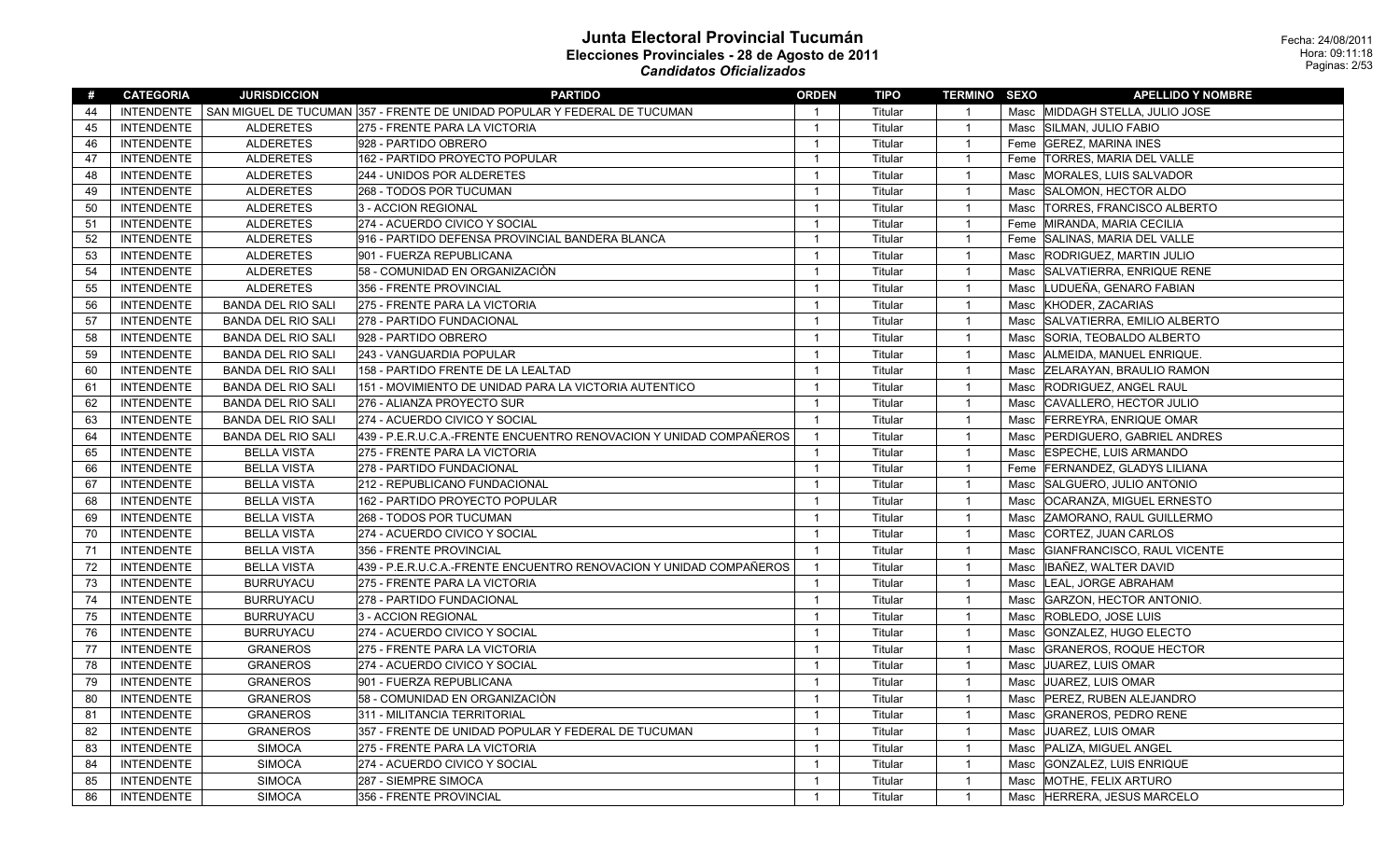| #   | <b>CATEGORIA</b>  | <b>JURISDICCION</b>   | <b>PARTIDO</b>                                                     | <b>ORDEN</b>   | TIPO    | <b>TERMINO SEXO</b> |      | <b>APELLIDO Y NOMBRE</b>            |
|-----|-------------------|-----------------------|--------------------------------------------------------------------|----------------|---------|---------------------|------|-------------------------------------|
| 87  | <b>INTENDENTE</b> | <b>TRANCAS</b>        | 275 - FRENTE PARA LA VICTORIA                                      | $\overline{1}$ | Titular | $\overline{1}$      |      | Masc BETHENCOURT, ENRIQUE FABIAN    |
| 88  | <b>INTENDENTE</b> | <b>TRANCAS</b>        | 248 - NUEVO ESPACIO POPULAR                                        | $\overline{1}$ | Titular | $\overline{1}$      |      | Masc MORENO, RAUL ROBERTO           |
| 89  | <b>INTENDENTE</b> | <b>TRANCAS</b>        | 274 - ACUERDO CIVICO Y SOCIAL                                      | $\mathbf{1}$   | Titular | $\overline{1}$      |      | Masc MORENO, JULIO CESAR            |
| 90  | <b>INTENDENTE</b> | <b>AGUILARES</b>      | 275 - FRENTE PARA LA VICTORIA                                      | $\mathbf{1}$   | Titular | $\overline{1}$      |      | Masc FERNANDEZ, AGUSTIN             |
| 91  | <b>INTENDENTE</b> | <b>AGUILARES</b>      | 162 - PARTIDO PROYECTO POPULAR                                     | $\overline{1}$ | Titular | $\overline{1}$      |      | Masc CARRIZO, EDUARDO AUGUSTO       |
| 92  | <b>INTENDENTE</b> | <b>AGUILARES</b>      | 268 - TODOS POR TUCUMAN                                            | $\mathbf{1}$   | Titular | $\overline{1}$      |      | Masc MARTINEZ LOBO, GUILLERMO RUBEN |
| 93  | <b>INTENDENTE</b> | <b>AGUILARES</b>      | 276 - ALIANZA PROYECTO SUR                                         | $\mathbf{1}$   | Titular | $\overline{1}$      |      | Masc SUAREZ, ANTONIO JESUS          |
| 94  | <b>INTENDENTE</b> | <b>AGUILARES</b>      | 274 - ACUERDO CIVICO Y SOCIAL                                      | $\mathbf{1}$   | Titular | $\overline{1}$      |      | Masc   ALIA, JORGE LUIS             |
| 95  | <b>INTENDENTE</b> | <b>AGUILARES</b>      | 390 - PARTICIPATIVA                                                | $\mathbf{1}$   | Titular | $\overline{1}$      |      | Masc MAGI, FRANCISCO JOSE           |
| 96  | <b>INTENDENTE</b> | <b>AGUILARES</b>      | 58 - COMUNIDAD EN ORGANIZACIÒN                                     | $\overline{1}$ | Titular | $\overline{1}$      |      | Masc   BALCEDA, JOSE LUIS           |
| 97  | <b>INTENDENTE</b> | <b>AGUILARES</b>      | 311 - MILITANCIA TERRITORIAL                                       | $\overline{1}$ | Titular | $\overline{1}$      |      | Masc   FLORES, ALFREDO MARCELO      |
| 98  | <b>INTENDENTE</b> | <b>AGUILARES</b>      | 439 - P.E.R.U.C.A.-FRENTE ENCUENTRO RENOVACION Y UNIDAD COMPAÑEROS | $\overline{1}$ | Titular | $\overline{1}$      |      | Masc  DI MARIA, RUBEN CESAR         |
| 99  | <b>INTENDENTE</b> | CONCEPCION            | 275 - FRENTE PARA LA VICTORIA                                      | $\overline{1}$ | Titular | $\overline{1}$      |      | Masc MORELLI, OSVALDO RUBEN         |
| 100 | <b>INTENDENTE</b> | CONCEPCION            | 248 - NUEVO ESPACIO POPULAR                                        | $\overline{1}$ | Titular | $\overline{1}$      |      | Masc MIRANDA, GERARDO ISAAC         |
| 101 | <b>INTENDENTE</b> | CONCEPCION            | 4 - PARTIDO DE LOS TRABAJADORES                                    | $\mathbf{1}$   | Titular | $\overline{1}$      |      | Masc   ABBOUD, MIGUEL ANGEL         |
| 102 | <b>INTENDENTE</b> | CONCEPCION            | 162 - PARTIDO PROYECTO POPULAR                                     | $\overline{1}$ | Titular | $\overline{1}$      |      | Masc  SERVILI, RODOLFO DANTE        |
| 103 | <b>INTENDENTE</b> | <b>CONCEPCION</b>     | 125 - FRENTE POPULAR VECINAL                                       | $\overline{1}$ | Titular | $\overline{1}$      |      | Masc JUAREZ, JOSE RUBEN             |
| 104 | <b>INTENDENTE</b> | <b>CONCEPCION</b>     | 323 - RENACER POR CONCEPCION                                       | $\mathbf{1}$   | Titular | $\overline{1}$      |      | Masc REYES, BERNARDO RUBEN          |
| 105 | <b>INTENDENTE</b> | CONCEPCION            | 274 - ACUERDO CIVICO Y SOCIAL                                      | $\overline{1}$ | Titular | $\overline{1}$      |      | Masc   ALBARRACIN, RAUL EDUARDO     |
| 106 | <b>INTENDENTE</b> | CONCEPCION            | 901 - FUERZA REPUBLICANA                                           | $\overline{1}$ | Titular | $\overline{1}$      | Masc | DIAZ, FRANCISCO MARTIN              |
| 107 | <b>INTENDENTE</b> | <b>CONCEPCION</b>     | 439 - P.E.R.U.C.A.-FRENTE ENCUENTRO RENOVACION Y UNIDAD COMPAÑEROS | $\overline{1}$ | Titular | $\overline{1}$      | Masc | URRUTIA, ANGEL RICARDO              |
| 108 | <b>INTENDENTE</b> | <b>FAMAILLA</b>       | 275 - FRENTE PARA LA VICTORIA                                      | $\overline{1}$ | Titular | $\overline{1}$      |      | Masc   ORELLANA, JUAN ENRIQUE       |
| 109 | <b>INTENDENTE</b> | <b>FAMAILLA</b>       | 239 - MOVIMIENTO DE INCLUSION Y ORGANIZACION (MIO)                 | $\overline{1}$ | Titular | $\overline{1}$      |      | Masc MARRAS, IVAN GUSTAVO           |
| 110 | <b>INTENDENTE</b> | <b>FAMAILLA</b>       | 149 - CORRIENTE POPULAR                                            | $\mathbf{1}$   | Titular | $\overline{1}$      |      | Feme   AHMED, SUSANA LIA            |
| 111 | <b>INTENDENTE</b> | <b>FAMAILLA</b>       | 162 - PARTIDO PROYECTO POPULAR                                     | $\mathbf{1}$   | Titular | $\overline{1}$      |      | Masc   ABREGU, ADAN ALFREDO         |
| 112 | <b>INTENDENTE</b> | <b>FAMAILLA</b>       | 268 - TODOS POR TUCUMAN                                            | $\mathbf{1}$   | Titular | $\overline{1}$      |      | Masc   NIEVA, JULIO ARMANDO         |
| 113 | <b>INTENDENTE</b> | <b>FAMAILLA</b>       | 276 - ALIANZA PROYECTO SUR                                         | $\overline{1}$ | Titular | $\overline{1}$      |      | Masc MANSILLA, ANGEL LAURO          |
| 114 | <b>INTENDENTE</b> | <b>FAMAILLA</b>       | 274 - ACUERDO CIVICO Y SOCIAL                                      | $\overline{1}$ | Titular | $\overline{1}$      |      | Masc ROJAS, SERGIO HUMBERTO         |
| 115 | <b>INTENDENTE</b> | <b>FAMAILLA</b>       | 386 - FAMAILLA PARA CRECER                                         | $\overline{1}$ | Titular | $\overline{1}$      |      | Masc ROMANO, ENRIQUE JOSE           |
| 116 | <b>INTENDENTE</b> | <b>FAMAILLA</b>       | 356 - FRENTE PROVINCIAL                                            | $\overline{1}$ | Titular | $\overline{1}$      |      | Masc SALOMON, ALUAR ALCIDES         |
| 117 | <b>INTENDENTE</b> | <b>FAMAILLA</b>       | 439 - P.E.R.U.C.A.-FRENTE ENCUENTRO RENOVACION Y UNIDAD COMPAÑEROS | $\overline{1}$ | Titular | $\overline{1}$      |      | Masc SANTUCHO, ORLANDO HECTOR       |
| 118 | <b>INTENDENTE</b> | JUAN BAUTISTA ALBERDI | 275 - FRENTE PARA LA VICTORIA                                      | $\overline{1}$ | Titular | $\overline{1}$      |      | Masc CAMPOS, LUIS ARMANDO           |
| 119 | <b>INTENDENTE</b> | JUAN BAUTISTA ALBERDI | 110 - PARTIDO DE LA JUSTICIA Y LA VICTORIA                         | $\overline{1}$ | Titular | $\overline{1}$      |      | Masc   MARTA, CARLOS RUBEN          |
| 120 | <b>INTENDENTE</b> |                       | JUAN BAUTISTA ALBERDI 268 - TODOS POR TUCUMAN                      | $\overline{1}$ | Titular | $\overline{1}$      |      | Masc ELIAS, IGNACIO FABIAN          |
| 121 | <b>INTENDENTE</b> |                       | JUAN BAUTISTA ALBERDI 331 - DEL TRABAJO Y DEL PUEBLO               | $\mathbf{1}$   | Titular | $\overline{1}$      |      | Masc PORTAS, RUBEN ANTONIO          |
| 122 | <b>INTENDENTE</b> |                       | JUAN BAUTISTA ALBERDI 274 - ACUERDO CIVICO Y SOCIAL                | $\overline{1}$ | Titular | $\overline{1}$      |      | Masc SANTILLAN, GUIDO HUMBERTO      |
| 123 | <b>INTENDENTE</b> | JUAN BAUTISTA ALBERDI | 156 - ENCUENTRO VECINAL DE INSTIT. Y TRAB. ALBERDIANOS             | $\overline{1}$ | Titular | $\overline{1}$      |      | Masc  LOPEZ, JUAN CARLOS            |
| 124 | <b>INTENDENTE</b> |                       | JUAN BAUTISTA ALBERDI 354 - PRO - PROPUESTA REPUBLICANA            | $\overline{1}$ | Titular | $\overline{1}$      |      | Masc   FLORES, ANDRES FERNANDO      |
| 125 | <b>INTENDENTE</b> |                       | JUAN BAUTISTA ALBERDI   901 - FUERZA REPUBLICANA                   | $\mathbf{1}$   | Titular | $\overline{1}$      |      | Masc ESPINOSA, CARLOS RAFAEL        |
| 126 | <b>INTENDENTE</b> | LA COCHA              | 275 - FRENTE PARA LA VICTORIA                                      | $\mathbf{1}$   | Titular | $\overline{1}$      |      | Masc RODRIGUEZ, LEOPOLDO ALBERTO    |
| 127 | <b>INTENDENTE</b> | LA COCHA              | 149 - CORRIENTE POPULAR                                            | $\mathbf{1}$   | Titular | $\overline{1}$      |      | Masc   OLIVERA, PABLO DANIEL        |
| 128 | <b>INTENDENTE</b> | LA COCHA              | 274 - ACUERDO CIVICO Y SOCIAL                                      | $\mathbf{1}$   | Titular | $\overline{1}$      |      | Feme SIGSTAD, CLAUDIA ALICIA        |
| 129 | <b>INTENDENTE</b> | LA COCHA              | 58 - COMUNIDAD EN ORGANIZACIÓN                                     | $\mathbf{1}$   | Titular | $\overline{1}$      |      | Masc  TELLO, HUGO RICARDO           |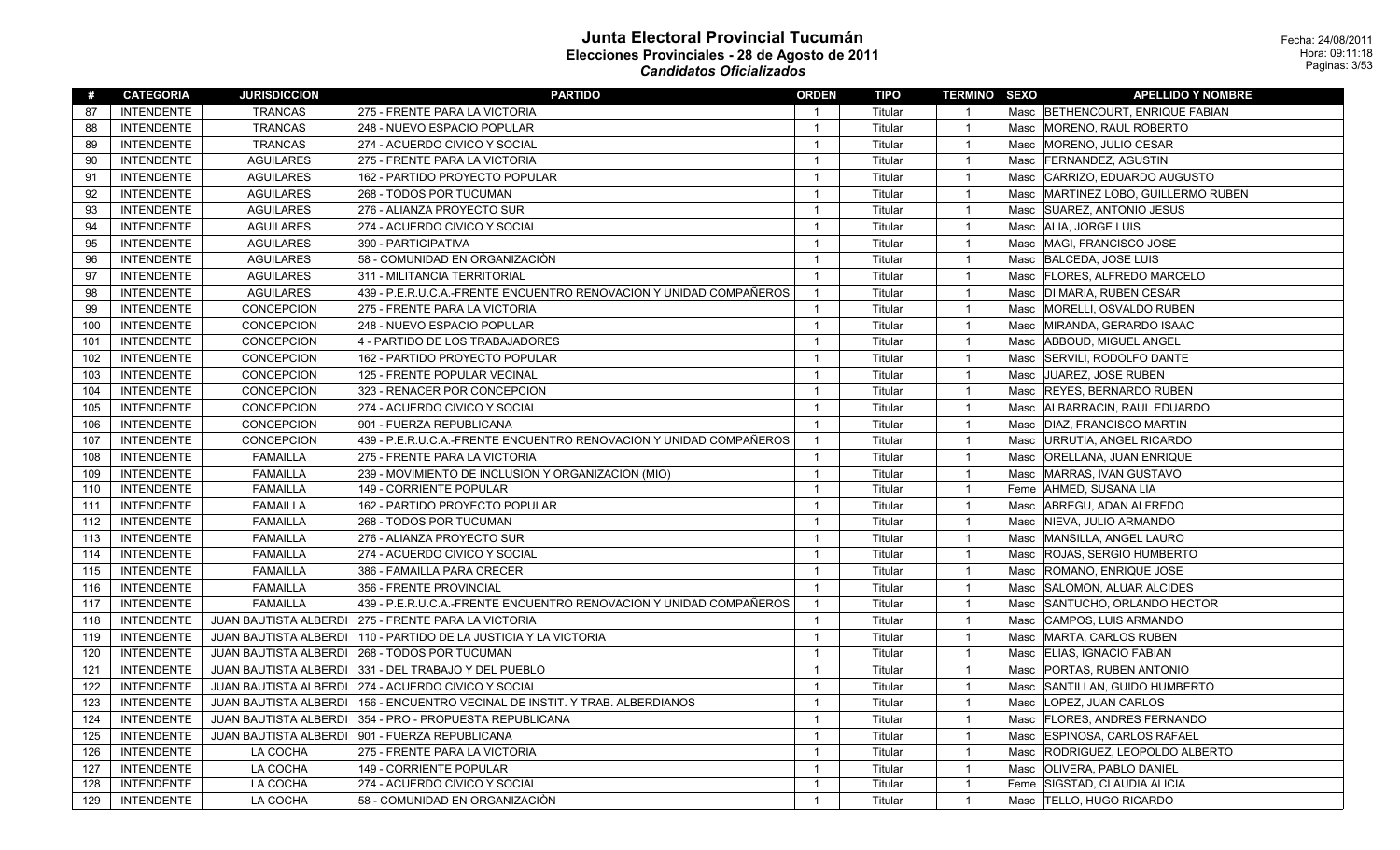| #   | <b>CATEGORIA</b>  | <b>JURISDICCION</b> | <b>PARTIDO</b>                                                     | <b>ORDEN</b>   | TIPO    | <b>TERMINO SEXO</b> |      | <b>APELLIDO Y NOMBRE</b>              |
|-----|-------------------|---------------------|--------------------------------------------------------------------|----------------|---------|---------------------|------|---------------------------------------|
| 130 | <b>INTENDENTE</b> | LA COCHA            | 69 - PARTICIPACION CIVICA                                          | $\overline{1}$ | Titular | $\overline{1}$      |      | Masc BRAVO, LUIS SERAPIO              |
| 131 | <b>INTENDENTE</b> | LA COCHA            | 439 - P.E.R.U.C.A.-FRENTE ENCUENTRO RENOVACION Y UNIDAD COMPAÑEROS | $\overline{1}$ | Titular | $\overline{1}$      |      | Masc CARRIZO, ANTONIO BELISARIO       |
| 132 | <b>INTENDENTE</b> | <b>LAS TALITAS</b>  | 275 - FRENTE PARA LA VICTORIA                                      | $\overline{1}$ | Titular | $\overline{1}$      | Masc | MORGHENSTEIN, LUIS ADOLFO             |
| 133 | <b>INTENDENTE</b> | <b>LAS TALITAS</b>  | 162 - PARTIDO PROYECTO POPULAR                                     | $\overline{1}$ | Titular | $\overline{1}$      | Masc | KRISTAL, MARCOS RAFAEL                |
| 134 | <b>INTENDENTE</b> | <b>LAS TALITAS</b>  | 268 - TODOS POR TUCUMAN                                            | $\overline{1}$ | Titular | $\overline{1}$      | Masc | PEREA, RAUL JORGE                     |
| 135 | <b>INTENDENTE</b> | <b>LAS TALITAS</b>  | 274 - ACUERDO CIVICO Y SOCIAL                                      | $\mathbf{1}$   | Titular | $\overline{1}$      | Masc | <b>IMPERIO ROJAS, ANTONIO ENRIQUE</b> |
| 136 | <b>INTENDENTE</b> | <b>LAS TALITAS</b>  | 185 - LA LINEA                                                     | $\overline{1}$ | Titular | $\overline{1}$      | Feme | AGUILAR, SANDRA MONICA                |
| 137 | <b>INTENDENTE</b> | <b>LAS TALITAS</b>  | 220 - UNION POR TODOS                                              | $\overline{1}$ | Titular | $\overline{1}$      | Masc | GARCIA, JUAN ANGEL                    |
| 138 | <b>INTENDENTE</b> | <b>LAS TALITAS</b>  | 901 - FUERZA REPUBLICANA                                           | $\overline{1}$ | Titular | $\overline{1}$      | Masc | <b>REYES, RODOLFO CAYETANO</b>        |
| 139 | <b>INTENDENTE</b> | <b>LAS TALITAS</b>  | 58 - COMUNIDAD EN ORGANIZACIÒN                                     | $\overline{1}$ | Titular | $\overline{1}$      | Masc | <b>JUAREZ BABIANO, REINALDO RENE</b>  |
| 140 | <b>INTENDENTE</b> | <b>LAS TALITAS</b>  | 69 - PARTICIPACION CIVICA                                          | $\mathbf{1}$   | Titular | $\overline{1}$      | Feme | JORRAT, ELIANA JULIETA                |
| 141 | <b>INTENDENTE</b> | <b>LAS TALITAS</b>  | 254 - PARTIDO PROVIDA                                              | $\overline{1}$ | Titular | $\overline{1}$      | Masc | ALBARRACIN, ESTEBAN EDUARDO           |
| 142 | <b>INTENDENTE</b> | <b>LAS TALITAS</b>  | 439 - P.E.R.U.C.A.-FRENTE ENCUENTRO RENOVACION Y UNIDAD COMPAÑEROS | $\overline{1}$ | Titular | $\overline{1}$      | Masc | PEREZ, JOSE FABIAN                    |
| 143 | <b>INTENDENTE</b> | <b>LAS TALITAS</b>  | 357 - FRENTE DE UNIDAD POPULAR Y FEDERAL DE TUCUMAN                | $\overline{1}$ | Titular | $\overline{1}$      | Masc | MORENO, EDUARDO SALVADOR              |
| 144 | <b>INTENDENTE</b> | <b>MONTEROS</b>     | 275 - FRENTE PARA LA VICTORIA                                      | $\overline{1}$ | Titular | $\overline{1}$      |      | Masc   OLEA, LUIS ALBERTO             |
| 145 | <b>INTENDENTE</b> | <b>MONTEROS</b>     | 928 - PARTIDO OBRERO                                               | $\mathbf{1}$   | Titular | $\overline{1}$      | Feme | ALCARAZ, NORA BEATRIZ                 |
| 146 | <b>INTENDENTE</b> | <b>MONTEROS</b>     | 162 - PARTIDO PROYECTO POPULAR                                     | $\mathbf{1}$   | Titular | $\overline{1}$      | Feme | RUIZ BERMUDEZ, MERCEDES ALEJANDRA     |
| 147 | <b>INTENDENTE</b> | <b>MONTEROS</b>     | 110 - PARTIDO DE LA JUSTICIA Y LA VICTORIA                         | $\overline{1}$ | Titular | $\overline{1}$      | Masc | SERRA, FRANCISCO                      |
| 148 | <b>INTENDENTE</b> | <b>MONTEROS</b>     | 268 - TODOS POR TUCUMAN                                            | $\overline{1}$ | Titular | $\overline{1}$      | Masc | <b>ROMERO, JOSE ANTONIO</b>           |
| 149 | <b>INTENDENTE</b> | <b>MONTEROS</b>     | 276 - ALIANZA PROYECTO SUR                                         | $\overline{1}$ | Titular | $\overline{1}$      | Masc | BARRERA, ALBERTO FABIAN               |
| 150 | <b>INTENDENTE</b> | <b>MONTEROS</b>     | 973 - DIGNIDAD CIUDADANA                                           | $\mathbf{1}$   | Titular | $\overline{1}$      | Masc | LEIVA, TORIBIO EULOGIO                |
| 151 | <b>INTENDENTE</b> | <b>MONTEROS</b>     | 274 - ACUERDO CIVICO Y SOCIAL                                      | $\overline{1}$ | Titular | $\overline{1}$      | Masc | MUÑOZ, JORGE JOAQUIN                  |
| 152 | <b>INTENDENTE</b> | <b>MONTEROS</b>     | 311 - MILITANCIA TERRITORIAL                                       | $\overline{1}$ | Titular | $\overline{1}$      | Masc | PEDICONE, ENRIQUE LUIS                |
| 153 | <b>INTENDENTE</b> | SAN ISIDRO DE LULES | 275 - FRENTE PARA LA VICTORIA                                      | $\overline{1}$ | Titular | $\overline{1}$      | Masc | DIP, CESAR ELIAS                      |
| 154 | <b>INTENDENTE</b> | SAN ISIDRO DE LULES | 162 - PARTIDO PROYECTO POPULAR                                     | $\overline{1}$ | Titular | $\overline{1}$      |      | Masc MONTENEGRO, JULIO EDGARDO        |
| 155 | <b>INTENDENTE</b> | SAN ISIDRO DE LULES | 268 - TODOS POR TUCUMAN                                            | $\overline{1}$ | Titular | $\overline{1}$      | Masc | <b>BONILLA, MIGUEL FABIAN</b>         |
| 156 | <b>INTENDENTE</b> | SAN ISIDRO DE LULES | 274 - ACUERDO CIVICO Y SOCIAL                                      | $\overline{1}$ | Titular | $\overline{1}$      | Masc | <b>GUERRA, GONZALO</b>                |
| 157 | <b>INTENDENTE</b> | SAN ISIDRO DE LULES | 901 - FUERZA REPUBLICANA                                           | $\mathbf{1}$   | Titular | $\overline{1}$      | Masc | ACOSTA, REMIGIO EDUARDO               |
| 158 | <b>INTENDENTE</b> | TAFI DEL VALLE      | 275 - FRENTE PARA LA VICTORIA                                      | $\overline{1}$ | Titular | $\overline{1}$      | Masc | RODRIGUEZ, CARLOS IGNACIO             |
| 159 | <b>INTENDENTE</b> | TAFI DEL VALLE      | 217 - 7 DE MAYO                                                    | $\overline{1}$ | Titular | $\overline{1}$      | Masc | CRUZ, JULIO CESAR                     |
| 160 | <b>INTENDENTE</b> | TAFI DEL VALLE      | 149 - CORRIENTE POPULAR                                            | $\overline{1}$ | Titular | $\overline{1}$      | Masc | GONZALEZ, PEDRO NOLASCO               |
| 161 | <b>INTENDENTE</b> | TAFI DEL VALLE      | 162 - PARTIDO PROYECTO POPULAR                                     | $\mathbf{1}$   | Titular | $\overline{1}$      |      | Feme ZABALA, RITA ESTHER              |
| 162 | <b>INTENDENTE</b> | TAFI DEL VALLE      | 110 - PARTIDO DE LA JUSTICIA Y LA VICTORIA                         | $\overline{1}$ | Titular | $\overline{1}$      | Masc | <b>PAZ, JOSE MANUEL</b>               |
| 163 | <b>INTENDENTE</b> | TAFI DEL VALLE      | 268 - TODOS POR TUCUMAN                                            | $\overline{1}$ | Titular | $\overline{1}$      | Masc | ALVAREZ, FRANCISCO ANTONIO            |
| 164 | <b>INTENDENTE</b> | TAFI DEL VALLE      | 901 - FUERZA REPUBLICANA                                           | $\mathbf{1}$   | Titular | $\overline{1}$      | Masc | ARMELLA, ROQUE ANTONIO                |
| 165 | <b>INTENDENTE</b> | TAFI DEL VALLE      | 58 - COMUNIDAD EN ORGANIZACIÒN                                     | $\overline{1}$ | Titular | $\overline{1}$      | Masc | RODRIGUEZ, RAMON LORENZO              |
| 166 | <b>INTENDENTE</b> | TAFI DEL VALLE      | 69 - PARTICIPACION CIVICA                                          | $\overline{1}$ | Titular | $\overline{1}$      | Masc | YAPURA ASTORGA, MANUEL JORGE          |
| 167 | <b>INTENDENTE</b> | <b>TAFI VIEJO</b>   | 275 - FRENTE PARA LA VICTORIA                                      | $\overline{1}$ | Titular | $\overline{1}$      | Masc | <b>PUCHARRAS, ABEL JAVIER</b>         |
| 168 | <b>INTENDENTE</b> | <b>TAFI VIEJO</b>   | 239 - MOVIMIENTO DE INCLUSION Y ORGANIZACION (MIO)                 | $\overline{1}$ | Titular | $\overline{1}$      | Masc | ARROYO, HECTOR ROLANDO                |
| 169 | <b>INTENDENTE</b> | <b>TAFI VIEJO</b>   | 928 - PARTIDO OBRERO                                               | $\overline{1}$ | Titular | $\overline{1}$      | Masc | BARRIONUEVO, RAUL ANTONIO             |
| 170 | <b>INTENDENTE</b> | <b>TAFI VIEJO</b>   | 297 - PARTIDO TAFICEÑO                                             | $\overline{1}$ | Titular | $\overline{1}$      | Masc | HERRERA, DANIEL GUSTAVO               |
| 171 | <b>INTENDENTE</b> | <b>TAFI VIEJO</b>   | 268 - TODOS POR TUCUMAN                                            | $\mathbf{1}$   | Titular | $\overline{1}$      | Masc | DOMINGUEZ, JOSE FEDERICO              |
| 172 | <b>INTENDENTE</b> | <b>TAFI VIEJO</b>   | 274 - ACUERDO CIVICO Y SOCIAL                                      | $\mathbf{1}$   | Titular | $\overline{1}$      |      | Feme MENDEZ, MATILDE GUILLERMINA      |
|     |                   |                     |                                                                    |                |         |                     |      |                                       |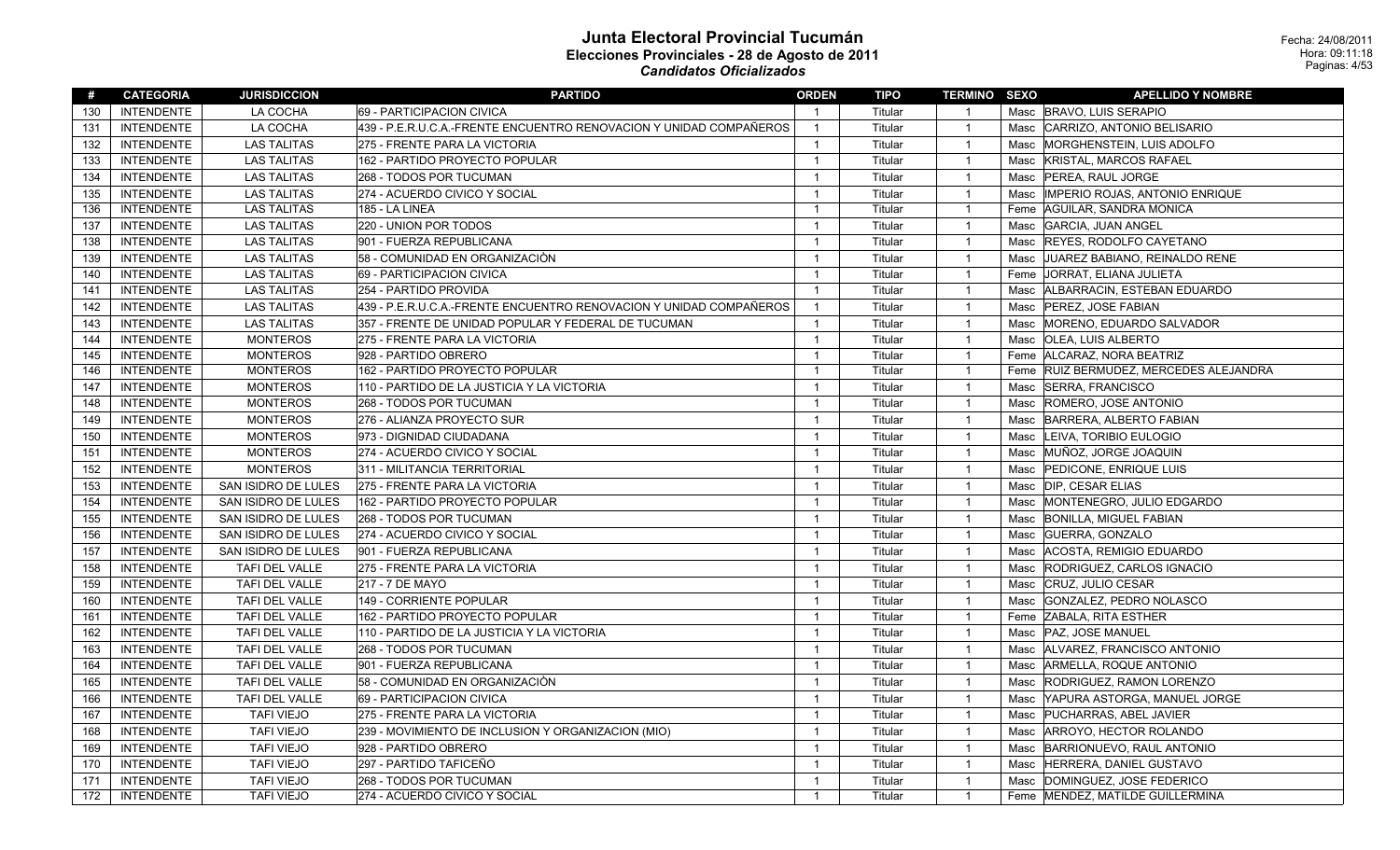| #   | <b>CATEGORIA</b>  | <b>JURISDICCION</b> | <b>PARTIDO</b>                                                     | <b>ORDEN</b>   | <b>TIPO</b> | <b>TERMINO SEXO</b> |      | <b>APELLIDO Y NOMBRE</b>           |
|-----|-------------------|---------------------|--------------------------------------------------------------------|----------------|-------------|---------------------|------|------------------------------------|
| 173 | <b>INTENDENTE</b> | <b>TAFI VIEJO</b>   | 406 - NUEVA PROPUESTA                                              | $\mathbf{1}$   | Titular     | $\overline{1}$      |      | Masc LAZARTE, CLEMENTE ENRIQUE     |
| 174 | <b>INTENDENTE</b> | <b>TAFI VIEJO</b>   | 901 - FUERZA REPUBLICANA                                           | $\overline{1}$ | Titular     | $\overline{1}$      |      | Masc ZELARAYAN, LUIS ANTONIO       |
| 175 | <b>INTENDENTE</b> | <b>TAFI VIEJO</b>   | 58 - COMUNIDAD EN ORGANIZACIÒN                                     | $\overline{1}$ | Titular     | $\overline{1}$      | Masc | ROODSCHILD, RICARDO DANIEL         |
| 176 | <b>INTENDENTE</b> | <b>TAFI VIEJO</b>   | 439 - P.E.R.U.C.A.-FRENTE ENCUENTRO RENOVACION Y UNIDAD COMPAÑEROS | $\mathbf{1}$   | Titular     | $\overline{1}$      | Feme | MEDINA, MANUELA DEL CARMEN         |
| 177 | <b>INTENDENTE</b> | <b>TAFI VIEJO</b>   | 357 - FRENTE DE UNIDAD POPULAR Y FEDERAL DE TUCUMAN                | $\mathbf{1}$   | Titular     | $\overline{1}$      | Masc | <b>SALAS, MANUEL ANTONIO</b>       |
| 178 | <b>INTENDENTE</b> | YERBA BUENA         | 275 - FRENTE PARA LA VICTORIA                                      | $\mathbf{1}$   | Titular     | $\overline{1}$      | Masc | <b>TOLEDO, DANIEL GUILLERMO</b>    |
| 179 | <b>INTENDENTE</b> | YERBA BUENA         | 239 - MOVIMIENTO DE INCLUSION Y ORGANIZACION (MIO)                 | $\mathbf{1}$   | Titular     | $\overline{1}$      | Masc | SALOMON, RICARDO ERNESTO           |
| 180 | <b>INTENDENTE</b> | YERBA BUENA         | 928 - PARTIDO OBRERO                                               | $\mathbf{1}$   | Titular     | $\overline{1}$      | Feme | PONCE, MARTA INES                  |
| 181 | <b>INTENDENTE</b> | YERBA BUENA         | 162 - PARTIDO PROYECTO POPULAR                                     | $\overline{1}$ | Titular     | $\overline{1}$      | Masc | CASTILLO, JUAN LUIS                |
| 182 | <b>INTENDENTE</b> | YERBA BUENA         | 268 - TODOS POR TUCUMAN                                            | $\mathbf{1}$   | Titular     | $\overline{1}$      | Masc | CONCILIO, FRANCISCO                |
| 183 | <b>INTENDENTE</b> | YERBA BUENA         | 276 - ALIANZA PROYECTO SUR                                         | $\mathbf{1}$   | Titular     | $\overline{1}$      | Masc | CAVAGION, JORGE DANIEL             |
| 184 | <b>INTENDENTE</b> | YERBA BUENA         | 317 - VERDE JUNTOS POR YERBA BUENA                                 | $\mathbf{1}$   | Titular     | $\overline{1}$      | Masc | HERMOSA, JUAN LUIS                 |
| 185 | <b>INTENDENTE</b> | YERBA BUENA         | 274 - ACUERDO CIVICO Y SOCIAL                                      | $\mathbf{1}$   | Titular     | $\overline{1}$      | Masc | <b>BLECKWEDEL, PABLO</b>           |
| 186 | <b>INTENDENTE</b> | YERBA BUENA         | 943 - PARTIDO FEDERAL                                              | $\mathbf{1}$   | Titular     | $\overline{1}$      | Masc | RODRIGUEZ, JOSE NAVOR              |
| 187 | <b>INTENDENTE</b> | YERBA BUENA         | 901 - FUERZA REPUBLICANA                                           | $\mathbf{1}$   | Titular     | $\overline{1}$      | Masc | UASUF, JORGE ALFREDO               |
| 188 | <b>INTENDENTE</b> | YERBA BUENA         | 932 - PARTIDO SOCIALISTA                                           | $\mathbf{1}$   | Titular     | $\overline{1}$      |      | Feme DILEO, DORA OLGA              |
| 189 | <b>INTENDENTE</b> | YERBA BUENA         | 355 - PROYECTO TUCUMAN                                             | $\overline{1}$ | Titular     | $\overline{1}$      | Masc | BERARDUCCI, JUAN PABLO             |
| 190 | <b>INTENDENTE</b> | YERBA BUENA         | 439 - P.E.R.U.C.A.-FRENTE ENCUENTRO RENOVACION Y UNIDAD COMPAÑEROS | $\overline{1}$ | Titular     | $\overline{1}$      | Masc | DOMIAN, JOSE EVARISTO              |
| 191 | <b>LEGISLADOR</b> | <b>CAPITAL</b>      | 275 - FRENTE PARA LA VICTORIA                                      | $\mathbf{1}$   | Titular     | $\overline{1}$      | Masc | GONZALEZ NAVARRO, RAMIRO           |
| 192 | <b>LEGISLADOR</b> | <b>CAPITAL</b>      | 275 - FRENTE PARA LA VICTORIA                                      | $\overline{c}$ | Titular     | $\overline{2}$      |      | Masc DITINIS, MARCELO              |
| 193 | <b>LEGISLADOR</b> | <b>CAPITAL</b>      | 275 - FRENTE PARA LA VICTORIA                                      | 3              | Titular     | 3                   |      | Feme ZURITA, MARTA ELENA           |
| 194 | <b>LEGISLADOR</b> | <b>CAPITAL</b>      | 275 - FRENTE PARA LA VICTORIA                                      | $\overline{4}$ | Titular     | $\overline{4}$      | Masc | KOLTAN, MARIO                      |
| 195 | <b>LEGISLADOR</b> | CAPITAL             | 275 - FRENTE PARA LA VICTORIA                                      | 5              | Titular     | $\overline{5}$      | Masc | CABRAL, FACUNDO                    |
| 196 | <b>LEGISLADOR</b> | CAPITAL             | 275 - FRENTE PARA LA VICTORIA                                      | 6              | Titular     | 6                   | Feme | <b>JUAREZ, HORTENCIA ERNESTINA</b> |
| 197 | <b>LEGISLADOR</b> | CAPITAL             | 275 - FRENTE PARA LA VICTORIA                                      | $\overline{7}$ | Titular     | $\overline{7}$      | Masc | CHAILA, JOSE CARLOS                |
| 198 | <b>LEGISLADOR</b> | CAPITAL             | 275 - FRENTE PARA LA VICTORIA                                      | 8              | Titular     | 8                   | Masc | CASTELUCCIO, MARCELO HOMERO        |
| 199 | <b>LEGISLADOR</b> | CAPITAL             | 275 - FRENTE PARA LA VICTORIA                                      | 9              | Titular     | 9                   |      | Feme CABALLERO, MARIA FABIANA      |
| 200 | <b>LEGISLADOR</b> | CAPITAL             | 275 - FRENTE PARA LA VICTORIA                                      | 10             | Titular     | 10                  | Masc | <b>WERBLUD, JORGE DANIEL</b>       |
| 201 | <b>LEGISLADOR</b> | CAPITAL             | 275 - FRENTE PARA LA VICTORIA                                      | 11             | Titular     | 11                  | Masc | CACERES, CARLOS ALBERTO            |
| 202 | <b>LEGISLADOR</b> | CAPITAL             | 275 - FRENTE PARA LA VICTORIA                                      | 12             | Titular     | 12                  |      | Feme NIETO, ANA LIA CRISTINA       |
| 203 | <b>LEGISLADOR</b> | CAPITAL             | 275 - FRENTE PARA LA VICTORIA                                      | 13             | Titular     | 13                  | Masc | ROMERO OLMOS, CARLOS ALBERTO       |
| 204 | <b>LEGISLADOR</b> | CAPITAL             | 275 - FRENTE PARA LA VICTORIA                                      | 14             | Titular     | 14                  | Masc | CASTILLO, JUAN JOSE                |
| 205 | LEGISLADOR        | CAPITAL             | 275 - FRENTE PARA LA VICTORIA                                      | 15             | Titular     | 15                  | Feme | GOMEZ, NELIDA GRACIELA             |
| 206 | <b>LEGISLADOR</b> | CAPITAL             | 275 - FRENTE PARA LA VICTORIA                                      | 16             | Titular     | 16                  | Masc | VILLEGAS, JOSE ABEL                |
| 207 | <b>LEGISLADOR</b> | <b>CAPITAL</b>      | 275 - FRENTE PARA LA VICTORIA                                      | 17             | Titular     | 17                  | Masc | <b>FERNANDEZ, CARLOS EDUARDO</b>   |
| 208 | LEGISLADOR        | CAPITAL             | 275 - FRENTE PARA LA VICTORIA                                      | 18             | Titular     | 18                  | Feme | SALAS, NOEMI DEL VALLE             |
| 209 | <b>LEGISLADOR</b> | CAPITAL             | 275 - FRENTE PARA LA VICTORIA                                      | 19             | Titular     | 19                  | Masc | <b>GIMENEZ, MIGUEL ALBERTO</b>     |
| 210 | <b>LEGISLADOR</b> | <b>CAPITAL</b>      | 275 - FRENTE PARA LA VICTORIA                                      | 20             | Suplente    | $\overline{1}$      | Masc | <b>GOMEZ SALAS, SERGIO EDUARDO</b> |
| 211 | <b>LEGISLADOR</b> | <b>CAPITAL</b>      | 275 - FRENTE PARA LA VICTORIA                                      | 21             | Suplente    | $\overline{2}$      | Masc | <b>TORRES, EMILIANO JOSE</b>       |
| 212 | <b>LEGISLADOR</b> | CAPITAL             | 275 - FRENTE PARA LA VICTORIA                                      | 22             | Suplente    | 3                   |      | Feme BANEGAS, ARGENTINA ROSA       |
| 213 | <b>LEGISLADOR</b> | <b>CAPITAL</b>      | 275 - FRENTE PARA LA VICTORIA                                      | 23             | Suplente    | $\overline{4}$      | Masc | <b>BUCCI, CAMILO RAFAEL</b>        |
| 214 | LEGISLADOR        | CAPITAL             | 275 - FRENTE PARA LA VICTORIA                                      | 24             | Suplente    | 5                   | Masc | HERRERA, ADOLFO DANIEL             |
| 215 | <b>LEGISLADOR</b> | CAPITAL             | 275 - FRENTE PARA LA VICTORIA                                      | 25             | Suplente    | 6                   |      | Feme   LAZARTE, LILIANA HAIDEE     |
| 216 | <b>LEGISLADOR</b> | <b>CAPITAL</b>      | 275 - FRENTE PARA LA VICTORIA                                      | 26             | Suplente    | $\overline{7}$      |      | Masc  DIP, CESAR FERNANDO          |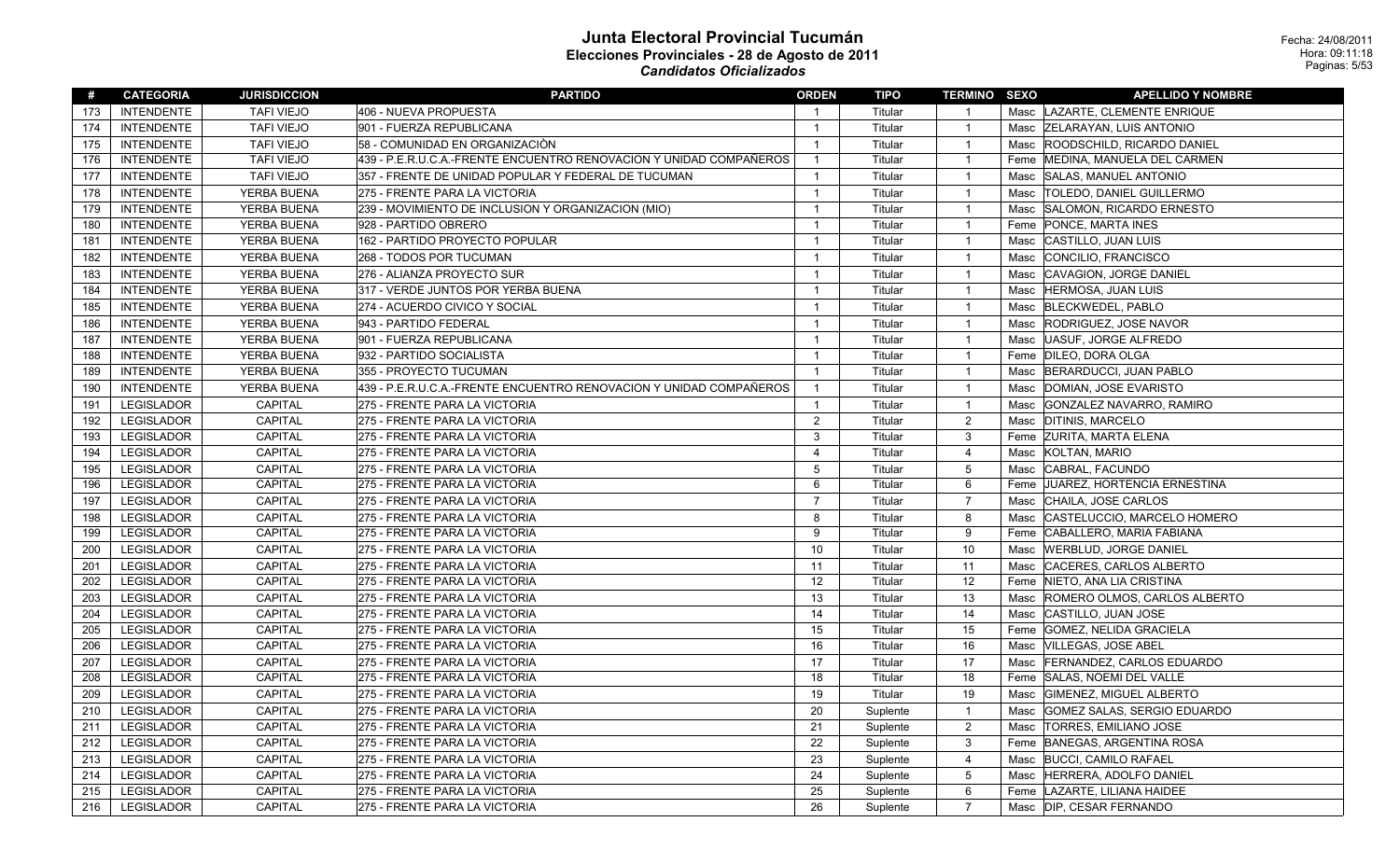| #   | <b>CATEGORIA</b>  | <b>JURISDICCION</b> | <b>PARTIDO</b>                  | <b>ORDEN</b>            | TIPO     | <b>TERMINO SEXO</b> |      | <b>APELLIDO Y NOMBRE</b>                |
|-----|-------------------|---------------------|---------------------------------|-------------------------|----------|---------------------|------|-----------------------------------------|
| 217 | LEGISLADOR        | CAPITAL             | 275 - FRENTE PARA LA VICTORIA   | 27                      | Suplente | 8                   |      | Feme SANCHEZ, MARIA ALEJANDRA DEL VALLE |
| 218 | <b>LEGISLADOR</b> | <b>CAPITAL</b>      | 275 - FRENTE PARA LA VICTORIA   | 28                      | Suplente | 9                   |      | Masc CUEVAS, CARLOS MAURICIO            |
| 219 | LEGISLADOR        | CAPITAL             | 275 - FRENTE PARA LA VICTORIA   | 29                      | Suplente | 10                  |      | Masc MIRANDA, MANUEL MOISES             |
| 220 | <b>LEGISLADOR</b> | CAPITAL             | 248 - NUEVO ESPACIO POPULAR     | $\overline{\mathbf{1}}$ | Titular  | $\overline{1}$      | Masc | VARGAS AIGNASSE, GERONIMO               |
| 221 | <b>LEGISLADOR</b> | CAPITAL             | 248 - NUEVO ESPACIO POPULAR     | $\overline{c}$          | Titular  | $\overline{c}$      |      | Feme GUTIERREZ, MIRTA DEL VALLE         |
| 222 | <b>LEGISLADOR</b> | CAPITAL             | 248 - NUEVO ESPACIO POPULAR     | 3                       | Titular  | 3                   | Masc | VARGAS AIGNASSE MARTINEZ, FACUNDO       |
| 223 | LEGISLADOR        | CAPITAL             | 248 - NUEVO ESPACIO POPULAR     | 4                       | Titular  | 4                   |      | Feme  TULA, ANGELICA DEL VALLE          |
| 224 | <b>LEGISLADOR</b> | CAPITAL             | 248 - NUEVO ESPACIO POPULAR     | 5                       | Titular  | $\overline{5}$      | Masc | VERA, JUAN CARLOS MARCOS                |
| 225 | <b>LEGISLADOR</b> | CAPITAL             | 248 - NUEVO ESPACIO POPULAR     | 6                       | Titular  | 6                   | Masc | CAROL, JOSE JORGE ADRIAN                |
| 226 | <b>LEGISLADOR</b> | <b>CAPITAL</b>      | 248 - NUEVO ESPACIO POPULAR     | $\overline{7}$          | Titular  | $\overline{7}$      | Masc | <b>RIVERO, GUSTAVO CESAR</b>            |
| 227 | <b>LEGISLADOR</b> | CAPITAL             | 248 - NUEVO ESPACIO POPULAR     | 8                       | Titular  | 8                   |      | Feme   ALZOGARAY, NORA CRISTINA DE F    |
| 228 | <b>LEGISLADOR</b> | <b>CAPITAL</b>      | 248 - NUEVO ESPACIO POPULAR     | 9                       | Titular  | 9                   | Masc | CORNET ESTEVES, GONZALO                 |
| 229 | LEGISLADOR        | CAPITAL             | 248 - NUEVO ESPACIO POPULAR     | 10                      | Titular  | 10                  | Masc | <b>FOSSATI, ARIEL CESAR</b>             |
| 230 | LEGISLADOR        | CAPITAL             | 248 - NUEVO ESPACIO POPULAR     | 11                      | Titular  | 11                  |      | Feme ROMERO, SOLEDAD MARIA FERNANDA     |
| 231 | <b>LEGISLADOR</b> | <b>CAPITAL</b>      | 248 - NUEVO ESPACIO POPULAR     | 12                      | Titular  | 12                  | Masc | SOAJE, CAMILO JOSE                      |
| 232 | <b>LEGISLADOR</b> | CAPITAL             | 248 - NUEVO ESPACIO POPULAR     | 13                      | Titular  | 13                  | Masc | <b>GOMEZ, MARTIN SALVADOR</b>           |
| 233 | LEGISLADOR        | CAPITAL             | 248 - NUEVO ESPACIO POPULAR     | 14                      | Titular  | 14                  |      | Feme ROMANO, MARIA JOSEFINA             |
| 234 | <b>LEGISLADOR</b> | <b>CAPITAL</b>      | 248 - NUEVO ESPACIO POPULAR     | 15                      | Titular  | 15                  | Masc | <b>RODRIGUEZ, MANUEL ALBERTO</b>        |
| 235 | LEGISLADOR        | CAPITAL             | 248 - NUEVO ESPACIO POPULAR     | 16                      | Titular  | 16                  | Feme | CHAVEZ, MERCEDES ELIZABETH              |
| 236 | <b>LEGISLADOR</b> | CAPITAL             | 248 - NUEVO ESPACIO POPULAR     | 17                      | Titular  | 17                  |      | Masc ROMERO, WALTER ARNALDO             |
| 237 | <b>LEGISLADOR</b> | <b>CAPITAL</b>      | 248 - NUEVO ESPACIO POPULAR     | 18                      | Titular  | 18                  | Masc | CAMPERO, NICOLAS ROQUE                  |
| 238 | LEGISLADOR        | <b>CAPITAL</b>      | 248 - NUEVO ESPACIO POPULAR     | 19                      | Titular  | 19                  |      | Feme NUÑEZ, GREGORIA                    |
| 239 | <b>LEGISLADOR</b> | CAPITAL             | 248 - NUEVO ESPACIO POPULAR     | 20                      | Suplente | $\overline{1}$      |      | Feme   NIEVA, ADELINA MERCEDES          |
| 240 | <b>LEGISLADOR</b> | <b>CAPITAL</b>      | 248 - NUEVO ESPACIO POPULAR     | 21                      | Suplente | $\overline{2}$      | Masc | <b>GARCIA, ANGEL RAMON</b>              |
| 241 | LEGISLADOR        | CAPITAL             | 248 - NUEVO ESPACIO POPULAR     | 22                      | Suplente | 3                   | Masc | <b>REYES, RAMON ALBERTO</b>             |
| 242 | <b>LEGISLADOR</b> | CAPITAL             | 248 - NUEVO ESPACIO POPULAR     | 23                      | Suplente | $\overline{4}$      |      | Masc  THIEBAUT, JOSE EDUARDO            |
| 243 | <b>LEGISLADOR</b> | CAPITAL             | 248 - NUEVO ESPACIO POPULAR     | 24                      | Suplente | 5                   |      | Feme SALE, FATIMA NOELIA                |
| 244 | <b>LEGISLADOR</b> | CAPITAL             | 248 - NUEVO ESPACIO POPULAR     | 25                      | Suplente | 6                   |      | Masc SANCHEZ PAZ, GUSTAVO FABIAN        |
| 245 | <b>LEGISLADOR</b> | CAPITAL             | 248 - NUEVO ESPACIO POPULAR     | 26                      | Suplente | $\overline{7}$      | Masc | <b>VOSS, FRANCISCO JOSE</b>             |
| 246 | <b>LEGISLADOR</b> | CAPITAL             | 248 - NUEVO ESPACIO POPULAR     | 27                      | Suplente | 8                   | Feme | RODRIGUEZ RODRIGUEZ, CLAUDIA GABRIELA   |
| 247 | LEGISLADOR        | <b>CAPITAL</b>      | 248 - NUEVO ESPACIO POPULAR     | 28                      | Suplente | 9                   | Masc | CAMACHO CUEZZO, PABLO ENRIQUE           |
| 248 | LEGISLADOR        | CAPITAL             | 248 - NUEVO ESPACIO POPULAR     | 29                      | Suplente | 10                  | Masc | DUMIT, OMAR ALEJANDRO                   |
| 249 | <b>LEGISLADOR</b> | CAPITAL             | 929 - MOVIMIENTO LIBRES DEL SUR | $\overline{1}$          | Titular  | $\overline{1}$      |      | Masc MASSO, FEDERICO AUGUSTO            |
| 250 | <b>LEGISLADOR</b> | CAPITAL             | 929 - MOVIMIENTO LIBRES DEL SUR | $\overline{2}$          | Titular  | 2                   | Masc | GOMEZ GOMEZ ROSSI, ERNESTO JOSE         |
| 251 | <b>LEGISLADOR</b> | CAPITAL             | 929 - MOVIMIENTO LIBRES DEL SUR | 3                       | Titular  | $\mathbf{3}$        |      | Feme MAJADA, CELIA MARGARITA            |
| 252 | <b>LEGISLADOR</b> | CAPITAL             | 929 - MOVIMIENTO LIBRES DEL SUR | $\overline{4}$          | Titular  | $\overline{4}$      | Masc | ARGAÑARAZ, JOSE ENRIQUE                 |
| 253 | LEGISLADOR        | CAPITAL             | 929 - MOVIMIENTO LIBRES DEL SUR | $5\phantom{.0}$         | Titular  | $\overline{5}$      |      | Feme   ACOSTA, NILDA DEL CARMEN         |
| 254 | <b>LEGISLADOR</b> | CAPITAL             | 929 - MOVIMIENTO LIBRES DEL SUR | 6                       | Titular  | 6                   |      | Feme   ACOSTA, MYRIAM MERCEDES          |
| 255 | <b>LEGISLADOR</b> | CAPITAL             | 929 - MOVIMIENTO LIBRES DEL SUR | $\overline{7}$          | Titular  | $\overline{7}$      | Masc | ORTEGA, JULIO CESAR                     |
| 256 | <b>LEGISLADOR</b> | CAPITAL             | 929 - MOVIMIENTO LIBRES DEL SUR | 8                       | Titular  | 8                   |      | Feme CRUZ, SILVINA MERCEDES             |
| 257 | <b>LEGISLADOR</b> | CAPITAL             | 929 - MOVIMIENTO LIBRES DEL SUR | 9                       | Titular  | 9                   |      | Feme AUCELLO, FRANCISCA DEL R           |
| 258 | LEGISLADOR        | CAPITAL             | 929 - MOVIMIENTO LIBRES DEL SUR | 10                      | Titular  | 10                  |      | Feme RODRIGUEZ, VILMA MARIELA           |
| 259 | <b>LEGISLADOR</b> | CAPITAL             | 929 - MOVIMIENTO LIBRES DEL SUR | 11                      | Titular  | 11                  |      | Feme ZARATE, MARIA LAURA                |
| 260 | LEGISLADOR        | CAPITAL             | 929 - MOVIMIENTO LIBRES DEL SUR | 12                      | Titular  | 12                  |      | Feme   PIERA BRUNO, MARTA SUSANA        |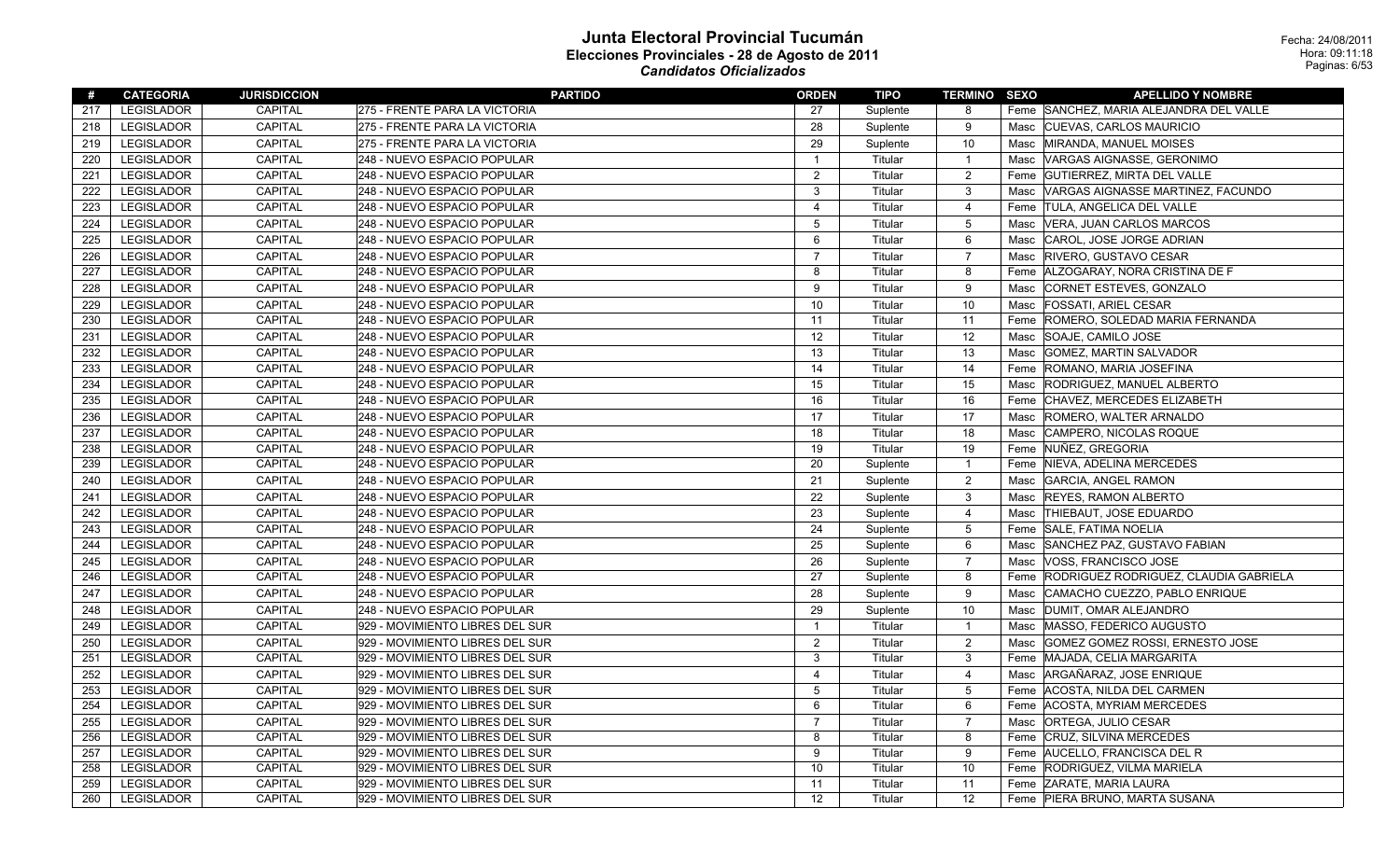| #   | <b>CATEGORIA</b>  | <b>JURISDICCION</b> | <b>PARTIDO</b>                  | <b>ORDEN</b>   | TIPO     | <b>TERMINO SEXO</b> |      | <b>APELLIDO Y NOMBRE</b>                   |
|-----|-------------------|---------------------|---------------------------------|----------------|----------|---------------------|------|--------------------------------------------|
| 261 | LEGISLADOR        | CAPITAL             | 929 - MOVIMIENTO LIBRES DEL SUR | 13             | Titular  | 13                  |      | Feme JUAREZ, ELIANA ELIZABETH              |
| 262 | LEGISLADOR        | CAPITAL             | 929 - MOVIMIENTO LIBRES DEL SUR | 14             | Titular  | 14                  |      | Feme   MAYGUA, CARMEN                      |
| 263 | LEGISLADOR        | <b>CAPITAL</b>      | 929 - MOVIMIENTO LIBRES DEL SUR | 15             | Titular  | 15                  | Masc | MAIDANA, LUIS ALBERTO                      |
| 264 | LEGISLADOR        | CAPITAL             | 929 - MOVIMIENTO LIBRES DEL SUR | 16             | Titular  | 16                  |      | Feme CHAVEZ, MARYSOL                       |
| 265 | LEGISLADOR        | CAPITAL             | 929 - MOVIMIENTO LIBRES DEL SUR | 17             | Titular  | 17                  |      | Feme   PAZ, MONICA BEATRIZ                 |
| 266 | LEGISLADOR        | CAPITAL             | 929 - MOVIMIENTO LIBRES DEL SUR | 18             | Titular  | 18                  |      | Feme PEREIRA, ROSA DEL VALLE               |
| 267 | LEGISLADOR        | CAPITAL             | 929 - MOVIMIENTO LIBRES DEL SUR | 19             | Titular  | 19                  | Feme | <b>FERRO, PATRICIA FATIMA</b>              |
| 268 | LEGISLADOR        | CAPITAL             | 929 - MOVIMIENTO LIBRES DEL SUR | 20             | Suplente | $\overline{1}$      |      | Feme RUIZ, SILVANA DEL VALLE               |
| 269 | LEGISLADOR        | CAPITAL             | 929 - MOVIMIENTO LIBRES DEL SUR | 21             | Suplente | $\overline{2}$      | Masc | <b>FOGLIA, CARLOS ALBERTO</b>              |
| 270 | LEGISLADOR        | CAPITAL             | 929 - MOVIMIENTO LIBRES DEL SUR | 22             | Suplente | $\mathbf{3}$        |      | Feme ESCOBAR, SILVIA DEL VALLE             |
| 271 | LEGISLADOR        | CAPITAL             | 929 - MOVIMIENTO LIBRES DEL SUR | 23             | Suplente | $\overline{4}$      |      | Feme CHAVEZ, MARIA ISABEL                  |
| 272 | LEGISLADOR        | CAPITAL             | 929 - MOVIMIENTO LIBRES DEL SUR | 24             | Suplente | $5\phantom{.0}$     | Feme | HERRERA, MARIA CAROLINA                    |
| 273 | LEGISLADOR        | CAPITAL             | 929 - MOVIMIENTO LIBRES DEL SUR | 25             | Suplente | 6                   |      | Feme VILLAGRAN, VIVIANA BEATRIZ            |
| 274 | LEGISLADOR        | CAPITAL             | 929 - MOVIMIENTO LIBRES DEL SUR | 26             | Suplente | $\overline{7}$      |      | Feme RUIZ, RITA ROXANA                     |
| 275 | LEGISLADOR        | CAPITAL             | 929 - MOVIMIENTO LIBRES DEL SUR | 27             | Suplente | 8                   |      | Feme  MORENO, ELOISA DEL CARMEN            |
| 276 | LEGISLADOR        | CAPITAL             | 929 - MOVIMIENTO LIBRES DEL SUR | 28             | Suplente | 9                   |      | Feme   ALBORNOZ, MONICA JACQUELINE         |
| 277 | LEGISLADOR        | CAPITAL             | 929 - MOVIMIENTO LIBRES DEL SUR | 29             | Suplente | 10                  |      | Feme RAMOS, MONICA PATRICIA                |
| 278 | LEGISLADOR        | <b>CAPITAL</b>      | 210 - CAMINO A LA LEALTAD       | $\mathbf{1}$   | Titular  | $\overline{1}$      | Masc | <b>OVEJERO, CARLOS MIGUEL</b>              |
| 279 | LEGISLADOR        | CAPITAL             | 210 - CAMINO A LA LEALTAD       | $\overline{2}$ | Titular  | $\overline{2}$      | Masc | HASHIMOTO, DANIEL ALBERTO                  |
| 280 | LEGISLADOR        | CAPITAL             | 210 - CAMINO A LA LEALTAD       | 3              | Titular  | $\mathbf{3}$        | Feme | <b>SELIS, CORINA ELIZABETH</b>             |
| 281 | LEGISLADOR        | CAPITAL             | 210 - CAMINO A LA LEALTAD       | 4              | Titular  | $\overline{4}$      | Masc | <b>IBARRA, CARLOS OSCAR</b>                |
| 282 | LEGISLADOR        | CAPITAL             | 210 - CAMINO A LA LEALTAD       | 5              | Titular  | $5\phantom{.0}$     | Masc | <b>RAMIREZ, FRANCISCO NESTOR</b>           |
| 283 | LEGISLADOR        | CAPITAL             | 210 - CAMINO A LA LEALTAD       | 6              | Titular  | 6                   | Feme | LOBOS, MARIA CLAUDIA                       |
| 284 | LEGISLADOR        | CAPITAL             | 210 - CAMINO A LA LEALTAD       | $\overline{7}$ | Titular  | $\overline{7}$      | Masc | <b>PEREZ, CARLOS MARTIN</b>                |
| 285 | LEGISLADOR        | CAPITAL             | 210 - CAMINO A LA LEALTAD       | 8              | Titular  | 8                   | Masc | <b>SRUR, RICARDO SEGUNDO ALBERTO</b>       |
| 286 | LEGISLADOR        | CAPITAL             | 210 - CAMINO A LA LEALTAD       | 9              | Titular  | 9                   | Feme | <b>ROSS, JACQUELINE ANABELLA</b>           |
| 287 | LEGISLADOR        | CAPITAL             | 210 - CAMINO A LA LEALTAD       | 10             | Titular  | 10                  | Masc | ALBERTUS, HECTOR ALFREDO                   |
| 288 | <b>LEGISLADOR</b> | CAPITAL             | 210 - CAMINO A LA LEALTAD       | 11             | Titular  | 11                  | Masc | <b>ROSS, ARNALDO ENRIQUE</b>               |
| 289 | LEGISLADOR        | CAPITAL             | 210 - CAMINO A LA LEALTAD       | 12             | Titular  | 12                  |      | Feme URTIAGA, SANDRA ELIZABETH             |
| 290 | LEGISLADOR        | CAPITAL             | 210 - CAMINO A LA LEALTAD       | 13             | Titular  | 13                  |      | Feme   NIEVA, PAOLA ALEJANDRA              |
| 291 | LEGISLADOR        | CAPITAL             | 210 - CAMINO A LA LEALTAD       | 14             | Titular  | 14                  | Feme | VEGA, CLARA OLGA                           |
| 292 | LEGISLADOR        | CAPITAL             | 210 - CAMINO A LA LEALTAD       | 15             | Titular  | 15                  | Masc | URTIAGA, HECTOR ADRIAN                     |
| 293 | LEGISLADOR        | CAPITAL             | 210 - CAMINO A LA LEALTAD       | 16             | Titular  | 16                  |      | Feme URTIAGA, FABIANA PAOLA                |
| 294 | LEGISLADOR        | CAPITAL             | 210 - CAMINO A LA LEALTAD       | 17             | Titular  | 17                  | Masc | URTIAGA, NESTOR MARCELO                    |
| 295 | LEGISLADOR        | CAPITAL             | 210 - CAMINO A LA LEALTAD       | 18             | Titular  | 18                  | Feme | URTIAGA, MYRIAM MABEL                      |
| 296 | LEGISLADOR        | CAPITAL             | 210 - CAMINO A LA LEALTAD       | 19             | Titular  | 19                  | Masc | URTIAGA, MARIO ALBERTO                     |
| 297 | LEGISLADOR        | CAPITAL             | 210 - CAMINO A LA LEALTAD       | 20             | Suplente | $\overline{1}$      |      | Feme   PAZ, ANA ELIZABETH                  |
| 298 | LEGISLADOR        | CAPITAL             | 210 - CAMINO A LA LEALTAD       | 21             | Suplente | $\overline{2}$      | Feme | <b>GONZALEZ, CELINA MARTA</b>              |
| 299 | LEGISLADOR        | <b>CAPITAL</b>      | 210 - CAMINO A LA LEALTAD       | 22             | Suplente | $\mathbf{3}$        | Masc | CAJAL, PEDRO EUGENIO                       |
| 300 | LEGISLADOR        | CAPITAL             | 210 - CAMINO A LA LEALTAD       | 23             | Suplente | $\overline{4}$      | Masc | <b>SPUCHES, NESTOR DANTE</b>               |
| 301 | LEGISLADOR        | CAPITAL             | 210 - CAMINO A LA LEALTAD       | 24             | Suplente | 5                   |      | Feme ORELLANA SALE, LILIANA DE LOS ANGELES |
| 302 | LEGISLADOR        | CAPITAL             | 210 - CAMINO A LA LEALTAD       | 25             | Suplente | 6                   | Masc | SPUCHES, SALVADOR JESUS                    |
| 303 | LEGISLADOR        | CAPITAL             | 210 - CAMINO A LA LEALTAD       | 26             | Suplente | $\overline{7}$      |      | Feme CAJAL, LAURA GABRIELA                 |
| 304 | LEGISLADOR        | CAPITAL             | 210 - CAMINO A LA LEALTAD       | 27             | Suplente | 8                   |      | Masc CAJAL, JORGE DANIEL                   |
| 305 | LEGISLADOR        | CAPITAL             | 210 - CAMINO A LA LEALTAD       | 28             | Suplente | 9                   | Masc | PEDRAZA, MARIO ORLANDO                     |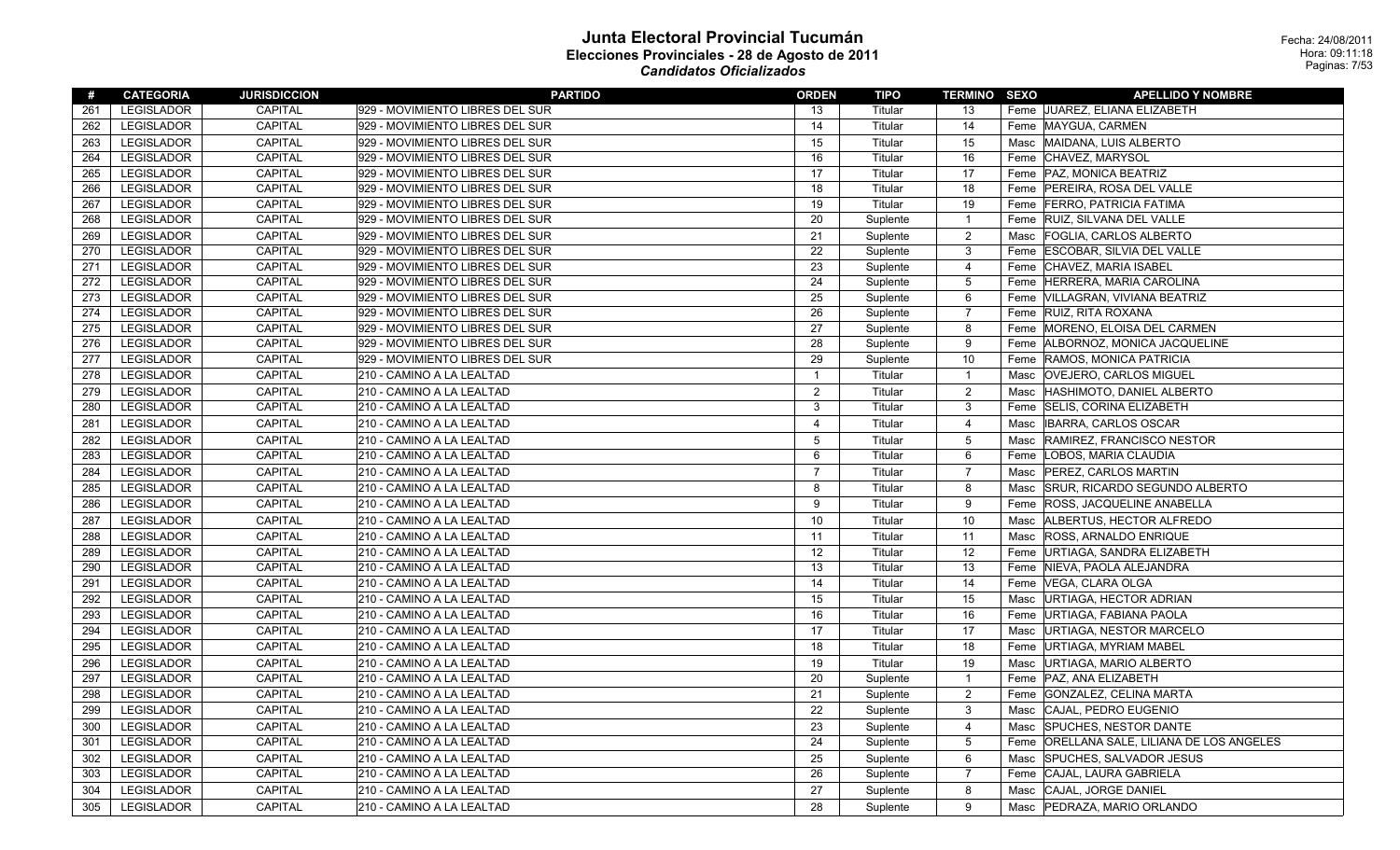| #   | <b>CATEGORIA</b>  | <b>JURISDICCION</b> | <b>PARTIDO</b>                | <b>ORDEN</b>   | TIPO     | <b>TERMINO SEXO</b> | <b>APELLIDO Y NOMBRE</b>                      |
|-----|-------------------|---------------------|-------------------------------|----------------|----------|---------------------|-----------------------------------------------|
| 306 | LEGISLADOR        | CAPITAL             | 210 - CAMINO A LA LEALTAD     | 29             | Suplente | 10                  | Feme ROSS, MARIA KARINA                       |
| 307 | <b>LEGISLADOR</b> | CAPITAL             | 118 - CRECE TUCUMAN           | $\overline{1}$ | Titular  | $\overline{1}$      | Masc GACIOPPO, HUGO ANTONIO                   |
| 308 | LEGISLADOR        | CAPITAL             | 118 - CRECE TUCUMAN           | $\overline{2}$ | Titular  | 2                   | Feme HYNES, NORAH                             |
| 309 | <b>LEGISLADOR</b> | CAPITAL             | 118 - CRECE TUCUMAN           | $\mathbf{3}$   | Titular  | $\mathbf{3}$        | <b>BOTTINI RUBIOL, ADOLFO ENRIQUE</b><br>Masc |
| 310 | <b>LEGISLADOR</b> | CAPITAL             | 118 - CRECE TUCUMAN           | $\overline{4}$ | Titular  | $\overline{4}$      | Masc CARRIZO, CARLOS EDGARDO                  |
| 311 | <b>LEGISLADOR</b> | CAPITAL             | 118 - CRECE TUCUMAN           | 5              | Titular  | $5\phantom{.0}$     | Feme ORTIZ, ANDREA PAOLA                      |
| 312 | <b>LEGISLADOR</b> | CAPITAL             | 118 - CRECE TUCUMAN           | 6              | Titular  | 6                   | MOLINA, FERNANDO EDMUNDO<br>Masc              |
| 313 | <b>LEGISLADOR</b> | CAPITAL             | 118 - CRECE TUCUMAN           | $\overline{7}$ | Titular  | $\overline{7}$      | Masc CHALUP, SERGIO FEDERICO                  |
| 314 | LEGISLADOR        | CAPITAL             | 118 - CRECE TUCUMAN           | 8              | Titular  | 8                   | Feme SANTANA, JOSEFA DEL TRANSITO             |
| 315 | <b>LEGISLADOR</b> | CAPITAL             | 118 - CRECE TUCUMAN           | 9              | Titular  | 9                   | SANTO, CARLOS ALBERTO<br>Masc                 |
| 316 | <b>LEGISLADOR</b> | <b>CAPITAL</b>      | 118 - CRECE TUCUMAN           | 10             | Titular  | 10                  | Feme PIÑOL, ANDREA ELIZABETH                  |
| 317 | <b>LEGISLADOR</b> | <b>CAPITAL</b>      | 118 - CRECE TUCUMAN           | 11             | Titular  | 11                  | SORIA, ANTONIO RAFAEL<br>Masc                 |
| 318 | LEGISLADOR        | CAPITAL             | 118 - CRECE TUCUMAN           | 12             | Titular  | 12                  | Feme AVILA, NORA GRISELDA                     |
| 319 | <b>LEGISLADOR</b> | CAPITAL             | 118 - CRECE TUCUMAN           | 13             | Titular  | 13                  | Masc ABRAHAM, WALTER                          |
| 320 | <b>LEGISLADOR</b> | <b>CAPITAL</b>      | 118 - CRECE TUCUMAN           | 14             | Titular  | 14                  | ROBLES, DANIEL EDUARDO<br>Masc                |
| 321 | LEGISLADOR        | CAPITAL             | 118 - CRECE TUCUMAN           | 15             | Titular  | 15                  | Feme MEDINA, JOSEFA DEL ROSARIO               |
| 322 | <b>LEGISLADOR</b> | CAPITAL             | 118 - CRECE TUCUMAN           | 16             | Titular  | 16                  | Masc BERON, CARLOS RAFAEL                     |
| 323 | <b>LEGISLADOR</b> | <b>CAPITAL</b>      | 118 - CRECE TUCUMAN           | 17             | Titular  | 17                  | <b>ORTIZ, LUIS ARIEL</b><br>Masc              |
| 324 | <b>LEGISLADOR</b> | CAPITAL             | 118 - CRECE TUCUMAN           | 18             | Titular  | 18                  | Feme   FLORES, ELVIRA DEL VALLE               |
| 325 | <b>LEGISLADOR</b> | CAPITAL             | 118 - CRECE TUCUMAN           | 19             | Titular  | 19                  | Masc MAYER, FEDERICO ESTEBAN                  |
| 326 | <b>LEGISLADOR</b> | CAPITAL             | 118 - CRECE TUCUMAN           | 20             | Suplente | $\overline{1}$      | DAVID, CONSTANZA<br>Feme                      |
| 327 | LEGISLADOR        | CAPITAL             | 118 - CRECE TUCUMAN           | 21             | Suplente | $\overline{2}$      | ARDILES, FRANCISCO ENRIQUE<br>Masc            |
| 328 | <b>LEGISLADOR</b> | CAPITAL             | 118 - CRECE TUCUMAN           | 22             | Suplente | $\mathbf{3}$        | <b>THOMPSON, GUILLERMO OSCAR</b><br>Masc      |
| 329 | <b>LEGISLADOR</b> | <b>CAPITAL</b>      | 118 - CRECE TUCUMAN           | 23             | Suplente | $\overline{4}$      | CASTRO, CARLOS ANDRES<br>Masc                 |
| 330 | LEGISLADOR        | CAPITAL             | 118 - CRECE TUCUMAN           | 24             | Suplente | $\mathbf 5$         | Feme ALBORNOZ, MONICA EDITH                   |
| 331 | <b>LEGISLADOR</b> | CAPITAL             | 118 - CRECE TUCUMAN           | 25             | Suplente | 6                   | Masc MORALES, CARLOS EZEQUIEL                 |
| 332 | <b>LEGISLADOR</b> | CAPITAL             | 118 - CRECE TUCUMAN           | 26             | Suplente | $\overline{7}$      | GONZALEZ, CLAUDIA VERONICA<br>Feme            |
| 333 | <b>LEGISLADOR</b> | CAPITAL             | 118 - CRECE TUCUMAN           | 27             | Suplente | 8                   | Masc CASTRO, RODRIGO LUIS                     |
| 334 | <b>LEGISLADOR</b> | CAPITAL             | 118 - CRECE TUCUMAN           | 28             | Suplente | 9                   | <b>VISCIDO, DIEGO SEBASTIAN</b><br>Masc       |
| 335 | <b>LEGISLADOR</b> | CAPITAL             | 118 - CRECE TUCUMAN           | 29             | Suplente | 10                  | JIMENEZ, JUANA DEL VALLE<br>Feme              |
| 336 | <b>LEGISLADOR</b> | CAPITAL             | 212 - REPUBLICANO FUNDACIONAL | $\overline{1}$ | Titular  | $\overline{1}$      | <b>BUSSI, LUIS JOSE</b><br>Masc               |
| 337 | <b>LEGISLADOR</b> | CAPITAL             | 212 - REPUBLICANO FUNDACIONAL | $\overline{2}$ | Titular  | $\overline{2}$      | TERAN DE ZAVALIA, ALFREDO<br>Masc             |
| 338 | <b>LEGISLADOR</b> | CAPITAL             | 212 - REPUBLICANO FUNDACIONAL | 3              | Titular  | $\mathbf{3}$        | Feme MARQUEZ, ANGELA LILIANA                  |
| 339 | <b>LEGISLADOR</b> | CAPITAL             | 212 - REPUBLICANO FUNDACIONAL | 4              | Titular  | $\overline{4}$      | Feme ARANCIBIA, MICAELA DEL CARMEN            |
| 340 | <b>LEGISLADOR</b> | CAPITAL             | 212 - REPUBLICANO FUNDACIONAL | 5              | Titular  | 5                   | Feme LEDESMA, MANUELA DEL VALLE               |
| 341 | <b>LEGISLADOR</b> | <b>CAPITAL</b>      | 212 - REPUBLICANO FUNDACIONAL | 6              | Titular  | 6                   | Feme BRAVO, MAURICIA EUGENIA                  |
| 342 | LEGISLADOR        | CAPITAL             | 212 - REPUBLICANO FUNDACIONAL | $\overline{7}$ | Titular  | $\overline{7}$      | Feme   TORRES, EMA DIONISIA                   |
| 343 | <b>LEGISLADOR</b> | <b>CAPITAL</b>      | 212 - REPUBLICANO FUNDACIONAL | 8              | Titular  | 8                   | Feme SAYAGO, MARIA NELLY                      |
| 344 | <b>LEGISLADOR</b> | CAPITAL             | 212 - REPUBLICANO FUNDACIONAL | 9              | Titular  | 9                   | <b>FLORES, LUIS ALBERTO</b><br>Masc           |
| 345 | LEGISLADOR        | CAPITAL             | 212 - REPUBLICANO FUNDACIONAL | 10             | Titular  | 10                  | Feme MIRAGLIOTTA, PATRICIA ALEJANDRA          |
| 346 | <b>LEGISLADOR</b> | CAPITAL             | 212 - REPUBLICANO FUNDACIONAL | 11             | Titular  | 11                  | Masc   LOZANO, JUAN PABLO                     |
| 347 | <b>LEGISLADOR</b> | CAPITAL             | 212 - REPUBLICANO FUNDACIONAL | 12             | Titular  | 12                  | Feme CARABAJAL, MIRTA ADRIANA                 |
| 348 | <b>LEGISLADOR</b> | CAPITAL             | 212 - REPUBLICANO FUNDACIONAL | 13             | Titular  | 13                  | CONTRERAS, PRESENTACION BEATRIZ<br>Feme       |
| 349 | <b>LEGISLADOR</b> | CAPITAL             | 212 - REPUBLICANO FUNDACIONAL | 14             | Titular  | 14                  | Feme   QUIROGA, PAOLA EUGENIA                 |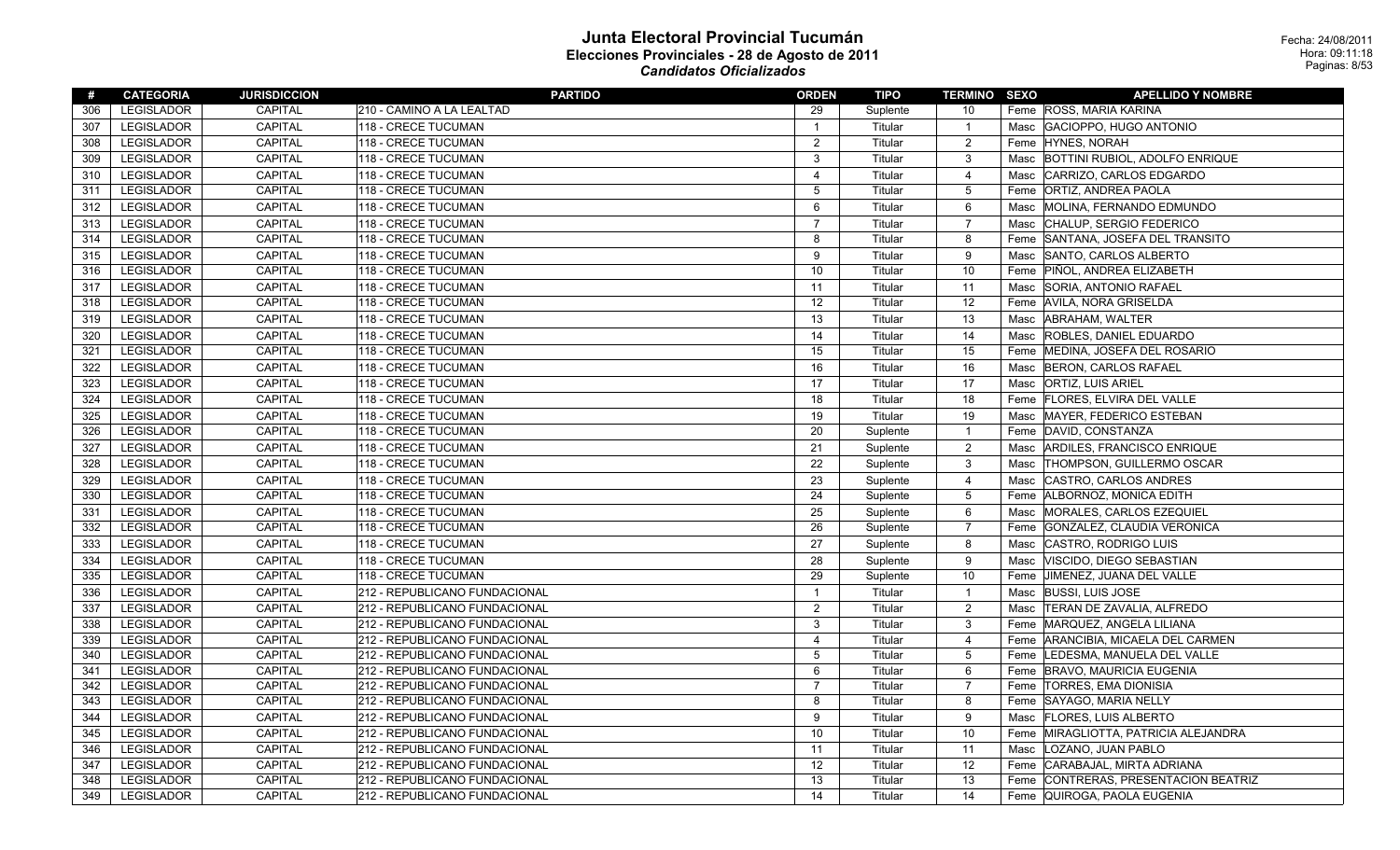| #   | <b>CATEGORIA</b>  | <b>JURISDICCION</b> | <b>PARTIDO</b>                | <b>ORDEN</b>   | <b>TIPO</b> | <b>TERMINO SEXO</b> | <b>APELLIDO Y NOMBRE</b>                |
|-----|-------------------|---------------------|-------------------------------|----------------|-------------|---------------------|-----------------------------------------|
| 350 | <b>LEGISLADOR</b> | CAPITAL             | 212 - REPUBLICANO FUNDACIONAL | 15             | Titular     | 15                  | Feme   VEGA, ALICIA ROSA                |
| 351 | LEGISLADOR        | <b>CAPITAL</b>      | 212 - REPUBLICANO FUNDACIONAL | 16             | Titular     | 16                  | Feme CACERES, IRMA ESTER                |
| 352 | <b>LEGISLADOR</b> | <b>CAPITAL</b>      | 212 - REPUBLICANO FUNDACIONAL | 17             | Titular     | 17                  | <b>IREN, JUAN SEGUNDO</b><br>Masc       |
| 353 | LEGISLADOR        | CAPITAL             | 212 - REPUBLICANO FUNDACIONAL | 18             | Titular     | 18                  | Feme TREJO, ROXANA MERCEDES             |
| 354 | LEGISLADOR        | CAPITAL             | 212 - REPUBLICANO FUNDACIONAL | 19             | Titular     | 19                  | Feme   MEDINA, MARINA GISELA            |
| 355 | <b>LEGISLADOR</b> | CAPITAL             | 212 - REPUBLICANO FUNDACIONAL | 20             | Suplente    | $\mathbf{1}$        | Feme   PEREZ, NOEMI CECILIA             |
| 356 | <b>LEGISLADOR</b> | CAPITAL             | 212 - REPUBLICANO FUNDACIONAL | 21             | Suplente    | $\boldsymbol{2}$    | CARO, PETRONA ANDREA<br>Feme            |
| 357 | <b>LEGISLADOR</b> | <b>CAPITAL</b>      | 212 - REPUBLICANO FUNDACIONAL | 22             | Suplente    | 3                   | Feme GOMEZ, TIBURCIA ROSA               |
| 358 | LEGISLADOR        | <b>CAPITAL</b>      | 212 - REPUBLICANO FUNDACIONAL | 23             | Suplente    | 4                   | GONZALEZ, AIDA ROSA ESTELA<br>Feme      |
| 359 | LEGISLADOR        | CAPITAL             | 212 - REPUBLICANO FUNDACIONAL | 24             | Suplente    | 5                   | Feme CORBALAN, ANA MARIA                |
| 360 | <b>LEGISLADOR</b> | CAPITAL             | 212 - REPUBLICANO FUNDACIONAL | 25             | Suplente    | 6                   | Feme   PERALTA MONACHESI, NORMA CECILIA |
| 361 | <b>LEGISLADOR</b> | CAPITAL             | 212 - REPUBLICANO FUNDACIONAL | 26             | Suplente    | $\overline{7}$      | Feme ROCHA, SUSANA ESTER                |
| 362 | <b>LEGISLADOR</b> | CAPITAL             | 212 - REPUBLICANO FUNDACIONAL | 27             | Suplente    | 8                   | <b>RIZZATO, AMADEO</b><br>Masc          |
| 363 | <b>LEGISLADOR</b> | CAPITAL             | 212 - REPUBLICANO FUNDACIONAL | 28             | Suplente    | 9                   | Feme ORTIZ SANTILLAN, ALBINA EVA        |
| 364 | <b>LEGISLADOR</b> | <b>CAPITAL</b>      | 212 - REPUBLICANO FUNDACIONAL | 29             | Suplente    | 10                  | CANCINO, OSCAR ALBERTO<br>Masc          |
| 365 | <b>LEGISLADOR</b> | <b>CAPITAL</b>      | 217 - 7 DE MAYO               | $\mathbf{1}$   | Titular     | $\mathbf{1}$        | DIPAULO, DANIEL EDUARDO<br>Masc         |
| 366 | LEGISLADOR        | <b>CAPITAL</b>      | 217 - 7 DE MAYO               | $\overline{2}$ | Titular     | $\overline{c}$      | Masc   DIAZ, LUIS OMAR                  |
| 367 | <b>LEGISLADOR</b> | CAPITAL             | 217 - 7 DE MAYO               | 3              | Titular     | 3                   | Feme PONCE DE LEON, NANCY ELIZABETH     |
| 368 | <b>LEGISLADOR</b> | <b>CAPITAL</b>      | 217 - 7 DE MAYO               | $\overline{4}$ | Titular     | $\overline{4}$      | AGUIRRE, ALFREDO MAXIMILIANO<br>Masc    |
| 369 | LEGISLADOR        | <b>CAPITAL</b>      | 217 - 7 DE MAYO               | 5              | Titular     | $\mathbf 5$         | CHAVARRIA, NESTOR HUGO<br>Masc          |
| 370 | <b>LEGISLADOR</b> | CAPITAL             | 217 - 7 DE MAYO               | 6              | Titular     | 6                   | Feme   FLORES, SANDRA ISABEL            |
| 371 | <b>LEGISLADOR</b> | CAPITAL             | 217 - 7 DE MAYO               | $\overline{7}$ | Titular     | $\overline{7}$      | Masc<br>MEDINA, RAMON ALBERTO           |
| 372 | <b>LEGISLADOR</b> | <b>CAPITAL</b>      | 217 - 7 DE MAYO               | 8              | Titular     | 8                   | ALBARRACIN, JUAN LUIS<br>Masc           |
| 373 | <b>LEGISLADOR</b> | <b>CAPITAL</b>      | 217 - 7 DE MAYO               | 9              | Titular     | 9                   | SORIA, RENE DARIO BALTAZAR<br>Masc      |
| 374 | LEGISLADOR        | CAPITAL             | 217 - 7 DE MAYO               | 10             | Titular     | 10                  | CABRERA, MERCEDES DEL VALLE<br>Feme     |
| 375 | <b>LEGISLADOR</b> | <b>CAPITAL</b>      | 217 - 7 DE MAYO               | 11             | Titular     | 11                  | <b>ROCHA, BENITO DE JESUS</b><br>Masc   |
| 376 | <b>LEGISLADOR</b> | CAPITAL             | 217 - 7 DE MAYO               | 12             | Titular     | 12                  | ROCHA, HUGO EDGARDO<br>Masc             |
| 377 | <b>LEGISLADOR</b> | <b>CAPITAL</b>      | 217 - 7 DE MAYO               | 13             | Titular     | 13                  | Feme AGUERO, STELLA MARIS               |
| 378 | <b>LEGISLADOR</b> | CAPITAL             | 217 - 7 DE MAYO               | 14             | Titular     | 14                  | <b>RAMOS, MIGUEL ANTONIO</b><br>Masc    |
| 379 | <b>LEGISLADOR</b> | <b>CAPITAL</b>      | 217 - 7 DE MAYO               | 15             | Titular     | 15                  | Masc TREJO, DANTE ESTEBAN               |
| 380 | <b>LEGISLADOR</b> | CAPITAL             | 217 - 7 DE MAYO               | 16             | Titular     | 16                  | Feme GRAMAJO, SANDRA VIVIANA            |
| 381 | LEGISLADOR        | CAPITAL             | 217 - 7 DE MAYO               | 17             | Titular     | 17                  | Feme   ARTAZA, CECILIA DEL CARMEN       |
| 382 | <b>LEGISLADOR</b> | CAPITAL             | 217 - 7 DE MAYO               | 18             | Titular     | 18                  | Feme GRAMAJO, MARIA MARCELA             |
| 383 | LEGISLADOR        | <b>CAPITAL</b>      | 217 - 7 DE MAYO               | 19             | Titular     | 19                  | Feme PONCE, MIRTHA ESTELA               |
| 384 | <b>LEGISLADOR</b> | CAPITAL             | 217 - 7 DE MAYO               | 20             | Suplente    | $\overline{1}$      | Masc<br>MIRANDA, HUGO ANTONIO           |
| 385 | <b>LEGISLADOR</b> | <b>CAPITAL</b>      | 217 - 7 DE MAYO               | 21             | Suplente    | $\boldsymbol{2}$    | ROCHA, HUGO ALFREDO<br>Masc             |
| 386 | <b>LEGISLADOR</b> | <b>CAPITAL</b>      | 217 - 7 DE MAYO               | 22             | Suplente    | 3                   | Feme VALLADARES, MARIA JOSE             |
| 387 | <b>LEGISLADOR</b> | CAPITAL             | 217 - 7 DE MAYO               | 23             | Suplente    | 4                   | Masc   PICOT, CARLOS ENRIQUE            |
| 388 | <b>LEGISLADOR</b> | <b>CAPITAL</b>      | 217 - 7 DE MAYO               | 24             | Suplente    | $\overline{5}$      | Masc CASTELLINO, PABLO JAVIER           |
| 389 | <b>LEGISLADOR</b> | CAPITAL             | 217 - 7 DE MAYO               | 25             | Suplente    | 6                   | Feme JJADUR, VALERIA DEL VALLE          |
| 390 | LEGISLADOR        | <b>CAPITAL</b>      | 217 - 7 DE MAYO               | 26             | Suplente    | $\overline{7}$      | Masc  DI BENEDETTO, ENZO GABRIEL        |
| 391 | <b>LEGISLADOR</b> | CAPITAL             | 217 - 7 DE MAYO               | 27             | Suplente    | 8                   | Feme BAZAN, ROMINA SILVANA              |
| 392 | LEGISLADOR        | <b>CAPITAL</b>      | 217 - 7 DE MAYO               | 28             | Suplente    | 9                   | <b>ROSA, DIEGO GABRIEL</b><br>Masc      |
| 393 | <b>LEGISLADOR</b> | <b>CAPITAL</b>      | 217 - 7 DE MAYO               | 29             | Suplente    | 10                  | Feme PACHECO, CECILIA VERONICA          |
| 394 | <b>LEGISLADOR</b> | <b>CAPITAL</b>      | 256 - TUCUMAN EN POSITIVO     | $\mathbf{1}$   | Titular     | $\mathbf{1}$        | Feme VARGAS, MARIA CAROLINA             |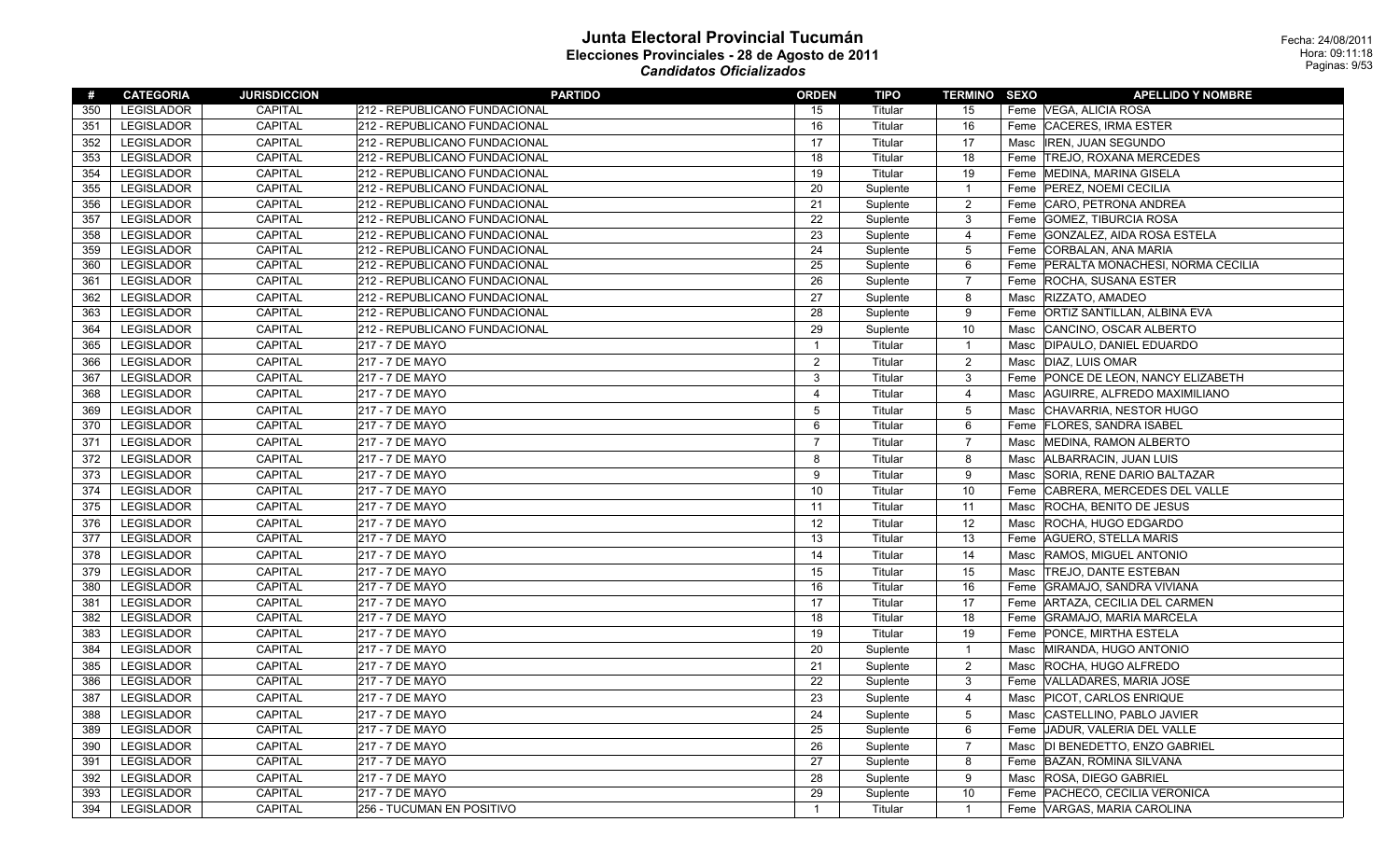| #   | <b>CATEGORIA</b>  | <b>JURISDICCION</b> | <b>PARTIDO</b>                   | <b>ORDEN</b>            | TIPO     | <b>TERMINO SEXO</b> |      | <b>APELLIDO Y NOMBRE</b>              |
|-----|-------------------|---------------------|----------------------------------|-------------------------|----------|---------------------|------|---------------------------------------|
| 395 | LEGISLADOR        | CAPITAL             | <b>256 - TUCUMAN EN POSITIVO</b> | 2                       | Titular  | 2                   |      | Masc VARGAS, EMILIANO                 |
| 396 | LEGISLADOR        | CAPITAL             | <b>256 - TUCUMAN EN POSITIVO</b> | 3                       | Titular  | $\mathbf{3}$        |      | Masc PERUCHETTI, LUCIANO HERNAN       |
| 397 | LEGISLADOR        | CAPITAL             | 256 - TUCUMAN EN POSITIVO        | $\overline{\mathbf{4}}$ | Titular  | $\overline{4}$      | Masc | ROGEL CHALER, FERNANDO JOSE           |
| 398 | LEGISLADOR        | CAPITAL             | 256 - TUCUMAN EN POSITIVO        | 5                       | Titular  | $5\phantom{.0}$     | Feme | <b>IBARRA, INES ALICIA</b>            |
| 399 | LEGISLADOR        | CAPITAL             | 256 - TUCUMAN EN POSITIVO        | 6                       | Titular  | 6                   | Feme | PEREZ, ALICIA DEL VALLE               |
| 400 | LEGISLADOR        | <b>CAPITAL</b>      | <b>256 - TUCUMAN EN POSITIVO</b> | 7                       | Titular  | $\overline{7}$      | Feme | LOPEZ, MARIA ANTONIA                  |
| 401 | LEGISLADOR        | CAPITAL             | 256 - TUCUMAN EN POSITIVO        | 8                       | Titular  | 8                   | Masc | MOLINA, ENZO GABRIEL                  |
| 402 | LEGISLADOR        | CAPITAL             | <b>256 - TUCUMAN EN POSITIVO</b> | 9                       | Titular  | 9                   |      | Feme   AGUERO, FATIMA ISABEL          |
| 403 | LEGISLADOR        | <b>CAPITAL</b>      | 256 - TUCUMAN EN POSITIVO        | 10                      | Titular  | 10                  | Masc | <b>TREJO, TEOFILO ARMANDO</b>         |
| 404 | LEGISLADOR        | CAPITAL             | 256 - TUCUMAN EN POSITIVO        | 11                      | Titular  | 11                  |      | Feme VALDEZ, MARIA ELENA              |
| 405 | LEGISLADOR        | CAPITAL             | <b>256 - TUCUMAN EN POSITIVO</b> | 12                      | Titular  | 12                  | Masc | SALGUERO, HECTOR ADOLFO               |
| 406 | LEGISLADOR        | CAPITAL             | <b>256 - TUCUMAN EN POSITIVO</b> | 13                      | Titular  | 13                  | Feme | PALOMINO, MARIA VICTORIA              |
| 407 | LEGISLADOR        | CAPITAL             | <b>256 - TUCUMAN EN POSITIVO</b> | 14                      | Titular  | 14                  | Masc | <b>FIGUEREDO, PEDRO VICTOR</b>        |
| 408 | LEGISLADOR        | CAPITAL             | 256 - TUCUMAN EN POSITIVO        | 15                      | Titular  | 15                  | Feme | LOPEZ, SILVIA GRACIELA D V            |
| 409 | LEGISLADOR        | CAPITAL             | <b>256 - TUCUMAN EN POSITIVO</b> | 16                      | Titular  | 16                  | Masc | TORRES, LUCIO REINALDO                |
| 410 | LEGISLADOR        | CAPITAL             | <b>256 - TUCUMAN EN POSITIVO</b> | 17                      | Titular  | 17                  | Masc | AYDAR, FABIAN ESTEBAN                 |
| 411 | LEGISLADOR        | CAPITAL             | 256 - TUCUMAN EN POSITIVO        | 18                      | Titular  | 18                  |      | Feme ZELAYA, BLANCA ESTELA DEL CARMEN |
| 412 | LEGISLADOR        | <b>CAPITAL</b>      | <b>256 - TUCUMAN EN POSITIVO</b> | 19                      | Titular  | 19                  |      | Feme MOLINA, OLGA RAMONA              |
| 413 | LEGISLADOR        | CAPITAL             | <b>256 - TUCUMAN EN POSITIVO</b> | 20                      | Suplente | $\overline{1}$      |      | Feme PUEBLA, ADRIANA MARCELA          |
| 414 | LEGISLADOR        | CAPITAL             | 256 - TUCUMAN EN POSITIVO        | 21                      | Suplente | $\overline{2}$      |      | Feme ARGAÑARAZ, RAMONA ANGELICA       |
| 415 | LEGISLADOR        | CAPITAL             | <b>256 - TUCUMAN EN POSITIVO</b> | 22                      | Suplente | $\mathbf{3}$        | Feme | CANO, AMELIA DEL CARMEN               |
| 416 | LEGISLADOR        | CAPITAL             | 256 - TUCUMAN EN POSITIVO        | 23                      | Suplente | $\overline{4}$      | Feme | <b>JIMENEZ, VERONICA GISELLE</b>      |
| 417 | <b>LEGISLADOR</b> | CAPITAL             | 256 - TUCUMAN EN POSITIVO        | 24                      | Suplente | $5\,$               |      | Feme   OLMOS, ROSA PETRONA            |
| 418 | LEGISLADOR        | CAPITAL             | 256 - TUCUMAN EN POSITIVO        | 25                      | Suplente | 6                   |      | Feme BUDEGUER, VIVIANA MONICA         |
| 419 | LEGISLADOR        | CAPITAL             | 256 - TUCUMAN EN POSITIVO        | 26                      | Suplente | $\overline{7}$      |      | Feme LUNA, BLANCA LIDIA               |
| 420 | LEGISLADOR        | CAPITAL             | <b>256 - TUCUMAN EN POSITIVO</b> | 27                      | Suplente | 8                   | Feme | CABRERA, SILVIA BEATRIZ               |
| 421 | LEGISLADOR        | CAPITAL             | 256 - TUCUMAN EN POSITIVO        | 28                      | Suplente | 9                   | Feme | LUNA, ANA LIA                         |
| 422 | LEGISLADOR        | CAPITAL             | 256 - TUCUMAN EN POSITIVO        | 29                      | Suplente | 10                  |      | Feme ROBLES, ESTER FANNY              |
| 423 | LEGISLADOR        | CAPITAL             | 928 - PARTIDO OBRERO             | $\overline{1}$          | Titular  | $\overline{1}$      | Masc | <b>BLANCO, DANIEL NELSON</b>          |
| 424 | LEGISLADOR        | CAPITAL             | 928 - PARTIDO OBRERO             | $\overline{c}$          | Titular  | $\overline{2}$      | Masc | VELIZ, JUAN LUIS                      |
| 425 | LEGISLADOR        | CAPITAL             | 928 - PARTIDO OBRERO             | 3                       | Titular  | 3                   |      | Feme HYNES, CATALINA                  |
| 426 | LEGISLADOR        | CAPITAL             | 928 - PARTIDO OBRERO             | 4                       | Titular  | $\overline{4}$      | Masc | CATTANEO, MAURICIO                    |
| 427 | LEGISLADOR        | <b>CAPITAL</b>      | 928 - PARTIDO OBRERO             | 5                       | Titular  | 5                   | Masc | <b>OSATINSKY, ARIEL</b>               |
| 428 | LEGISLADOR        | CAPITAL             | 928 - PARTIDO OBRERO             | 6                       | Titular  | 6                   | Feme | ARREGUEZ, CONSTANZA                   |
| 429 | LEGISLADOR        | CAPITAL             | 928 - PARTIDO OBRERO             | $\overline{7}$          | Titular  | $\overline{7}$      | Masc | ARQUEZ, GUSTAVO HORACIO               |
| 430 | LEGISLADOR        | CAPITAL             | 928 - PARTIDO OBRERO             | 8                       | Titular  | 8                   |      | Feme SORIA, ANA LIA                   |
| 431 | LEGISLADOR        | CAPITAL             | 928 - PARTIDO OBRERO             | 9                       | Titular  | 9                   | Feme | AGUILAR, MERCEDES DEL VALLE           |
| 432 | LEGISLADOR        | CAPITAL             | 928 - PARTIDO OBRERO             | 10                      | Titular  | 10                  | Feme | DIAZ, LAURA ROXANA                    |
| 433 | LEGISLADOR        | CAPITAL             | 928 - PARTIDO OBRERO             | 11                      | Titular  | 11                  |      | Masc HELUANI, DIEGO                   |
| 434 | LEGISLADOR        | CAPITAL             | 928 - PARTIDO OBRERO             | 12                      | Titular  | 12                  |      | Feme D'ALMEIDA, MARIA CATALINA        |
| 435 | LEGISLADOR        | CAPITAL             | 928 - PARTIDO OBRERO             | 13                      | Titular  | 13                  |      | Feme   TOLEDO, ANA MARIA              |
| 436 | LEGISLADOR        | CAPITAL             | 928 - PARTIDO OBRERO             | 14                      | Titular  | 14                  | Masc | CASSONE, SANTIAGO                     |
| 437 | LEGISLADOR        | CAPITAL             | 928 - PARTIDO OBRERO             | 15                      | Titular  | 15                  | Masc | GRAMAJO, JOSE AUGUSTO                 |
| 438 | LEGISLADOR        | CAPITAL             | 928 - PARTIDO OBRERO             | 16                      | Titular  | 16                  | Masc | <b>TOSCANO, DIEGO ESTEBAN</b>         |
| 439 | LEGISLADOR        | CAPITAL             | 928 - PARTIDO OBRERO             | 17                      | Titular  | 17                  |      | Feme D'ALMEIDA, ROMINA ELISA          |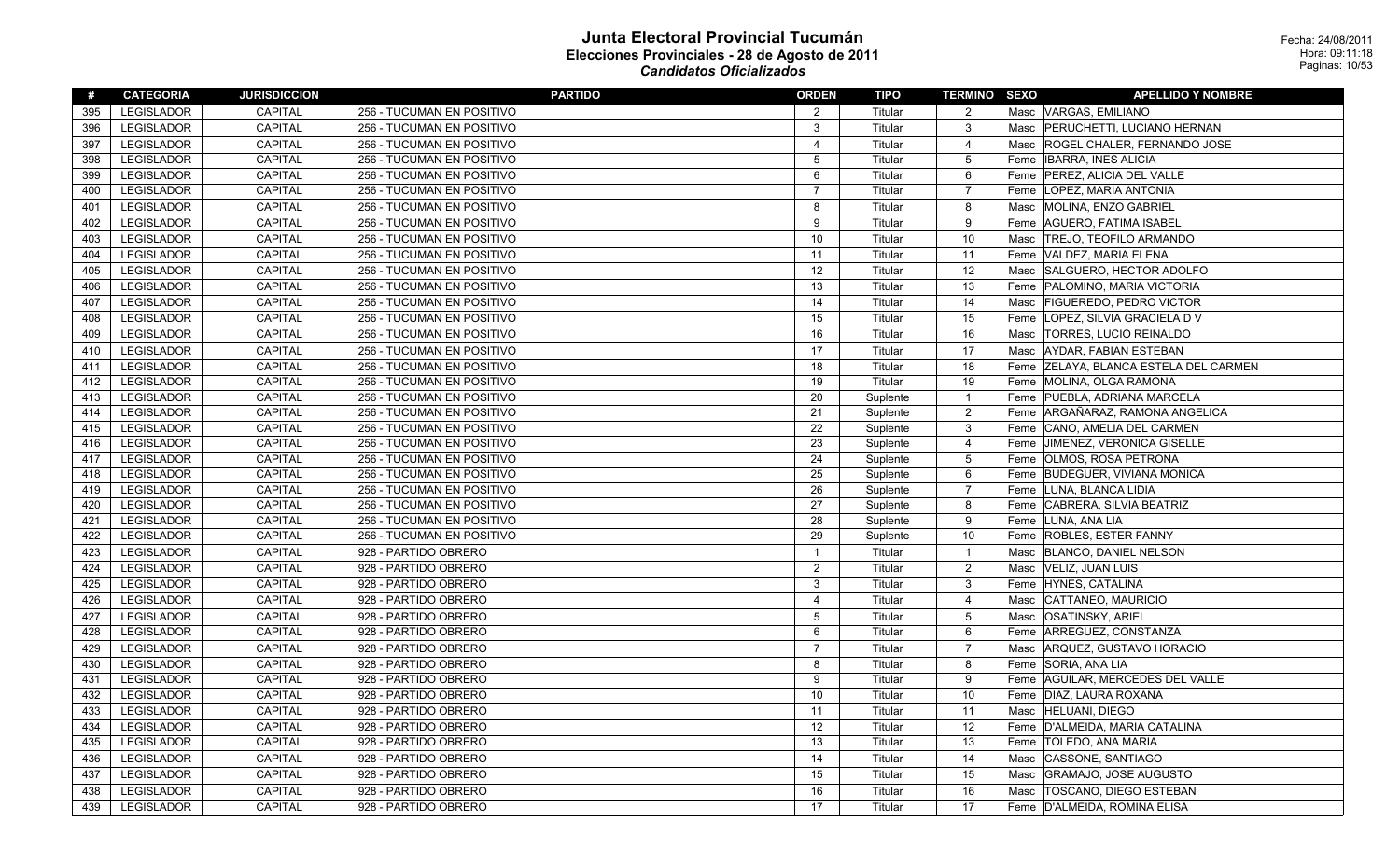| #   | <b>CATEGORIA</b>  | <b>JURISDICCION</b> | <b>PARTIDO</b>                              | <b>ORDEN</b>            | TIPO     | <b>TERMINO SEXO</b> |      | <b>APELLIDO Y NOMBRE</b>            |
|-----|-------------------|---------------------|---------------------------------------------|-------------------------|----------|---------------------|------|-------------------------------------|
| 440 | <b>LEGISLADOR</b> | <b>CAPITAL</b>      | 928 - PARTIDO OBRERO                        | 18                      | Titular  | 18                  |      | Masc LOPEZ, MIGUEL JESUS            |
| 441 | <b>LEGISLADOR</b> | <b>CAPITAL</b>      | 928 - PARTIDO OBRERO                        | 19                      | Titular  | 19                  | Feme | HERRERA GONZALEZ. ELIANA DEL VALLE  |
| 442 | <b>LEGISLADOR</b> | CAPITAL             | 928 - PARTIDO OBRERO                        | 20                      | Suplente | $\overline{1}$      |      | Feme AGUERO, GABRIELA FERNANDA      |
| 443 | <b>LEGISLADOR</b> | <b>CAPITAL</b>      | 928 - PARTIDO OBRERO                        | 21                      | Suplente | $\overline{2}$      | Masc | SEQUEIRA, JULIO CESAR               |
| 444 | <b>LEGISLADOR</b> | <b>CAPITAL</b>      | 928 - PARTIDO OBRERO                        | 22                      | Suplente | $\mathbf{3}$        | Feme | PAZ RODRIGUEZ, LAURA IRENE          |
| 445 | <b>LEGISLADOR</b> | <b>CAPITAL</b>      | 928 - PARTIDO OBRERO                        | 23                      | Suplente | $\overline{4}$      | Feme | <b>RETAMBAY, MARIA LAURA</b>        |
| 446 | <b>LEGISLADOR</b> | <b>CAPITAL</b>      | 928 - PARTIDO OBRERO                        | 24                      | Suplente | $5\,$               | Masc | <b>RIVADEO, LEANDRO JAVIER</b>      |
| 447 | LEGISLADOR        | <b>CAPITAL</b>      | 928 - PARTIDO OBRERO                        | 25                      | Suplente | 6                   | Feme | AREVALO, NORMA PATRICIA             |
| 448 | <b>LEGISLADOR</b> | <b>CAPITAL</b>      | 928 - PARTIDO OBRERO                        | 26                      | Suplente | $\overline{7}$      |      | Feme  VIRUEL, EMILCE                |
| 449 | LEGISLADOR        | <b>CAPITAL</b>      | 83 - CONVERGENCIA DE BASES PARA LA VICTORIA | $\overline{1}$          | Titular  | $\overline{1}$      | Masc | MAMANI, JUAN CARLOS                 |
| 450 | <b>LEGISLADOR</b> | CAPITAL             | 83 - CONVERGENCIA DE BASES PARA LA VICTORIA | $\overline{2}$          | Titular  | $\overline{2}$      | Masc | GOMEZ, CARLOS DOMINGO               |
| 451 | <b>LEGISLADOR</b> | <b>CAPITAL</b>      | 83 - CONVERGENCIA DE BASES PARA LA VICTORIA | 3                       | Titular  | 3                   | Feme | <b>ISSA, MYRIAM RUTH</b>            |
| 452 | <b>LEGISLADOR</b> | <b>CAPITAL</b>      | 83 - CONVERGENCIA DE BASES PARA LA VICTORIA | $\overline{4}$          | Titular  | 4                   | Masc | <b>PERDIGUERO, WALTER MARCELO</b>   |
| 453 | <b>LEGISLADOR</b> | <b>CAPITAL</b>      | 83 - CONVERGENCIA DE BASES PARA LA VICTORIA | 5                       | Titular  | $5\,$               | Masc | CONTRERAS, ROBERTO FAVIO            |
| 454 | <b>LEGISLADOR</b> | <b>CAPITAL</b>      | 83 - CONVERGENCIA DE BASES PARA LA VICTORIA | 6                       | Titular  | 6                   | Feme | <b>ZELAYA, HILDA MARIA FERNANDA</b> |
| 455 | <b>LEGISLADOR</b> | CAPITAL             | 83 - CONVERGENCIA DE BASES PARA LA VICTORIA | $\overline{7}$          | Titular  | $\overline{7}$      | Masc | QUINTANA, HUGO HORACIO              |
| 456 | <b>LEGISLADOR</b> | <b>CAPITAL</b>      | 83 - CONVERGENCIA DE BASES PARA LA VICTORIA | $\mathbf{8}$            | Titular  | 8                   | Masc | <b>FARIAS, RICARDO ALBERTO</b>      |
| 457 | <b>LEGISLADOR</b> | <b>CAPITAL</b>      | 83 - CONVERGENCIA DE BASES PARA LA VICTORIA | 9                       | Titular  | 9                   | Feme | CHOCOBAR, LILIANA DEL VALLE         |
| 458 | <b>LEGISLADOR</b> | <b>CAPITAL</b>      | 83 - CONVERGENCIA DE BASES PARA LA VICTORIA | 10                      | Titular  | 10                  | Masc | VALOR, GREGORIO ISIDRO              |
| 459 | <b>LEGISLADOR</b> | <b>CAPITAL</b>      | 83 - CONVERGENCIA DE BASES PARA LA VICTORIA | 11                      | Titular  | 11                  | Masc | VIROCHE, LUIS DOMINGO               |
| 460 | <b>LEGISLADOR</b> | <b>CAPITAL</b>      | 83 - CONVERGENCIA DE BASES PARA LA VICTORIA | 12                      | Titular  | 12                  |      | Feme BAYO, VIVIANA ALEJANDRA        |
| 461 | <b>LEGISLADOR</b> | <b>CAPITAL</b>      | 83 - CONVERGENCIA DE BASES PARA LA VICTORIA | 13                      | Titular  | 13                  | Masc | LUNA, HUGO FELIPE                   |
| 462 | <b>LEGISLADOR</b> | <b>CAPITAL</b>      | 83 - CONVERGENCIA DE BASES PARA LA VICTORIA | 14                      | Titular  | 14                  | Feme | ROJAS, GRACIELA DEL CARMEN          |
| 463 | LEGISLADOR        | <b>CAPITAL</b>      | 83 - CONVERGENCIA DE BASES PARA LA VICTORIA | 15                      | Titular  | 15                  | Masc | LAZARTE. HORACIO ANTONIO            |
| 464 | <b>LEGISLADOR</b> | <b>CAPITAL</b>      | 83 - CONVERGENCIA DE BASES PARA LA VICTORIA | 16                      | Titular  | 16                  | Masc | <b>BRANDAN, JUAN CARLOS</b>         |
| 465 | <b>LEGISLADOR</b> | <b>CAPITAL</b>      | 83 - CONVERGENCIA DE BASES PARA LA VICTORIA | 17                      | Titular  | 17                  | Masc | PONCE, LUIS GUILLERMO               |
| 466 | <b>LEGISLADOR</b> | <b>CAPITAL</b>      | 83 - CONVERGENCIA DE BASES PARA LA VICTORIA | 18                      | Titular  | 18                  | Masc | SANCHEZ, WALTER HUGO                |
| 467 | <b>LEGISLADOR</b> | <b>CAPITAL</b>      | 83 - CONVERGENCIA DE BASES PARA LA VICTORIA | 19                      | Titular  | 19                  | Feme | IBAÑEZ, MARTA MABEL                 |
| 468 | <b>LEGISLADOR</b> | <b>CAPITAL</b>      | 83 - CONVERGENCIA DE BASES PARA LA VICTORIA | 20                      | Suplente | $\overline{1}$      | Masc | <b>RIVERO, CARLOS ALBERTO</b>       |
| 469 | <b>LEGISLADOR</b> | <b>CAPITAL</b>      | 83 - CONVERGENCIA DE BASES PARA LA VICTORIA | 21                      | Suplente | $\overline{2}$      | Masc | CAINZO, MARTIN GABRIEL              |
| 470 | <b>LEGISLADOR</b> | CAPITAL             | 83 - CONVERGENCIA DE BASES PARA LA VICTORIA | 22                      | Suplente | $\mathbf{3}$        |      | Feme   PARRA, MARIA GRACIELA        |
| 471 | <b>LEGISLADOR</b> | <b>CAPITAL</b>      | 83 - CONVERGENCIA DE BASES PARA LA VICTORIA | 23                      | Suplente | $\overline{4}$      | Masc | MAMANI, HECTOR ADAN                 |
| 472 | <b>LEGISLADOR</b> | <b>CAPITAL</b>      | 83 - CONVERGENCIA DE BASES PARA LA VICTORIA | 24                      | Suplente | $5\,$               | Masc | CASTRO, WALTER OSVALDO              |
| 473 | <b>LEGISLADOR</b> | <b>CAPITAL</b>      | 83 - CONVERGENCIA DE BASES PARA LA VICTORIA | 25                      | Suplente | 6                   | Feme | VALLEJO, GLADYS ESTER               |
| 474 | <b>LEGISLADOR</b> | <b>CAPITAL</b>      | 83 - CONVERGENCIA DE BASES PARA LA VICTORIA | 26                      | Suplente | $\overline{7}$      | Masc | <b>PACHECO, LUIS HECTOR</b>         |
| 475 | <b>LEGISLADOR</b> | <b>CAPITAL</b>      | 83 - CONVERGENCIA DE BASES PARA LA VICTORIA | 27                      | Suplente | 8                   | Masc | <b>VILLAGRA, JORGE DAVID</b>        |
| 476 | <b>LEGISLADOR</b> | <b>CAPITAL</b>      | 83 - CONVERGENCIA DE BASES PARA LA VICTORIA | 28                      | Suplente | 9                   | Masc | LESCANO, ALVARO FABIAN              |
| 477 | LEGISLADOR        | CAPITAL             | 83 - CONVERGENCIA DE BASES PARA LA VICTORIA | 29                      | Suplente | 10                  |      | Feme RIVERO, FLAVIA CAROLINA        |
| 478 | LEGISLADOR        | <b>CAPITAL</b>      | 4 - PARTIDO DE LOS TRABAJADORES             | $\mathbf{1}$            | Titular  | $\overline{1}$      | Masc | PELLEGRINI, RAUL CESAR              |
| 479 | <b>LEGISLADOR</b> | <b>CAPITAL</b>      | 4 - PARTIDO DE LOS TRABAJADORES             | $\overline{2}$          | Titular  | $\overline{2}$      | Masc | <b>FLORES KLIX, HUGO BENJAMIN</b>   |
| 480 | LEGISLADOR        | CAPITAL             | 4 - PARTIDO DE LOS TRABAJADORES             | 3                       | Titular  | $\mathbf{3}$        |      | Feme REYNOSO, LUISA GEORGINA        |
| 481 | <b>LEGISLADOR</b> | <b>CAPITAL</b>      | 4 - PARTIDO DE LOS TRABAJADORES             | $\overline{\mathbf{4}}$ | Titular  | $\overline{4}$      | Masc | CHAGRA, JULIO HIPOLITO              |
| 482 | <b>LEGISLADOR</b> | <b>CAPITAL</b>      | 4 - PARTIDO DE LOS TRABAJADORES             | 5                       | Titular  | $5\,$               | Feme | RAISMAN, REGINA LILIANA             |
| 483 | <b>LEGISLADOR</b> | <b>CAPITAL</b>      | 4 - PARTIDO DE LOS TRABAJADORES             | 6                       | Titular  | 6                   |      | Feme HERRERA, MARTA ADELA           |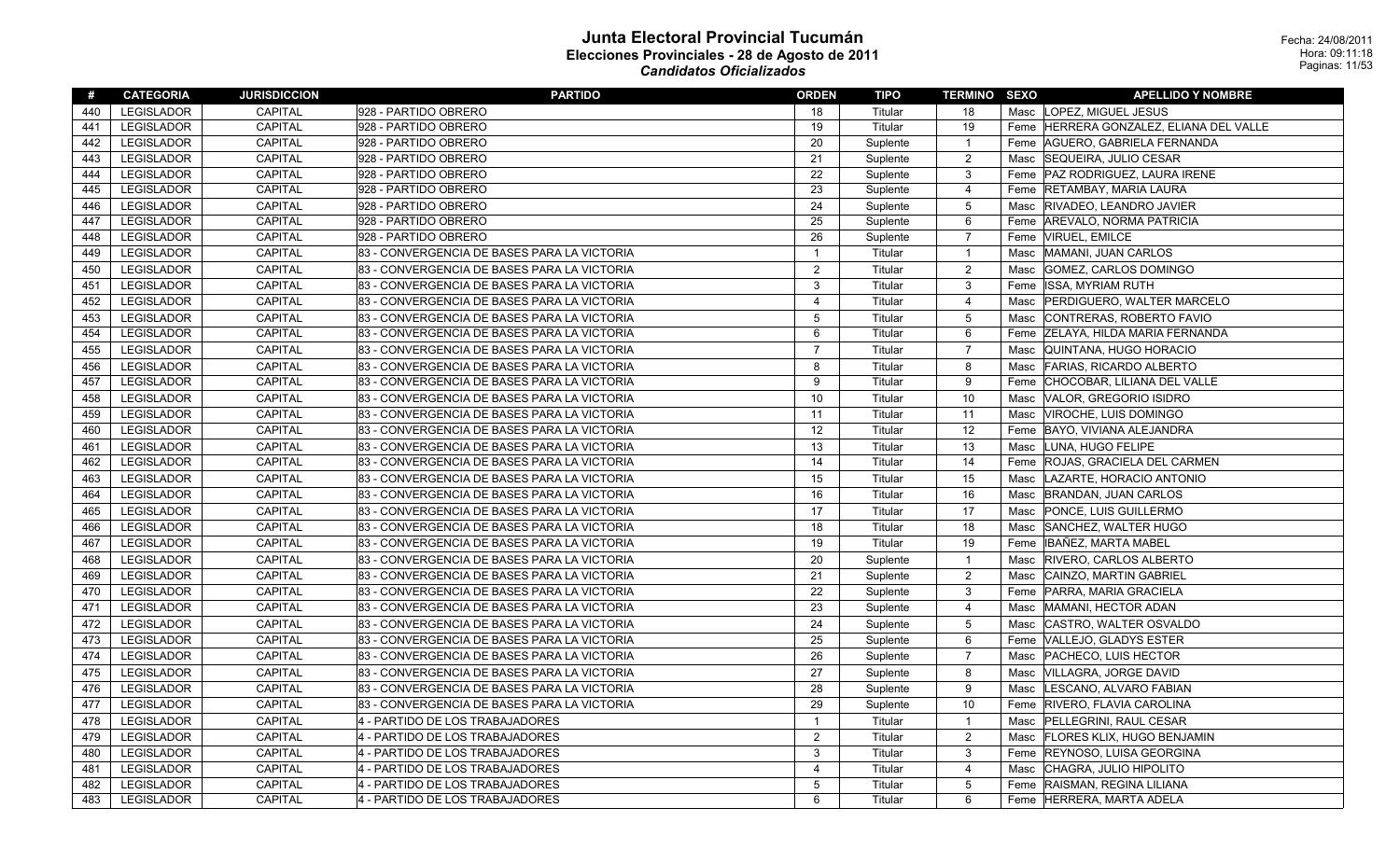| #   | <b>CATEGORIA</b>  | <b>JURISDICCION</b> | <b>PARTIDO</b>                  | <b>ORDEN</b>            | <b>TIPO</b> | <b>TERMINO SEXO</b> |      | <b>APELLIDO Y NOMBRE</b>             |
|-----|-------------------|---------------------|---------------------------------|-------------------------|-------------|---------------------|------|--------------------------------------|
| 484 | <b>LEGISLADOR</b> | <b>CAPITAL</b>      | 4 - PARTIDO DE LOS TRABAJADORES | 7                       | Titular     | 7                   |      | Masc SIR, FRANCISCO ALBERTO          |
| 485 | <b>LEGISLADOR</b> | <b>CAPITAL</b>      | 4 - PARTIDO DE LOS TRABAJADORES | 8                       | Titular     | 8                   |      | Masc GRAMAJO, EDMUNDO DANIEL.        |
| 486 | <b>LEGISLADOR</b> | <b>CAPITAL</b>      | 4 - PARTIDO DE LOS TRABAJADORES | 9                       | Titular     | 9                   | Masc | NAVARRO, LUIS ALBERTO                |
| 487 | <b>LEGISLADOR</b> | <b>CAPITAL</b>      | 4 - PARTIDO DE LOS TRABAJADORES | 10                      | Titular     | 10                  | Masc | CAÑOTO, MARCO ANTONIO                |
| 488 | <b>LEGISLADOR</b> | <b>CAPITAL</b>      | 4 - PARTIDO DE LOS TRABAJADORES | 11                      | Titular     | 11                  |      | Feme MOLINA, TERESITA DEL CARMEN     |
| 489 | <b>LEGISLADOR</b> | <b>CAPITAL</b>      | 4 - PARTIDO DE LOS TRABAJADORES | 12                      | Titular     | 12                  | Masc | <b>TRUJILLO, PABLO RAFAEL</b>        |
| 490 | <b>LEGISLADOR</b> | <b>CAPITAL</b>      | 4 - PARTIDO DE LOS TRABAJADORES | 13                      | Titular     | 13                  |      | Feme MARCAIDA, ANA MARIA             |
| 491 | <b>LEGISLADOR</b> | <b>CAPITAL</b>      | 4 - PARTIDO DE LOS TRABAJADORES | 14                      | Titular     | 14                  | Masc | BAACLINI, DANIEL EDUARDO             |
| 492 | <b>LEGISLADOR</b> | CAPITAL             | 4 - PARTIDO DE LOS TRABAJADORES | 15                      | Titular     | 15                  | Masc | ADAUTO, JOSE CELEDONIO               |
| 493 | LEGISLADOR        | <b>CAPITAL</b>      | 4 - PARTIDO DE LOS TRABAJADORES | 16                      | Titular     | 16                  | Feme | ABRAHAM, MARTA ADELA                 |
| 494 | <b>LEGISLADOR</b> | <b>CAPITAL</b>      | 4 - PARTIDO DE LOS TRABAJADORES | 17                      | Titular     | 17                  |      | Feme MARTINEZ, AIDA RAQUEL           |
| 495 | <b>LEGISLADOR</b> | <b>CAPITAL</b>      | 4 - PARTIDO DE LOS TRABAJADORES | 18                      | Titular     | 18                  |      | Feme MAMANI, ALICIA DEL VALLE        |
| 496 | <b>LEGISLADOR</b> | CAPITAL             | 4 - PARTIDO DE LOS TRABAJADORES | 19                      | Titular     | 19                  |      | Feme JUAREZ, CLAUDIA MARCELA         |
| 497 | <b>LEGISLADOR</b> | CAPITAL             | 4 - PARTIDO DE LOS TRABAJADORES | 20                      | Suplente    | $\mathbf{1}$        |      | Feme   NIEVA, MARIA ALEJANDRA        |
| 498 | LEGISLADOR        | CAPITAL             | 4 - PARTIDO DE LOS TRABAJADORES | 21                      | Suplente    | $\boldsymbol{2}$    | Masc | CARABAJAL, ROBERTO SEGUNDO           |
| 499 | <b>LEGISLADOR</b> | <b>CAPITAL</b>      | 4 - PARTIDO DE LOS TRABAJADORES | 22                      | Suplente    | 3                   | Masc | MENA, SEBASTIAN EDUARDO              |
| 500 | <b>LEGISLADOR</b> | <b>CAPITAL</b>      | 4 - PARTIDO DE LOS TRABAJADORES | 23                      | Suplente    | 4                   | Masc | LAGARRIGUE, GUSTAVO ADRIAN           |
| 501 | <b>LEGISLADOR</b> | <b>CAPITAL</b>      | 4 - PARTIDO DE LOS TRABAJADORES | 24                      | Suplente    | 5                   |      | Feme CID, MONICA LILIANA             |
| 502 | <b>LEGISLADOR</b> | <b>CAPITAL</b>      | 4 - PARTIDO DE LOS TRABAJADORES | 25                      | Suplente    | 6                   |      | Feme CORBALAN, SILVIA NOEMI          |
| 503 | LEGISLADOR        | CAPITAL             | 4 - PARTIDO DE LOS TRABAJADORES | 26                      | Suplente    | $\overline{7}$      |      | Feme RICO, PATRICIA MONICA           |
| 504 | <b>LEGISLADOR</b> | CAPITAL             | 4 - PARTIDO DE LOS TRABAJADORES | 27                      | Suplente    | 8                   |      | Masc   ALTAMIRANDA, HECTOR FRANCISCO |
| 505 | LEGISLADOR        | CAPITAL             | 4 - PARTIDO DE LOS TRABAJADORES | 28                      | Suplente    | 9                   |      | Feme   IBAÑEZ, MARIA SANTOS          |
| 506 | LEGISLADOR        | <b>CAPITAL</b>      | 4 - PARTIDO DE LOS TRABAJADORES | 29                      | Suplente    | 10                  |      | Feme KOLAREC, MARIA MACARENA         |
| 507 | <b>LEGISLADOR</b> | <b>CAPITAL</b>      | 260 - LISTA PARA LA VICTORIA    | $\mathbf{1}$            | Titular     | $\mathbf{1}$        | Masc | <b>HEREDIA, VIRGILIO DANIEL</b>      |
| 508 | LEGISLADOR        | CAPITAL             | 260 - LISTA PARA LA VICTORIA    | $\boldsymbol{2}$        | Titular     | $\overline{2}$      |      | Feme   VOLPI, MARIA RAMONA           |
| 509 | <b>LEGISLADOR</b> | CAPITAL             | 260 - LISTA PARA LA VICTORIA    | 3                       | Titular     | $\mathbf{3}$        | Masc | <b>VIDES, HECTOR RICARDO</b>         |
| 510 | <b>LEGISLADOR</b> | CAPITAL             | 260 - LISTA PARA LA VICTORIA    | $\overline{\mathbf{4}}$ | Titular     | $\overline{4}$      | Feme | GOMEZ, ANGELA DEL VALLE              |
| 511 | <b>LEGISLADOR</b> | CAPITAL             | 260 - LISTA PARA LA VICTORIA    | 5                       | Titular     | $\sqrt{5}$          |      | Masc ALCARAZ, JOSE ANTONIO           |
| 512 | <b>LEGISLADOR</b> | CAPITAL             | 260 - LISTA PARA LA VICTORIA    | 6                       | Titular     | 6                   | Masc | LOBO ARAGON, JAVIER EDUARDO          |
| 513 | LEGISLADOR        | <b>CAPITAL</b>      | 260 - LISTA PARA LA VICTORIA    | $\overline{7}$          | Titular     | $\overline{7}$      | Feme | NIEVA CONEJOS, MARIA ISABEL          |
| 514 | <b>LEGISLADOR</b> | CAPITAL             | 260 - LISTA PARA LA VICTORIA    | 8                       | Titular     | 8                   |      | Masc MANSO, LUIS GUSTAVO             |
| 515 | <b>LEGISLADOR</b> | <b>CAPITAL</b>      | 260 - LISTA PARA LA VICTORIA    | $\mathbf{Q}$            | Titular     | 9                   | Masc | NUÑEZ, JUAN SEVERO                   |
| 516 | LEGISLADOR        | <b>CAPITAL</b>      | 260 - LISTA PARA LA VICTORIA    | 10                      | Titular     | 10                  |      | Feme UMANA, MARIA ESTELA             |
| 517 | <b>LEGISLADOR</b> | <b>CAPITAL</b>      | 260 - LISTA PARA LA VICTORIA    | 11                      | Titular     | 11                  |      | Masc ZURITA, RICARDO AGUATIN         |
| 518 | <b>LEGISLADOR</b> | CAPITAL             | 260 - LISTA PARA LA VICTORIA    | 12                      | Titular     | 12                  | Masc | IACONO, ALDO GUSTAVO                 |
| 519 | <b>LEGISLADOR</b> | <b>CAPITAL</b>      | 260 - LISTA PARA LA VICTORIA    | 13                      | Titular     | 13                  |      | Feme JIMENEZ, SILVIA ADRIANA         |
| 520 | <b>LEGISLADOR</b> | <b>CAPITAL</b>      | 260 - LISTA PARA LA VICTORIA    | 14                      | Titular     | 14                  | Masc | BERRETA, RICARDO ALEJANDRO           |
| 521 | <b>LEGISLADOR</b> | <b>CAPITAL</b>      | 260 - LISTA PARA LA VICTORIA    | 15                      | Titular     | 15                  | Masc | LANZA, JOSE SALVADOR                 |
| 522 | LEGISLADOR        | CAPITAL             | 260 - LISTA PARA LA VICTORIA    | 16                      | Titular     | 16                  |      | Feme SANDES, MARIA ROSA              |
| 523 | <b>LEGISLADOR</b> | <b>CAPITAL</b>      | 260 - LISTA PARA LA VICTORIA    | 17                      | Titular     | 17                  | Masc | MAZA, FELIX ROSA                     |
| 524 | <b>LEGISLADOR</b> | <b>CAPITAL</b>      | 260 - LISTA PARA LA VICTORIA    | 18                      | Titular     | 18                  | Feme | <b>REYNOSO, MARINA ESTHER</b>        |
| 525 | <b>LEGISLADOR</b> | <b>CAPITAL</b>      | 260 - LISTA PARA LA VICTORIA    | 19                      | Titular     | 19                  | Masc | VILLAFAÑE, MARIO RAUL                |
| 526 | <b>LEGISLADOR</b> | <b>CAPITAL</b>      | 260 - LISTA PARA LA VICTORIA    | 20                      | Suplente    | $\mathbf{1}$        | Masc | <b>SEVERO, MIGUEL PROSPERO</b>       |
| 527 | <b>LEGISLADOR</b> | <b>CAPITAL</b>      | 260 - LISTA PARA LA VICTORIA    | 21                      | Suplente    | 2                   |      | Feme AGUIRRE, ANA MARIA              |
|     |                   |                     |                                 |                         |             |                     |      |                                      |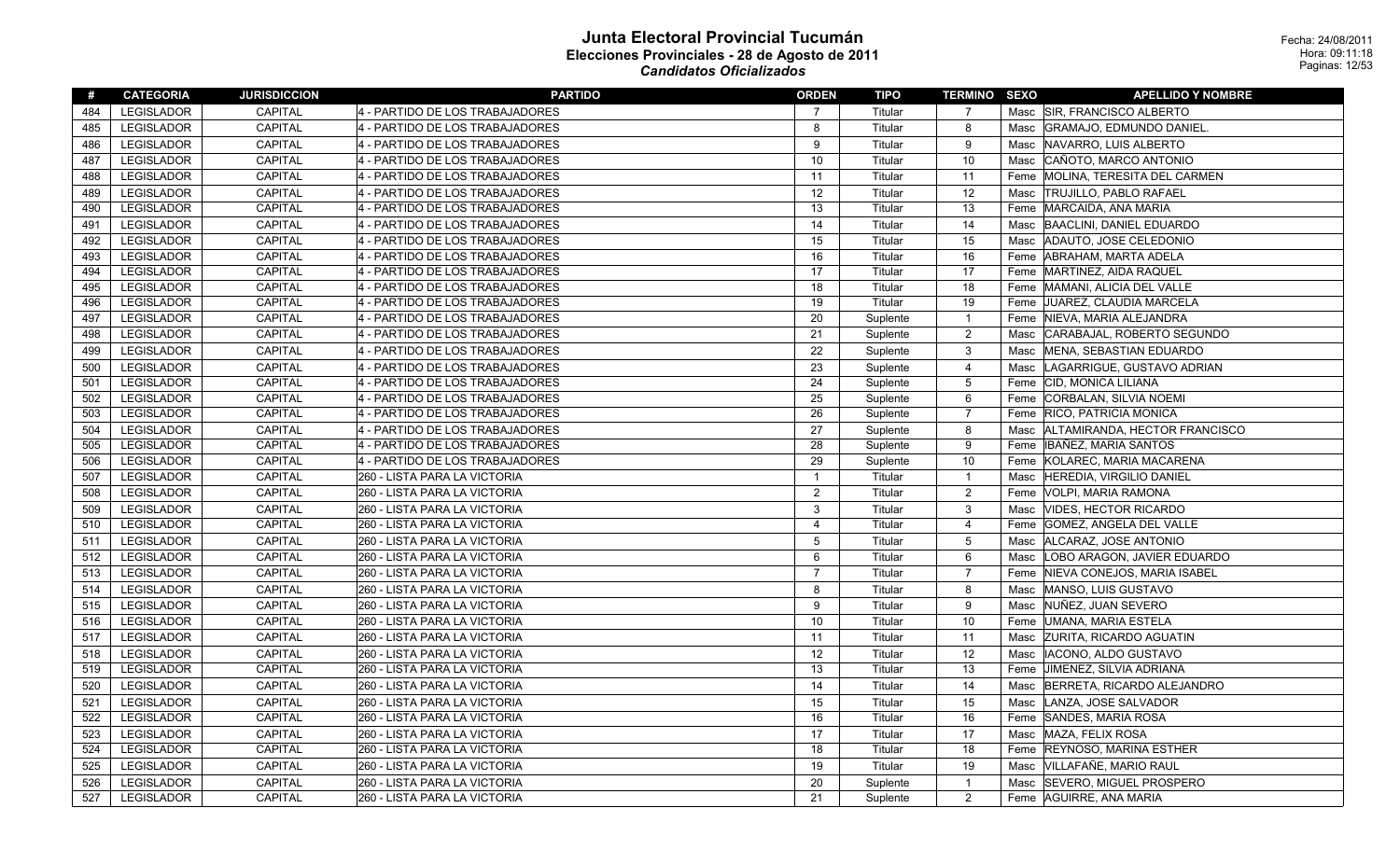| #   | <b>CATEGORIA</b>  | <b>JURISDICCION</b> | <b>PARTIDO</b>                | <b>ORDEN</b>            | <b>TIPO</b> | <b>TERMINO SEXO</b> |      | <b>APELLIDO Y NOMBRE</b>             |
|-----|-------------------|---------------------|-------------------------------|-------------------------|-------------|---------------------|------|--------------------------------------|
| 528 | <b>LEGISLADOR</b> | CAPITAL             | 260 - LISTA PARA LA VICTORIA  | 22                      | Suplente    | 3                   |      | Masc RECUPERO, JUAN JOSE             |
| 529 | <b>LEGISLADOR</b> | CAPITAL             | 260 - LISTA PARA LA VICTORIA  | 23                      | Suplente    | $\overline{4}$      |      | Masc  VELIZ, CARLOS MANUEL           |
| 530 | LEGISLADOR        | CAPITAL             | 260 - LISTA PARA LA VICTORIA  | 24                      | Suplente    | $\overline{5}$      | Masc | ROMERO, RAUL OSVALDO                 |
| 531 | LEGISLADOR        | CAPITAL             | 260 - LISTA PARA LA VICTORIA  | 25                      | Suplente    | 6                   |      | Feme ANDRADA, MARIA ISABEL           |
| 532 | <b>LEGISLADOR</b> | CAPITAL             | 260 - LISTA PARA LA VICTORIA  | 26                      | Suplente    | $\overline{7}$      |      | Masc SAGUIR, JOSE ALBERTO            |
| 533 | <b>LEGISLADOR</b> | CAPITAL             | 260 - LISTA PARA LA VICTORIA  | 27                      | Suplente    | 8                   | Masc | ALBORNOZ, EDGARDO DARIO              |
| 534 | <b>LEGISLADOR</b> | CAPITAL             | 260 - LISTA PARA LA VICTORIA  | 28                      | Suplente    | 9                   | Feme | GANIN JOSE, CARMEN ROSA              |
| 535 | LEGISLADOR        | CAPITAL             | 260 - LISTA PARA LA VICTORIA  | 29                      | Suplente    | 10                  |      | Masc   DIAZ, LUIS HUGO               |
| 536 | LEGISLADOR        | CAPITAL             | 267 - PROYECTO COLECTIVO      | $\overline{1}$          | Titular     | $\overline{1}$      |      | Feme MONTALDO, ESTER SUSANA          |
| 537 | LEGISLADOR        | CAPITAL             | 267 - PROYECTO COLECTIVO      | $\overline{2}$          | Titular     | $\overline{2}$      | Masc | SANTILLAN, ATILIO OSVALDO            |
| 538 | <b>LEGISLADOR</b> | CAPITAL             | 267 - PROYECTO COLECTIVO      | 3                       | Titular     | $\mathbf{3}$        | Masc | <b>JUEZ PEREZ, JUAN FACUNDO</b>      |
| 539 | LEGISLADOR        | CAPITAL             | 267 - PROYECTO COLECTIVO      | $\overline{\mathbf{4}}$ | Titular     | $\overline{4}$      | Masc | <b>FERNANDEZ, HILDELBERTO ANIBAL</b> |
| 540 | <b>LEGISLADOR</b> | CAPITAL             | 267 - PROYECTO COLECTIVO      | 5                       | Titular     | $5\phantom{.0}$     | Masc | DURANDO, PABLO NORBERTO A            |
| 541 | LEGISLADOR        | CAPITAL             | 267 - PROYECTO COLECTIVO      | 6                       | Titular     | 6                   |      | Feme MANSILLA, JACINTA BEATRIZ       |
| 542 | LEGISLADOR        | CAPITAL             | 267 - PROYECTO COLECTIVO      | $\overline{7}$          | Titular     | $\overline{7}$      | Masc | NIEVA, RAUL FRANCISCO                |
| 543 | LEGISLADOR        | CAPITAL             | 267 - PROYECTO COLECTIVO      | 8                       | Titular     | 8                   | Masc | RODRIGUEZ, PABLO SEBASTIAN           |
| 544 | LEGISLADOR        | CAPITAL             | 267 - PROYECTO COLECTIVO      | 9                       | Titular     | 9                   |      | Feme   ALCORTA, CECILIA DE FATIMA    |
| 545 | <b>LEGISLADOR</b> | CAPITAL             | 267 - PROYECTO COLECTIVO      | 10                      | Titular     | 10                  |      | Masc MADARIAGA, GERARDO CESAR        |
| 546 | LEGISLADOR        | <b>CAPITAL</b>      | 267 - PROYECTO COLECTIVO      | 11                      | Titular     | 11                  | Masc | CORBALAN, GUILLERMO JAVIER           |
| 547 | LEGISLADOR        | <b>CAPITAL</b>      | 267 - PROYECTO COLECTIVO      | 12                      | Titular     | 12                  |      | Feme  BUCCI, JULIA ALEJANDRA         |
| 548 | <b>LEGISLADOR</b> | CAPITAL             | 267 - PROYECTO COLECTIVO      | 13                      | Titular     | 13                  | Masc | BOULLHESEN, MARCELO FABIAN           |
| 549 | <b>LEGISLADOR</b> | CAPITAL             | 267 - PROYECTO COLECTIVO      | 14                      | Titular     | 14                  |      | Masc  WEST, VICTOR HUGO              |
| 550 | <b>LEGISLADOR</b> | CAPITAL             | 267 - PROYECTO COLECTIVO      | 15                      | Titular     | 15                  |      | Feme LAZARTE, NATALIA PAOLA          |
| 551 | <b>LEGISLADOR</b> | CAPITAL             | 267 - PROYECTO COLECTIVO      | 16                      | Titular     | 16                  | Masc | GUTIERREZ FERRONATO, HUGO GERMAN     |
| 552 | <b>LEGISLADOR</b> | CAPITAL             | 267 - PROYECTO COLECTIVO      | 17                      | Titular     | 17                  | Masc | AREDES FERNANDEZ, PEDRO ADRIAN       |
| 553 | LEGISLADOR        | CAPITAL             | 267 - PROYECTO COLECTIVO      | 18                      | Titular     | 18                  |      | Feme   MEDINA, ANA CAROLINA          |
| 554 | <b>LEGISLADOR</b> | <b>CAPITAL</b>      | 267 - PROYECTO COLECTIVO      | 19                      | Titular     | 19                  | Masc | CORMENZANA BARILARI, GONZALO         |
| 555 | <b>LEGISLADOR</b> | CAPITAL             | 267 - PROYECTO COLECTIVO      | 20                      | Suplente    | $\overline{1}$      | Masc | CABRERA, SILVIO DARIO                |
| 556 | <b>LEGISLADOR</b> | CAPITAL             | 267 - PROYECTO COLECTIVO      | 21                      | Suplente    | $\overline{2}$      |      | Masc ALDERETE, GONZALO JESUS         |
| 557 | <b>LEGISLADOR</b> | CAPITAL             | 267 - PROYECTO COLECTIVO      | 22                      | Suplente    | $\mathbf{3}$        | Feme | CORDOBA, LUISA GRACIELA DEL VALLE    |
| 558 | <b>LEGISLADOR</b> | CAPITAL             | 267 - PROYECTO COLECTIVO      | 23                      | Suplente    | $\overline{4}$      |      | Masc CORBALAN, ADRIAN JUAN MARTIN    |
| 559 | <b>LEGISLADOR</b> | CAPITAL             | 267 - PROYECTO COLECTIVO      | 24                      | Suplente    | 5                   |      | Masc FILSINGER, CARLOS ENRIQUE       |
| 560 | <b>LEGISLADOR</b> | CAPITAL             | 267 - PROYECTO COLECTIVO      | 25                      | Suplente    | 6                   |      | Feme BAUZA, CLAUDIA ROSSANA          |
| 561 | <b>LEGISLADOR</b> | CAPITAL             | 267 - PROYECTO COLECTIVO      | 26                      | Suplente    | $\overline{7}$      |      | Masc   OTERO, VICTOR HUGO            |
| 562 | LEGISLADOR        | CAPITAL             | 267 - PROYECTO COLECTIVO      | 27                      | Suplente    | 8                   |      | Masc   ALDERETE, RODRIGO JESUS       |
| 563 | LEGISLADOR        | CAPITAL             | 267 - PROYECTO COLECTIVO      | 28                      | Suplente    | 9                   | Feme | PONS, ANTONIA MARIA                  |
| 564 | LEGISLADOR        | CAPITAL             | 941 - FRENTE DEL PUEBLO UNIDO | $\overline{1}$          | Titular     | $\overline{1}$      | Masc | PARAJON, GUMERCINDO MANUEL           |
| 565 | <b>LEGISLADOR</b> | CAPITAL             | 941 - FRENTE DEL PUEBLO UNIDO | $\overline{2}$          | Titular     | 2                   | Masc | PARAJON, LEANDRO HIPOLITO            |
| 566 | <b>LEGISLADOR</b> | CAPITAL             | 941 - FRENTE DEL PUEBLO UNIDO | 3                       | Titular     | 3                   |      | Feme SALAS, MARIELA VIVIANA          |
| 567 | <b>LEGISLADOR</b> | CAPITAL             | 941 - FRENTE DEL PUEBLO UNIDO | 4                       | Titular     | $\overline{4}$      |      | Masc SOLORZANO, JUAN CARLOS ALBERTO  |
| 568 | <b>LEGISLADOR</b> | CAPITAL             | 941 - FRENTE DEL PUEBLO UNIDO | 5                       | Titular     | $5\,$               |      | Masc FLORES, ALEJANDRO VICENTE       |
| 569 | <b>LEGISLADOR</b> | CAPITAL             | 941 - FRENTE DEL PUEBLO UNIDO | 6                       | Titular     | 6                   | Feme | ARREYES, MARIA TERESA DEL VALLE      |
| 570 | <b>LEGISLADOR</b> | <b>CAPITAL</b>      | 941 - FRENTE DEL PUEBLO UNIDO | $\overline{7}$          | Titular     | $\overline{7}$      |      | Masc CAJAL, JOSE LUIS                |
| 571 | LEGISLADOR        | <b>CAPITAL</b>      | 941 - FRENTE DEL PUEBLO UNIDO | 8                       | Titular     | 8                   |      | Feme ZELARAYAN, MARCELA FABIANA      |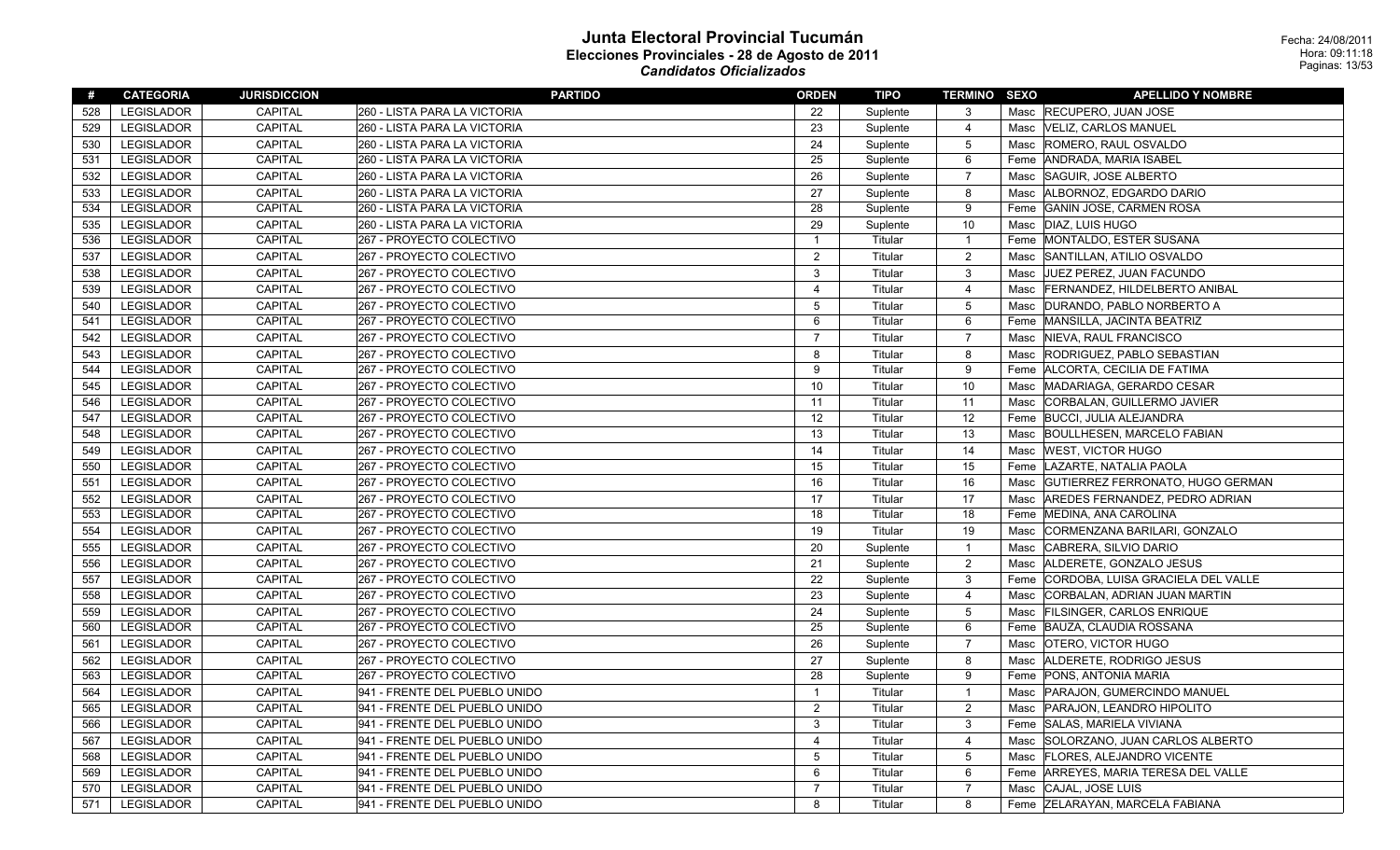| #   | <b>CATEGORIA</b>  | <b>JURISDICCION</b> | <b>PARTIDO</b>                 | <b>ORDEN</b>   | TIPO     | <b>TERMINO SEXO</b> |      | <b>APELLIDO Y NOMBRE</b>                |
|-----|-------------------|---------------------|--------------------------------|----------------|----------|---------------------|------|-----------------------------------------|
| 572 | <b>LEGISLADOR</b> | CAPITAL             | 941 - FRENTE DEL PUEBLO UNIDO  | 9              | Titular  | 9                   |      | Feme HERNANDEZ, SILVIA YESSICA          |
| 573 | LEGISLADOR        | CAPITAL             | 941 - FRENTE DEL PUEBLO UNIDO  | 10             | Titular  | 10                  |      | Feme SANCHEZ, ZULEMA EMILIA             |
| 574 | LEGISLADOR        | <b>CAPITAL</b>      | 941 - FRENTE DEL PUEBLO UNIDO  | 11             | Titular  | 11                  |      | Masc VILDOZA, NESTOR RAUL               |
| 575 | <b>LEGISLADOR</b> | CAPITAL             | 941 - FRENTE DEL PUEBLO UNIDO  | 12             | Titular  | 12                  |      | Feme PEREYRA, CLAUDIA ALEJANDRA         |
| 576 | LEGISLADOR        | CAPITAL             | 941 - FRENTE DEL PUEBLO UNIDO  | 13             | Titular  | 13                  |      | Feme SOSA, FABIANA ELIZABETH            |
| 577 | <b>LEGISLADOR</b> | <b>CAPITAL</b>      | 941 - FRENTE DEL PUEBLO UNIDO  | 14             | Titular  | 14                  |      | Masc   DE LA ROSA, MANUEL RICARDO       |
| 578 | <b>LEGISLADOR</b> | <b>CAPITAL</b>      | 941 - FRENTE DEL PUEBLO UNIDO  | 15             | Titular  | 15                  |      | Feme SERRANO, BETTINA ALEJANDRA         |
| 579 | <b>LEGISLADOR</b> | CAPITAL             | 941 - FRENTE DEL PUEBLO UNIDO  | 16             | Titular  | 16                  |      | Feme NASUL, NILDA VIRGINIA              |
| 580 | <b>LEGISLADOR</b> | CAPITAL             | 941 - FRENTE DEL PUEBLO UNIDO  | 17             | Titular  | 17                  | Masc | PONCE, RICARDO WALTER                   |
| 581 | LEGISLADOR        | <b>CAPITAL</b>      | 941 - FRENTE DEL PUEBLO UNIDO  | 18             | Titular  | 18                  |      | Feme SALAZAR, DANIELA FERNANDA          |
| 582 | LEGISLADOR        | <b>CAPITAL</b>      | 941 - FRENTE DEL PUEBLO UNIDO  | 19             | Titular  | 19                  | Masc | SALVADOR VILLAFAÑE, JOSE RAMIRO         |
| 583 | <b>LEGISLADOR</b> | <b>CAPITAL</b>      | 941 - FRENTE DEL PUEBLO UNIDO  | 20             | Suplente | $\overline{1}$      | Masc | GONZALEZ, EDUARDO MARCOS                |
| 584 | <b>LEGISLADOR</b> | <b>CAPITAL</b>      | 941 - FRENTE DEL PUEBLO UNIDO  | 21             | Suplente | $\overline{2}$      |      | Feme ZAVARELLA, SUSANA BEATRIZ          |
| 585 | <b>LEGISLADOR</b> | <b>CAPITAL</b>      | 941 - FRENTE DEL PUEBLO UNIDO  | 22             | Suplente | $\mathbf{3}$        | Masc | <b>GALVAN, RAMON ALFREDO</b>            |
| 586 | <b>LEGISLADOR</b> | CAPITAL             | 941 - FRENTE DEL PUEBLO UNIDO  | 23             | Suplente | $\overline{4}$      | Feme | RODRIGUEZ LOTO, INDRA ONA               |
| 587 | <b>LEGISLADOR</b> | CAPITAL             | 941 - FRENTE DEL PUEBLO UNIDO  | 24             | Suplente | $5\phantom{.0}$     |      | Masc VILLALBA, RAMON ANGEL              |
| 588 | <b>LEGISLADOR</b> | CAPITAL             | 941 - FRENTE DEL PUEBLO UNIDO  | 25             | Suplente | 6                   |      | Feme LUNA, CRISTINA ELIZABETH           |
| 589 | LEGISLADOR        | CAPITAL             | 941 - FRENTE DEL PUEBLO UNIDO  | 26             | Suplente | $\overline{7}$      |      | Feme ALBORNOZ, INES GRACIELA            |
| 590 | <b>LEGISLADOR</b> | CAPITAL             | 941 - FRENTE DEL PUEBLO UNIDO  | 27             | Suplente | 8                   | Masc | NASUL, FABIAN GUSTAVO                   |
| 591 | LEGISLADOR        | CAPITAL             | 941 - FRENTE DEL PUEBLO UNIDO  | 28             | Suplente | 9                   |      | Feme ROMANO, SILVIA SUSANA              |
| 592 | <b>LEGISLADOR</b> | <b>CAPITAL</b>      | 941 - FRENTE DEL PUEBLO UNIDO  | 29             | Suplente | 10                  | Masc | HERNANDEZ, ANGEL RAMON                  |
| 593 | LEGISLADOR        | CAPITAL             | 162 - PARTIDO PROYECTO POPULAR | $\overline{1}$ | Titular  | $\overline{1}$      | Masc | LOBO BUGEAU, BERNARDO JOSE              |
| 594 | <b>LEGISLADOR</b> | <b>CAPITAL</b>      | 162 - PARTIDO PROYECTO POPULAR | 2              | Titular  | $\overline{2}$      | Masc | SANCHEZ, HUGO AGUSTIN                   |
| 595 | <b>LEGISLADOR</b> | <b>CAPITAL</b>      | 162 - PARTIDO PROYECTO POPULAR | 3              | Titular  | 3                   | Feme | VERA AMATE PEREZ, ANA ISABEL DEL CARMEN |
| 596 | <b>LEGISLADOR</b> | <b>CAPITAL</b>      | 162 - PARTIDO PROYECTO POPULAR | $\overline{4}$ | Titular  | $\overline{4}$      | Masc | <b>FUENTES, LUIS RODOLFO</b>            |
| 597 | <b>LEGISLADOR</b> | <b>CAPITAL</b>      | 162 - PARTIDO PROYECTO POPULAR | 5              | Titular  | $5\phantom{.0}$     | Masc | MOEYKENS, AUGUSTO                       |
| 598 | <b>LEGISLADOR</b> | <b>CAPITAL</b>      | 162 - PARTIDO PROYECTO POPULAR | 6              | Titular  | 6                   |      | Feme COSTILLA, ANA REBECA               |
| 599 | <b>LEGISLADOR</b> | <b>CAPITAL</b>      | 162 - PARTIDO PROYECTO POPULAR | $\overline{7}$ | Titular  | $\overline{7}$      | Masc | LIACOPLO, JUAN EDUARDO                  |
| 600 | <b>LEGISLADOR</b> | <b>CAPITAL</b>      | 162 - PARTIDO PROYECTO POPULAR | 8              | Titular  | 8                   |      | Feme RODRIGUEZ PERALTA, MARIA CRISTINA  |
| 601 | <b>LEGISLADOR</b> | <b>CAPITAL</b>      | 162 - PARTIDO PROYECTO POPULAR | 9              | Titular  | 9                   | Masc | SUAREZ, JUAN EDUARDO                    |
| 602 | <b>LEGISLADOR</b> | <b>CAPITAL</b>      | 162 - PARTIDO PROYECTO POPULAR | 10             | Titular  | 10                  |      | Feme ZAMORA, ESTELA MARIA               |
| 603 | <b>LEGISLADOR</b> | <b>CAPITAL</b>      | 162 - PARTIDO PROYECTO POPULAR | 11             | Titular  | 11                  | Masc | SORIA, JORGE UBALDO                     |
| 604 | <b>LEGISLADOR</b> | <b>CAPITAL</b>      | 162 - PARTIDO PROYECTO POPULAR | 12             | Titular  | 12                  | Masc | <b>COSMAN, RUBEN RICARDO</b>            |
| 605 | <b>LEGISLADOR</b> | <b>CAPITAL</b>      | 162 - PARTIDO PROYECTO POPULAR | 13             | Titular  | 13                  |      | Feme GODOY, MELISA ANABEL               |
| 606 | <b>LEGISLADOR</b> | <b>CAPITAL</b>      | 162 - PARTIDO PROYECTO POPULAR | 14             | Titular  | 14                  | Masc | <b>OVEJERO, PEDRO EUGENIO</b>           |
| 607 | LEGISLADOR        | CAPITAL             | 162 - PARTIDO PROYECTO POPULAR | 15             | Titular  | 15                  | Masc | SOTELO, CESAR RICARDO                   |
| 608 | <b>LEGISLADOR</b> | <b>CAPITAL</b>      | 162 - PARTIDO PROYECTO POPULAR | 16             | Titular  | 16                  |      | Feme CARRETERO, EVA CARLOTA             |
| 609 | LEGISLADOR        | CAPITAL             | 162 - PARTIDO PROYECTO POPULAR | 17             | Titular  | 17                  | Masc | AMAYA, RAMON RUBEN                      |
| 610 | LEGISLADOR        | <b>CAPITAL</b>      | 162 - PARTIDO PROYECTO POPULAR | 18             | Titular  | 18                  | Masc | RIVADENEIRA, JOSE OSCAR                 |
| 611 | <b>LEGISLADOR</b> | CAPITAL             | 162 - PARTIDO PROYECTO POPULAR | 19             | Titular  | 19                  |      | Feme ARRIOLA, MARIA LAURA               |
| 612 | LEGISLADOR        | CAPITAL             | 162 - PARTIDO PROYECTO POPULAR | 20             | Suplente | $\overline{1}$      | Masc | <b>FERNANDEZ, SIXTO GUILLERMO</b>       |
| 613 | LEGISLADOR        | CAPITAL             | 162 - PARTIDO PROYECTO POPULAR | 21             | Suplente | $\overline{2}$      | Masc | KATZ, NARCISO JOSE                      |
| 614 | LEGISLADOR        | CAPITAL             | 162 - PARTIDO PROYECTO POPULAR | 22             | Suplente | $\mathbf{3}$        |      | Feme   DIAZ, MARIA VERONICA             |
| 615 | <b>LEGISLADOR</b> | <b>CAPITAL</b>      | 162 - PARTIDO PROYECTO POPULAR | 23             | Suplente | $\overline{4}$      | Masc | ESCASENA, MARIO ANTONIO                 |
|     |                   |                     |                                |                |          |                     |      |                                         |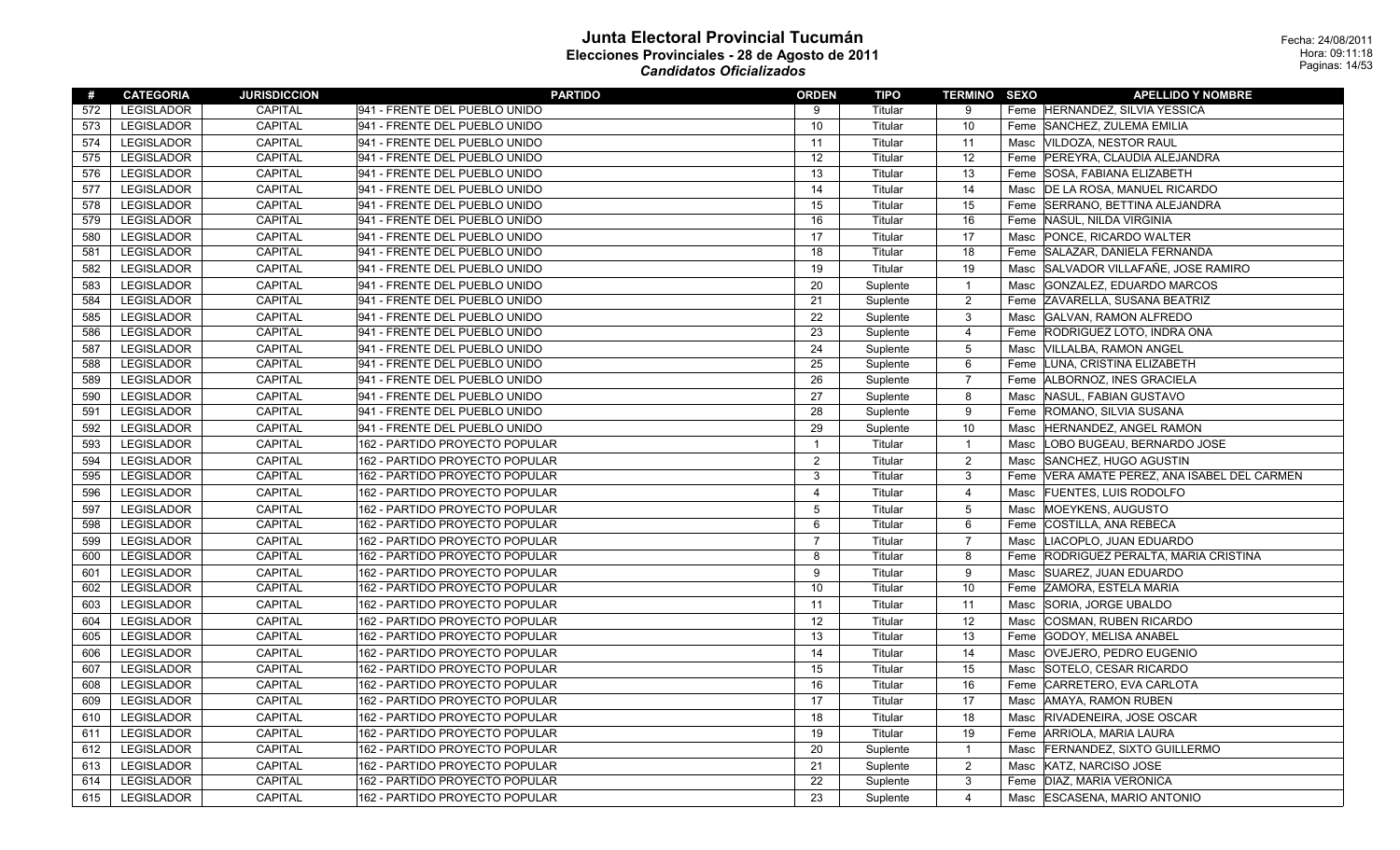| #   | <b>CATEGORIA</b>  | <b>JURISDICCION</b> | <b>PARTIDO</b>                         | <b>ORDEN</b>   | <b>TIPO</b> | <b>TERMINO SEXO</b> |      | <b>APELLIDO Y NOMBRE</b>            |
|-----|-------------------|---------------------|----------------------------------------|----------------|-------------|---------------------|------|-------------------------------------|
| 616 | LEGISLADOR        | <b>CAPITAL</b>      | 162 - PARTIDO PROYECTO POPULAR         | 24             | Suplente    | 5                   |      | Masc  LABIANO, ANGEL ADRIAN         |
| 617 | LEGISLADOR        | <b>CAPITAL</b>      | 162 - PARTIDO PROYECTO POPULAR         | 25             | Suplente    | 6                   |      | Feme FIGUEROA, ALICIA MONICA        |
| 618 | LEGISLADOR        | CAPITAL             | 162 - PARTIDO PROYECTO POPULAR         | 26             | Suplente    | 7                   |      | Masc ESCASENA, MARIO ANTONIO        |
| 619 | <b>LEGISLADOR</b> | <b>CAPITAL</b>      | 162 - PARTIDO PROYECTO POPULAR         | 27             | Suplente    | 8                   |      | Masc BAVIO, GERARDO HECTOR          |
| 620 | <b>LEGISLADOR</b> | <b>CAPITAL</b>      | 162 - PARTIDO PROYECTO POPULAR         | 28             | Suplente    | 9                   |      | Masc AVILA, ERNESTO ENRIQUE         |
| 621 | LEGISLADOR        | CAPITAL             | 162 - PARTIDO PROYECTO POPULAR         | 29             | Suplente    | 10                  |      | Feme  LEAL, NORA DEL VALLE          |
| 622 | <b>LEGISLADOR</b> | CAPITAL             | 85 - UNION NORTE GRANDE (UNG)          | -1             | Titular     | $\overline{1}$      | Masc | CANEVARO, CARLOS RODOLFO            |
| 623 | LEGISLADOR        | CAPITAL             | 85 - UNION NORTE GRANDE (UNG)          | $\overline{2}$ | Titular     | $\overline{2}$      |      | Feme CATANIA, MARIA ANTONELLA       |
| 624 | <b>LEGISLADOR</b> | <b>CAPITAL</b>      | 85 - UNION NORTE GRANDE (UNG)          | 3              | Titular     | 3                   |      | Masc GOMEZ, RENE ANTONIO            |
| 625 | LEGISLADOR        | CAPITAL             | 85 - UNION NORTE GRANDE (UNG)          | $\overline{4}$ | Titular     | $\overline{4}$      |      | Feme   AGUERO, MIRTA DEL VALLE      |
| 626 | LEGISLADOR        | <b>CAPITAL</b>      | 85 - UNION NORTE GRANDE (UNG)          | 5              | Titular     | $\overline{5}$      |      | Feme  DO SANTOS, GRACIELA           |
| 627 | LEGISLADOR        | CAPITAL             | 85 - UNION NORTE GRANDE (UNG)          | 6              | Titular     | 6                   |      | Feme BRIZUELA, MARIA DE LOS ANGELES |
| 628 | LEGISLADOR        | <b>CAPITAL</b>      | 85 - UNION NORTE GRANDE (UNG)          | -7             | Titular     | 7                   |      | Feme GOMEZ, JOSEFINA BEATRIZ        |
| 629 | <b>LEGISLADOR</b> | CAPITAL             | 85 - UNION NORTE GRANDE (UNG)          | 8              | Titular     | 8                   | Masc | CHAVEZ, MANUEL ALBERTO              |
| 630 | <b>LEGISLADOR</b> | <b>CAPITAL</b>      | 85 - UNION NORTE GRANDE (UNG)          | 9              | Titular     | 9                   |      | Feme JAIME, AMINTA ESTER            |
| 631 | LEGISLADOR        | CAPITAL             | 85 - UNION NORTE GRANDE (UNG)          | 10             | Titular     | 10                  |      | Feme FIGUEROA, NORA BEATRIZ         |
| 632 | LEGISLADOR        | CAPITAL             | 85 - UNION NORTE GRANDE (UNG)          | 11             | Titular     | 11                  |      | Feme JJUAREZ, ERCILIA CAROLINA      |
| 633 | LEGISLADOR        | CAPITAL             | 85 - UNION NORTE GRANDE (UNG)          | 12             | Titular     | 12                  |      | Masc   ALBORNOZ, CARLOS ALBERTO     |
| 634 | <b>LEGISLADOR</b> | <b>CAPITAL</b>      | 85 - UNION NORTE GRANDE (UNG)          | 13             | Titular     | 13                  |      | Masc AGUDO, HORACIO ALEJANDRO       |
| 635 | <b>LEGISLADOR</b> | <b>CAPITAL</b>      | 85 - UNION NORTE GRANDE (UNG)          | 14             | Titular     | 14                  |      | Feme HERRERA, KARINA ELIZABETH      |
| 636 | LEGISLADOR        | <b>CAPITAL</b>      | 85 - UNION NORTE GRANDE (UNG)          | 15             | Titular     | 15                  |      | Feme JUAREZ, MARIA TERESA           |
| 637 | LEGISLADOR        | CAPITAL             | 85 - UNION NORTE GRANDE (UNG)          | 16             | Titular     | 16                  |      | Feme RUIZ FLORES, MARIA CECILIA     |
| 638 | LEGISLADOR        | <b>CAPITAL</b>      | 85 - UNION NORTE GRANDE (UNG)          | 17             | Titular     | 17                  |      | Feme FIGUEROA, ROXANA ANTONIA       |
| 639 | LEGISLADOR        | CAPITAL             | 85 - UNION NORTE GRANDE (UNG)          | 18             | Titular     | 18                  |      | Feme ALE, AMELIA VICTORIA           |
| 640 | LEGISLADOR        | CAPITAL             | 85 - UNION NORTE GRANDE (UNG)          | 19             | Titular     | 19                  |      | Feme CABRAL, YOLANDA DEL VALLE      |
| 641 | LEGISLADOR        | CAPITAL             | 85 - UNION NORTE GRANDE (UNG)          | 20             | Suplente    | $\overline{1}$      |      | Masc ROMERO, MIGUEL ANGEL           |
| 642 | LEGISLADOR        | CAPITAL             | 85 - UNION NORTE GRANDE (UNG)          | 21             | Suplente    | $\overline{2}$      |      | Feme SAN ROQUE, NILDA BEATRIZ       |
| 643 | <b>LEGISLADOR</b> | <b>CAPITAL</b>      | 85 - UNION NORTE GRANDE (UNG)          | 22             | Suplente    | 3                   |      | Feme NAVARRETE, LELIA GRACIELA      |
| 644 | LEGISLADOR        | <b>CAPITAL</b>      | 85 - UNION NORTE GRANDE (UNG)          | 23             | Suplente    | $\overline{4}$      |      | Feme   DECIMA, SONIA SOLEDAD        |
| 645 | <b>LEGISLADOR</b> | CAPITAL             | 85 - UNION NORTE GRANDE (UNG)          | 24             | Suplente    | 5                   |      | Masc ROSALES, RAMON ANTONIO         |
| 646 | <b>LEGISLADOR</b> | <b>CAPITAL</b>      | 85 - UNION NORTE GRANDE (UNG)          | 25             | Suplente    | 6                   | Masc | ARGAÑARAZ, MARCELO RAMON            |
| 647 | <b>LEGISLADOR</b> | <b>CAPITAL</b>      | 85 - UNION NORTE GRANDE (UNG)          | 26             | Suplente    | 7                   | Masc | ORTIZ, RODOLFO A.                   |
| 648 | <b>LEGISLADOR</b> | <b>CAPITAL</b>      | 85 - UNION NORTE GRANDE (UNG)          | 27             | Suplente    | 8                   |      | Masc SANTILLAN, LUIS ALBERTO        |
| 649 | LEGISLADOR        | CAPITAL             | 85 - UNION NORTE GRANDE (UNG)          | 28             | Suplente    | 9                   |      | Feme GUTIERREZ, SARA DIONISIA       |
| 650 | LEGISLADOR        | CAPITAL             | 85 - UNION NORTE GRANDE (UNG)          | 29             | Suplente    | 10                  |      | Feme SALGUERO, NANCY MARIANA        |
| 651 | LEGISLADOR        | CAPITAL             | 88 - MOVIMIENTO DE INTEGRACION FEDERAL | -1             | Titular     | $\overline{1}$      |      | Masc REGINATO, DOMINGO MIGUEL A.    |
| 652 | <b>LEGISLADOR</b> | <b>CAPITAL</b>      | 88 - MOVIMIENTO DE INTEGRACION FEDERAL | 2              | Titular     | 2                   |      | Masc BONO, VICTOR HUGO              |
| 653 | LEGISLADOR        | <b>CAPITAL</b>      | 88 - MOVIMIENTO DE INTEGRACION FEDERAL | 3              | Titular     | 3                   |      | Feme LAPEGUE, PATRICIA GLADYS       |
| 654 | LEGISLADOR        | CAPITAL             | 88 - MOVIMIENTO DE INTEGRACION FEDERAL | 4              | Titular     | $\overline{4}$      |      | Feme RODRIGUEZ, ISABEL GRACIELA     |
| 655 | LEGISLADOR        | <b>CAPITAL</b>      | 88 - MOVIMIENTO DE INTEGRACION FEDERAL | 5              | Titular     | 5                   |      | Feme LENS, NORA LIA                 |
| 656 | LEGISLADOR        | CAPITAL             | 88 - MOVIMIENTO DE INTEGRACION FEDERAL | 6              | Titular     | 6                   |      | Masc   PEREZ JAIME, MANUEL JESUS    |
| 657 | LEGISLADOR        | CAPITAL             | 88 - MOVIMIENTO DE INTEGRACION FEDERAL | $\overline{7}$ | Titular     | $\overline{7}$      | Masc | MINIACI, JUAN CARLOS                |
| 658 | <b>LEGISLADOR</b> | CAPITAL             | 88 - MOVIMIENTO DE INTEGRACION FEDERAL | 8              | Titular     | 8                   |      | Masc MERCHED FALUM, ELIAS MIGUEL    |
| 659 | LEGISLADOR        | <b>CAPITAL</b>      | 88 - MOVIMIENTO DE INTEGRACION FEDERAL | 9              | Titular     | 9                   |      | Feme BUDEGUER, PRISCILLA LORENA     |
| 660 | LEGISLADOR        | CAPITAL             | 88 - MOVIMIENTO DE INTEGRACION FEDERAL | 10             | Titular     | 10                  |      | Feme MARTINEZ, SILVIA DEL CARMEN    |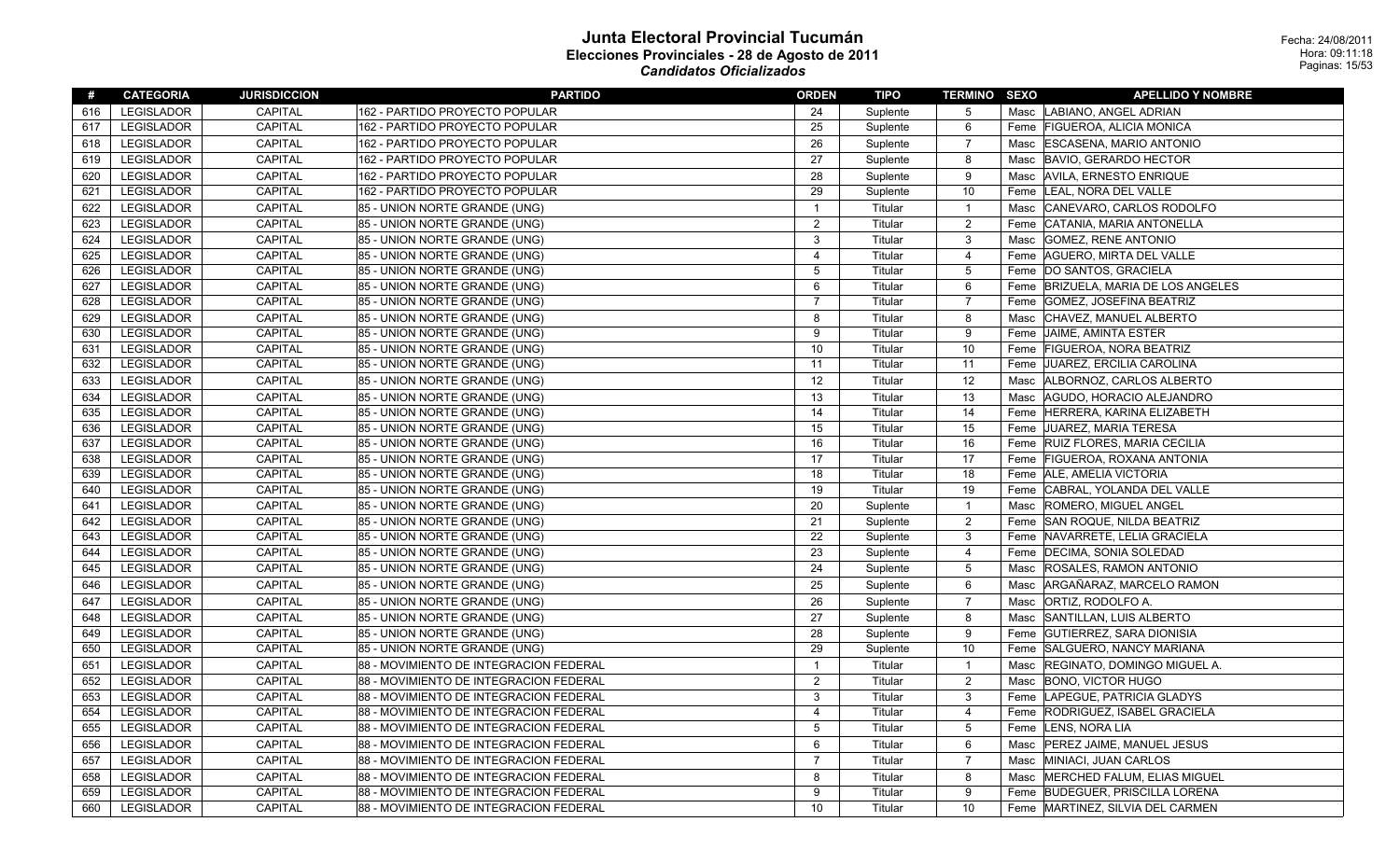| #   | <b>CATEGORIA</b>  | <b>JURISDICCION</b> | <b>PARTIDO</b>                         | <b>ORDEN</b>   | <b>TIPO</b> | <b>TERMINO SEXO</b> |      | <b>APELLIDO Y NOMBRE</b>                 |
|-----|-------------------|---------------------|----------------------------------------|----------------|-------------|---------------------|------|------------------------------------------|
| 661 | <b>LEGISLADOR</b> | <b>CAPITAL</b>      | 88 - MOVIMIENTO DE INTEGRACION FEDERAL | 11             | Titular     | 11                  |      | Masc   OLVEIRA, RAUL HUMBERTO            |
| 662 | <b>LEGISLADOR</b> | <b>CAPITAL</b>      | 88 - MOVIMIENTO DE INTEGRACION FEDERAL | 12             | Titular     | 12                  |      | Masc MATTALIAS, JOSE RICARDO             |
| 663 | <b>LEGISLADOR</b> | <b>CAPITAL</b>      | 88 - MOVIMIENTO DE INTEGRACION FEDERAL | 13             | Titular     | 13                  | Masc | SOLLAZZO, LUIS                           |
| 664 | <b>LEGISLADOR</b> | <b>CAPITAL</b>      | 88 - MOVIMIENTO DE INTEGRACION FEDERAL | 14             | Titular     | 14                  | Masc | <b>BAYARD, NESTOR HUGO</b>               |
| 665 | <b>LEGISLADOR</b> | <b>CAPITAL</b>      | 88 - MOVIMIENTO DE INTEGRACION FEDERAL | 15             | Titular     | 15                  | Feme | AMADO ESCUDERO, MARIA JOSE               |
| 666 | LEGISLADOR        | CAPITAL             | 88 - MOVIMIENTO DE INTEGRACION FEDERAL | 16             | Titular     | 16                  | Masc | RODRIGUEZ, JOSE HUMBERTO                 |
| 667 | <b>LEGISLADOR</b> | <b>CAPITAL</b>      | 88 - MOVIMIENTO DE INTEGRACION FEDERAL | 17             | Titular     | 17                  | Masc | CACERES CANO, MAXIMILIANO C.             |
| 668 | LEGISLADOR        | CAPITAL             | 88 - MOVIMIENTO DE INTEGRACION FEDERAL | 18             | Titular     | 18                  | Feme | GALVAN, MONICA ALEJANDRA                 |
| 669 | <b>LEGISLADOR</b> | CAPITAL             | 88 - MOVIMIENTO DE INTEGRACION FEDERAL | 19             | Titular     | 19                  | Masc | RUBINO, EUGENIO EDUARDO                  |
| 670 | <b>LEGISLADOR</b> | <b>CAPITAL</b>      | 88 - MOVIMIENTO DE INTEGRACION FEDERAL | 20             | Suplente    | $\overline{1}$      | Masc | SASSI COLOMBRES, FRANCISCO FERNANDO      |
| 671 | <b>LEGISLADOR</b> | CAPITAL             | 88 - MOVIMIENTO DE INTEGRACION FEDERAL | 21             | Suplente    | $\overline{2}$      | Feme | <b>RODRIGUEZ, CIRA RAQUEL</b>            |
| 672 | LEGISLADOR        | <b>CAPITAL</b>      | 88 - MOVIMIENTO DE INTEGRACION FEDERAL | 22             | Suplente    | 3                   | Masc | AMADO, PEDRO                             |
| 673 | <b>LEGISLADOR</b> | <b>CAPITAL</b>      | 88 - MOVIMIENTO DE INTEGRACION FEDERAL | 23             | Suplente    | $\overline{4}$      | Masc | <b>BONO, VICTOR AUGUSTO</b>              |
| 674 | <b>LEGISLADOR</b> | <b>CAPITAL</b>      | 88 - MOVIMIENTO DE INTEGRACION FEDERAL | 24             | Suplente    | $\overline{5}$      |      | Feme   DELACROIX, ANDREA ALEJANDRA MARIA |
| 675 | <b>LEGISLADOR</b> | <b>CAPITAL</b>      | 88 - MOVIMIENTO DE INTEGRACION FEDERAL | 25             | Suplente    | 6                   | Masc | NOVELLA, PABLO DANIEL                    |
| 676 | <b>LEGISLADOR</b> | <b>CAPITAL</b>      | 88 - MOVIMIENTO DE INTEGRACION FEDERAL | 26             | Suplente    | $\overline{7}$      | Feme | <b>REGINATO, PATRICIA SILVANA</b>        |
| 677 | LEGISLADOR        | CAPITAL             | 88 - MOVIMIENTO DE INTEGRACION FEDERAL | 27             | Suplente    | 8                   | Masc | CENA, JUAN CARLOS FRANCISCO              |
| 678 | <b>LEGISLADOR</b> | CAPITAL             | 88 - MOVIMIENTO DE INTEGRACION FEDERAL | 28             | Suplente    | 9                   | Feme | RODRIGUEZ, SUSANA INES                   |
| 679 | <b>LEGISLADOR</b> | CAPITAL             | 88 - MOVIMIENTO DE INTEGRACION FEDERAL | 29             | Suplente    | 10                  | Masc | PEREZ CONTINI, CARLOS ALBERTO            |
| 680 | <b>LEGISLADOR</b> | CAPITAL             | 79 - PARTIDO TUCUMAN PARA LA VICTORIA  | $\mathbf{1}$   | Titular     | $\overline{1}$      | Feme | <b>AVILA, BEATRIZ LUISA</b>              |
| 681 | LEGISLADOR        | CAPITAL             | 79 - PARTIDO TUCUMAN PARA LA VICTORIA  | 2              | Titular     | $\overline{2}$      | Masc | QUINTEROS, ALFREDO C.                    |
| 682 | <b>LEGISLADOR</b> | <b>CAPITAL</b>      | 79 - PARTIDO TUCUMAN PARA LA VICTORIA  | 3              | Titular     | 3                   | Masc | <b>TOSCANO, ERNESTO ALFREDO</b>          |
| 683 | LEGISLADOR        | CAPITAL             | 79 - PARTIDO TUCUMAN PARA LA VICTORIA  | $\overline{4}$ | Titular     | $\overline{4}$      | Masc | VILLALBA, GUSTAVO ADOLFO                 |
| 684 | <b>LEGISLADOR</b> | CAPITAL             | 79 - PARTIDO TUCUMAN PARA LA VICTORIA  | 5              | Titular     | $\overline{5}$      | Masc | <b>REALES, FELIX ANTONIO</b>             |
| 685 | <b>LEGISLADOR</b> | CAPITAL             | 79 - PARTIDO TUCUMAN PARA LA VICTORIA  | 6              | Titular     | 6                   | Feme | LOPEZ, ANA MARIA                         |
| 686 | <b>LEGISLADOR</b> | CAPITAL             | 79 - PARTIDO TUCUMAN PARA LA VICTORIA  | $\overline{7}$ | Titular     | $\overline{7}$      | Masc | JAIME, ANDRES ABELARDO                   |
| 687 | <b>LEGISLADOR</b> | <b>CAPITAL</b>      | 79 - PARTIDO TUCUMAN PARA LA VICTORIA  | 8              | Titular     | 8                   | Masc | CHINCARINI. TULIO LUCIANO                |
| 688 | <b>LEGISLADOR</b> | <b>CAPITAL</b>      | 79 - PARTIDO TUCUMAN PARA LA VICTORIA  | 9              | Titular     | 9                   | Feme | LEDESMA, ROSANNA E DEL VALLE             |
| 689 | <b>LEGISLADOR</b> | CAPITAL             | 79 - PARTIDO TUCUMAN PARA LA VICTORIA  | 10             | Titular     | 10                  | Masc | <b>PRINA, LUIS CRUZ</b>                  |
| 690 | <b>LEGISLADOR</b> | CAPITAL             | 79 - PARTIDO TUCUMAN PARA LA VICTORIA  | 11             | Titular     | 11                  | Masc | BARRIONUEVO, MARCELO IGNACIO             |
| 691 | <b>LEGISLADOR</b> | <b>CAPITAL</b>      | 79 - PARTIDO TUCUMAN PARA LA VICTORIA  | 12             | Titular     | 12                  | Feme | ACOSTA, ANALIA JESUS                     |
| 692 | <b>LEGISLADOR</b> | <b>CAPITAL</b>      | 79 - PARTIDO TUCUMAN PARA LA VICTORIA  | 13             | Titular     | 13                  | Masc | ALVAREZ, RAMON OSCAR                     |
| 693 | <b>LEGISLADOR</b> | CAPITAL             | 79 - PARTIDO TUCUMAN PARA LA VICTORIA  | 14             | Titular     | 14                  | Masc | SANCHEZ, FRANCISCO SALVADOR              |
| 694 | <b>LEGISLADOR</b> | <b>CAPITAL</b>      | 79 - PARTIDO TUCUMAN PARA LA VICTORIA  | 15             | Titular     | 15                  | Feme | MONRROY, IRMA ISABEL                     |
| 695 | LEGISLADOR        | <b>CAPITAL</b>      | 79 - PARTIDO TUCUMAN PARA LA VICTORIA  | 16             | Titular     | 16                  | Masc | <b>RUIZ, FABIO ALBERTO</b>               |
| 696 | <b>LEGISLADOR</b> | <b>CAPITAL</b>      | 79 - PARTIDO TUCUMAN PARA LA VICTORIA  | 17             | Titular     | 17                  | Masc | DIAZ, SERGIO DANIEL                      |
| 697 | <b>LEGISLADOR</b> | <b>CAPITAL</b>      | 79 - PARTIDO TUCUMAN PARA LA VICTORIA  | 18             | Titular     | 18                  | Feme | SAMANA, SILVIA LILIANA                   |
| 698 | <b>LEGISLADOR</b> | <b>CAPITAL</b>      | 79 - PARTIDO TUCUMAN PARA LA VICTORIA  | 19             | Titular     | 19                  |      | Masc ALAIME, JUAN JOSE                   |
| 699 | LEGISLADOR        | <b>CAPITAL</b>      | 79 - PARTIDO TUCUMAN PARA LA VICTORIA  | 20             | Suplente    | $\overline{1}$      | Masc | SANCHEZ, JOSE ALBERTO                    |
| 700 | <b>LEGISLADOR</b> | <b>CAPITAL</b>      | 79 - PARTIDO TUCUMAN PARA LA VICTORIA  | 21             | Suplente    | $\overline{2}$      | Feme | CHASAMPI, MARCELA ALEJANDRA              |
| 701 | <b>LEGISLADOR</b> | CAPITAL             | 79 - PARTIDO TUCUMAN PARA LA VICTORIA  | 22             | Suplente    | 3                   |      | Feme SALINAS, NILDA BEATRIZ              |
| 702 | <b>LEGISLADOR</b> | CAPITAL             | 79 - PARTIDO TUCUMAN PARA LA VICTORIA  | 23             | Suplente    | 4                   |      | Feme CASTILLO, TRINIDAD                  |
| 703 | <b>LEGISLADOR</b> | CAPITAL             | 79 - PARTIDO TUCUMAN PARA LA VICTORIA  | 24             | Suplente    | 5                   |      | Feme AMAYA, MARTA ELENA                  |
| 704 | <b>LEGISLADOR</b> | <b>CAPITAL</b>      | 79 - PARTIDO TUCUMAN PARA LA VICTORIA  | 25             | Suplente    | 6                   |      | Masc ACUÑA, DANIEL ABRAHAM               |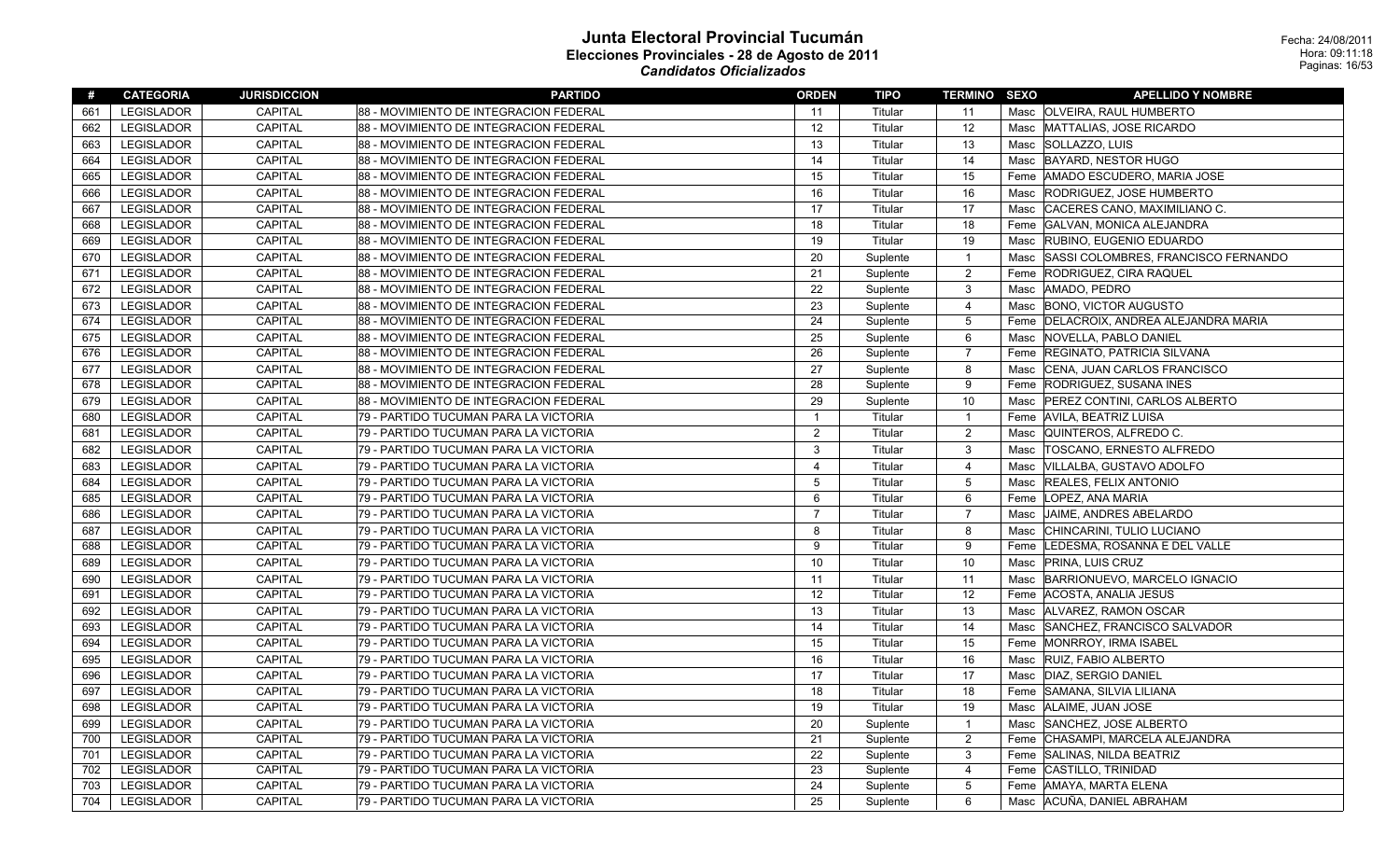| #   | <b>CATEGORIA</b>  | <b>JURISDICCION</b> | <b>PARTIDO</b>                        | <b>ORDEN</b>   | TIPO     | <b>TERMINO SEXO</b> | <b>APELLIDO Y NOMBRE</b>                           |  |
|-----|-------------------|---------------------|---------------------------------------|----------------|----------|---------------------|----------------------------------------------------|--|
| 705 | <b>LEGISLADOR</b> | <b>CAPITAL</b>      | 79 - PARTIDO TUCUMAN PARA LA VICTORIA | 26             | Suplente | $\overline{7}$      | Masc SOSA, ANTONIO RUBEN                           |  |
| 706 | <b>LEGISLADOR</b> | <b>CAPITAL</b>      | 79 - PARTIDO TUCUMAN PARA LA VICTORIA | 27             | Suplente | 8                   | Feme TORRES, TERESA DEL TRANSITO                   |  |
| 707 | <b>LEGISLADOR</b> | CAPITAL             | 79 - PARTIDO TUCUMAN PARA LA VICTORIA | 28             | Suplente | 9                   | <b>TORRES, MARIO ZACARIAS</b><br>Masc              |  |
| 708 | <b>LEGISLADOR</b> | <b>CAPITAL</b>      | 79 - PARTIDO TUCUMAN PARA LA VICTORIA | 29             | Suplente | 10                  | Feme<br>ROMANO, ELSA AGUSTINA                      |  |
| 709 | <b>LEGISLADOR</b> | <b>CAPITAL</b>      | 269 - FRENTE SOLIDARIO LABORISTA      | $\overline{1}$ | Titular  | $\overline{1}$      | <b>RAMIREZ, EDGAR RENEE</b><br>Masc                |  |
| 710 | <b>LEGISLADOR</b> | <b>CAPITAL</b>      | 269 - FRENTE SOLIDARIO LABORISTA      | 2              | Titular  | $\overline{2}$      | AMENTA, MIGUEL ANGEL<br>Masc                       |  |
| 711 | <b>LEGISLADOR</b> | <b>CAPITAL</b>      | 269 - FRENTE SOLIDARIO LABORISTA      | 3              | Titular  | $\mathbf{3}$        | Feme   OLIVERA, MIRTA GRACIELA                     |  |
| 712 | <b>LEGISLADOR</b> | <b>CAPITAL</b>      | 269 - FRENTE SOLIDARIO LABORISTA      | $\overline{4}$ | Titular  | $\overline{4}$      | <b>BELTRAN, JUAN ANTONIO</b><br>Masc               |  |
| 713 | <b>LEGISLADOR</b> | <b>CAPITAL</b>      | 269 - FRENTE SOLIDARIO LABORISTA      | 5              | Titular  | 5                   | GARCIA, HUGO SERGIO<br>Masc                        |  |
| 714 | <b>LEGISLADOR</b> | <b>CAPITAL</b>      | 269 - FRENTE SOLIDARIO LABORISTA      | 6              | Titular  | 6                   | Feme CASTRO, PATRICIA MARIELA DEL VALLE            |  |
| 715 | <b>LEGISLADOR</b> | CAPITAL             | 269 - FRENTE SOLIDARIO LABORISTA      | $\overline{7}$ | Titular  | $\overline{7}$      | AGUILERA, RAMONA ANTONIA<br>Feme                   |  |
| 716 | <b>LEGISLADOR</b> | <b>CAPITAL</b>      | 269 - FRENTE SOLIDARIO LABORISTA      | 8              | Titular  | 8                   | ADAD, MIGUEL ANGEL<br>Masc                         |  |
| 717 | <b>LEGISLADOR</b> | <b>CAPITAL</b>      | 269 - FRENTE SOLIDARIO LABORISTA      | 9              | Titular  | 9                   | VILLAGRA, ARTURO RENE MARCELO<br>Masc              |  |
| 718 | LEGISLADOR        | <b>CAPITAL</b>      | 269 - FRENTE SOLIDARIO LABORISTA      | 10             | Titular  | 10                  | Feme NAVARRO LUNA, ISABEL NATIVIDAD                |  |
| 719 | <b>LEGISLADOR</b> | <b>CAPITAL</b>      | 269 - FRENTE SOLIDARIO LABORISTA      | 11             | Titular  | 11                  | GOMEZ, HUGO ROLANDO<br>Masc                        |  |
| 720 | <b>LEGISLADOR</b> | <b>CAPITAL</b>      | 269 - FRENTE SOLIDARIO LABORISTA      | 12             | Titular  | 12                  | GUANUCO, JUAN DOMINGO DEL CORAZON DE JESUS<br>Masc |  |
| 721 | <b>LEGISLADOR</b> | <b>CAPITAL</b>      | 269 - FRENTE SOLIDARIO LABORISTA      | 13             | Titular  | 13                  | Feme SANCHEZ, SUSANA DEL VALLE                     |  |
| 722 | <b>LEGISLADOR</b> | <b>CAPITAL</b>      | 269 - FRENTE SOLIDARIO LABORISTA      | 14             | Titular  | 14                  | AGUIRRE, RAMON VICTOR<br>Masc                      |  |
| 723 | <b>LEGISLADOR</b> | <b>CAPITAL</b>      | 269 - FRENTE SOLIDARIO LABORISTA      | 15             | Titular  | 15                  | Feme RODRIGUEZ, ESPERANZA                          |  |
| 724 | <b>LEGISLADOR</b> | <b>CAPITAL</b>      | 269 - FRENTE SOLIDARIO LABORISTA      | 16             | Titular  | 16                  | Feme BUSTAMANTE, SANDRA ELOISA                     |  |
| 725 | <b>LEGISLADOR</b> | CAPITAL             | 269 - FRENTE SOLIDARIO LABORISTA      | 17             | Titular  | 17                  | Feme JIMENEZ, ANGELA LILIANA                       |  |
| 726 | <b>LEGISLADOR</b> | <b>CAPITAL</b>      | 269 - FRENTE SOLIDARIO LABORISTA      | 18             | Titular  | 18                  | Feme ANDRADE, MABEL DEL VALLE                      |  |
| 727 | <b>LEGISLADOR</b> | <b>CAPITAL</b>      | 269 - FRENTE SOLIDARIO LABORISTA      | 19             | Titular  | 19                  | Masc   GOMEZ, SERGIO ALEJANDRO                     |  |
| 728 | <b>LEGISLADOR</b> | <b>CAPITAL</b>      | 269 - FRENTE SOLIDARIO LABORISTA      | 20             | Suplente | $\overline{1}$      | Feme   ORELLANA, LEONORA DEL VALLE                 |  |
| 729 | <b>LEGISLADOR</b> | <b>CAPITAL</b>      | 269 - FRENTE SOLIDARIO LABORISTA      | 21             | Suplente | $\overline{2}$      | Feme MARTINEZ, SONIA EDIT                          |  |
| 730 | <b>LEGISLADOR</b> | <b>CAPITAL</b>      | 269 - FRENTE SOLIDARIO LABORISTA      | 22             | Suplente | $\mathbf{3}$        | Feme MEDINA, LIDIA ROSA                            |  |
| 731 | <b>LEGISLADOR</b> | <b>CAPITAL</b>      | 269 - FRENTE SOLIDARIO LABORISTA      | 23             | Suplente | $\overline{4}$      | Masc GALLO, ANGEL BENEDICTO                        |  |
| 732 | <b>LEGISLADOR</b> | <b>CAPITAL</b>      | 269 - FRENTE SOLIDARIO LABORISTA      | 24             | Suplente | 5                   | ALE, PEDRO OMAR<br>Masc                            |  |
| 733 | <b>LEGISLADOR</b> | <b>CAPITAL</b>      | 269 - FRENTE SOLIDARIO LABORISTA      | 25             | Suplente | 6                   | Masc   PAZ, CLAUDIO ALEJANDRO                      |  |
| 734 | <b>LEGISLADOR</b> | <b>CAPITAL</b>      | 269 - FRENTE SOLIDARIO LABORISTA      | 26             | Suplente | $\overline{7}$      | Feme ARANCIBIA, SILVIA LILIANA                     |  |
| 735 | <b>LEGISLADOR</b> | <b>CAPITAL</b>      | 269 - FRENTE SOLIDARIO LABORISTA      | 27             | Suplente | 8                   | Feme ORLANDO, SARA CRISTINA                        |  |
| 736 | <b>LEGISLADOR</b> | CAPITAL             | 269 - FRENTE SOLIDARIO LABORISTA      | 28             | Suplente | 9                   | Feme ROMERO, MARIA VIRGINIA                        |  |
| 737 | <b>LEGISLADOR</b> | <b>CAPITAL</b>      | 268 - TODOS POR TUCUMAN               | $\overline{1}$ | Titular  | $\overline{1}$      | Masc CAPONIO, MARCELO                              |  |
| 738 | <b>LEGISLADOR</b> | <b>CAPITAL</b>      | 268 - TODOS POR TUCUMAN               | 2              | Titular  | $\overline{2}$      | Masc  BRITO, ROQUE REMIGIO                         |  |
| 739 | <b>LEGISLADOR</b> | CAPITAL             | 268 - TODOS POR TUCUMAN               | $\mathbf{3}$   | Titular  | $\mathbf{3}$        | Feme ALDERETE, ANA MARIA                           |  |
| 740 | <b>LEGISLADOR</b> | <b>CAPITAL</b>      | 268 - TODOS POR TUCUMAN               | $\overline{4}$ | Titular  | $\overline{4}$      | ALDERETE, LUIS ANTONIO<br>Masc                     |  |
| 741 | <b>LEGISLADOR</b> | <b>CAPITAL</b>      | 268 - TODOS POR TUCUMAN               | 5              | Titular  | 5                   | ARDILES, VICTOR RICARDO<br>Masc                    |  |
| 742 | <b>LEGISLADOR</b> | CAPITAL             | 268 - TODOS POR TUCUMAN               | 6              | Titular  | $6\phantom{1}6$     | Feme GALVAN, MARIA ESTER                           |  |
| 743 | <b>LEGISLADOR</b> | <b>CAPITAL</b>      | 268 - TODOS POR TUCUMAN               | $\overline{7}$ | Titular  | $\overline{7}$      | Masc BUDEGUER, JOSE LUIS                           |  |
| 744 | <b>LEGISLADOR</b> | <b>CAPITAL</b>      | 268 - TODOS POR TUCUMAN               | 8              | Titular  | 8                   | Masc<br><b>PASCUAL, MIGUEL ANGEL</b>               |  |
| 745 | <b>LEGISLADOR</b> | <b>CAPITAL</b>      | 268 - TODOS POR TUCUMAN               | 9              | Titular  | 9                   | Feme<br><b>CISNEROS, MARIA MERCEDES</b>            |  |
| 746 | <b>LEGISLADOR</b> | <b>CAPITAL</b>      | 268 - TODOS POR TUCUMAN               | 10             | Titular  | 10                  | TERRAF, JUAN JOSE<br>Masc                          |  |
| 747 | <b>LEGISLADOR</b> | <b>CAPITAL</b>      | 268 - TODOS POR TUCUMAN               | 11             | Titular  | 11                  | ROBIN, FABIO ANTONIO<br>Masc                       |  |
| 748 | <b>LEGISLADOR</b> | <b>CAPITAL</b>      | 268 - TODOS POR TUCUMAN               | 12             | Titular  | 12                  | Feme ROJAS, ELSA DANIELA                           |  |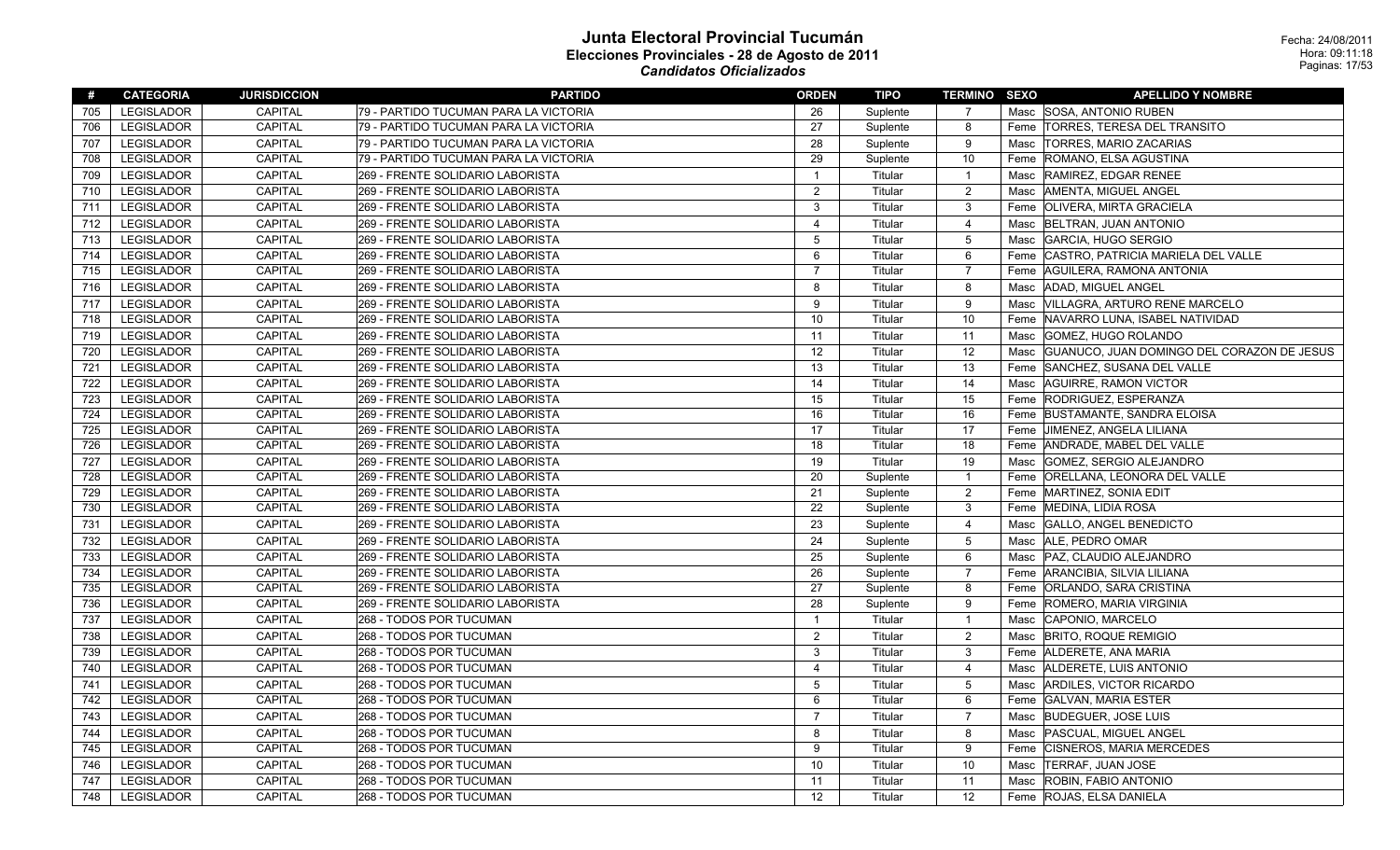| #   | <b>CATEGORIA</b>  | <b>JURISDICCION</b> | <b>PARTIDO</b>           | <b>ORDEN</b>   | <b>TIPO</b> | <b>TERMINO SEXO</b> |      | <b>APELLIDO Y NOMBRE</b>             |
|-----|-------------------|---------------------|--------------------------|----------------|-------------|---------------------|------|--------------------------------------|
| 749 | <b>LEGISLADOR</b> | <b>CAPITAL</b>      | 268 - TODOS POR TUCUMAN  | 13             | Titular     | 13                  |      | Masc BARRERA, CARLOS ALBERTO         |
| 750 | <b>LEGISLADOR</b> | CAPITAL             | 268 - TODOS POR TUCUMAN  | 14             | Titular     | 14                  |      | Masc ZERDA, RAUL ALBERTO             |
| 751 | LEGISLADOR        | CAPITAL             | 268 - TODOS POR TUCUMAN  | 15             | Titular     | 15                  |      | Feme SCAPOLATEMPO, ANGELA EUGENIA    |
| 752 | <b>LEGISLADOR</b> | <b>CAPITAL</b>      | 268 - TODOS POR TUCUMAN  | 16             | Titular     | 16                  | Masc | <b>TRODLER, CHRISTIAN FEDERICO</b>   |
| 753 | <b>LEGISLADOR</b> | CAPITAL             | 268 - TODOS POR TUCUMAN  | 17             | Titular     | 17                  |      | Masc FERNANDEZ, JUAN CEFERINO        |
| 754 | LEGISLADOR        | <b>CAPITAL</b>      | 268 - TODOS POR TUCUMAN  | 18             | Titular     | 18                  |      | Feme PONCE DE LEON, NATALIA VERONICA |
| 755 | <b>LEGISLADOR</b> | CAPITAL             | 268 - TODOS POR TUCUMAN  | 19             | Titular     | 19                  |      | Feme ALBORNOZ, JULIA LILIANA         |
| 756 | <b>LEGISLADOR</b> | <b>CAPITAL</b>      | 268 - TODOS POR TUCUMAN  | 20             | Suplente    | $\overline{1}$      | Masc | DOMINGUEZ, CARLOS FABIAN             |
| 757 | <b>LEGISLADOR</b> | CAPITAL             | 268 - TODOS POR TUCUMAN  | 21             | Suplente    | $\overline{2}$      | Masc | NERMER, RAMIRO DAMIAN                |
| 758 | <b>LEGISLADOR</b> | CAPITAL             | 268 - TODOS POR TUCUMAN  | 22             | Suplente    | $\mathbf{3}$        |      | Feme VILLAGRAN, PASCUALA DEL CARMEN  |
| 759 | <b>LEGISLADOR</b> | <b>CAPITAL</b>      | 268 - TODOS POR TUCUMAN  | 23             | Suplente    | $\overline{4}$      | Masc | SAL, CARLO FERNANDO                  |
| 760 | <b>LEGISLADOR</b> | <b>CAPITAL</b>      | 268 - TODOS POR TUCUMAN  | 24             | Suplente    | $5\phantom{.0}$     | Masc | PALAVECINO TORRES, JOSE ALBERTO      |
| 761 | <b>LEGISLADOR</b> | <b>CAPITAL</b>      | 268 - TODOS POR TUCUMAN  | 25             | Suplente    | 6                   |      | Feme ROBLES, PETRONA ROSA            |
| 762 | LEGISLADOR        | <b>CAPITAL</b>      | 268 - TODOS POR TUCUMAN  | 26             | Suplente    | $\overline{7}$      | Masc | PEREZ, JOAQUIN OSCAR ALFREDO         |
| 763 | <b>LEGISLADOR</b> | CAPITAL             | 268 - TODOS POR TUCUMAN  | 27             | Suplente    | 8                   | Masc | <b>PASCUAL, PABLO DANIEL</b>         |
| 764 | <b>LEGISLADOR</b> | <b>CAPITAL</b>      | 268 - TODOS POR TUCUMAN  | 28             | Suplente    | 9                   | Masc | LUNA, DIEGO ARNALDO                  |
| 765 | <b>LEGISLADOR</b> | CAPITAL             | 268 - TODOS POR TUCUMAN  | 29             | Suplente    | 10                  |      | Masc CABELLO OVIEDO, ARMANDO GABRIEL |
| 766 | LEGISLADOR        | <b>CAPITAL</b>      | 300 - CONSENSO CIUDADANO | $\overline{1}$ | Titular     | $\overline{1}$      |      | Feme CASTILLO, MABEL BEATRIZ         |
| 767 | <b>LEGISLADOR</b> | <b>CAPITAL</b>      | 300 - CONSENSO CIUDADANO | $\overline{2}$ | Titular     | $\overline{2}$      |      | Feme GONZALEZ, MATILDE               |
| 768 | LEGISLADOR        | <b>CAPITAL</b>      | 300 - CONSENSO CIUDADANO | $\mathbf{3}$   | Titular     | $\mathbf{3}$        | Feme | LOPEZ, VERONICA BEATRIZ              |
| 769 | <b>LEGISLADOR</b> | <b>CAPITAL</b>      | 300 - CONSENSO CIUDADANO | $\overline{4}$ | Titular     | $\overline{4}$      | Masc | GONZALEZ, CARLOS ALBERTO             |
| 770 | <b>LEGISLADOR</b> | <b>CAPITAL</b>      | 300 - CONSENSO CIUDADANO | 5              | Titular     | $5\overline{5}$     | Masc | CUELLAR, SERGIO DANIEL               |
| 771 | <b>LEGISLADOR</b> | <b>CAPITAL</b>      | 300 - CONSENSO CIUDADANO | 6              | Titular     | 6                   | Masc | MANGINI, CESAR AUGUSTO               |
| 772 | LEGISLADOR        | CAPITAL             | 300 - CONSENSO CIUDADANO | $\overline{7}$ | Titular     | $\overline{7}$      | Feme | MOREIRA, AGUEDA DEL VALLE            |
| 773 | <b>LEGISLADOR</b> | <b>CAPITAL</b>      | 300 - CONSENSO CIUDADANO | 8              | Titular     | 8                   | Masc | <b>IBIRI, ANTONIO SEBASTIAN</b>      |
| 774 | <b>LEGISLADOR</b> | <b>CAPITAL</b>      | 300 - CONSENSO CIUDADANO | 9              | Titular     | 9                   | Masc | <b>IBIRI, LUIS ANTONIO</b>           |
| 775 | LEGISLADOR        | CAPITAL             | 300 - CONSENSO CIUDADANO | 10             | Titular     | 10                  |      | Feme ARGAÑARAZ, NANCY MARIANA        |
| 776 | <b>LEGISLADOR</b> | <b>CAPITAL</b>      | 300 - CONSENSO CIUDADANO | 11             | Titular     | 11                  | Masc | <b>JIMENEZ, HECTOR LUIS</b>          |
| 777 | <b>LEGISLADOR</b> | <b>CAPITAL</b>      | 300 - CONSENSO CIUDADANO | 12             | Titular     | 12                  | Masc | MAZUY, JORGE DAMIAN REGINALDO        |
| 778 | <b>LEGISLADOR</b> | CAPITAL             | 300 - CONSENSO CIUDADANO | 13             | Titular     | 13                  | Masc | CAJAL, HUGO BENITO                   |
| 779 | <b>LEGISLADOR</b> | CAPITAL             | 300 - CONSENSO CIUDADANO | 14             | Titular     | 14                  |      | Feme   NORRY, BEATRIZ SUSANA         |
| 780 | <b>LEGISLADOR</b> | <b>CAPITAL</b>      | 300 - CONSENSO CIUDADANO | 15             | Titular     | 15                  | Masc | MANFREDI, RODOLFO ARNALDO            |
| 781 | <b>LEGISLADOR</b> | CAPITAL             | 300 - CONSENSO CIUDADANO | 16             | Titular     | 16                  | Masc | MAZUY, JORGE BENITO                  |
| 782 | <b>LEGISLADOR</b> | <b>CAPITAL</b>      | 300 - CONSENSO CIUDADANO | 17             | Titular     | 17                  | Masc | COLLADOS, CARLOS EDUARDO             |
| 783 | <b>LEGISLADOR</b> | CAPITAL             | 300 - CONSENSO CIUDADANO | 18             | Titular     | 18                  | Masc | HEREDIA, RODOLFO CESAR               |
| 784 | <b>LEGISLADOR</b> | <b>CAPITAL</b>      | 300 - CONSENSO CIUDADANO | 19             | Titular     | 19                  | Masc | <b>DIAZ. HECTOR FABIAN</b>           |
| 785 | <b>LEGISLADOR</b> | <b>CAPITAL</b>      | 300 - CONSENSO CIUDADANO | 20             | Suplente    | $\overline{1}$      | Feme | <b>GUERRERO, MARIELA JOSE</b>        |
| 786 | <b>LEGISLADOR</b> | CAPITAL             | 300 - CONSENSO CIUDADANO | 21             | Suplente    | $\overline{2}$      | Masc | <b>IRUSTA, ORLANDO ALBERTO</b>       |
| 787 | <b>LEGISLADOR</b> | <b>CAPITAL</b>      | 300 - CONSENSO CIUDADANO | 22             | Suplente    | $\mathbf{3}$        | Masc | HERNANDEZ, PEDRO OSVALDO             |
| 788 | <b>LEGISLADOR</b> | <b>CAPITAL</b>      | 300 - CONSENSO CIUDADANO | 23             | Suplente    | $\overline{4}$      | Masc | <b>FERNANDEZ, LUIS ORLANDO</b>       |
| 789 | <b>LEGISLADOR</b> | CAPITAL             | 300 - CONSENSO CIUDADANO | 24             | Suplente    | $5\phantom{.0}$     |      | Feme VILLAFAÑE, ROSA KARINA          |
| 790 | <b>LEGISLADOR</b> | CAPITAL             | 300 - CONSENSO CIUDADANO | 25             | Suplente    | 6                   |      | Feme AUVIEUX, ADRIANA MARIA          |
| 791 | <b>LEGISLADOR</b> | <b>CAPITAL</b>      | 300 - CONSENSO CIUDADANO | 26             | Suplente    | $\overline{7}$      | Masc | BERGANSOLA, JAVIER AUGUSTO           |
| 792 | <b>LEGISLADOR</b> | <b>CAPITAL</b>      | 300 - CONSENSO CIUDADANO | 27             | Suplente    | 8                   |      | Masc BRITO, MARIANO ALFREDO          |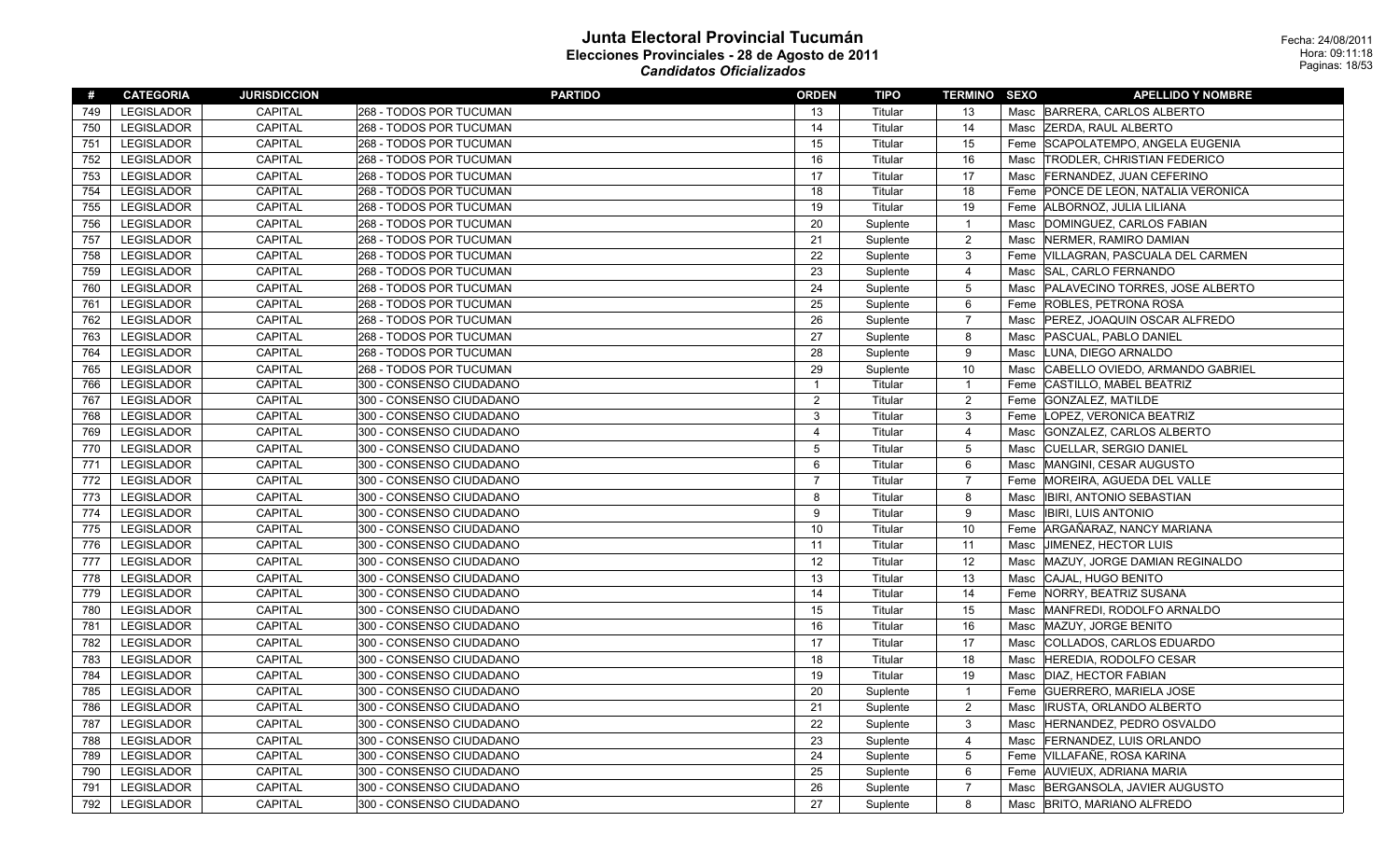| #   | <b>CATEGORIA</b>  | <b>JURISDICCION</b> | <b>PARTIDO</b>             | <b>ORDEN</b>   | TIPO     | <b>TERMINO SEXO</b> | <b>APELLIDO Y NOMBRE</b>                |
|-----|-------------------|---------------------|----------------------------|----------------|----------|---------------------|-----------------------------------------|
| 793 | <b>LEGISLADOR</b> | <b>CAPITAL</b>      | 300 - CONSENSO CIUDADANO   | 28             | Suplente | 9                   | Masc MORENO, JOSE AUGUSTO               |
| 794 | <b>LEGISLADOR</b> | <b>CAPITAL</b>      | 300 - CONSENSO CIUDADANO   | 29             | Suplente | 10                  | Feme ROJAS, VICTORIA DEL CARMEN         |
| 795 | <b>LEGISLADOR</b> | CAPITAL             | 276 - ALIANZA PROYECTO SUR | $\overline{1}$ | Titular  | $\overline{1}$      | Feme  DI COLA, ESTELA HAYDEE            |
| 796 | <b>LEGISLADOR</b> | CAPITAL             | 276 - ALIANZA PROYECTO SUR | $\overline{2}$ | Titular  | $\overline{2}$      | Feme ALBERSTEIN, CLARISA                |
| 797 | <b>LEGISLADOR</b> | CAPITAL             | 276 - ALIANZA PROYECTO SUR | 3              | Titular  | $\mathbf{3}$        | RODRIGUEZ ARAOZ, DIEGO LEONARDO<br>Masc |
| 798 | <b>LEGISLADOR</b> | CAPITAL             | 276 - ALIANZA PROYECTO SUR | 4              | Titular  | $\overline{4}$      | Masc JJUAREZ, JULIO VICTORIO            |
| 799 | <b>LEGISLADOR</b> | CAPITAL             | 276 - ALIANZA PROYECTO SUR | 5              | Titular  | $5\overline{)}$     | Feme NAVARRO LUNA, MARTA JOSEFA         |
| 800 | <b>LEGISLADOR</b> | CAPITAL             | 276 - ALIANZA PROYECTO SUR | 6              | Titular  | 6                   | HATEM, ARGENTINO<br>Masc                |
| 801 | <b>LEGISLADOR</b> | CAPITAL             | 276 - ALIANZA PROYECTO SUR | $\overline{7}$ | Titular  | $\overline{7}$      | Masc ROSINO, RUBEN                      |
| 802 | <b>LEGISLADOR</b> | <b>CAPITAL</b>      | 276 - ALIANZA PROYECTO SUR | 8              | Titular  | 8                   | Feme GAVRILOFF, STELLA MARIS            |
| 803 | <b>LEGISLADOR</b> | <b>CAPITAL</b>      | 276 - ALIANZA PROYECTO SUR | 9              | Titular  | 9                   | Masc BAZAN, HECTOR JUAN FELIX           |
| 804 | <b>LEGISLADOR</b> | CAPITAL             | 276 - ALIANZA PROYECTO SUR | 10             | Titular  | 10                  | Feme NAVARRO, LUCIA                     |
| 805 | <b>LEGISLADOR</b> | <b>CAPITAL</b>      | 276 - ALIANZA PROYECTO SUR | 11             | Titular  | 11                  | Feme   IÑIGO, SILVIA CRISTINA           |
| 806 | <b>LEGISLADOR</b> | <b>CAPITAL</b>      | 276 - ALIANZA PROYECTO SUR | 12             | Titular  | 12                  | SOSA, MARTA SUSANA<br>Feme              |
| 807 | <b>LEGISLADOR</b> | <b>CAPITAL</b>      | 276 - ALIANZA PROYECTO SUR | 13             | Titular  | 13                  | Masc RUEDA, RODOLFO RUBEN               |
| 808 | <b>LEGISLADOR</b> | CAPITAL             | 276 - ALIANZA PROYECTO SUR | 14             | Titular  | 14                  | Feme   DE LA ROSA, CELINA MARIA         |
| 809 | <b>LEGISLADOR</b> | <b>CAPITAL</b>      | 276 - ALIANZA PROYECTO SUR | 15             | Titular  | 15                  | <b>SUAREZ, ERNESTO JOSE</b><br>Masc     |
| 810 | <b>LEGISLADOR</b> | <b>CAPITAL</b>      | 276 - ALIANZA PROYECTO SUR | 16             | Titular  | 16                  | CASTILLO, LUIS ADOLFO<br>Masc           |
| 811 | <b>LEGISLADOR</b> | <b>CAPITAL</b>      | 276 - ALIANZA PROYECTO SUR | 17             | Titular  | 17                  | Feme AREVALO, MARIA MERCEDES            |
| 812 | <b>LEGISLADOR</b> | <b>CAPITAL</b>      | 276 - ALIANZA PROYECTO SUR | 18             | Titular  | 18                  | <b>JUAREZ, VICTOR ARIEL</b><br>Masc     |
| 813 | <b>LEGISLADOR</b> | <b>CAPITAL</b>      | 276 - ALIANZA PROYECTO SUR | 19             | Titular  | 19                  | Feme   ORELLANA, AZUCENA DEL VALLE      |
| 814 | <b>LEGISLADOR</b> | <b>CAPITAL</b>      | 276 - ALIANZA PROYECTO SUR | 20             | Suplente | $\overline{1}$      | Masc VALDIVIA, OMAR HUMBERTO            |
| 815 | <b>LEGISLADOR</b> | <b>CAPITAL</b>      | 276 - ALIANZA PROYECTO SUR | 21             | Suplente | $\overline{2}$      | Feme MIRANDA, CLAUDIA ELIZABETH         |
| 816 | <b>LEGISLADOR</b> | <b>CAPITAL</b>      | 276 - ALIANZA PROYECTO SUR | 22             | Suplente | 3                   | <b>GOMEZ, RAMONA GRACIELA</b><br>Feme   |
| 817 | <b>LEGISLADOR</b> | CAPITAL             | 276 - ALIANZA PROYECTO SUR | 23             | Suplente | $\overline{4}$      | <b>SUAREZ, ANDRES OMAR</b><br>Masc      |
| 818 | <b>LEGISLADOR</b> | CAPITAL             | 276 - ALIANZA PROYECTO SUR | 24             | Suplente | $5\,$               | Feme TORO, HORTENSIA DEL VALLE          |
| 819 | <b>LEGISLADOR</b> | <b>CAPITAL</b>      | 276 - ALIANZA PROYECTO SUR | 25             | Suplente | 6                   | ROMANO, JUAN CARLOS<br>Masc             |
| 820 | <b>LEGISLADOR</b> | <b>CAPITAL</b>      | 276 - ALIANZA PROYECTO SUR | 26             | Suplente | $\overline{7}$      | Feme GALVAN, GEORGINA                   |
| 821 | <b>LEGISLADOR</b> | CAPITAL             | 276 - ALIANZA PROYECTO SUR | 27             | Suplente | 8                   | Feme LUNA, YANINA MICAELA               |
| 822 | <b>LEGISLADOR</b> | CAPITAL             | 276 - ALIANZA PROYECTO SUR | 28             | Suplente | 9                   | BURGOS, CLAUDIO ALEJANDRO<br>Masc       |
| 823 | <b>LEGISLADOR</b> | <b>CAPITAL</b>      | 276 - ALIANZA PROYECTO SUR | 29             | Suplente | 10                  | Feme ACOSTA, JUANA ELENA                |
| 824 | <b>LEGISLADOR</b> | CAPITAL             | 338 - MILITANCIA POPULAR   | $\overline{1}$ | Titular  | $\overline{1}$      | Masc JURI, FERNANDO ARTURO              |
| 825 | <b>LEGISLADOR</b> | <b>CAPITAL</b>      | 338 - MILITANCIA POPULAR   | $\overline{2}$ | Titular  | $\overline{2}$      | <b>JURI, FERNANDO SAID</b><br>Masc      |
| 826 | <b>LEGISLADOR</b> | CAPITAL             | 338 - MILITANCIA POPULAR   | 3              | Titular  | $\mathbf{3}$        | Feme CISNEROS, GLORIA MARINA            |
| 827 | <b>LEGISLADOR</b> | CAPITAL             | 338 - MILITANCIA POPULAR   | $\overline{4}$ | Titular  | $\overline{4}$      | ANDINA, CONRADO EUGENIO<br>Masc         |
| 828 | <b>LEGISLADOR</b> | CAPITAL             | 338 - MILITANCIA POPULAR   | 5              | Titular  | 5                   | Feme JORRAT, MERCEDES DEL VALLE         |
| 829 | <b>LEGISLADOR</b> | CAPITAL             | 338 - MILITANCIA POPULAR   | $6\phantom{1}$ | Titular  | 6                   | URUEÑA, JUAN DOMINGO<br>Masc            |
| 830 | <b>LEGISLADOR</b> | CAPITAL             | 338 - MILITANCIA POPULAR   | $\overline{7}$ | Titular  | $\overline{7}$      | PERALTA, HECTOR DANIEL<br>Masc          |
| 831 | <b>LEGISLADOR</b> | <b>CAPITAL</b>      | 338 - MILITANCIA POPULAR   | 8              | Titular  | 8                   | YAÑEZ, DANIEL ENRIQUE<br>Masc           |
| 832 | <b>LEGISLADOR</b> | CAPITAL             | 338 - MILITANCIA POPULAR   | 9              | Titular  | 9                   | Feme ACOSTA, ANA MARIA                  |
| 833 | <b>LEGISLADOR</b> | CAPITAL             | 338 - MILITANCIA POPULAR   | 10             | Titular  | 10                  | HERNANDEZ, ANTONIO BERNABE<br>Masc      |
| 834 | LEGISLADOR        | CAPITAL             | 338 - MILITANCIA POPULAR   | 11             | Titular  | 11                  | Feme ALVAREZ, NORMA BEATRIZ DEL VALLE   |
| 835 | <b>LEGISLADOR</b> | CAPITAL             | 338 - MILITANCIA POPULAR   | 12             | Titular  | 12                  | Masc   VALDEZ, JUAN LUIS                |
| 836 | <b>LEGISLADOR</b> | <b>CAPITAL</b>      | 338 - MILITANCIA POPULAR   | 13             | Titular  | 13                  | Masc  LA BRUNA, MARCOS FLAVIO           |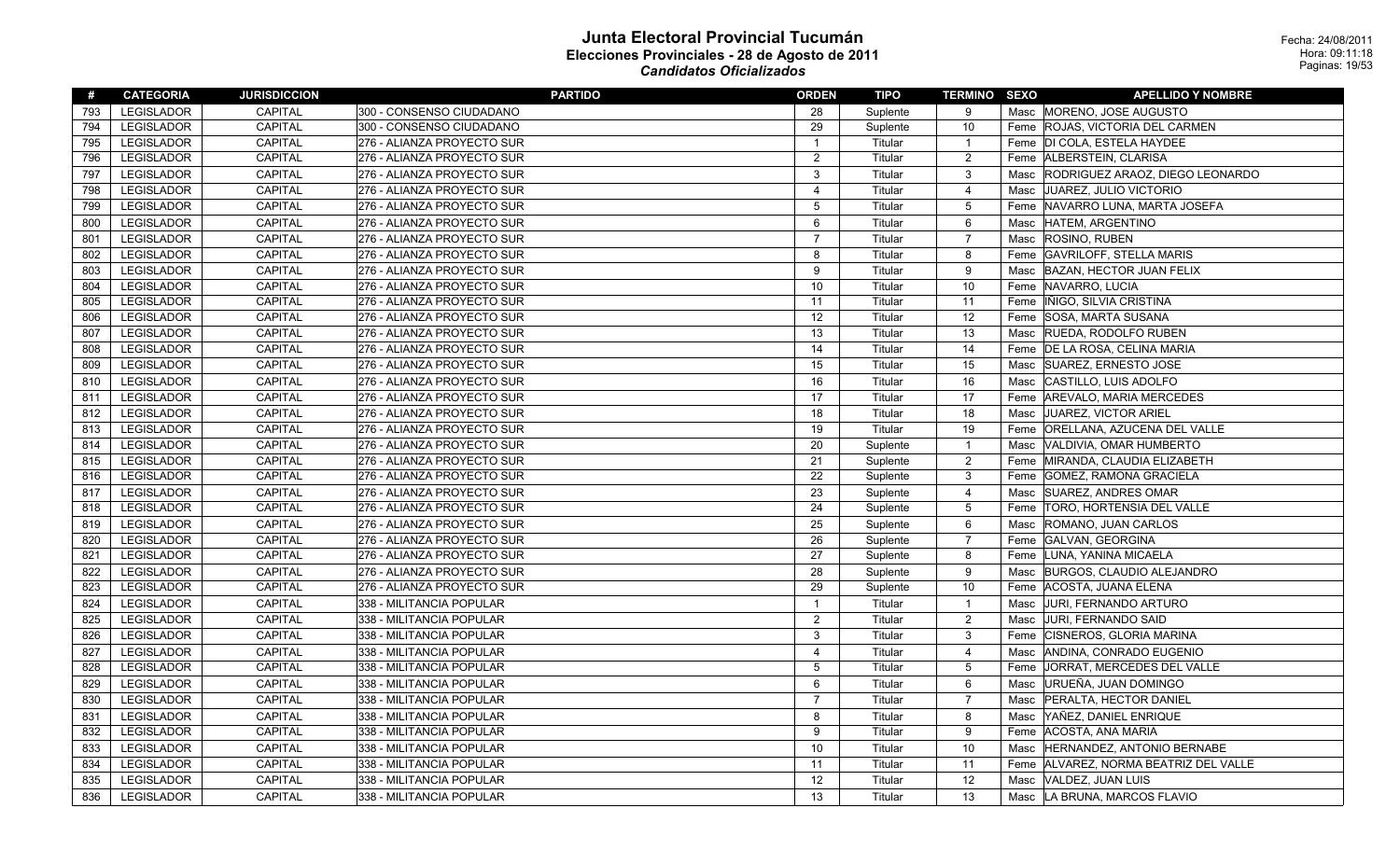| #   | <b>CATEGORIA</b>  | <b>JURISDICCION</b> | <b>PARTIDO</b>                    | <b>ORDEN</b>   | TIPO     | <b>TERMINO SEXO</b> |      | <b>APELLIDO Y NOMBRE</b>              |
|-----|-------------------|---------------------|-----------------------------------|----------------|----------|---------------------|------|---------------------------------------|
| 837 | LEGISLADOR        | CAPITAL             | 338 - MILITANCIA POPULAR          | 14             | Titular  | 14                  |      | Feme GUTIERREZ, BLANCA DEL VALLE      |
| 838 | <b>LEGISLADOR</b> | <b>CAPITAL</b>      | 338 - MILITANCIA POPULAR          | 15             | Titular  | 15                  | Masc | CLEMENTI ESCOBAR, PATRICIO EDUARDO    |
| 839 | <b>LEGISLADOR</b> | CAPITAL             | 338 - MILITANCIA POPULAR          | 16             | Titular  | 16                  | Masc | ARIAS, JOSE RAFAEL                    |
| 840 | <b>LEGISLADOR</b> | CAPITAL             | 338 - MILITANCIA POPULAR          | 17             | Titular  | 17                  | Masc | SORAIRE, JUAN JESUS                   |
| 841 | <b>LEGISLADOR</b> | <b>CAPITAL</b>      | 338 - MILITANCIA POPULAR          | 18             | Titular  | 18                  | Feme | PALAVECINO, NORA IRENE                |
| 842 | LEGISLADOR        | <b>CAPITAL</b>      | 338 - MILITANCIA POPULAR          | 19             | Titular  | 19                  | Feme | CASTRO, ADRIANA FATIMA                |
| 843 | <b>LEGISLADOR</b> | <b>CAPITAL</b>      | 338 - MILITANCIA POPULAR          | 20             | Suplente | $\overline{1}$      | Masc | SORAIRE, JUAN CARLOS                  |
| 844 | <b>LEGISLADOR</b> | CAPITAL             | 338 - MILITANCIA POPULAR          | 21             | Suplente | $\overline{2}$      | Feme | ABREGU, NOEMI DE FATIMA               |
| 845 | LEGISLADOR        | CAPITAL             | 338 - MILITANCIA POPULAR          | 22             | Suplente | 3                   | Masc | JORRAT, SALOMON EMILIO                |
| 846 | <b>LEGISLADOR</b> | CAPITAL             | 338 - MILITANCIA POPULAR          | 23             | Suplente | 4                   |      | Feme APUD, MARIA ROSA                 |
| 847 | <b>LEGISLADOR</b> | <b>CAPITAL</b>      | 338 - MILITANCIA POPULAR          | 24             | Suplente | $\overline{5}$      | Masc | <b>BORDA, JUAN RAMON</b>              |
| 848 | <b>LEGISLADOR</b> | CAPITAL             | 338 - MILITANCIA POPULAR          | 25             | Suplente | 6                   | Masc | <b>BRITO, ARMANDO JOSE</b>            |
| 849 | <b>LEGISLADOR</b> | <b>CAPITAL</b>      | 338 - MILITANCIA POPULAR          | 26             | Suplente | $\overline{7}$      | Masc | ALVAREZ, CARLOS LUIS                  |
| 850 | <b>LEGISLADOR</b> | <b>CAPITAL</b>      | 338 - MILITANCIA POPULAR          | 27             | Suplente | 8                   | Feme | <b>CISTERNA, LORENA MARIA LUCINDA</b> |
| 851 | <b>LEGISLADOR</b> | <b>CAPITAL</b>      | 338 - MILITANCIA POPULAR          | 28             | Suplente | 9                   | Feme | CORREA, ANA MARIA                     |
| 852 | <b>LEGISLADOR</b> | <b>CAPITAL</b>      | 338 - MILITANCIA POPULAR          | 29             | Suplente | 10                  |      | Feme   ARAYA, INES ALEJANDRA          |
| 853 | <b>LEGISLADOR</b> | <b>CAPITAL</b>      | 942 - PARTIDO DEMOCRATA CRISTIANO | -1             | Titular  | $\overline{1}$      | Masc | <b>PAEZ, JOSE MANUEL</b>              |
| 854 | <b>LEGISLADOR</b> | <b>CAPITAL</b>      | 942 - PARTIDO DEMOCRATA CRISTIANO | $\overline{2}$ | Titular  | 2                   | Feme | LAZARTE, ELENA DE JESUS               |
| 855 | <b>LEGISLADOR</b> | <b>CAPITAL</b>      | 942 - PARTIDO DEMOCRATA CRISTIANO | 3              | Titular  | 3                   |      | Feme PAGNUTTI, JORGELINA CLAUDIA      |
| 856 | <b>LEGISLADOR</b> | CAPITAL             | 942 - PARTIDO DEMOCRATA CRISTIANO | $\overline{4}$ | Titular  | 4                   |      | Feme   USLENGHI MURGA, NATALIA BLANCA |
| 857 | <b>LEGISLADOR</b> | <b>CAPITAL</b>      | 942 - PARTIDO DEMOCRATA CRISTIANO | 5              | Titular  | 5                   | Masc | VAZQUEZ, CARLOS RENE                  |
| 858 | <b>LEGISLADOR</b> | CAPITAL             | 942 - PARTIDO DEMOCRATA CRISTIANO | 6              | Titular  | 6                   | Masc | PUJOL, PEDRO SEBASTIAN                |
| 859 | <b>LEGISLADOR</b> | <b>CAPITAL</b>      | 942 - PARTIDO DEMOCRATA CRISTIANO | $\overline{7}$ | Titular  | $\overline{7}$      | Masc | <b>TEJEDA, LUIS ALBERTO</b>           |
| 860 | <b>LEGISLADOR</b> | <b>CAPITAL</b>      | 942 - PARTIDO DEMOCRATA CRISTIANO | 8              | Titular  | 8                   | Masc | <b>WILDE, OSCAR RAFAEL</b>            |
| 861 | LEGISLADOR        | CAPITAL             | 942 - PARTIDO DEMOCRATA CRISTIANO | 9              | Titular  | 9                   |      | Feme STANCANELLI, ALICIA GABRIELA     |
| 862 | <b>LEGISLADOR</b> | CAPITAL             | 942 - PARTIDO DEMOCRATA CRISTIANO | 10             | Titular  | 10                  | Masc | NAVARRO, HECTOR ROLANDO               |
| 863 | <b>LEGISLADOR</b> | <b>CAPITAL</b>      | 942 - PARTIDO DEMOCRATA CRISTIANO | 11             | Titular  | 11                  | Masc | <b>RISCO, GASPAR</b>                  |
| 864 | <b>LEGISLADOR</b> | CAPITAL             | 942 - PARTIDO DEMOCRATA CRISTIANO | 12             | Titular  | 12                  | Feme | GONZALEZ, MARIA EDUVIGES              |
| 865 | <b>LEGISLADOR</b> | <b>CAPITAL</b>      | 942 - PARTIDO DEMOCRATA CRISTIANO | 13             | Titular  | 13                  | Masc | <b>WURSCHMIDT, ENRIQUE JOSE</b>       |
| 866 | <b>LEGISLADOR</b> | CAPITAL             | 942 - PARTIDO DEMOCRATA CRISTIANO | 14             | Titular  | 14                  | Masc | SALEH, FRANCISCO ISMAEL               |
| 867 | LEGISLADOR        | CAPITAL             | 942 - PARTIDO DEMOCRATA CRISTIANO | 15             | Titular  | 15                  |      | Feme   PAEZ, EUGENIA TERESA           |
| 868 | <b>LEGISLADOR</b> | <b>CAPITAL</b>      | 942 - PARTIDO DEMOCRATA CRISTIANO | 16             | Titular  | 16                  | Masc | <b>FADEL, ALFREDO RICHAR</b>          |
| 869 | <b>LEGISLADOR</b> | <b>CAPITAL</b>      | 942 - PARTIDO DEMOCRATA CRISTIANO | 17             | Titular  | 17                  | Masc | BELTRAN, HUGO EDGARDO ANTONIO         |
| 870 | <b>LEGISLADOR</b> | <b>CAPITAL</b>      | 942 - PARTIDO DEMOCRATA CRISTIANO | 18             | Titular  | 18                  |      | Feme LUGONES, TERESA DEL VALLE        |
| 871 | <b>LEGISLADOR</b> | <b>CAPITAL</b>      | 942 - PARTIDO DEMOCRATA CRISTIANO | 19             | Titular  | 19                  | Masc | <b>TOLEDO, RUBEN ALFREDO</b>          |
| 872 | <b>LEGISLADOR</b> | <b>CAPITAL</b>      | 942 - PARTIDO DEMOCRATA CRISTIANO | 20             | Suplente | $\mathbf{1}$        | Feme | ISRAILEV, DIANA RAQUEL                |
| 873 | <b>LEGISLADOR</b> | CAPITAL             | 942 - PARTIDO DEMOCRATA CRISTIANO | 21             | Suplente | 2                   |      | Masc   PISCITELLI, FRANCISCO ROQUE    |
| 874 | <b>LEGISLADOR</b> | <b>CAPITAL</b>      | 942 - PARTIDO DEMOCRATA CRISTIANO | 22             | Suplente | 3                   | Masc | KHOURY, DEMETRIO A.                   |
| 875 | <b>LEGISLADOR</b> | <b>CAPITAL</b>      | 942 - PARTIDO DEMOCRATA CRISTIANO | 23             | Suplente | $\overline{4}$      |      | Feme PALOMEQUE, MABEL GRACIELA        |
| 876 | <b>LEGISLADOR</b> | CAPITAL             | 942 - PARTIDO DEMOCRATA CRISTIANO | 24             | Suplente | 5                   | Masc | GARCIA, LUIS MARIA LAZARO             |
| 877 | <b>LEGISLADOR</b> | <b>CAPITAL</b>      | 942 - PARTIDO DEMOCRATA CRISTIANO | 25             | Suplente | 6                   | Masc | BIAZZO, JORGE ARTURO                  |
| 878 | LEGISLADOR        | CAPITAL             | 942 - PARTIDO DEMOCRATA CRISTIANO | 26             | Suplente | $\overline{7}$      |      | Masc SALOMON, PABLO ALEJANDRO         |
| 879 | <b>LEGISLADOR</b> | <b>CAPITAL</b>      | 942 - PARTIDO DEMOCRATA CRISTIANO | 27             | Suplente | 8                   |      | Feme AUDI, MARIA NELLY FATIMA         |
| 880 | <b>LEGISLADOR</b> | <b>CAPITAL</b>      | 942 - PARTIDO DEMOCRATA CRISTIANO | 28             | Suplente | 9                   |      | Masc MALDONADO, CARLOS                |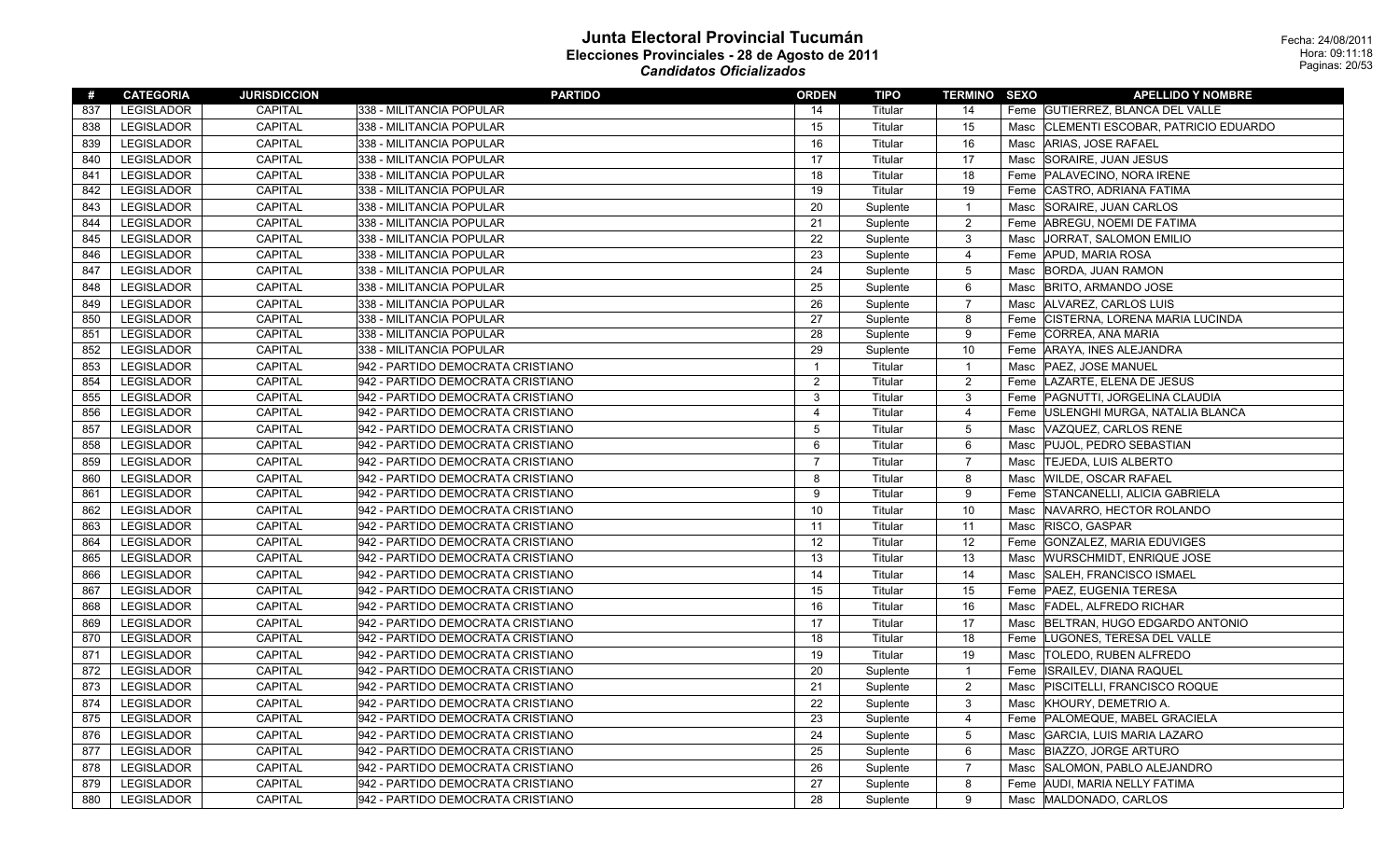| #   | <b>CATEGORIA</b>  | <b>JURISDICCION</b> | <b>PARTIDO</b>                              | <b>ORDEN</b>   | TIPO     | <b>TERMINO SEXO</b> |      | <b>APELLIDO Y NOMBRE</b>             |
|-----|-------------------|---------------------|---------------------------------------------|----------------|----------|---------------------|------|--------------------------------------|
| 881 | LEGISLADOR        | <b>CAPITAL</b>      | 942 - PARTIDO DEMOCRATA CRISTIANO           | 29             | Suplente | 10                  |      | Masc INIGO, LUIS BERNARDO            |
| 882 | <b>LEGISLADOR</b> | CAPITAL             | 274 - ACUERDO CIVICO Y SOCIAL               | $\overline{1}$ | Titular  | $\overline{1}$      |      | Masc ROMANO NORRI, FEDERICO A.R.R.   |
| 883 | LEGISLADOR        | CAPITAL             | 274 - ACUERDO CIVICO Y SOCIAL               | $\overline{2}$ | Titular  | $\overline{2}$      |      | Feme ELIAS, SILVIA BEATRIZ           |
| 884 | <b>LEGISLADOR</b> | CAPITAL             | 274 - ACUERDO CIVICO Y SOCIAL               | 3              | Titular  | $\mathbf{3}$        | Masc | VALDEZ, MANUEL FERNANDO              |
| 885 | <b>LEGISLADOR</b> | CAPITAL             | 274 - ACUERDO CIVICO Y SOCIAL               | $\overline{4}$ | Titular  | $\overline{4}$      |      | Masc SAAB, JOSE HUGO                 |
| 886 | LEGISLADOR        | <b>CAPITAL</b>      | 274 - ACUERDO CIVICO Y SOCIAL               | 5              | Titular  | $5\,$               |      | Masc   AVILA, ESTEBAN MARIO          |
| 887 | LEGISLADOR        | CAPITAL             | 274 - ACUERDO CIVICO Y SOCIAL               | 6              | Titular  | 6                   |      | Feme NUÑEZ, LORENA DEL VALLE         |
| 888 | LEGISLADOR        | CAPITAL             | 274 - ACUERDO CIVICO Y SOCIAL               | $\overline{7}$ | Titular  | $\overline{7}$      |      | Masc ROBLES, JUAN ROBERTO            |
| 889 | <b>LEGISLADOR</b> | CAPITAL             | 274 - ACUERDO CIVICO Y SOCIAL               | 8              | Titular  | 8                   | Masc | <b>FANLO LLANOS, WILLAMS RODRIGO</b> |
| 890 | LEGISLADOR        | CAPITAL             | 274 - ACUERDO CIVICO Y SOCIAL               | 9              | Titular  | 9                   |      | Feme PENNA, PATRICIA INES            |
| 891 | <b>LEGISLADOR</b> | CAPITAL             | 274 - ACUERDO CIVICO Y SOCIAL               | 10             | Titular  | 10                  |      | Masc   PRADO, RAUL ARMANDO           |
| 892 | <b>LEGISLADOR</b> | CAPITAL             | 274 - ACUERDO CIVICO Y SOCIAL               | 11             | Titular  | 11                  |      | Feme PASTRANA, ADRIANA DEL VALLE     |
| 893 | LEGISLADOR        | CAPITAL             | 274 - ACUERDO CIVICO Y SOCIAL               | 12             | Titular  | 12                  | Masc | SENRRA, SERGIO DANIEL                |
| 894 | <b>LEGISLADOR</b> | CAPITAL             | 274 - ACUERDO CIVICO Y SOCIAL               | 13             | Titular  | 13                  |      | Masc   ASTRADA, RAMON DOMINGO        |
| 895 | <b>LEGISLADOR</b> | <b>CAPITAL</b>      | 274 - ACUERDO CIVICO Y SOCIAL               | 14             | Titular  | 14                  |      | Feme BASUALDO, MARIA JULIA DEL VALLE |
| 896 | LEGISLADOR        | CAPITAL             | 274 - ACUERDO CIVICO Y SOCIAL               | 15             | Titular  | 15                  |      | Masc   PACHECO, SIXTO SEGUNDO        |
| 897 | <b>LEGISLADOR</b> | CAPITAL             | 274 - ACUERDO CIVICO Y SOCIAL               | 16             | Titular  | 16                  |      | Masc LUJAN, ARTURO EDUARDO           |
| 898 | <b>LEGISLADOR</b> | CAPITAL             | 274 - ACUERDO CIVICO Y SOCIAL               | 17             | Titular  | 17                  |      | Feme   DULOUT, ILEANA INES           |
| 899 | LEGISLADOR        | CAPITAL             | 274 - ACUERDO CIVICO Y SOCIAL               | 18             | Titular  | 18                  | Masc | CESTAC, EDUARDO GENARO               |
| 900 | LEGISLADOR        | CAPITAL             | 274 - ACUERDO CIVICO Y SOCIAL               | 19             | Titular  | 19                  |      | Feme ALVAREZ, VIRGINIA ELISA         |
| 901 | <b>LEGISLADOR</b> | CAPITAL             | 274 - ACUERDO CIVICO Y SOCIAL               | 20             | Suplente | $\overline{1}$      | Masc | VERA, MANUEL ROLANDO                 |
| 902 | <b>LEGISLADOR</b> | CAPITAL             | 274 - ACUERDO CIVICO Y SOCIAL               | 21             | Suplente | $\overline{2}$      | Masc | AGUERO, CESAR ANTONIO                |
| 903 | LEGISLADOR        | CAPITAL             | 274 - ACUERDO CIVICO Y SOCIAL               | 22             | Suplente | $\mathbf{3}$        |      | Feme SAAVEDRA, SAMANTA JACQUELINA    |
| 904 | <b>LEGISLADOR</b> | CAPITAL             | 274 - ACUERDO CIVICO Y SOCIAL               | 23             | Suplente | $\overline{4}$      | Masc | IÑIGO, MARIO HORACIO                 |
| 905 | LEGISLADOR        | CAPITAL             | 274 - ACUERDO CIVICO Y SOCIAL               | 24             | Suplente | $5\,$               |      | Masc SAL PAZ, SANTIAGO PEDRO         |
| 906 | LEGISLADOR        | CAPITAL             | 274 - ACUERDO CIVICO Y SOCIAL               | 25             | Suplente | 6                   |      | Feme   LAZARTE, MARIA DEL CARMEN     |
| 907 | LEGISLADOR        | CAPITAL             | 274 - ACUERDO CIVICO Y SOCIAL               | 26             | Suplente | $\overline{7}$      |      | Masc  TALLIA, DIEGO MARCELO          |
| 908 | <b>LEGISLADOR</b> | CAPITAL             | 274 - ACUERDO CIVICO Y SOCIAL               | 27             | Suplente | 8                   |      | Masc VALY, LUIS FERNANDO             |
| 909 | <b>LEGISLADOR</b> | CAPITAL             | 930 - PARTIDO CAMBIO DEMOCRATICO DE TUCUMAN | $\overline{1}$ | Titular  | $\overline{1}$      |      | Masc BAIK, DOO JIN                   |
| 910 | LEGISLADOR        | <b>CAPITAL</b>      | 930 - PARTIDO CAMBIO DEMOCRATICO DE TUCUMAN | 2              | Titular  | $\overline{2}$      | Masc | VEGA PARRY, HAROLD ENRIQUE B.        |
| 911 | LEGISLADOR        | CAPITAL             | 930 - PARTIDO CAMBIO DEMOCRATICO DE TUCUMAN | 3              | Titular  | $\mathbf{3}$        |      | Feme SOLOHAGA, ANA EVANGELINA        |
| 912 | <b>LEGISLADOR</b> | CAPITAL             | 930 - PARTIDO CAMBIO DEMOCRATICO DE TUCUMAN | $\overline{4}$ | Titular  | $\overline{4}$      |      | Masc AGUIRRE, JORGE NELSON           |
| 913 | LEGISLADOR        | CAPITAL             | 930 - PARTIDO CAMBIO DEMOCRATICO DE TUCUMAN | 5              | Titular  | $\overline{5}$      | Feme | GRAMAJO, CLAUDIA ALEJANDRA           |
| 914 | LEGISLADOR        | CAPITAL             | 930 - PARTIDO CAMBIO DEMOCRATICO DE TUCUMAN | 6              | Titular  | 6                   |      | Feme FECHA, SIXTA RAQUEL             |
| 915 | <b>LEGISLADOR</b> | CAPITAL             | 930 - PARTIDO CAMBIO DEMOCRATICO DE TUCUMAN | $\overline{7}$ | Titular  | $\overline{7}$      |      | Masc  BARONI, CARLOS DANIEL          |
| 916 | <b>LEGISLADOR</b> | CAPITAL             | 930 - PARTIDO CAMBIO DEMOCRATICO DE TUCUMAN | 8              | Titular  | 8                   |      | Feme BATTAGLIA, PAOLA CAROLINA       |
| 917 | <b>LEGISLADOR</b> | CAPITAL             | 930 - PARTIDO CAMBIO DEMOCRATICO DE TUCUMAN | 9              | Titular  | 9                   |      | Masc GARCIA MORENO, FERNANDO         |
| 918 | <b>LEGISLADOR</b> | CAPITAL             | 930 - PARTIDO CAMBIO DEMOCRATICO DE TUCUMAN | 10             | Titular  | 10                  |      | Feme IBAÑEZ, ELBA ROSA               |
| 919 | <b>LEGISLADOR</b> | CAPITAL             | 930 - PARTIDO CAMBIO DEMOCRATICO DE TUCUMAN | 11             | Titular  | 11                  |      | Feme   DIAS, PATRICIA ROSA           |
| 920 | LEGISLADOR        | CAPITAL             | 930 - PARTIDO CAMBIO DEMOCRATICO DE TUCUMAN | 12             | Titular  | 12                  | Masc | DECIMA, DANTE DARIO                  |
| 921 | <b>LEGISLADOR</b> | CAPITAL             | 930 - PARTIDO CAMBIO DEMOCRATICO DE TUCUMAN | 13             | Titular  | 13                  |      | Masc HERRERA, JULIO ALBERTO          |
| 922 | <b>LEGISLADOR</b> | CAPITAL             | 930 - PARTIDO CAMBIO DEMOCRATICO DE TUCUMAN | 14             | Titular  | 14                  | Masc | ANCARI, SEBASTIAN NICOLAS            |
| 923 | LEGISLADOR        | CAPITAL             | 930 - PARTIDO CAMBIO DEMOCRATICO DE TUCUMAN | 15             | Titular  | 15                  |      | Feme GALINDEZ, MARIA ALEJANDRA       |
| 924 | LEGISLADOR        | CAPITAL             | 930 - PARTIDO CAMBIO DEMOCRATICO DE TUCUMAN | 16             | Titular  | 16                  |      | Feme CASTOLDI, SILVANA BEATRIZ       |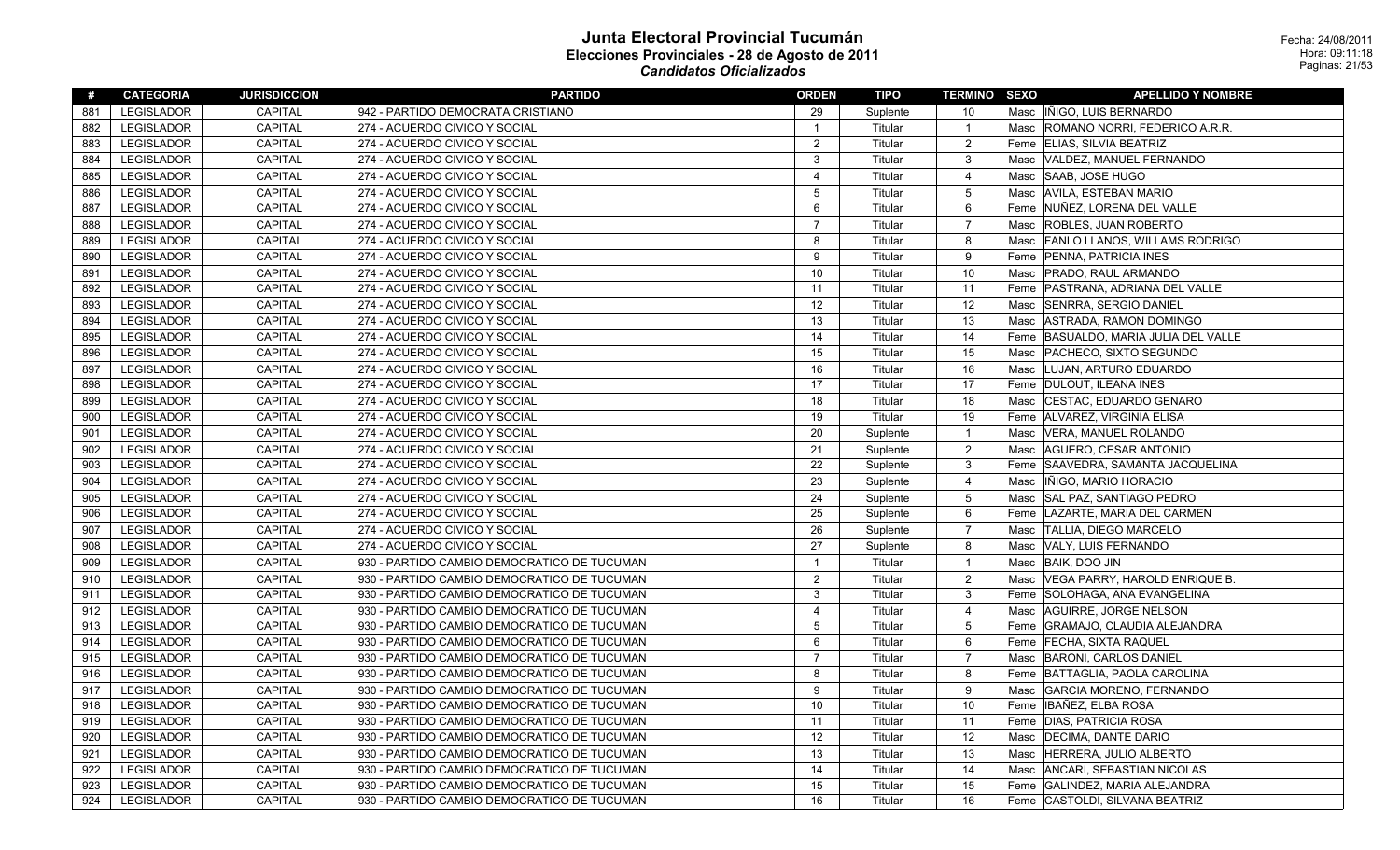| #   | <b>CATEGORIA</b>  | <b>JURISDICCION</b> | <b>PARTIDO</b>                                 | <b>ORDEN</b>   | TIPO     | <b>TERMINO SEXO</b> |      | <b>APELLIDO Y NOMBRE</b>              |
|-----|-------------------|---------------------|------------------------------------------------|----------------|----------|---------------------|------|---------------------------------------|
| 925 | <b>LEGISLADOR</b> | CAPITAL             | 930 - PARTIDO CAMBIO DEMOCRATICO DE TUCUMAN    | 17             | Titular  | 17                  |      | Feme FERREYRA, ROSARIO NOEMI          |
| 926 | <b>LEGISLADOR</b> | <b>CAPITAL</b>      | 930 - PARTIDO CAMBIO DEMOCRATICO DE TUCUMAN    | 18             | Titular  | 18                  |      | Masc   DIP, GUSTAVO ADOLFO            |
| 927 | <b>LEGISLADOR</b> | <b>CAPITAL</b>      | 930 - PARTIDO CAMBIO DEMOCRATICO DE TUCUMAN    | 19             | Titular  | 19                  |      | Masc GALVAN, JUAN MARCOS              |
| 928 | <b>LEGISLADOR</b> | <b>CAPITAL</b>      | 930 - PARTIDO CAMBIO DEMOCRATICO DE TUCUMAN    | 20             | Suplente | $\overline{1}$      |      | Feme   OLEA, SILVIA LUCINDA           |
| 929 | LEGISLADOR        | <b>CAPITAL</b>      | 930 - PARTIDO CAMBIO DEMOCRATICO DE TUCUMAN    | 21             | Suplente | $\sqrt{2}$          | Masc | CORONEL, JORGE MARTIN                 |
| 930 | <b>LEGISLADOR</b> | <b>CAPITAL</b>      | 930 - PARTIDO CAMBIO DEMOCRATICO DE TUCUMAN    | 22             | Suplente | 3                   | Masc | <b>RUIZ, ENRIQUE JESUS ANTONIO</b>    |
| 931 | <b>LEGISLADOR</b> | CAPITAL             | 930 - PARTIDO CAMBIO DEMOCRATICO DE TUCUMAN    | 23             | Suplente | $\overline{4}$      |      | Feme CAJAL, SANDRA DANIELA            |
| 932 | <b>LEGISLADOR</b> | <b>CAPITAL</b>      | 930 - PARTIDO CAMBIO DEMOCRATICO DE TUCUMAN    | 24             | Suplente | $\overline{5}$      | Masc | SOTELO, DOMINGO ANTONIO               |
| 933 | LEGISLADOR        | <b>CAPITAL</b>      | 930 - PARTIDO CAMBIO DEMOCRATICO DE TUCUMAN    | 25             | Suplente | 6                   |      | Feme   DEL SASTRE, MIRTA NORA         |
| 934 | <b>LEGISLADOR</b> | <b>CAPITAL</b>      | 930 - PARTIDO CAMBIO DEMOCRATICO DE TUCUMAN    | 26             | Suplente | $\overline{7}$      | Masc | AVILA, HUGO OSVALDO                   |
| 935 | <b>LEGISLADOR</b> | CAPITAL             | 325 - CONSTRUCCION CIUDADANA PARA LA INCLUSION | $\mathbf{1}$   | Titular  | $\mathbf{1}$        | Masc | <b>RUIZ, JOSE LUIS</b>                |
| 936 | <b>LEGISLADOR</b> | <b>CAPITAL</b>      | 325 - CONSTRUCCION CIUDADANA PARA LA INCLUSION | $\overline{c}$ | Titular  | $\overline{c}$      |      | Feme GOMEZ MARIGLIANO, ANA CLELIA     |
| 937 | <b>LEGISLADOR</b> | <b>CAPITAL</b>      | 325 - CONSTRUCCION CIUDADANA PARA LA INCLUSION | 3              | Titular  | 3                   | Masc | CASAGRANDE, MIGUEL ARNALDO            |
| 938 | <b>LEGISLADOR</b> | <b>CAPITAL</b>      | 325 - CONSTRUCCION CIUDADANA PARA LA INCLUSION | $\overline{4}$ | Titular  | 4                   | Masc | VALENZUELA SEDANO, ROBERTO GUMERCINDO |
| 939 | LEGISLADOR        | CAPITAL             | 325 - CONSTRUCCION CIUDADANA PARA LA INCLUSION | 5              | Titular  | $\mathbf 5$         | Masc | CARRIZO, ALBERTO ANTONIO              |
| 940 | <b>LEGISLADOR</b> | <b>CAPITAL</b>      | 325 - CONSTRUCCION CIUDADANA PARA LA INCLUSION | 6              | Titular  | 6                   | Feme | <b>FUENTES GARCIA, MARTA LILIANA</b>  |
| 941 | <b>LEGISLADOR</b> | CAPITAL             | 325 - CONSTRUCCION CIUDADANA PARA LA INCLUSION | $\overline{7}$ | Titular  | $\overline{7}$      | Masc | <b>GRASSI, JOSE E.</b>                |
| 942 | <b>LEGISLADOR</b> | <b>CAPITAL</b>      | 325 - CONSTRUCCION CIUDADANA PARA LA INCLUSION | 8              | Titular  | 8                   |      | Feme ROJAS, NATALIA SOLEDAD           |
| 943 | <b>LEGISLADOR</b> | <b>CAPITAL</b>      | 325 - CONSTRUCCION CIUDADANA PARA LA INCLUSION | 9              | Titular  | 9                   |      | Feme ARGAÑARAZ, PATRICIA DEL CARMEN   |
| 944 | <b>LEGISLADOR</b> | <b>CAPITAL</b>      | 325 - CONSTRUCCION CIUDADANA PARA LA INCLUSION | 10             | Titular  | 10                  |      | Feme NAVARRO, MARIA EUGENIA           |
| 945 | <b>LEGISLADOR</b> | <b>CAPITAL</b>      | 325 - CONSTRUCCION CIUDADANA PARA LA INCLUSION | 11             | Titular  | 11                  |      | Masc GRAMAJO, DANIEL MARCELO          |
| 946 | <b>LEGISLADOR</b> | <b>CAPITAL</b>      | 325 - CONSTRUCCION CIUDADANA PARA LA INCLUSION | 12             | Titular  | 12                  |      | Feme   ORTIZ, ANA MARIA               |
| 947 | <b>LEGISLADOR</b> | <b>CAPITAL</b>      | 325 - CONSTRUCCION CIUDADANA PARA LA INCLUSION | 13             | Titular  | 13                  | Feme | VILDOZA, JUANA MARIA VIVIANA          |
| 948 | <b>LEGISLADOR</b> | <b>CAPITAL</b>      | 325 - CONSTRUCCION CIUDADANA PARA LA INCLUSION | 14             | Titular  | 14                  | Masc | MARTINEZ, HUGO SERGIO                 |
| 949 | <b>LEGISLADOR</b> | CAPITAL             | 325 - CONSTRUCCION CIUDADANA PARA LA INCLUSION | 15             | Titular  | 15                  | Masc | <b>IBARRA, JOSE LUIS</b>              |
| 950 | <b>LEGISLADOR</b> | <b>CAPITAL</b>      | 325 - CONSTRUCCION CIUDADANA PARA LA INCLUSION | 16             | Titular  | 16                  | Masc | VELIZ, SERGIO DANIEL                  |
| 951 | <b>LEGISLADOR</b> | <b>CAPITAL</b>      | 325 - CONSTRUCCION CIUDADANA PARA LA INCLUSION | 17             | Titular  | 17                  | Masc | <b>RUIZ, GABRIEL ALFREDO</b>          |
| 952 | <b>LEGISLADOR</b> | <b>CAPITAL</b>      | 325 - CONSTRUCCION CIUDADANA PARA LA INCLUSION | 18             | Titular  | 18                  | Masc | <b>ROMANO, MARCOS ARIEL</b>           |
| 953 | <b>LEGISLADOR</b> | <b>CAPITAL</b>      | 325 - CONSTRUCCION CIUDADANA PARA LA INCLUSION | 19             | Titular  | 19                  |      | Masc SAADE, JULIO EDUARDO             |
| 954 | LEGISLADOR        | <b>CAPITAL</b>      | 325 - CONSTRUCCION CIUDADANA PARA LA INCLUSION | 20             | Suplente | $\mathbf{1}$        | Masc | LOBO, LEONARDO NAHUEL                 |
| 955 | <b>LEGISLADOR</b> | CAPITAL             | 325 - CONSTRUCCION CIUDADANA PARA LA INCLUSION | 21             | Suplente | $\overline{2}$      |      | Feme BRUNO, MARIA EUGENIA             |
| 956 | <b>LEGISLADOR</b> | <b>CAPITAL</b>      | 325 - CONSTRUCCION CIUDADANA PARA LA INCLUSION | 22             | Suplente | 3                   |      | Feme LAZARTE, FATIMA DEL VALLE        |
| 957 | LEGISLADOR        | CAPITAL             | 325 - CONSTRUCCION CIUDADANA PARA LA INCLUSION | 23             | Suplente | $\overline{4}$      | Masc | ROMANO, PEDRO MIGUEL                  |
| 958 | LEGISLADOR        | <b>CAPITAL</b>      | 325 - CONSTRUCCION CIUDADANA PARA LA INCLUSION | 24             | Suplente | $\overline{5}$      | Masc | RUDZINSKI, VICENTE EDUARDO.           |
| 959 | <b>LEGISLADOR</b> | CAPITAL             | 325 - CONSTRUCCION CIUDADANA PARA LA INCLUSION | 25             | Suplente | 6                   | Masc | LASCANO, JORGE ANDRES                 |
| 960 | <b>LEGISLADOR</b> | <b>CAPITAL</b>      | 325 - CONSTRUCCION CIUDADANA PARA LA INCLUSION | 26             | Suplente | $\overline{7}$      |      | Feme ROLDAN, MERCEDES LILIANA         |
| 961 | <b>LEGISLADOR</b> | CAPITAL             | 325 - CONSTRUCCION CIUDADANA PARA LA INCLUSION | 27             | Suplente | 8                   |      | Feme RUIZ, ANA MARIA                  |
| 962 | <b>LEGISLADOR</b> | <b>CAPITAL</b>      | 325 - CONSTRUCCION CIUDADANA PARA LA INCLUSION | 28             | Suplente | 9                   | Masc | CARRIZO, JORGE DANIEL                 |
| 963 | <b>LEGISLADOR</b> | CAPITAL             | 325 - CONSTRUCCION CIUDADANA PARA LA INCLUSION | 29             | Suplente | 10                  |      | Feme TRAPANI, PAOLA MARIA ANTONIA     |
| 964 | <b>LEGISLADOR</b> | <b>CAPITAL</b>      | 359 - PARTIDO DE LA RENOVACION Y LA DIGNIDAD   | $\mathbf 1$    | Titular  | $\overline{1}$      | Masc | DEIANA, VICTOR DANIEL                 |
| 965 | <b>LEGISLADOR</b> | <b>CAPITAL</b>      | 359 - PARTIDO DE LA RENOVACION Y LA DIGNIDAD   | $\overline{2}$ | Titular  | $\overline{2}$      |      | Masc ARAGON, LUIS ANTONIO             |
| 966 | <b>LEGISLADOR</b> | <b>CAPITAL</b>      | 359 - PARTIDO DE LA RENOVACION Y LA DIGNIDAD   | 3              | Titular  | 3                   |      | Feme REVERSO, ELIZABETH DEL VALLE     |
| 967 | <b>LEGISLADOR</b> | <b>CAPITAL</b>      | 359 - PARTIDO DE LA RENOVACION Y LA DIGNIDAD   | 4              | Titular  | 4                   | Masc | MARIA, RENE HUMBERTO                  |
| 968 | <b>LEGISLADOR</b> | <b>CAPITAL</b>      | 359 - PARTIDO DE LA RENOVACION Y LA DIGNIDAD   | 5              | Titular  | 5                   |      | Feme DILASCIO, ROSSANA ANDREA         |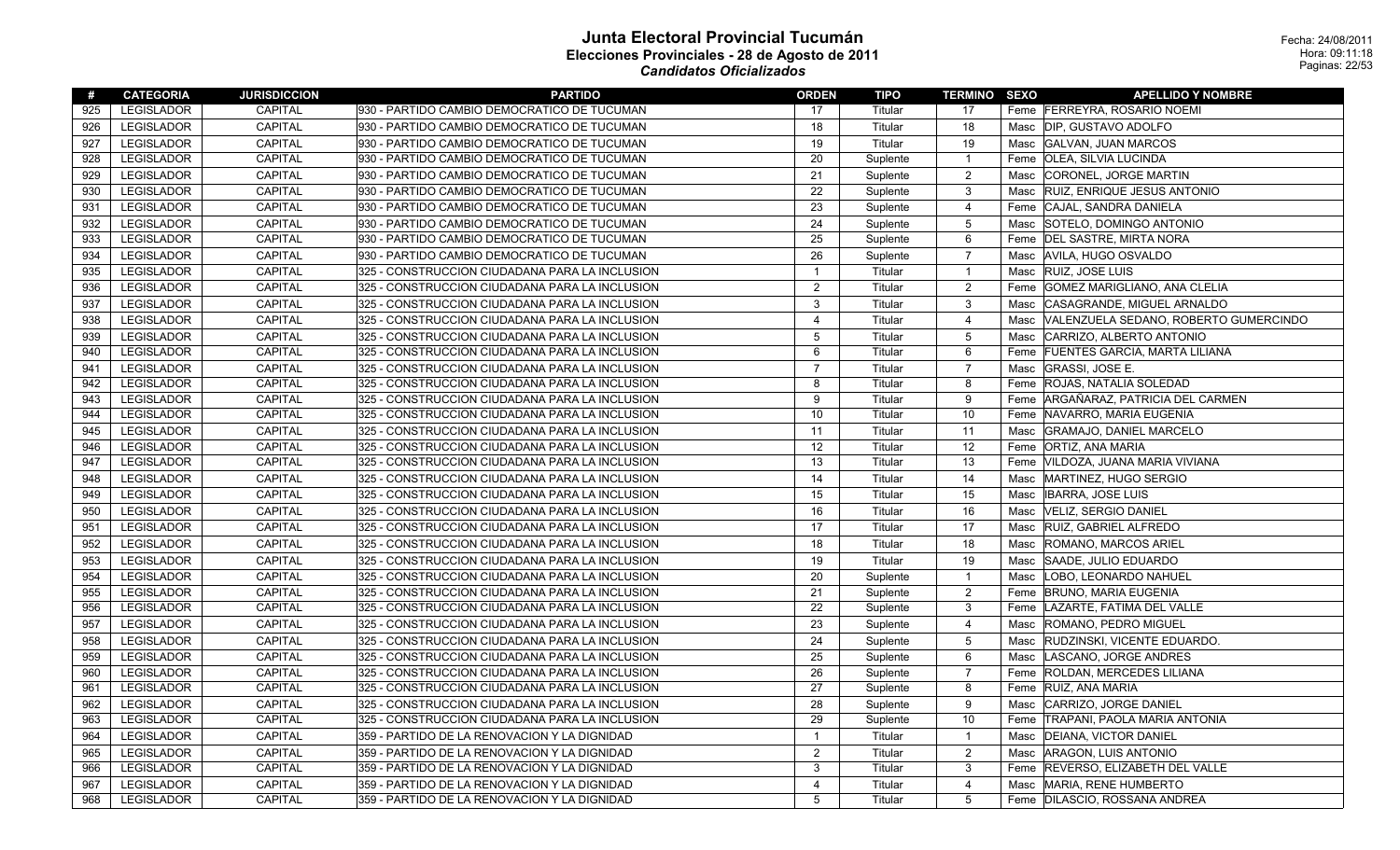| #    | <b>CATEGORIA</b>  | <b>JURISDICCION</b> | <b>PARTIDO</b>                               | <b>ORDEN</b>   | <b>TIPO</b> | <b>TERMINO SEXO</b> |      | <b>APELLIDO Y NOMBRE</b>          |
|------|-------------------|---------------------|----------------------------------------------|----------------|-------------|---------------------|------|-----------------------------------|
| 969  | <b>LEGISLADOR</b> | <b>CAPITAL</b>      | 359 - PARTIDO DE LA RENOVACION Y LA DIGNIDAD | 6              | Titular     | 6                   |      | Masc ARGUELLO, PATRICIO           |
| 970  | <b>LEGISLADOR</b> | CAPITAL             | 359 - PARTIDO DE LA RENOVACION Y LA DIGNIDAD | $\overline{7}$ | Titular     | $\overline{7}$      |      | Masc GARCIA JEREZ, MATIAS AGUSTIN |
| 971  | <b>LEGISLADOR</b> | CAPITAL             | 359 - PARTIDO DE LA RENOVACION Y LA DIGNIDAD | 8              | Titular     | 8                   |      | Feme CORBALAN, NORMA SONIA        |
| 972  | LEGISLADOR        | CAPITAL             | 359 - PARTIDO DE LA RENOVACION Y LA DIGNIDAD | 9              | Titular     | 9                   | Masc | MENA AYBAR, ROBERTO FRANCISCO     |
| 973  | LEGISLADOR        | <b>CAPITAL</b>      | 359 - PARTIDO DE LA RENOVACION Y LA DIGNIDAD | 10             | Titular     | 10                  | Feme | CASAREZ, CATALINA DEL CARMEN      |
| 974  | <b>LEGISLADOR</b> | CAPITAL             | 359 - PARTIDO DE LA RENOVACION Y LA DIGNIDAD | 11             | Titular     | 11                  | Masc | MASTROBERARDINO, JOSE             |
| 975  | <b>LEGISLADOR</b> | CAPITAL             | 359 - PARTIDO DE LA RENOVACION Y LA DIGNIDAD | 12             | Titular     | 12                  | Feme | <b>ABDO, MARIA ESTHER</b>         |
| 976  | <b>LEGISLADOR</b> | <b>CAPITAL</b>      | 359 - PARTIDO DE LA RENOVACION Y LA DIGNIDAD | 13             | Titular     | 13                  | Masc | RODRIGUEZ, FRANCISCO ALBERTO      |
| 977  | <b>LEGISLADOR</b> | <b>CAPITAL</b>      | 359 - PARTIDO DE LA RENOVACION Y LA DIGNIDAD | 14             | Titular     | 14                  |      | Feme TAVERNA, DEBORA              |
| 978  | <b>LEGISLADOR</b> | CAPITAL             | 359 - PARTIDO DE LA RENOVACION Y LA DIGNIDAD | 15             | Titular     | 15                  |      | Feme NIEVA, SILVANA ESTER         |
| 979  | LEGISLADOR        | CAPITAL             | 359 - PARTIDO DE LA RENOVACION Y LA DIGNIDAD | 16             | Titular     | 16                  | Masc | AVELLANEDA, JORGE GUILLERMO       |
| 980  | LEGISLADOR        | CAPITAL             | 359 - PARTIDO DE LA RENOVACION Y LA DIGNIDAD | 17             | Titular     | 17                  |      | Feme   ARAGON, ADELA LILIANA      |
| 981  | LEGISLADOR        | <b>CAPITAL</b>      | 359 - PARTIDO DE LA RENOVACION Y LA DIGNIDAD | 18             | Titular     | 18                  | Masc | ANDRADA, HUGO FABIO               |
| 982  | <b>LEGISLADOR</b> | <b>CAPITAL</b>      | 359 - PARTIDO DE LA RENOVACION Y LA DIGNIDAD | 19             | Titular     | 19                  |      | Feme BONAMIN, MARISA BEATRIZ      |
| 983  | <b>LEGISLADOR</b> | CAPITAL             | 359 - PARTIDO DE LA RENOVACION Y LA DIGNIDAD | 20             | Suplente    | $\mathbf{1}$        |      | Feme GERONIMO, ANGELA             |
| 984  | <b>LEGISLADOR</b> | <b>CAPITAL</b>      | 359 - PARTIDO DE LA RENOVACION Y LA DIGNIDAD | 21             | Suplente    | $\overline{2}$      |      | Feme ALVAREZ, MARIA INES          |
| 985  | <b>LEGISLADOR</b> | <b>CAPITAL</b>      | 359 - PARTIDO DE LA RENOVACION Y LA DIGNIDAD | 22             | Suplente    | 3                   | Masc | MACEDO, EDUARDO R.                |
| 986  | LEGISLADOR        | <b>CAPITAL</b>      | 359 - PARTIDO DE LA RENOVACION Y LA DIGNIDAD | 23             | Suplente    | $\overline{4}$      |      | Feme CASTAÑO, LUCIA BEATRIZ       |
| 987  | <b>LEGISLADOR</b> | <b>CAPITAL</b>      | 359 - PARTIDO DE LA RENOVACION Y LA DIGNIDAD | 24             | Suplente    | 5                   | Masc | CORBALAN, ARMANDO JUAN            |
| 988  | <b>LEGISLADOR</b> | <b>CAPITAL</b>      | 359 - PARTIDO DE LA RENOVACION Y LA DIGNIDAD | 25             | Suplente    | 6                   |      | Masc  LAURANT, MARCELO RICARDO    |
| 989  | <b>LEGISLADOR</b> | <b>CAPITAL</b>      | 359 - PARTIDO DE LA RENOVACION Y LA DIGNIDAD | 26             | Suplente    | $\overline{7}$      |      | Masc SALINAS, ESTEBAN ERNESTO     |
| 990  | <b>LEGISLADOR</b> | CAPITAL             | 359 - PARTIDO DE LA RENOVACION Y LA DIGNIDAD | 27             | Suplente    | 8                   |      | Feme YAPURA, MARIA CRISTINA       |
| 991  | <b>LEGISLADOR</b> | CAPITAL             | 359 - PARTIDO DE LA RENOVACION Y LA DIGNIDAD | 28             | Suplente    | 9                   |      | Feme BUSICO, CLAUDIA LUCIA        |
| 992  | LEGISLADOR        | CAPITAL             | 359 - PARTIDO DE LA RENOVACION Y LA DIGNIDAD | 29             | Suplente    | 10                  |      | Feme   PEREZ, EDITH BEATRIZ       |
| 993  | LEGISLADOR        | CAPITAL             | 185 - LA LINEA                               | $\overline{1}$ | Titular     | $\mathbf{1}$        | Masc | <b>ESPINOSA, ALBERTO ALFREDO</b>  |
| 994  | LEGISLADOR        | <b>CAPITAL</b>      | 185 - LA LINEA                               | $\overline{c}$ | Titular     | $\sqrt{2}$          |      | Masc MARTIN, DIEGO MARIO          |
| 995  | <b>LEGISLADOR</b> | CAPITAL             | 185 - LA LINEA                               | 3              | Titular     | 3                   |      | Feme GARCIA, NOEMI DEL VALLE      |
| 996  | <b>LEGISLADOR</b> | CAPITAL             | 185 - LA LINEA                               | $\overline{4}$ | Titular     | $\overline{4}$      | Masc | SABORIDO, WALTER EDGARDO          |
| 997  | <b>LEGISLADOR</b> | <b>CAPITAL</b>      | 185 - LA LINEA                               | 5              | Titular     | $\mathbf 5$         |      | Feme FIGUEROA, EMILSE PRISCILA    |
| 998  | <b>LEGISLADOR</b> | CAPITAL             | 185 - LA LINEA                               | 6              | Titular     | 6                   | Masc | <b>OCAMPO, RAMON OSCAR</b>        |
| 999  | <b>LEGISLADOR</b> | CAPITAL             | 185 - LA LINEA                               | $\overline{7}$ | Titular     | $\overline{7}$      | Masc | PAVON, HUGO MARCELO               |
| 1000 | LEGISLADOR        | <b>CAPITAL</b>      | 185 - LA LINEA                               | 8              | Titular     | 8                   |      | Feme VARELA, ROSALBA DEL CARMEN   |
| 1001 | <b>LEGISLADOR</b> | <b>CAPITAL</b>      | 185 - LA LINEA                               | 9              | Titular     | 9                   | Masc | SANTILLAN, ERNESTO FELIPE         |
| 1002 | LEGISLADOR        | <b>CAPITAL</b>      | 185 - LA LINEA                               | 10             | Titular     | 10                  | Masc | CAJAL, MIGUEL HUMBERTO            |
| 1003 | <b>LEGISLADOR</b> | <b>CAPITAL</b>      | 185 - LA LINEA                               | 11             | Titular     | 11                  |      | Feme PAJON, EVE LUZ DE JESUS      |
| 1004 | <b>LEGISLADOR</b> | CAPITAL             | 185 - LA LINEA                               | 12             | Titular     | 12                  | Masc | <b>VELARDEZ, LUIS RAMON</b>       |
| 1005 | LEGISLADOR        | <b>CAPITAL</b>      | 185 - LA LINEA                               | 13             | Titular     | 13                  |      | Feme   LOPEZ, NORMA ESTELA        |
| 1006 | <b>LEGISLADOR</b> | CAPITAL             | 185 - LA LINEA                               | 14             | Titular     | 14                  | Masc | BETHENCOURT, PEDRO                |
| 1007 | LEGISLADOR        | <b>CAPITAL</b>      | 185 - LA LINEA                               | 15             | Titular     | 15                  | Feme | BARRERA, NILDA MERCEDES           |
| 1008 | LEGISLADOR        | CAPITAL             | 185 - LA LINEA                               | 16             | Titular     | 16                  |      | Feme MOLINA, ROSA DEL VALLE       |
| 1009 | LEGISLADOR        | <b>CAPITAL</b>      | 185 - LA LINEA                               | 17             | Titular     | 17                  |      | Feme  LEDESMA, ROSA EMILIA        |
| 1010 | LEGISLADOR        | CAPITAL             | 185 - LA LINEA                               | 18             | Titular     | 18                  |      | Feme SANTANA, LAURA MERCEDES      |
| 1011 | <b>LEGISLADOR</b> | CAPITAL             | 185 - LA LINEA                               | 19             | Titular     | 19                  | Masc | ANTOLINI, BERNARDO HUMBERTO       |
| 1012 | LEGISLADOR        | CAPITAL             | 185 - LA LINEA                               | 20             | Suplente    | $\mathbf{1}$        |      | Feme   ORTIZ, JOSEFA              |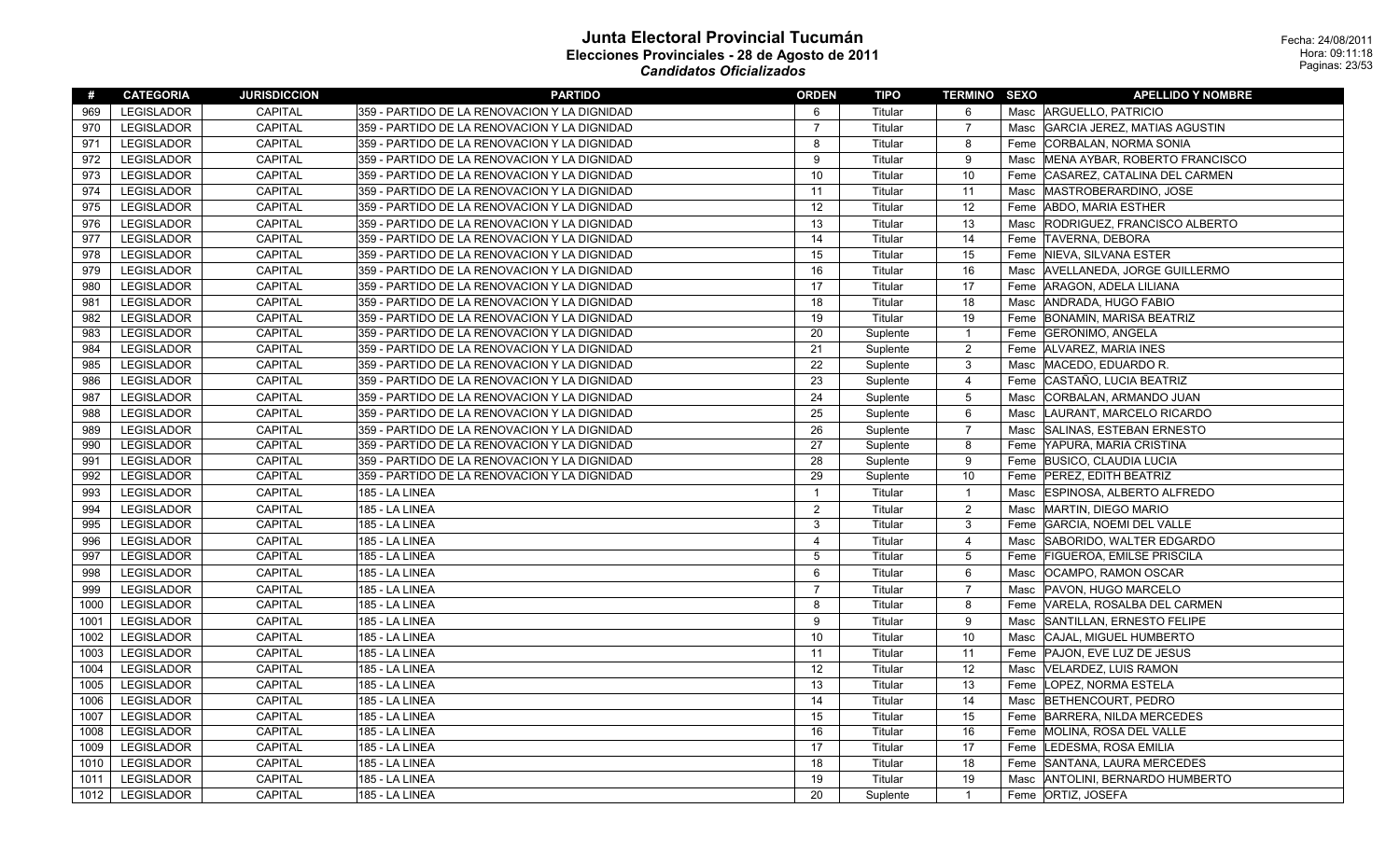| #    | <b>CATEGORIA</b>  | <b>JURISDICCION</b> | <b>PARTIDO</b>          | <b>ORDEN</b>   | TIPO     | <b>TERMINO SEXO</b> |      | <b>APELLIDO Y NOMBRE</b>            |
|------|-------------------|---------------------|-------------------------|----------------|----------|---------------------|------|-------------------------------------|
| 1013 | <b>LEGISLADOR</b> | CAPITAL             | 185 - LA LINEA          | 21             | Suplente | 2                   |      | Feme VARELA, NANCY PAOLA            |
| 1014 | <b>LEGISLADOR</b> | <b>CAPITAL</b>      | 185 - LA LINEA          | 22             | Suplente | 3                   | Masc | GARCIA, RICARDO HECTOR              |
| 1015 | <b>LEGISLADOR</b> | CAPITAL             | 185 - LA LINEA          | 23             | Suplente | $\overline{4}$      | Masc | DIAZ, RAMON RICARDO                 |
| 1016 | <b>LEGISLADOR</b> | <b>CAPITAL</b>      | 185 - LA LINEA          | 24             | Suplente | 5                   | Feme | ARROYO, BERTA AMELIA                |
| 1017 | <b>LEGISLADOR</b> | <b>CAPITAL</b>      | 185 - LA LINEA          | 25             | Suplente | 6                   | Masc | <b>GENTILE, FEDERICO FAUSTO</b>     |
| 1018 | <b>LEGISLADOR</b> | <b>CAPITAL</b>      | <b>185 - LA LINEA</b>   | 26             | Suplente | $\overline{7}$      | Masc | MADRID, MARTIN ANTONIO              |
| 1019 | <b>LEGISLADOR</b> | CAPITAL             | 185 - LA LINEA          | 27             | Suplente | 8                   | Feme | CASTRO, MERCEDES DEL VALLE          |
| 1020 | <b>LEGISLADOR</b> | <b>CAPITAL</b>      | 185 - LA LINEA          | 28             | Suplente | 9                   | Feme | D'MAYO, LILIANA RITA                |
| 1021 | <b>LEGISLADOR</b> | CAPITAL             | 219 - NOS UNE EL CAMBIO | $\overline{1}$ | Titular  | $\overline{1}$      | Masc | <b>FERNANDEZ, JUAN LUIS</b>         |
| 1022 | <b>LEGISLADOR</b> | <b>CAPITAL</b>      | 219 - NOS UNE EL CAMBIO | $\overline{2}$ | Titular  | $\overline{c}$      | Masc | ALBORNOZ, JUAN CARLOS               |
| 1023 | <b>LEGISLADOR</b> | <b>CAPITAL</b>      | 219 - NOS UNE EL CAMBIO | 3              | Titular  | 3                   | Feme | RODRIGUEZ, ROMINA GABRIELA          |
| 1024 | <b>LEGISLADOR</b> | <b>CAPITAL</b>      | 219 - NOS UNE EL CAMBIO | $\overline{4}$ | Titular  | $\overline{4}$      | Masc | PALACIO, CARLOS RAUL                |
| 1025 | <b>LEGISLADOR</b> | <b>CAPITAL</b>      | 219 - NOS UNE EL CAMBIO | 5              | Titular  | 5                   | Masc | SILVERIO, ALBERTO GUSTAVO           |
| 1026 | <b>LEGISLADOR</b> | CAPITAL             | 219 - NOS UNE EL CAMBIO | 6              | Titular  | 6                   |      | Feme BRAVO, NURIA CECILIA           |
| 1027 | <b>LEGISLADOR</b> | CAPITAL             | 219 - NOS UNE EL CAMBIO | $\overline{7}$ | Titular  | $\overline{7}$      | Masc | POLO, JOSE AUGUSTO                  |
| 1028 | <b>LEGISLADOR</b> | <b>CAPITAL</b>      | 219 - NOS UNE EL CAMBIO | 8              | Titular  | 8                   | Masc | BUSTAMANTE, OMAR ALEJANDRO          |
| 1029 | <b>LEGISLADOR</b> | <b>CAPITAL</b>      | 219 - NOS UNE EL CAMBIO | 9              | Titular  | 9                   |      | Feme MEDINA, MARTA ESTELA DEL VALLE |
| 1030 | <b>LEGISLADOR</b> | <b>CAPITAL</b>      | 219 - NOS UNE EL CAMBIO | 10             | Titular  | 10                  | Masc | BELMONTE, ANTONIO ANDRES            |
| 1031 | <b>LEGISLADOR</b> | <b>CAPITAL</b>      | 219 - NOS UNE EL CAMBIO | 11             | Titular  | 11                  | Masc | <b>TREJO, FRANCISCO EDUARDO</b>     |
| 1032 | <b>LEGISLADOR</b> | <b>CAPITAL</b>      | 219 - NOS UNE EL CAMBIO | 12             | Titular  | 12                  | Masc | IBAÑEZ, REYNALDO GERMAN             |
| 1033 | <b>LEGISLADOR</b> | <b>CAPITAL</b>      | 219 - NOS UNE EL CAMBIO | 13             | Titular  | 13                  | Feme | CARRIZO, MERCEDES CELINA            |
| 1034 | <b>LEGISLADOR</b> | <b>CAPITAL</b>      | 219 - NOS UNE EL CAMBIO | 14             | Titular  | 14                  | Masc | GRASSI, SERGIO ALEJANDRO            |
| 1035 | <b>LEGISLADOR</b> | CAPITAL             | 219 - NOS UNE EL CAMBIO | 15             | Titular  | 15                  |      | Feme ROTGER, OLGA CRISTINA          |
| 1036 | <b>LEGISLADOR</b> | CAPITAL             | 219 - NOS UNE EL CAMBIO | 16             | Titular  | 16                  | Masc | LUGONES, WALTER ARIEL               |
| 1037 | <b>LEGISLADOR</b> | <b>CAPITAL</b>      | 219 - NOS UNE EL CAMBIO | 17             | Titular  | 17                  | Masc | <b>GEREZ, VICTOR FEDERICO</b>       |
| 1038 | <b>LEGISLADOR</b> | <b>CAPITAL</b>      | 219 - NOS UNE EL CAMBIO | 18             | Titular  | 18                  | Masc | <b>RODRIGUEZ, PABLO DANIEL</b>      |
| 1039 | <b>LEGISLADOR</b> | <b>CAPITAL</b>      | 219 - NOS UNE EL CAMBIO | 19             | Titular  | 19                  | Feme | AGUIRRE, SUSANA KARINA              |
| 1040 | <b>LEGISLADOR</b> | <b>CAPITAL</b>      | 219 - NOS UNE EL CAMBIO | 20             | Suplente | $\overline{1}$      | Masc | DELGADO, LAZARO JESUS NAZARENO      |
| 1041 | <b>LEGISLADOR</b> | <b>CAPITAL</b>      | 219 - NOS UNE EL CAMBIO | 21             | Suplente | 2                   | Masc | PONCE DE LEON, HECTOR JULIO         |
| 1042 | <b>LEGISLADOR</b> | <b>CAPITAL</b>      | 219 - NOS UNE EL CAMBIO | 22             | Suplente | 3                   | Feme | <b>BADESSI, GISSELLE ELIANA</b>     |
| 1043 | <b>LEGISLADOR</b> | <b>CAPITAL</b>      | 219 - NOS UNE EL CAMBIO | 23             | Suplente | $\overline{4}$      |      | Feme CORDOBA, VANESA LILIANA        |
| 1044 | LEGISLADOR        | CAPITAL             | 219 - NOS UNE EL CAMBIO | 24             | Suplente | $\overline{5}$      |      | Feme POMARES, RITA DEL VALLE        |
| 1045 | <b>LEGISLADOR</b> | CAPITAL             | 219 - NOS UNE EL CAMBIO | 25             | Suplente | 6                   | Masc | CASAREZ, NESTOR DARIO               |
| 1046 | <b>LEGISLADOR</b> | <b>CAPITAL</b>      | 219 - NOS UNE EL CAMBIO | 26             | Suplente | $\overline{7}$      | Feme | <b>PUCHETA, NORA RUTH</b>           |
| 1047 | <b>LEGISLADOR</b> | CAPITAL             | 219 - NOS UNE EL CAMBIO | 27             | Suplente | 8                   |      | Feme   FLORES, MARIA DEL VALLE      |
| 1048 | <b>LEGISLADOR</b> | CAPITAL             | 219 - NOS UNE EL CAMBIO | 28             | Suplente | 9                   | Masc | <b>CASARES, MANUEL LUCAS</b>        |
| 1049 | <b>LEGISLADOR</b> | <b>CAPITAL</b>      | 943 - PARTIDO FEDERAL   | $\mathbf{1}$   | Titular  | $\overline{1}$      | Masc | MIRANDE, MARCOS ENRIQUE             |
| 1050 | LEGISLADOR        | <b>CAPITAL</b>      | 943 - PARTIDO FEDERAL   | $\overline{c}$ | Titular  | $\overline{2}$      |      | Feme ALMIRON, FABIANA LORENA        |
| 1051 | <b>LEGISLADOR</b> | <b>CAPITAL</b>      | 943 - PARTIDO FEDERAL   | 3              | Titular  | $\mathbf{3}$        |      | Masc MIRANDE, JUAN CARLOS           |
| 1052 | <b>LEGISLADOR</b> | <b>CAPITAL</b>      | 943 - PARTIDO FEDERAL   | $\overline{4}$ | Titular  | $\overline{4}$      | Feme | QUIROGA FERNANDEZ, CRISTINA BERTA   |
| 1053 | <b>LEGISLADOR</b> | CAPITAL             | 943 - PARTIDO FEDERAL   | 5              | Titular  | 5                   |      | Feme PAUNERO, MARIA CELIA           |
| 1054 | <b>LEGISLADOR</b> | CAPITAL             | 943 - PARTIDO FEDERAL   | 6              | Titular  | 6                   |      | Feme RODRIGUEZ, OLGA AMELIA         |
| 1055 | <b>LEGISLADOR</b> | <b>CAPITAL</b>      | 943 - PARTIDO FEDERAL   | $\overline{7}$ | Titular  | $\overline{7}$      | Masc | RODRIGUEZ, MARTIN NAVOR             |
| 1056 | <b>LEGISLADOR</b> | <b>CAPITAL</b>      | 943 - PARTIDO FEDERAL   | 8              | Titular  | 8                   | Masc | MATTEUCCI, ARMANDO LUIS             |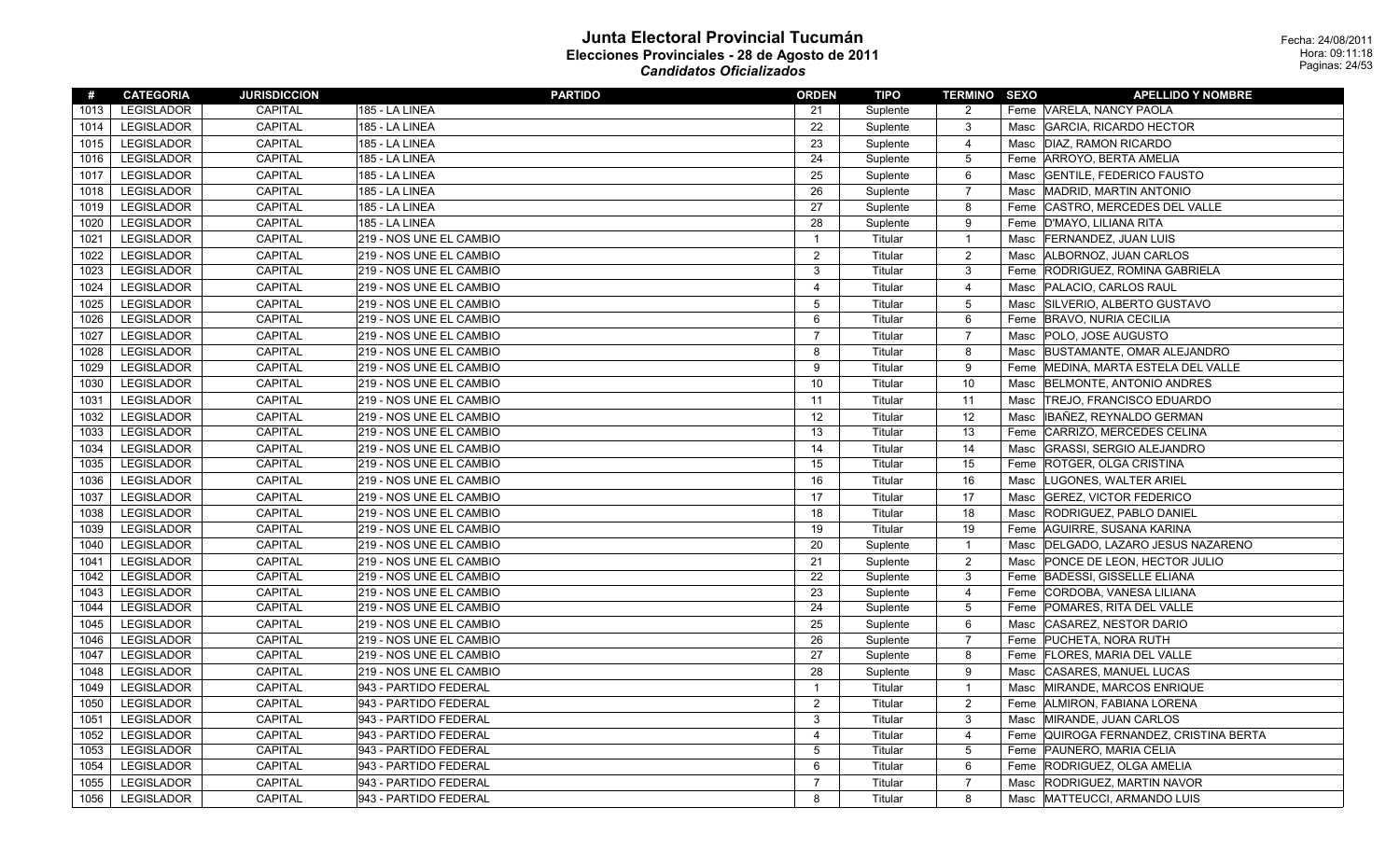| #    | <b>CATEGORIA</b>  | <b>JURISDICCION</b> | <b>PARTIDO</b>                                          | <b>ORDEN</b>   | <b>TIPO</b> | <b>TERMINO SEXO</b> |      | <b>APELLIDO Y NOMBRE</b>            |
|------|-------------------|---------------------|---------------------------------------------------------|----------------|-------------|---------------------|------|-------------------------------------|
| 1057 | <b>LEGISLADOR</b> | <b>CAPITAL</b>      | 943 - PARTIDO FEDERAL                                   | 9              | Titular     | -9                  | Masc | <b>FUENTES, DIEGO RUBEN</b>         |
| 1058 | <b>LEGISLADOR</b> | <b>CAPITAL</b>      | 943 - PARTIDO FEDERAL                                   | 10             | Titular     | 10                  | Masc | JAIMES, LUIS EDUARDO                |
| 1059 | <b>LEGISLADOR</b> | <b>CAPITAL</b>      | 943 - PARTIDO FEDERAL                                   | 11             | Titular     | 11                  | Masc | <b>DE MITRE, ALBERTO FABIAN</b>     |
| 1060 | LEGISLADOR        | <b>CAPITAL</b>      | 943 - PARTIDO FEDERAL                                   | 12             | Titular     | 12                  | Feme | LAZARTE, CAROLINA INES              |
| 1061 | <b>LEGISLADOR</b> | <b>CAPITAL</b>      | 943 - PARTIDO FEDERAL                                   | 13             | Titular     | 13                  | Masc | <b>ROJAS, RAMON ALEJANDRO</b>       |
| 1062 | <b>LEGISLADOR</b> | <b>CAPITAL</b>      | 943 - PARTIDO FEDERAL                                   | 14             | Titular     | 14                  | Masc | <b>GALVEZ, JOSE LUIS</b>            |
| 1063 | <b>LEGISLADOR</b> | <b>CAPITAL</b>      | 943 - PARTIDO FEDERAL                                   | 15             | Titular     | 15                  | Feme | MUGAVERO, MAGDALENA DEL CARMEN      |
| 1064 | <b>LEGISLADOR</b> | <b>CAPITAL</b>      | 943 - PARTIDO FEDERAL                                   | 16             | Titular     | 16                  | Masc | SANDEZ, EDUARDO ADRIAN              |
| 1065 | <b>LEGISLADOR</b> | CAPITAL             | 943 - PARTIDO FEDERAL                                   | 17             | Titular     | 17                  | Feme | RODRIGUEZ, ROSA ELIZABETH DEL VALLE |
| 1066 | <b>LEGISLADOR</b> | <b>CAPITAL</b>      | 943 - PARTIDO FEDERAL                                   | 18             | Titular     | 18                  | Masc | <b>GUILLEN, JOSE ROBERTO</b>        |
| 1067 | <b>LEGISLADOR</b> | <b>CAPITAL</b>      | 943 - PARTIDO FEDERAL                                   | 19             | Titular     | 19                  |      | Feme SUAREZ, MARGARITA BEATRIZ      |
| 1068 | LEGISLADOR        | CAPITAL             | 943 - PARTIDO FEDERAL                                   | 20             | Suplente    | $\overline{1}$      | Feme | VARELA, TERESA DEL VALLE            |
| 1069 | <b>LEGISLADOR</b> | CAPITAL             | 943 - PARTIDO FEDERAL                                   | 21             | Suplente    | 2                   | Masc | <b>SEIDAN, MARTIN DARIO</b>         |
| 1070 | LEGISLADOR        | CAPITAL             | 943 - PARTIDO FEDERAL                                   | 22             | Suplente    | 3                   | Masc | ROBLES PEREZ, LUIS SEGUNDO          |
| 1071 | <b>LEGISLADOR</b> | CAPITAL             | 943 - PARTIDO FEDERAL                                   | 23             | Suplente    | $\overline{4}$      | Masc | <b>ZOTTOLA, HUMBERTO DONATO</b>     |
| 1072 | <b>LEGISLADOR</b> | CAPITAL             | 943 - PARTIDO FEDERAL                                   | 24             | Suplente    | 5                   | Masc | POTOLICCHIO, ADOLFO DONATO          |
| 1073 | <b>LEGISLADOR</b> | CAPITAL             | 943 - PARTIDO FEDERAL                                   | 25             | Suplente    | 6                   | Feme | LAMBERTI MUGAVERO, MARIA R D V      |
| 1074 | <b>LEGISLADOR</b> | <b>CAPITAL</b>      | 943 - PARTIDO FEDERAL                                   | 26             | Suplente    | $\overline{7}$      | Masc | ARANDA, VICTOR HUGO                 |
| 1075 | <b>LEGISLADOR</b> | <b>CAPITAL</b>      | 78 - PARTIDO CONCERTACION PARA LA DEMOCRACIA (Co.Pa.De) | $\overline{1}$ | Titular     | $\overline{1}$      | Masc | ASSAN, CARLOS ISA                   |
| 1076 | <b>LEGISLADOR</b> | CAPITAL             | 78 - PARTIDO CONCERTACION PARA LA DEMOCRACIA (Co.Pa.De) | 2              | Titular     | $\overline{2}$      | Feme | ASSAN, SARA ALEJANDRA               |
| 1077 | <b>LEGISLADOR</b> | <b>CAPITAL</b>      | 78 - PARTIDO CONCERTACION PARA LA DEMOCRACIA (Co.Pa.De) | 3              | Titular     | 3                   | Feme | ORTEGA, GRACIELA ALEJANDRA          |
| 1078 | <b>LEGISLADOR</b> | <b>CAPITAL</b>      | 78 - PARTIDO CONCERTACION PARA LA DEMOCRACIA (Co.Pa.De) | $\overline{4}$ | Titular     | $\overline{4}$      | Masc | <b>MUSTAFA, DAVID EDUARDO</b>       |
| 1079 | <b>LEGISLADOR</b> | <b>CAPITAL</b>      | 78 - PARTIDO CONCERTACION PARA LA DEMOCRACIA (Co.Pa.De) | 5              | Titular     | $5\,$               | Feme | ALE, ROSA ELENA                     |
| 1080 | <b>LEGISLADOR</b> | <b>CAPITAL</b>      | 78 - PARTIDO CONCERTACION PARA LA DEMOCRACIA (Co.Pa.De) | 6              | Titular     | 6                   | Feme | BELMONTE, MARIA SOLEDAD             |
| 1081 | <b>LEGISLADOR</b> | <b>CAPITAL</b>      | 78 - PARTIDO CONCERTACION PARA LA DEMOCRACIA (Co.Pa.De) | $\overline{7}$ | Titular     | $\overline{7}$      | Masc | <b>GOMEZ. JORGE ANTONIO</b>         |
| 1082 | <b>LEGISLADOR</b> | CAPITAL             | 78 - PARTIDO CONCERTACION PARA LA DEMOCRACIA (Co.Pa.De) | 8              | Titular     | 8                   | Masc | QUIROGA, RAUL HORACIO               |
| 1083 | <b>LEGISLADOR</b> | CAPITAL             | 78 - PARTIDO CONCERTACION PARA LA DEMOCRACIA (Co.Pa.De) | $\mathbf{Q}$   | Titular     | 9                   | Feme | RODRIGUEZ, VICENTA DEL CARMEN       |
| 1084 | <b>LEGISLADOR</b> | CAPITAL             | 78 - PARTIDO CONCERTACION PARA LA DEMOCRACIA (Co.Pa.De) | 10             | Titular     | 10                  | Feme | <b>BASCARY, PATRICIA EUGENIA</b>    |
| 1085 | <b>LEGISLADOR</b> | <b>CAPITAL</b>      | 78 - PARTIDO CONCERTACION PARA LA DEMOCRACIA (Co.Pa.De) | 11             | Titular     | 11                  | Feme | VILLARREAL, SILVIA SUSANA           |
| 1086 | <b>LEGISLADOR</b> | <b>CAPITAL</b>      | 78 - PARTIDO CONCERTACION PARA LA DEMOCRACIA (Co.Pa.De) | 12             | Titular     | 12                  | Masc | JUAREZ, SERGIO MAXIMILIANO          |
| 1087 | <b>LEGISLADOR</b> | <b>CAPITAL</b>      | 78 - PARTIDO CONCERTACION PARA LA DEMOCRACIA (Co.Pa.De) | 13             | Titular     | 13                  | Feme | <b>RUIZ, NATALIA ROMINA</b>         |
| 1088 | <b>LEGISLADOR</b> | <b>CAPITAL</b>      | 78 - PARTIDO CONCERTACION PARA LA DEMOCRACIA (Co.Pa.De) | 14             | Titular     | 14                  | Masc | <b>FLORES, JOSE EDUARDO</b>         |
| 1089 | <b>LEGISLADOR</b> | <b>CAPITAL</b>      | 78 - PARTIDO CONCERTACION PARA LA DEMOCRACIA (Co.Pa.De) | 15             | Titular     | 15                  | Masc | OBEJERO, OSCAR HERALDO              |
| 1090 | <b>LEGISLADOR</b> | <b>CAPITAL</b>      | 78 - PARTIDO CONCERTACION PARA LA DEMOCRACIA (Co.Pa.De) | 16             | Titular     | 16                  | Masc | ALVAREZ, HECTOR ALFREDO             |
| 1091 | <b>LEGISLADOR</b> | <b>CAPITAL</b>      | 78 - PARTIDO CONCERTACION PARA LA DEMOCRACIA (Co.Pa.De) | 17             | Titular     | 17                  | Masc | SERRANO, CARLOS ALBERTO             |
| 1092 | <b>LEGISLADOR</b> | <b>CAPITAL</b>      | 78 - PARTIDO CONCERTACION PARA LA DEMOCRACIA (Co.Pa.De) | 18             | Titular     | 18                  | Feme | CARRIZO, ANGELA PAOLA               |
| 1093 | <b>LEGISLADOR</b> | CAPITAL             | 78 - PARTIDO CONCERTACION PARA LA DEMOCRACIA (Co.Pa.De) | 19             | Titular     | 19                  | Masc | CHAILE, CLAUDIO ROBERTO             |
| 1094 | <b>LEGISLADOR</b> | CAPITAL             | 78 - PARTIDO CONCERTACION PARA LA DEMOCRACIA (Co.Pa.De) | 20             | Suplente    | $\overline{1}$      | Masc | <b>CEBALLO, JOSE MARIA</b>          |
| 1095 | LEGISLADOR        | CAPITAL             | 78 - PARTIDO CONCERTACION PARA LA DEMOCRACIA (Co.Pa.De) | 21             | Suplente    | $\overline{2}$      | Masc | ARAOZ, MIGUEL RICARDO               |
| 1096 | LEGISLADOR        | <b>CAPITAL</b>      | 78 - PARTIDO CONCERTACION PARA LA DEMOCRACIA (Co.Pa.De) | 22             | Suplente    | 3                   | Feme | DIAZ, CINTIA PAOLA                  |
| 1097 | <b>LEGISLADOR</b> | <b>CAPITAL</b>      | 78 - PARTIDO CONCERTACION PARA LA DEMOCRACIA (Co.Pa.De) | 23             | Suplente    | $\overline{4}$      | Masc | <b>REARTEZ, JORGE LUIS</b>          |
| 1098 | <b>LEGISLADOR</b> | <b>CAPITAL</b>      | 78 - PARTIDO CONCERTACION PARA LA DEMOCRACIA (Co.Pa.De) | 24             | Suplente    | 5                   | Feme | VILLAGRA, ALEJANDRA URSULA          |
| 1099 | <b>LEGISLADOR</b> | <b>CAPITAL</b>      | 78 - PARTIDO CONCERTACION PARA LA DEMOCRACIA (Co.Pa.De) | 25             | Suplente    | 6                   |      | Feme  LORENZ, ROMINA MELISA         |
|      |                   |                     |                                                         |                |             |                     |      |                                     |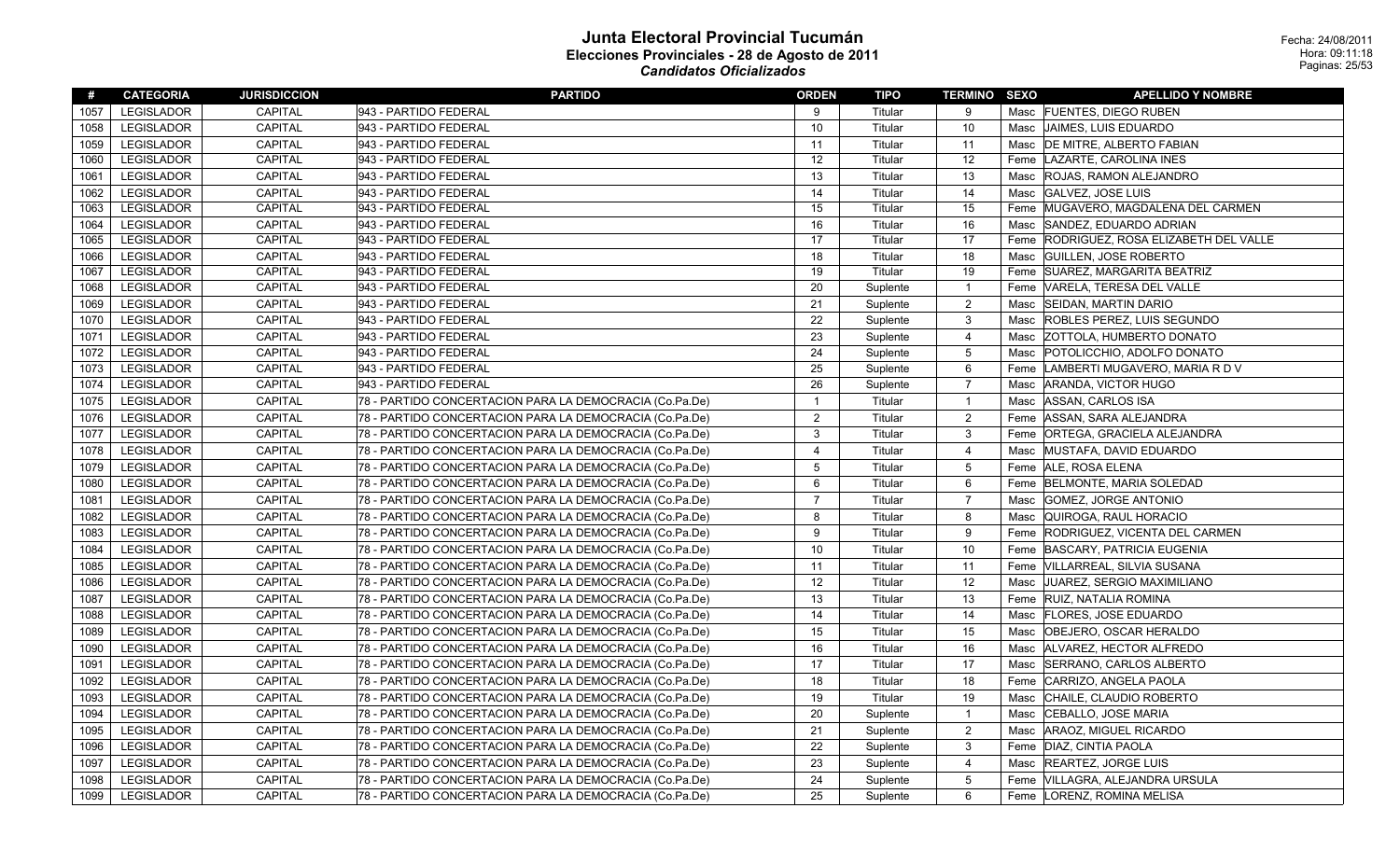| #    | <b>CATEGORIA</b>  | <b>JURISDICCION</b> | <b>PARTIDO</b>                                          | <b>ORDEN</b>   | <b>TIPO</b> | <b>TERMINO SEXO</b> |      | <b>APELLIDO Y NOMBRE</b>                  |
|------|-------------------|---------------------|---------------------------------------------------------|----------------|-------------|---------------------|------|-------------------------------------------|
| 1100 | <b>LEGISLADOR</b> | <b>CAPITAL</b>      | 78 - PARTIDO CONCERTACION PARA LA DEMOCRACIA (Co.Pa.De) | 26             | Suplente    | 7                   |      | Masc SORAIRE, PABLO SEBASTIAN             |
| 1101 | <b>LEGISLADOR</b> | <b>CAPITAL</b>      | 78 - PARTIDO CONCERTACION PARA LA DEMOCRACIA (Co.Pa.De) | 27             | Suplente    | 8                   |      | Feme   JEREZ, MARIELA DEL VALLE           |
| 1102 | <b>LEGISLADOR</b> | <b>CAPITAL</b>      | 78 - PARTIDO CONCERTACION PARA LA DEMOCRACIA (Co.Pa.De) | 28             | Suplente    | 9                   | Masc | GALARZA, CHRISTIAN ALEXIS                 |
| 1103 | <b>LEGISLADOR</b> | CAPITAL             | 78 - PARTIDO CONCERTACION PARA LA DEMOCRACIA (Co.Pa.De) | 29             | Suplente    | 10                  |      | Feme VITALE, MARIA CRISTINA               |
| 1104 | <b>LEGISLADOR</b> | CAPITAL             | 227 - LEALTAD PARTICIPATIVA                             | $\overline{1}$ | Titular     | $\overline{1}$      |      | Feme RAMALLO, JULIA ANTONIA               |
| 1105 | <b>LEGISLADOR</b> | CAPITAL             | 227 - LEALTAD PARTICIPATIVA                             | $\overline{c}$ | Titular     | $\overline{2}$      | Masc | FERNANDEZ, JORGE ALBERTO                  |
| 1106 | <b>LEGISLADOR</b> | <b>CAPITAL</b>      | 227 - LEALTAD PARTICIPATIVA                             | 3              | Titular     | 3                   |      | Feme CAMPERO, FATIMA DEL CARMEN           |
| 1107 | LEGISLADOR        | <b>CAPITAL</b>      | 227 - LEALTAD PARTICIPATIVA                             | $\overline{4}$ | Titular     | $\overline{4}$      |      | Feme BUSTOS, CLAUDIA MARCELA              |
| 1108 | <b>LEGISLADOR</b> | CAPITAL             | 227 - LEALTAD PARTICIPATIVA                             | $\overline{5}$ | Titular     | 5                   |      | Masc   OJEDA, CARLOS ALBERTO              |
| 1109 | <b>LEGISLADOR</b> | CAPITAL             | 227 - LEALTAD PARTICIPATIVA                             | 6              | Titular     | $6\phantom{1}$      |      | Feme FRIAS, OLGA DEL VALLE                |
| 1110 | <b>LEGISLADOR</b> | CAPITAL             | 227 - LEALTAD PARTICIPATIVA                             | $\overline{7}$ | Titular     | $\overline{7}$      |      | Masc ECHEGARAY, ADRIAN AURELIO.           |
| 1111 | <b>LEGISLADOR</b> | <b>CAPITAL</b>      | 227 - LEALTAD PARTICIPATIVA                             | 8              | Titular     | 8                   |      | Masc SAAVEDRA, FRANCISCO CORNELIO         |
| 1112 | <b>LEGISLADOR</b> | CAPITAL             | 227 - LEALTAD PARTICIPATIVA                             | 9              | Titular     | 9                   |      | Feme   NEGRI, MARIA OFELIA                |
| 1113 | <b>LEGISLADOR</b> | <b>CAPITAL</b>      | 227 - LEALTAD PARTICIPATIVA                             | 10             | Titular     | 10                  |      | Masc JORGE, CRISTIAN FERNANDO             |
| 1114 | <b>LEGISLADOR</b> | <b>CAPITAL</b>      | 227 - LEALTAD PARTICIPATIVA                             | 11             | Titular     | 11                  | Masc | SANTILLAN, OSVALDO MARTIN                 |
| 1115 | <b>LEGISLADOR</b> | <b>CAPITAL</b>      | 227 - LEALTAD PARTICIPATIVA                             | 12             | Titular     | 12                  |      | Feme RASJIDO, BLANCA LUISA                |
| 1116 | LEGISLADOR        | CAPITAL             | 227 - LEALTAD PARTICIPATIVA                             | 13             | Titular     | 13                  |      | Masc JIMENEZ, VICTOR ERNESTO              |
| 1117 | <b>LEGISLADOR</b> | CAPITAL             | 227 - LEALTAD PARTICIPATIVA                             | 14             | Titular     | 14                  | Masc | SANCHEZ, PEDRO ALEJANDRO                  |
| 1118 | <b>LEGISLADOR</b> | CAPITAL             | 227 - LEALTAD PARTICIPATIVA                             | 15             | Titular     | 15                  |      | Feme   FLORES, MARIA CRISTINA             |
| 1119 | <b>LEGISLADOR</b> | CAPITAL             | 227 - LEALTAD PARTICIPATIVA                             | 16             | Titular     | 16                  |      | Masc   PEREZ INFANTE, JUAN JOSE           |
| 1120 | <b>LEGISLADOR</b> | <b>CAPITAL</b>      | 227 - LEALTAD PARTICIPATIVA                             | 17             | Titular     | 17                  |      | Masc MORENO, DANIEL MANUEL                |
| 1121 | <b>LEGISLADOR</b> | <b>CAPITAL</b>      | 227 - LEALTAD PARTICIPATIVA                             | 18             | Titular     | 18                  |      | Feme   OLEA, JUANA CECILIA                |
| 1122 | <b>LEGISLADOR</b> | CAPITAL             | 227 - LEALTAD PARTICIPATIVA                             | 19             | Titular     | 19                  |      | Masc  LESCANO, ROBERTO ARMANDO            |
| 1123 | <b>LEGISLADOR</b> | CAPITAL             | 227 - LEALTAD PARTICIPATIVA                             | 20             | Suplente    | $\mathbf{1}$        |      | Masc CAPDEVILA, RICARDO ALBERTO           |
| 1124 | <b>LEGISLADOR</b> | <b>CAPITAL</b>      | 227 - LEALTAD PARTICIPATIVA                             | 21             | Suplente    | $\overline{2}$      |      | Feme  VEGA, SANDRA ELENA                  |
| 1125 | <b>LEGISLADOR</b> | <b>CAPITAL</b>      | 227 - LEALTAD PARTICIPATIVA                             | 22             | Suplente    | 3                   |      | Masc MISTRETA, JOSE ANTONIO               |
| 1126 | <b>LEGISLADOR</b> | CAPITAL             | 227 - LEALTAD PARTICIPATIVA                             | 23             | Suplente    | $\overline{4}$      |      | Feme DOMENE, MONICA SUSANA                |
| 1127 | <b>LEGISLADOR</b> | CAPITAL             | 227 - LEALTAD PARTICIPATIVA                             | 24             | Suplente    | 5                   | Masc | IBAÑEZ, CARLOS AUGUSTO                    |
| 1128 | <b>LEGISLADOR</b> | CAPITAL             | 227 - LEALTAD PARTICIPATIVA                             | 25             | Suplente    | 6                   |      | Masc MEDINA, WALTER EDUARDO               |
| 1129 | <b>LEGISLADOR</b> | <b>CAPITAL</b>      | 227 - LEALTAD PARTICIPATIVA                             | 26             | Suplente    | $\overline{7}$      |      | Feme APAZA, RENEE GREGORIA                |
| 1130 | <b>LEGISLADOR</b> | CAPITAL             | 227 - LEALTAD PARTICIPATIVA                             | 27             | Suplente    | 8                   |      | Feme CABAÑA, MARIA CRISTINA               |
| 1131 | <b>LEGISLADOR</b> | CAPITAL             | 227 - LEALTAD PARTICIPATIVA                             | 28             | Suplente    | 9                   |      | Feme MURONI, MARIA ROSA                   |
| 1132 | <b>LEGISLADOR</b> | <b>CAPITAL</b>      | 227 - LEALTAD PARTICIPATIVA                             | 29             | Suplente    | 10                  |      | Masc  TORRES, NESTOR ORLANDO              |
| 1133 | <b>LEGISLADOR</b> | <b>CAPITAL</b>      | 354 - PRO - PROPUESTA REPUBLICANA                       | $\overline{1}$ | Titular     | $\mathbf{1}$        | Masc | COLOMBRES GARMENDIA, ALBERTO              |
| 1134 | <b>LEGISLADOR</b> | <b>CAPITAL</b>      | 354 - PRO - PROPUESTA REPUBLICANA                       | $\overline{2}$ | Titular     | $\overline{2}$      |      | Masc AVILA GALLO, ALEJANDRO JOSE SANTIAGO |
| 1135 | <b>LEGISLADOR</b> | CAPITAL             | 354 - PRO - PROPUESTA REPUBLICANA                       | 3              | Titular     | 3                   |      | Feme   VISCHI, ANA MARIA                  |
| 1136 | <b>LEGISLADOR</b> | CAPITAL             | 354 - PRO - PROPUESTA REPUBLICANA                       | $\overline{4}$ | Titular     | 4                   | Masc | <b>ORTIZ, LUIS ALBERTO</b>                |
| 1137 | <b>LEGISLADOR</b> | <b>CAPITAL</b>      | 354 - PRO - PROPUESTA REPUBLICANA                       | 5              | Titular     | 5                   |      | Masc GODOY, JOSE GUILLERMO                |
| 1138 | <b>LEGISLADOR</b> | <b>CAPITAL</b>      | 354 - PRO - PROPUESTA REPUBLICANA                       | 6              | Titular     | 6                   |      | Feme LUNA, MARIA ALEJANDRA DE FATIMA      |
| 1139 | <b>LEGISLADOR</b> | <b>CAPITAL</b>      | 354 - PRO - PROPUESTA REPUBLICANA                       | $\overline{7}$ | Titular     | $\overline{7}$      |      | Masc FANJUL ORTET, RAUL MARTIN            |
| 1140 | <b>LEGISLADOR</b> | CAPITAL             | 354 - PRO - PROPUESTA REPUBLICANA                       | 8              | Titular     | 8                   |      | Masc  SEPULVEDA, JORGE HUMBERTO           |
| 1141 | <b>LEGISLADOR</b> | CAPITAL             | 354 - PRO - PROPUESTA REPUBLICANA                       | 9              | Titular     | 9                   |      | Feme STAFFOLANI, ANA VALERIA              |
| 1142 | <b>LEGISLADOR</b> | <b>CAPITAL</b>      | 354 - PRO - PROPUESTA REPUBLICANA                       | 10             | Titular     | 10                  |      | Masc   DIP TARTALO, EDUARDO JOSE          |
| 1143 | <b>LEGISLADOR</b> | <b>CAPITAL</b>      | 354 - PRO - PROPUESTA REPUBLICANA                       | 11             | Titular     | 11                  |      | Masc HERRERA, MARCELO ALBERTO             |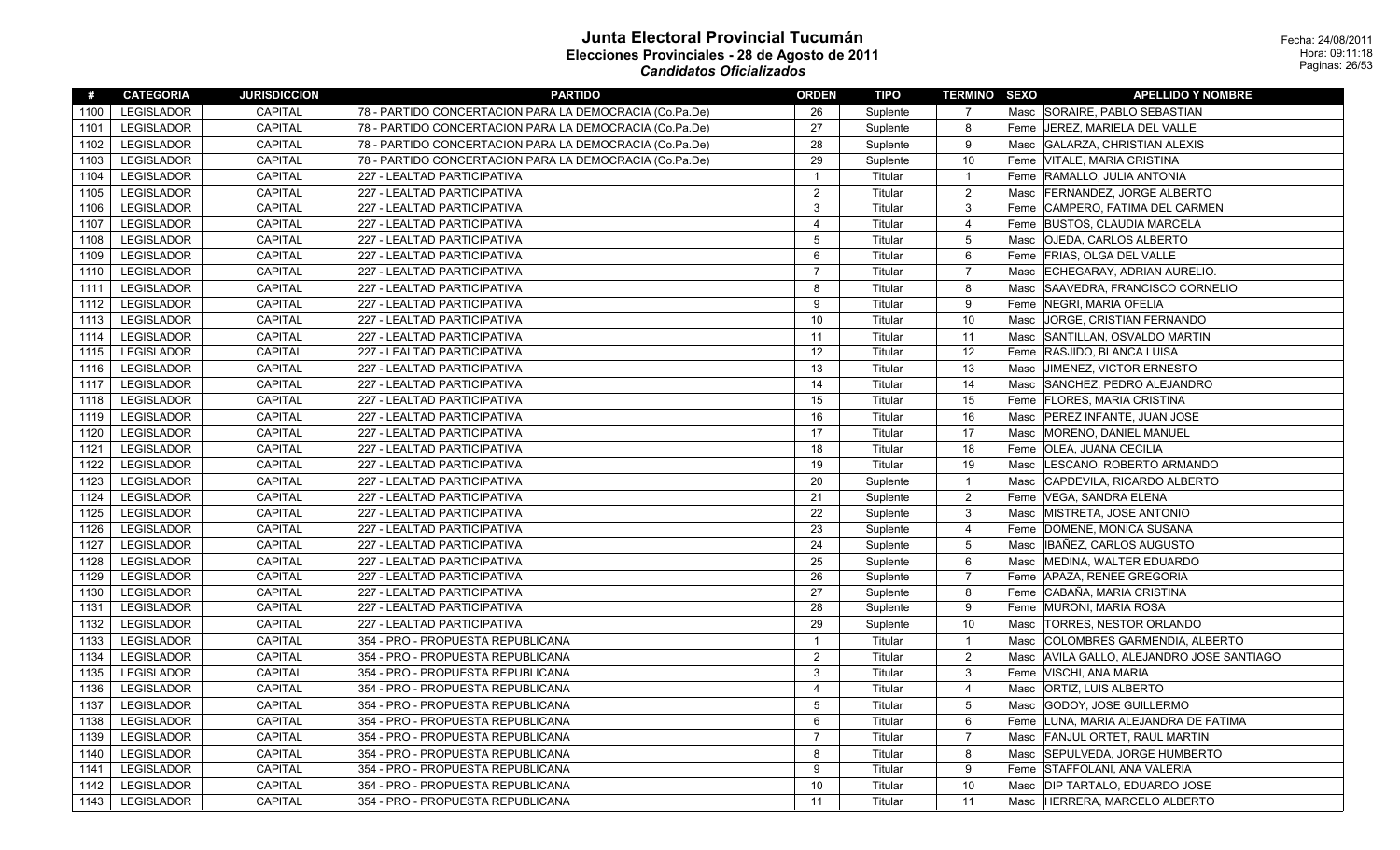| #    | <b>CATEGORIA</b>  | <b>JURISDICCION</b> | <b>PARTIDO</b>                    | <b>ORDEN</b>   | <b>TIPO</b> | <b>TERMINO SEXO</b> | <b>APELLIDO Y NOMBRE</b>                 |
|------|-------------------|---------------------|-----------------------------------|----------------|-------------|---------------------|------------------------------------------|
| 1144 | LEGISLADOR        | <b>CAPITAL</b>      | 354 - PRO - PROPUESTA REPUBLICANA | 12             | Titular     | 12                  | Feme MOA, ANDREA CECILIA                 |
| 1145 | LEGISLADOR        | <b>CAPITAL</b>      | 354 - PRO - PROPUESTA REPUBLICANA | 13             | Titular     | 13                  | Masc   PAEZ, AGUSTIN FEDERICO            |
| 1146 | <b>LEGISLADOR</b> | <b>CAPITAL</b>      | 354 - PRO - PROPUESTA REPUBLICANA | 14             | Titular     | 14                  | LOBO COLOMBRES, MARTIN BERNARDO<br>Masc  |
| 1147 | <b>LEGISLADOR</b> | <b>CAPITAL</b>      | 354 - PRO - PROPUESTA REPUBLICANA | 15             | Titular     | 15                  | <b>FANJUL, SEBASTIAN GERARDO</b><br>Masc |
| 1148 | LEGISLADOR        | CAPITAL             | 354 - PRO - PROPUESTA REPUBLICANA | 16             | Titular     | 16                  | Feme BARBERO, GABRIELA LUZ               |
| 1149 | <b>LEGISLADOR</b> | CAPITAL             | 354 - PRO - PROPUESTA REPUBLICANA | 17             | Titular     | 17                  | Masc NOUGUES, JUAN PABLO JOSE            |
| 1150 | <b>LEGISLADOR</b> | <b>CAPITAL</b>      | 354 - PRO - PROPUESTA REPUBLICANA | 18             | Titular     | 18                  | PORTA, CARLOS ALBERTO<br>Masc            |
| 1151 | LEGISLADOR        | CAPITAL             | 354 - PRO - PROPUESTA REPUBLICANA | 19             | Titular     | 19                  | Feme PEÑA, MONICA BEATRIZ                |
| 1152 | <b>LEGISLADOR</b> | <b>CAPITAL</b>      | 354 - PRO - PROPUESTA REPUBLICANA | 20             | Suplente    | -1                  | Masc  LECUONA, JUAN SEBASTIAN            |
| 1153 | <b>LEGISLADOR</b> | <b>CAPITAL</b>      | 354 - PRO - PROPUESTA REPUBLICANA | 21             | Suplente    | 2                   | Masc   PAZ, DAMIAN JOSE                  |
| 1154 | LEGISLADOR        | CAPITAL             | 354 - PRO - PROPUESTA REPUBLICANA | 22             | Suplente    | 3                   | Feme BUDINI, SILVANA INES                |
| 1155 | <b>LEGISLADOR</b> | <b>CAPITAL</b>      | 354 - PRO - PROPUESTA REPUBLICANA | 23             | Suplente    | 4                   | LESNIK, ADRIAN HUGO<br>Masc              |
| 1156 | <b>LEGISLADOR</b> | <b>CAPITAL</b>      | 354 - PRO - PROPUESTA REPUBLICANA | 24             | Suplente    | 5                   | Masc JUAREZ, FRANCO RAUL                 |
| 1157 | <b>LEGISLADOR</b> | <b>CAPITAL</b>      | 354 - PRO - PROPUESTA REPUBLICANA | 25             | Suplente    | 6                   | Feme CONCHA, ANDREA AVELINA              |
| 1158 | <b>LEGISLADOR</b> | <b>CAPITAL</b>      | 354 - PRO - PROPUESTA REPUBLICANA | 26             | Suplente    | $\overline{7}$      | MEJAIL, MARTIN GABRIEL<br>Masc           |
| 1159 | <b>LEGISLADOR</b> | <b>CAPITAL</b>      | 354 - PRO - PROPUESTA REPUBLICANA | 27             | Suplente    | 8                   | Masc CASTRO GINOCCHIO, JOSE AUGUSTO      |
| 1160 | <b>LEGISLADOR</b> | <b>CAPITAL</b>      | 354 - PRO - PROPUESTA REPUBLICANA | 28             | Suplente    | 9                   | Masc   PAZ CANTOS, NICOLAS AGUSTIN       |
| 1161 | LEGISLADOR        | <b>CAPITAL</b>      | 354 - PRO - PROPUESTA REPUBLICANA | 29             | Suplente    | 10                  | Feme   PAZ, LUCRECIA SOLEDAD             |
| 1162 | LEGISLADOR        | <b>CAPITAL</b>      | 901 - FUERZA REPUBLICANA          | $\overline{1}$ | Titular     | $\mathbf 1$         | Masc BUSSI, RICARDO ARGENTINO            |
| 1163 | <b>LEGISLADOR</b> | CAPITAL             | 901 - FUERZA REPUBLICANA          | $\overline{2}$ | Titular     | $\overline{2}$      | Masc MARTINEZ, FEDERICO HERNAN           |
| 1164 | <b>LEGISLADOR</b> | <b>CAPITAL</b>      | 901 - FUERZA REPUBLICANA          | 3              | Titular     | 3                   | Feme DEVOTO, SOLANGE MARIANA             |
| 1165 | <b>LEGISLADOR</b> | CAPITAL             | 901 - FUERZA REPUBLICANA          | 4              | Titular     | $\overline{4}$      | Feme FAZIO CRITTO, LUCIA DELIA           |
| 1166 | LEGISLADOR        | <b>CAPITAL</b>      | 901 - FUERZA REPUBLICANA          | -5             | Titular     | 5                   | Feme AGUERO, MIRTA ROSA                  |
| 1167 | <b>LEGISLADOR</b> | <b>CAPITAL</b>      | 901 - FUERZA REPUBLICANA          | 6              | Titular     | 6                   | Masc CASTILLO, DAVID                     |
| 1168 | <b>LEGISLADOR</b> | <b>CAPITAL</b>      | 901 - FUERZA REPUBLICANA          | 7              | Titular     | $\overline{7}$      | Feme ROBLES, DORA MERCEDES               |
| 1169 | <b>LEGISLADOR</b> | <b>CAPITAL</b>      | 901 - FUERZA REPUBLICANA          | 8              | Titular     | 8                   | Feme  LEGUIZAMON, MARIA CRISTINA         |
| 1170 | LEGISLADOR        | <b>CAPITAL</b>      | 901 - FUERZA REPUBLICANA          | 9              | Titular     | 9                   | Feme TONDERING, HERTA MARGARITA          |
| 1171 | <b>LEGISLADOR</b> | CAPITAL             | 901 - FUERZA REPUBLICANA          | 10             | Titular     | 10                  | Feme MARTEL, ELIANA PAOLA                |
| 1172 | LEGISLADOR        | <b>CAPITAL</b>      | 901 - FUERZA REPUBLICANA          | 11             | Titular     | 11                  | Feme  TORANZO, MABEL DEL VALLE           |
| 1173 | <b>LEGISLADOR</b> | CAPITAL             | 901 - FUERZA REPUBLICANA          | 12             | Titular     | 12                  | Feme MOLINA, OLGA CECILIA                |
| 1174 | <b>LEGISLADOR</b> | <b>CAPITAL</b>      | 901 - FUERZA REPUBLICANA          | 13             | Titular     | 13                  | Feme GOMEZ, CECILIA VIVIANA              |
| 1175 | LEGISLADOR        | <b>CAPITAL</b>      | 901 - FUERZA REPUBLICANA          | 14             | Titular     | 14                  | Feme SERRANO, PILAR                      |
| 1176 | <b>LEGISLADOR</b> | <b>CAPITAL</b>      | 901 - FUERZA REPUBLICANA          | 15             | Titular     | 15                  | Masc   ALBORNOZ, ALBERTO CESAR           |
| 1177 | <b>LEGISLADOR</b> | <b>CAPITAL</b>      | 901 - FUERZA REPUBLICANA          | 16             | Titular     | 16                  | Feme SALOMON, LORENA DEL VALLE           |
| 1178 | <b>LEGISLADOR</b> | <b>CAPITAL</b>      | 901 - FUERZA REPUBLICANA          | 17             | Titular     | 17                  | Feme LOPEZ, EMA GLADYS                   |
| 1179 | LEGISLADOR        | CAPITAL             | 901 - FUERZA REPUBLICANA          | 18             | Titular     | 18                  | Feme CORBALAN DIAZ, RUTH SOLEDAD         |
| 1180 | LEGISLADOR        | <b>CAPITAL</b>      | 901 - FUERZA REPUBLICANA          | 19             | Titular     | 19                  | Feme ROSINI, SONIA NOEMI                 |
| 1181 | LEGISLADOR        | CAPITAL             | 901 - FUERZA REPUBLICANA          | 20             | Suplente    | -1                  | Masc ALVAREZ, OSCAR ALFREDO              |
|      | 1182   LEGISLADOR | CAPITAL             | 901 - FUERZA REPUBLICANA          | 21             | Suplente    | $\overline{2}$      | Masc DURAN, JOSE FEDERICO                |
| 1183 | LEGISLADOR        | CAPITAL             | 901 - FUERZA REPUBLICANA          | 22             | Suplente    | 3                   | Feme RESINO, ANA VERONICA                |
| 1184 | LEGISLADOR        | CAPITAL             | 901 - FUERZA REPUBLICANA          | 23             | Suplente    | 4                   | Feme SANCHEZ, GLADYS MABEL               |
| 1185 | LEGISLADOR        | CAPITAL             | 901 - FUERZA REPUBLICANA          | 24             | Suplente    | 5                   | Feme ZELAYA, MERCEDES BEATRIZ            |
| 1186 | LEGISLADOR        | CAPITAL             | 901 - FUERZA REPUBLICANA          | 25             | Suplente    | 6                   | Masc   PILO, JORGE TOMAS                 |
| 1187 | LEGISLADOR        | CAPITAL             | 901 - FUERZA REPUBLICANA          | 26             | Suplente    | $\overline{7}$      | Feme PEÑALVA, SILVIA ALEJANDRA           |
|      | 1188   LEGISLADOR | CAPITAL             | 901 - FUERZA REPUBLICANA          | 27             | Suplente    | 8                   | Masc LUCENA, RAFAEL ALEJO                |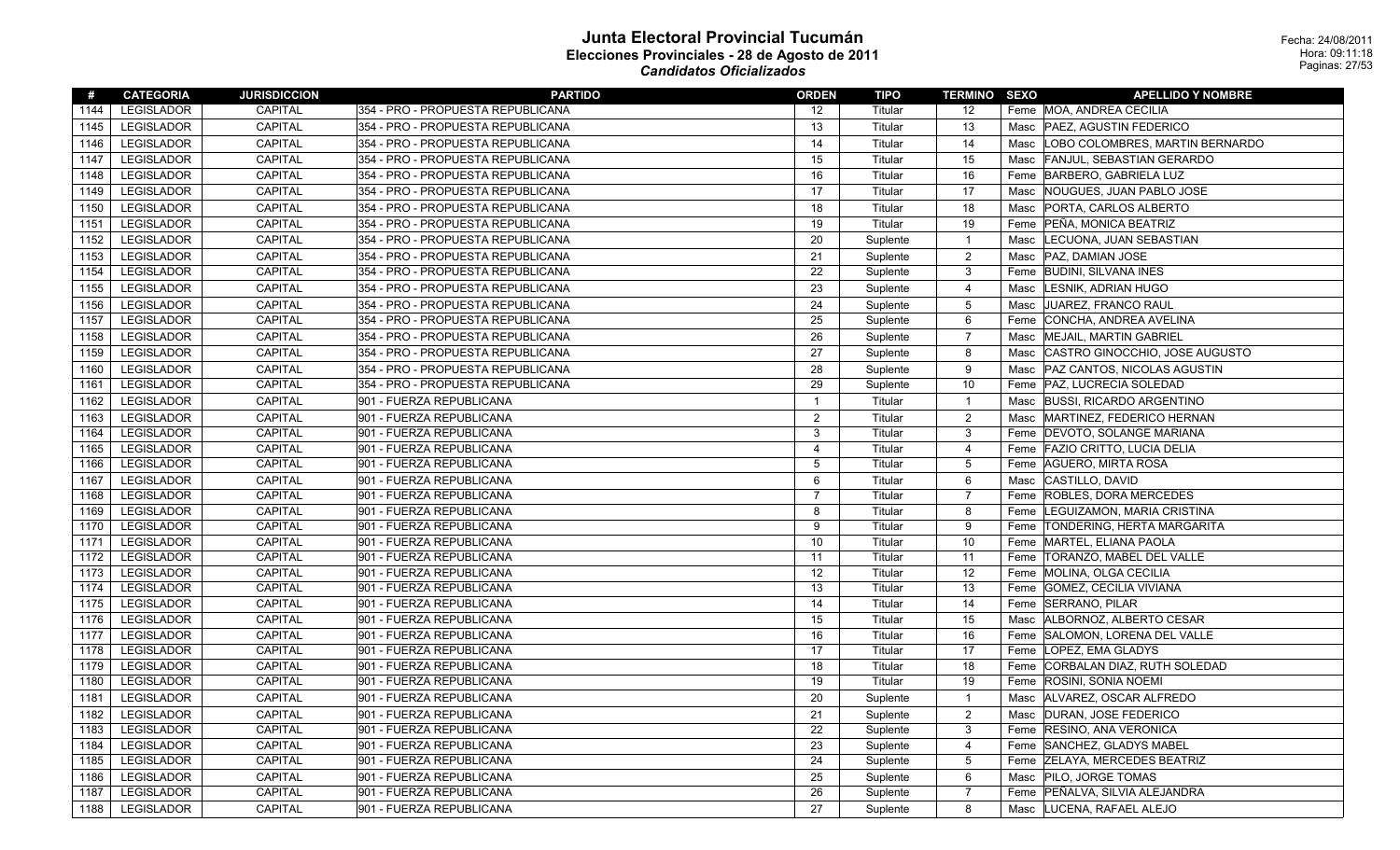| #    | <b>CATEGORIA</b>  | <b>JURISDICCION</b> | <b>PARTIDO</b>           | <b>ORDEN</b>            | TIPO     | <b>TERMINO SEXO</b> |      | <b>APELLIDO Y NOMBRE</b>                   |
|------|-------------------|---------------------|--------------------------|-------------------------|----------|---------------------|------|--------------------------------------------|
| 1189 | <b>LEGISLADOR</b> | <b>CAPITAL</b>      | 932 - PARTIDO SOCIALISTA | $\overline{1}$          | Titular  | $\overline{1}$      |      | Masc BURGOS, RODOLFO TERCERO               |
| 1190 | <b>LEGISLADOR</b> | CAPITAL             | 932 - PARTIDO SOCIALISTA | 2                       | Titular  | $\overline{2}$      |      | Masc COCCONI, HENRY MIGUEL AMADEO          |
| 1191 | <b>LEGISLADOR</b> | <b>CAPITAL</b>      | 932 - PARTIDO SOCIALISTA | 3                       | Titular  | 3                   |      | Feme NACUSSE, MERCEDES DEL ROSARIO         |
| 1192 | <b>LEGISLADOR</b> | CAPITAL             | 932 - PARTIDO SOCIALISTA | $\overline{\mathbf{4}}$ | Titular  | $\overline{4}$      | Masc | FORTUNA, ANTONIO MARIO                     |
| 1193 | <b>LEGISLADOR</b> | CAPITAL             | 932 - PARTIDO SOCIALISTA | 5                       | Titular  | $5\phantom{.0}$     | Masc | DEL SUELDO, JOSE HECTOR                    |
| 1194 | LEGISLADOR        | <b>CAPITAL</b>      | 932 - PARTIDO SOCIALISTA | 6                       | Titular  | 6                   | Feme | ARAOZ, INES ERCILIA DE FATIMA              |
| 1195 | LEGISLADOR        | <b>CAPITAL</b>      | 932 - PARTIDO SOCIALISTA | $\overline{7}$          | Titular  | $\overline{7}$      | Masc | GERIA, REINES LUIS MARIA R.                |
| 1196 | <b>LEGISLADOR</b> | CAPITAL             | 932 - PARTIDO SOCIALISTA | 8                       | Titular  | 8                   |      | Masc GUERRA, JUAN MANUEL                   |
| 1197 | <b>LEGISLADOR</b> | CAPITAL             | 932 - PARTIDO SOCIALISTA | 9                       | Titular  | 9                   |      | Feme MURUA, CAROLINA DEL VALLE             |
| 1198 | <b>LEGISLADOR</b> | CAPITAL             | 932 - PARTIDO SOCIALISTA | 10                      | Titular  | 10                  | Masc | ANDINA, ROBERTO LAURO                      |
| 1199 | <b>LEGISLADOR</b> | CAPITAL             | 932 - PARTIDO SOCIALISTA | 11                      | Titular  | 11                  |      | Masc MOLINA, ARMANDO RENE                  |
| 1200 | <b>LEGISLADOR</b> | CAPITAL             | 932 - PARTIDO SOCIALISTA | 12                      | Titular  | 12                  | Feme | <b>PARACHE, NANCY MABEL</b>                |
| 1201 | <b>LEGISLADOR</b> | <b>CAPITAL</b>      | 932 - PARTIDO SOCIALISTA | 13                      | Titular  | 13                  | Masc | LUNA LADETTO, FRANCISCO ADRIANO            |
| 1202 | <b>LEGISLADOR</b> | <b>CAPITAL</b>      | 932 - PARTIDO SOCIALISTA | 14                      | Titular  | 14                  | Masc | <b>HAURIGOT POSSE, BENJAMIN</b>            |
| 1203 | <b>LEGISLADOR</b> | <b>CAPITAL</b>      | 932 - PARTIDO SOCIALISTA | 15                      | Titular  | 15                  | Feme | ARGUELLES, GABRIELA VANESA                 |
| 1204 | <b>LEGISLADOR</b> | <b>CAPITAL</b>      | 932 - PARTIDO SOCIALISTA | 16                      | Titular  | 16                  | Masc | VERA, JUAN MANUEL                          |
| 1205 | <b>LEGISLADOR</b> | CAPITAL             | 932 - PARTIDO SOCIALISTA | 17                      | Titular  | 17                  | Masc | HOYOS CHALUP, ESTEBAN DANIEL               |
| 1206 | <b>LEGISLADOR</b> | <b>CAPITAL</b>      | 932 - PARTIDO SOCIALISTA | 18                      | Titular  | 18                  | Feme | SUAREZ, ELIDA ROSANA                       |
| 1207 | <b>LEGISLADOR</b> | <b>CAPITAL</b>      | 932 - PARTIDO SOCIALISTA | 19                      | Titular  | 19                  | Feme | <b>SALAS, ANA LILIA</b>                    |
| 1208 | <b>LEGISLADOR</b> | CAPITAL             | 932 - PARTIDO SOCIALISTA | 20                      | Suplente | $\overline{1}$      | Masc | <b>GRUER, JAVIER EUGENIO</b>               |
| 1209 | <b>LEGISLADOR</b> | CAPITAL             | 932 - PARTIDO SOCIALISTA | 21                      | Suplente | $\overline{2}$      | Masc | <b>DEL SUELDO, NICANOR EZEQUIEL</b>        |
| 1210 | LEGISLADOR        | CAPITAL             | 932 - PARTIDO SOCIALISTA | 22                      | Suplente | 3                   |      | Feme PERALTA, PATRICIA CRISTINA            |
| 1211 | <b>LEGISLADOR</b> | CAPITAL             | 932 - PARTIDO SOCIALISTA | 23                      | Suplente | $\overline{4}$      | Masc | <b>BRITO, FRANCO TADEO</b>                 |
| 1212 | LEGISLADOR        | CAPITAL             | 932 - PARTIDO SOCIALISTA | 24                      | Suplente | 5                   | Feme | CARRIZO, NELIDA DOMINGA                    |
| 1213 | <b>LEGISLADOR</b> | <b>CAPITAL</b>      | 932 - PARTIDO SOCIALISTA | 25                      | Suplente | 6                   | Masc | <b>BRITO, RAFAEL ANTONIO</b>               |
| 1214 | <b>LEGISLADOR</b> | <b>CAPITAL</b>      | 932 - PARTIDO SOCIALISTA | 26                      | Suplente | $\overline{7}$      | Masc | GUTIERREZ COLOMBRES, LUIS ANTONIO BENJAMIN |
| 1215 | <b>LEGISLADOR</b> | CAPITAL             | 932 - PARTIDO SOCIALISTA | 27                      | Suplente | 8                   | Feme | QUINTEROS, NELLY BEATRIZ                   |
| 1216 | <b>LEGISLADOR</b> | CAPITAL             | 932 - PARTIDO SOCIALISTA | 28                      | Suplente | 9                   | Masc | LAZO, VICTOR MAXIMILIANO                   |
| 1217 | <b>LEGISLADOR</b> | CAPITAL             | 932 - PARTIDO SOCIALISTA | 29                      | Suplente | 10                  |      | Feme BASUALDO, GRACIELA                    |
| 1218 | LEGISLADOR        | CAPITAL             | 940 - PARTIDO HUMANISTA  | $\mathbf{1}$            | Titular  | $\overline{1}$      | Feme | MARTINEZ, MARCELA ALEJANDRA                |
| 1219 | <b>LEGISLADOR</b> | CAPITAL             | 940 - PARTIDO HUMANISTA  | 2                       | Titular  | $\overline{2}$      | Masc | <b>JIMENEZ, DANIEL ANTONIO</b>             |
| 1220 | <b>LEGISLADOR</b> | <b>CAPITAL</b>      | 940 - PARTIDO HUMANISTA  | 3                       | Titular  | 3                   | Masc | LASKOWSKI, JORGE RAUL                      |
| 1221 | <b>LEGISLADOR</b> | CAPITAL             | 940 - PARTIDO HUMANISTA  | $\overline{4}$          | Titular  | 4                   | Feme | ZAMORANO, MAGDALENA INDAMIRA               |
| 1222 | <b>LEGISLADOR</b> | <b>CAPITAL</b>      | 940 - PARTIDO HUMANISTA  | 5                       | Titular  | $5\,$               | Feme | ARAGON, VICTORIA GRISELDA                  |
| 1223 | LEGISLADOR        | CAPITAL             | 940 - PARTIDO HUMANISTA  | 6                       | Titular  | 6                   | Feme | HASME, TERESA NOELIA                       |
| 1224 | <b>LEGISLADOR</b> | CAPITAL             | 940 - PARTIDO HUMANISTA  | $\overline{7}$          | Titular  | $\overline{7}$      | Feme | JIMENEZ, LUISA DEL VALLE                   |
| 1225 | LEGISLADOR        | CAPITAL             | 940 - PARTIDO HUMANISTA  | 8                       | Titular  | 8                   | Masc | CORDOBA, DANIEL ALBERTO                    |
| 1226 | <b>LEGISLADOR</b> | CAPITAL             | 940 - PARTIDO HUMANISTA  | 9                       | Titular  | 9                   | Masc | VALDEZ, DARDO FRANCISCO                    |
| 1227 | <b>LEGISLADOR</b> | <b>CAPITAL</b>      | 940 - PARTIDO HUMANISTA  | 10                      | Titular  | 10                  | Masc | AZCURRAIN, JOSE DARDO CESAR                |
| 1228 | <b>LEGISLADOR</b> | <b>CAPITAL</b>      | 940 - PARTIDO HUMANISTA  | 11                      | Titular  | 11                  | Feme | AGUERO, ADRIANA FATIMA                     |
| 1229 | <b>LEGISLADOR</b> | CAPITAL             | 940 - PARTIDO HUMANISTA  | 12                      | Titular  | 12                  | Feme | <b>SOSA, SILVIA EDITH</b>                  |
| 1230 | LEGISLADOR        | CAPITAL             | 940 - PARTIDO HUMANISTA  | 13                      | Titular  | 13                  |      | Feme   OVEJERO, DELIA BEATRIZ              |
| 1231 | <b>LEGISLADOR</b> | <b>CAPITAL</b>      | 940 - PARTIDO HUMANISTA  | 14                      | Titular  | 14                  | Masc | <b>FERNANDEZ, RAFAEL ANTONIO</b>           |
| 1232 | <b>LEGISLADOR</b> | <b>CAPITAL</b>      | 940 - PARTIDO HUMANISTA  | 15                      | Titular  | 15                  | Masc | <b>RAMOS, PEDRO CESAR</b>                  |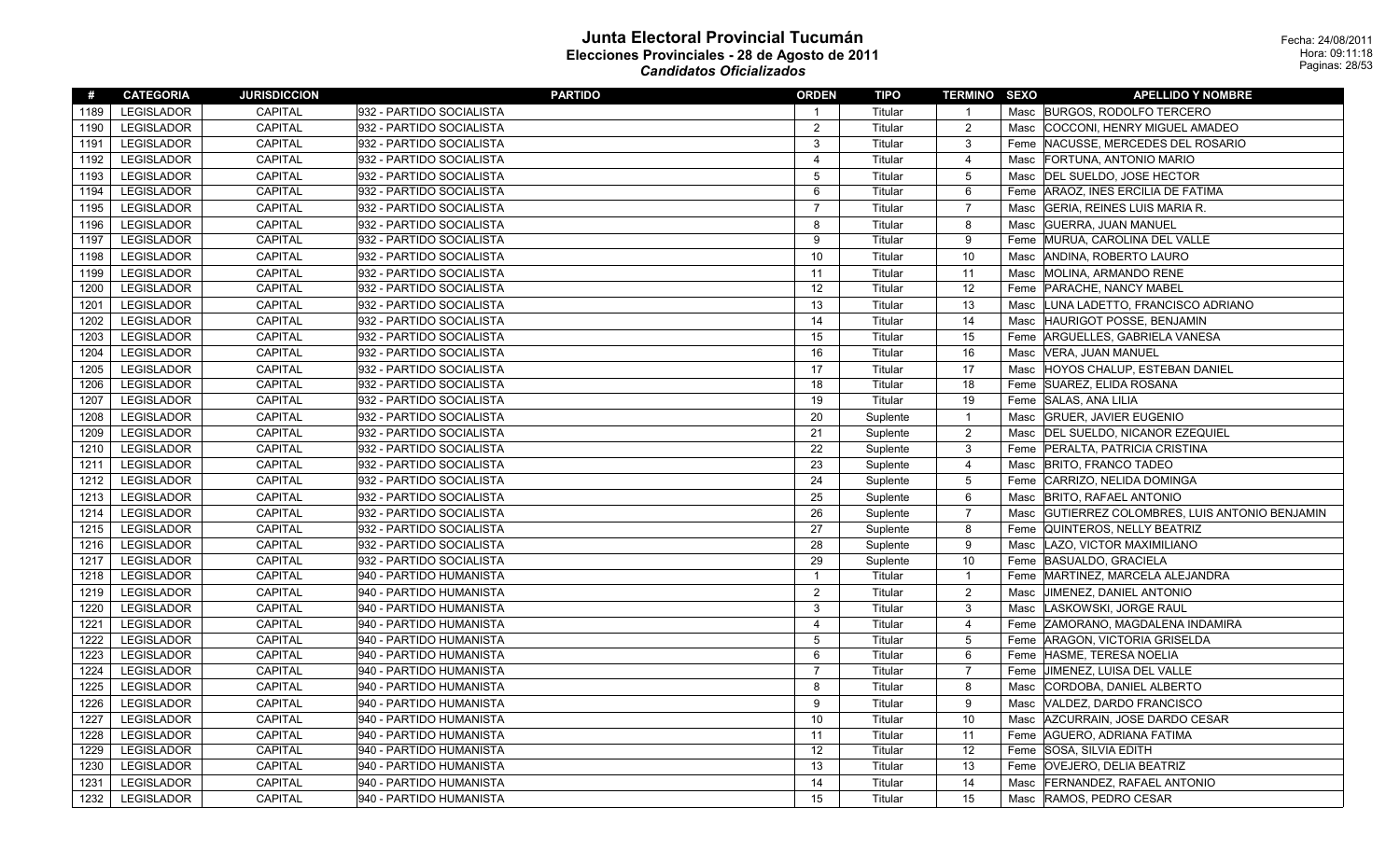| #    | <b>CATEGORIA</b>  | <b>JURISDICCION</b> | <b>PARTIDO</b>                 | <b>ORDEN</b>            | TIPO     | <b>TERMINO SEXO</b> |      | <b>APELLIDO Y NOMBRE</b>          |
|------|-------------------|---------------------|--------------------------------|-------------------------|----------|---------------------|------|-----------------------------------|
| 1233 | <b>LEGISLADOR</b> | CAPITAL             | 940 - PARTIDO HUMANISTA        | 16                      | Titular  | 16                  |      | Feme ILLANES, MARIA DE LOS A E    |
| 1234 | <b>LEGISLADOR</b> | <b>CAPITAL</b>      | 940 - PARTIDO HUMANISTA        | 17                      | Titular  | 17                  | Masc | VALERA, PAUL HECTOR NELSON        |
| 1235 | <b>LEGISLADOR</b> | CAPITAL             | 940 - PARTIDO HUMANISTA        | 18                      | Titular  | 18                  | Masc | <b>BULACIO, MANUEL NEMESIO</b>    |
| 1236 | <b>LEGISLADOR</b> | CAPITAL             | 940 - PARTIDO HUMANISTA        | 19                      | Titular  | 19                  | Masc | ALVAREZ, JORGE RICARDO            |
| 1237 | <b>LEGISLADOR</b> | CAPITAL             | 940 - PARTIDO HUMANISTA        | 20                      | Suplente | $\overline{1}$      |      | Feme   PAZ, NOELIA MELISA         |
| 1238 | <b>LEGISLADOR</b> | <b>CAPITAL</b>      | 940 - PARTIDO HUMANISTA        | 21                      | Suplente | 2                   | Masc | <b>GIL ROMERO, RAUL ALBERTO</b>   |
| 1239 | <b>LEGISLADOR</b> | <b>CAPITAL</b>      | 940 - PARTIDO HUMANISTA        | 22                      | Suplente | 3                   | Masc | MONTEROS, FERNANDO DANIEL         |
| 1240 | <b>LEGISLADOR</b> | CAPITAL             | 940 - PARTIDO HUMANISTA        | 23                      | Suplente | $\overline{4}$      | Feme | LAZZARONI, GLORIA VIRGINIA        |
| 1241 | <b>LEGISLADOR</b> | <b>CAPITAL</b>      | 940 - PARTIDO HUMANISTA        | 24                      | Suplente | 5                   | Masc | <b>ZELAYA, MOISES</b>             |
| 1242 | <b>LEGISLADOR</b> | <b>CAPITAL</b>      | 940 - PARTIDO HUMANISTA        | 25                      | Suplente | 6                   | Feme | <b>SOSA DIP, SILVIA INES</b>      |
| 1243 | <b>LEGISLADOR</b> | <b>CAPITAL</b>      | 940 - PARTIDO HUMANISTA        | 26                      | Suplente | $\overline{7}$      | Feme | PONCE, ISOLINA DEL VALLE          |
| 1244 | <b>LEGISLADOR</b> | <b>CAPITAL</b>      | 940 - PARTIDO HUMANISTA        | 27                      | Suplente | 8                   | Feme | KAIRUZ, ESTER PETRONA             |
| 1245 | <b>LEGISLADOR</b> | CAPITAL             | 940 - PARTIDO HUMANISTA        | 28                      | Suplente | 9                   | Feme | LAZZARONI, MIRTA ISABEL           |
| 1246 | <b>LEGISLADOR</b> | <b>CAPITAL</b>      | 940 - PARTIDO HUMANISTA        | 29                      | Suplente | 10                  | Masc | CORONEL, ANGEL MAXIMILIANO        |
| 1247 | <b>LEGISLADOR</b> | <b>CAPITAL</b>      | 58 - COMUNIDAD EN ORGANIZACIÒN | $\mathbf{1}$            | Titular  | $\overline{1}$      | Feme | CORREA, SARA NOEMI                |
| 1248 | <b>LEGISLADOR</b> | <b>CAPITAL</b>      | 58 - COMUNIDAD EN ORGANIZACIÒN | $\overline{2}$          | Titular  | 2                   |      | Feme ALFARO, ELENA BEATRIZ MYRIAM |
| 1249 | <b>LEGISLADOR</b> | CAPITAL             | 58 - COMUNIDAD EN ORGANIZACIÓN | 3                       | Titular  | 3                   | Feme | MADEDO, MARIA SOLEDAD             |
| 1250 | <b>LEGISLADOR</b> | CAPITAL             | 58 - COMUNIDAD EN ORGANIZACIÓN | $\overline{\mathbf{4}}$ | Titular  | $\overline{4}$      | Masc | VALDEZ, MARCOS LUIS               |
| 1251 | <b>LEGISLADOR</b> | CAPITAL             | 58 - COMUNIDAD EN ORGANIZACIÒN | 5                       | Titular  | $\overline{5}$      | Masc | <b>ROJAS, JUAN CARLOS</b>         |
| 1252 | <b>LEGISLADOR</b> | CAPITAL             | 58 - COMUNIDAD EN ORGANIZACIÓN | 6                       | Titular  | 6                   | Feme | <b>ANDRADA, ALICIA ESTER</b>      |
| 1253 | <b>LEGISLADOR</b> | CAPITAL             | 58 - COMUNIDAD EN ORGANIZACIÒN | $\overline{7}$          | Titular  | $\overline{7}$      | Masc | ALURRALDE, EDUARDO                |
| 1254 | <b>LEGISLADOR</b> | CAPITAL             | 58 - COMUNIDAD EN ORGANIZACIÒN | 8                       | Titular  | 8                   | Masc | POCCIONI, CLAUDIO RUBEN           |
| 1255 | <b>LEGISLADOR</b> | CAPITAL             | 58 - COMUNIDAD EN ORGANIZACIÒN | 9                       | Titular  | 9                   | Feme | <b>ORELLANA, YOLANDA IMELDA</b>   |
| 1256 | <b>LEGISLADOR</b> | <b>CAPITAL</b>      | 58 - COMUNIDAD EN ORGANIZACIÓN | 10                      | Titular  | 10                  | Masc | <b>GOMEZ, RAUL MARIO</b>          |
| 1257 | <b>LEGISLADOR</b> | <b>CAPITAL</b>      | 58 - COMUNIDAD EN ORGANIZACIÒN | 11                      | Titular  | 11                  | Masc | MONETTI, ARMANDO LEON             |
| 1258 | <b>LEGISLADOR</b> | <b>CAPITAL</b>      | 58 - COMUNIDAD EN ORGANIZACIÒN | 12                      | Titular  | 12                  | Feme | NIEVA, SILVIA RAQUEL              |
| 1259 | <b>LEGISLADOR</b> | CAPITAL             | 58 - COMUNIDAD EN ORGANIZACIÓN | 13                      | Titular  | 13                  | Masc | DIAZ, JUAN CARLOS EMILIO          |
| 1260 | <b>LEGISLADOR</b> | CAPITAL             | 58 - COMUNIDAD EN ORGANIZACIÒN | 14                      | Titular  | 14                  | Masc | DOMINGUEZ, CARLOS ALBERTO         |
| 1261 | <b>LEGISLADOR</b> | <b>CAPITAL</b>      | 58 - COMUNIDAD EN ORGANIZACIÒN | 15                      | Titular  | 15                  | Feme | MENDOZA, SANDRA CECILIA           |
| 1262 | <b>LEGISLADOR</b> | <b>CAPITAL</b>      | 58 - COMUNIDAD EN ORGANIZACIÒN | 16                      | Titular  | 16                  | Masc | <b>BONO, JUAN SALVADOR</b>        |
| 1263 | <b>LEGISLADOR</b> | <b>CAPITAL</b>      | 58 - COMUNIDAD EN ORGANIZACIÓN | 17                      | Titular  | 17                  |      | Feme   PEREZ, ROXANA PATRICIA     |
| 1264 | <b>LEGISLADOR</b> | <b>CAPITAL</b>      | 58 - COMUNIDAD EN ORGANIZACIÒN | 18                      | Titular  | 18                  | Masc | AREVALO, RAMON NERIO              |
| 1265 | <b>LEGISLADOR</b> | <b>CAPITAL</b>      | 58 - COMUNIDAD EN ORGANIZACIÒN | 19                      | Titular  | 19                  | Masc | <b>ROBLES, JUAN CARLOS</b>        |
| 1266 | <b>LEGISLADOR</b> | <b>CAPITAL</b>      | 58 - COMUNIDAD EN ORGANIZACIÓN | 20                      | Suplente | $\overline{1}$      | Masc | MEDINA, OSCAR ANDRES              |
| 1267 | <b>LEGISLADOR</b> | <b>CAPITAL</b>      | 58 - COMUNIDAD EN ORGANIZACIÓN | 21                      | Suplente | $\overline{2}$      | Feme | <b>RUIZ, MARIA CLAUDIA</b>        |
| 1268 | <b>LEGISLADOR</b> | <b>CAPITAL</b>      | 58 - COMUNIDAD EN ORGANIZACIÒN | 22                      | Suplente | 3                   | Masc | MALDONADO, JORGE REINALDO         |
| 1269 | <b>LEGISLADOR</b> | <b>CAPITAL</b>      | 58 - COMUNIDAD EN ORGANIZACIÒN | 23                      | Suplente | 4                   | Masc | LOPEZ, RENE RICARDO               |
| 1270 | <b>LEGISLADOR</b> | CAPITAL             | 58 - COMUNIDAD EN ORGANIZACIÓN | 24                      | Suplente | $\overline{5}$      | Feme | <b>GRANEROS, RUTH ISABEL</b>      |
| 1271 | <b>LEGISLADOR</b> | <b>CAPITAL</b>      | 58 - COMUNIDAD EN ORGANIZACIÒN | 25                      | Suplente | 6                   | Masc | LOPEZ, MARIO OSCAR                |
| 1272 | <b>LEGISLADOR</b> | <b>CAPITAL</b>      | 58 - COMUNIDAD EN ORGANIZACIÒN | 26                      | Suplente | $\overline{7}$      | Masc | NORRY, AUGUSTO RODRIGO            |
| 1273 | <b>LEGISLADOR</b> | <b>CAPITAL</b>      | 58 - COMUNIDAD EN ORGANIZACIÒN | 27                      | Suplente | 8                   | Feme | ROJAS, CAROLINA DEL HUERTO        |
| 1274 | LEGISLADOR        | CAPITAL             | 58 - COMUNIDAD EN ORGANIZACIÒN | 28                      | Suplente | 9                   | Masc | OVIEDO, JOSE GUSTAVO              |
| 1275 | <b>LEGISLADOR</b> | <b>CAPITAL</b>      | 58 - COMUNIDAD EN ORGANIZACIÒN | 29                      | Suplente | 10                  | Masc | CORREA, RICARDO ALBERTO           |
| 1276 | <b>LEGISLADOR</b> | <b>CAPITAL</b>      | 101 - PARTIDO ENCUENTRO SOCIAL | $\mathbf{1}$            | Titular  | $\mathbf{1}$        | Masc | GONZALEZ, FELIX PLINIO            |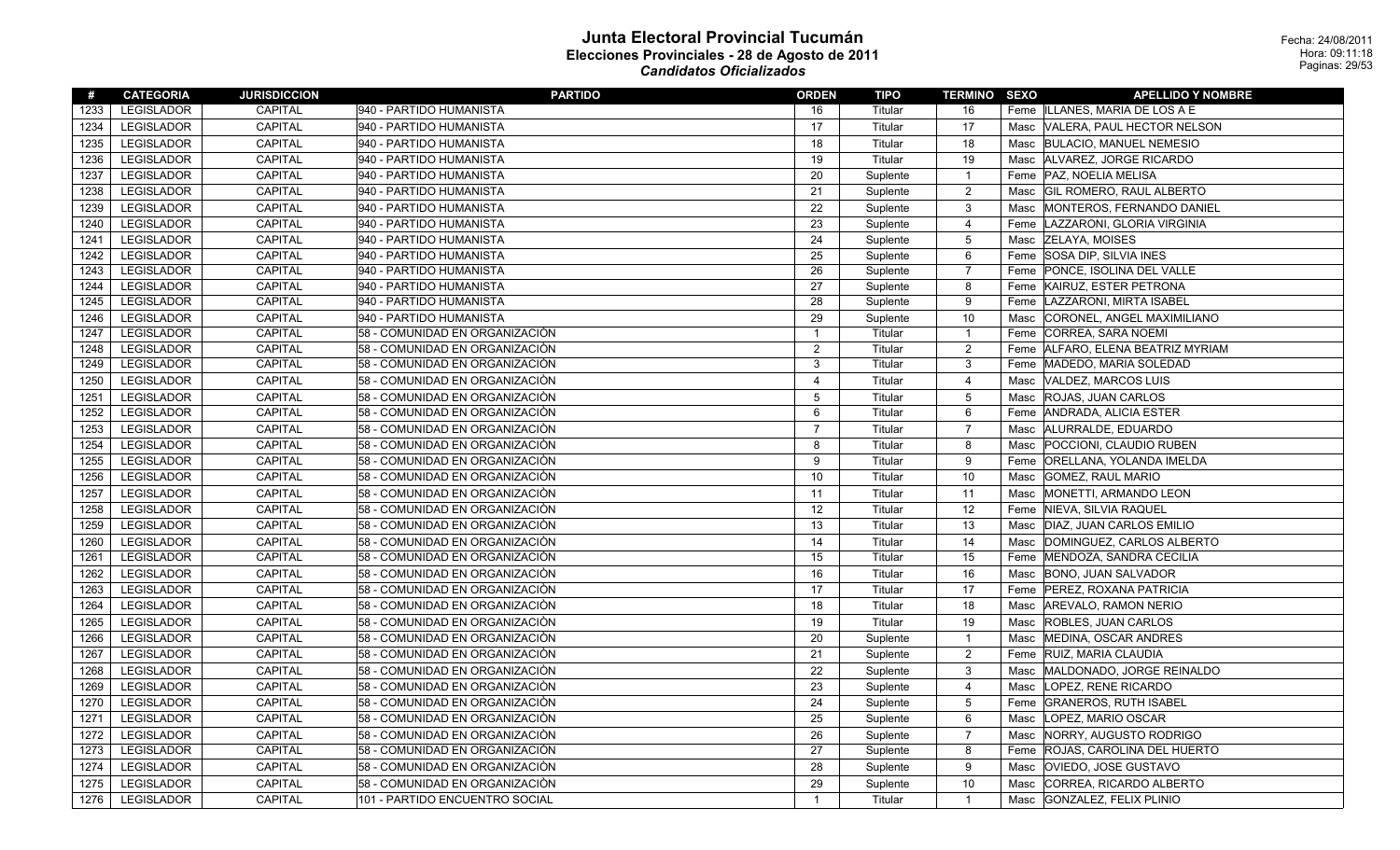| #    | <b>CATEGORIA</b>  | <b>JURISDICCION</b> | <b>PARTIDO</b>                 | <b>ORDEN</b>   | TIPO     | <b>TERMINO SEXO</b> |      | <b>APELLIDO Y NOMBRE</b>            |
|------|-------------------|---------------------|--------------------------------|----------------|----------|---------------------|------|-------------------------------------|
| 1277 | <b>LEGISLADOR</b> | CAPITAL             | 101 - PARTIDO ENCUENTRO SOCIAL | 2              | Titular  | 2                   |      | Feme MONTENEGRO, ANDREA PATRICIA    |
| 1278 | <b>LEGISLADOR</b> | <b>CAPITAL</b>      | 101 - PARTIDO ENCUENTRO SOCIAL | 3              | Titular  | 3                   | Masc | MALCUN, JUAN CARLOS                 |
| 1279 | <b>LEGISLADOR</b> | CAPITAL             | 101 - PARTIDO ENCUENTRO SOCIAL | $\overline{4}$ | Titular  | $\overline{4}$      |      | Feme DIAZ, MARIANA ANGELICA         |
| 1280 | <b>LEGISLADOR</b> | <b>CAPITAL</b>      | 101 - PARTIDO ENCUENTRO SOCIAL | 5              | Titular  | 5                   | Masc | <b>RIVERO, JOSE ANTONIO</b>         |
| 1281 | <b>LEGISLADOR</b> | <b>CAPITAL</b>      | 101 - PARTIDO ENCUENTRO SOCIAL | 6              | Titular  | 6                   | Masc | ROMANO, HECTOR RICARDO              |
| 1282 | <b>LEGISLADOR</b> | <b>CAPITAL</b>      | 101 - PARTIDO ENCUENTRO SOCIAL | $\overline{7}$ | Titular  | $\overline{7}$      | Feme | CASTRO, MARIA ROSA                  |
| 1283 | <b>LEGISLADOR</b> | CAPITAL             | 101 - PARTIDO ENCUENTRO SOCIAL | 8              | Titular  | 8                   |      | Feme STEFANONI, ROSA DEL VALLE      |
| 1284 | <b>LEGISLADOR</b> | <b>CAPITAL</b>      | 101 - PARTIDO ENCUENTRO SOCIAL | 9              | Titular  | 9                   | Masc | <b>FERNANDEZ, MARIO RAUL</b>        |
| 1285 | LEGISLADOR        | CAPITAL             | 101 - PARTIDO ENCUENTRO SOCIAL | 10             | Titular  | 10                  | Masc | VALDEZ, DIEGO SEBASTIAN             |
| 1286 | LEGISLADOR        | CAPITAL             | 101 - PARTIDO ENCUENTRO SOCIAL | 11             | Titular  | 11                  | Feme | ORELLANA, GRISELDA ANTONIA          |
| 1287 | <b>LEGISLADOR</b> | CAPITAL             | 101 - PARTIDO ENCUENTRO SOCIAL | 12             | Titular  | 12                  | Masc | <b>TESEIRA, GUSTAVO BENIGNO</b>     |
| 1288 | LEGISLADOR        | CAPITAL             | 101 - PARTIDO ENCUENTRO SOCIAL | 13             | Titular  | 13                  | Feme | <b>ZERPA, MARIELA ROXANA</b>        |
| 1289 | <b>LEGISLADOR</b> | CAPITAL             | 101 - PARTIDO ENCUENTRO SOCIAL | 14             | Titular  | 14                  | Masc | VALDEZ, OSCAR IGNACIO               |
| 1290 | LEGISLADOR        | CAPITAL             | 101 - PARTIDO ENCUENTRO SOCIAL | 15             | Titular  | 15                  | Feme | <b>GOMEZ, FATIMA DEL VALLE</b>      |
| 1291 | <b>LEGISLADOR</b> | <b>CAPITAL</b>      | 101 - PARTIDO ENCUENTRO SOCIAL | 16             | Titular  | 16                  | Masc | JAIMOVICH, LUIS ALBERTO             |
| 1292 | <b>LEGISLADOR</b> | CAPITAL             | 101 - PARTIDO ENCUENTRO SOCIAL | 17             | Titular  | 17                  |      | Feme HERRERA, RAMONA TERESA         |
| 1293 | <b>LEGISLADOR</b> | CAPITAL             | 101 - PARTIDO ENCUENTRO SOCIAL | 18             | Titular  | 18                  | Masc | SOTELO, JUAN CARLOS                 |
| 1294 | <b>LEGISLADOR</b> | CAPITAL             | 101 - PARTIDO ENCUENTRO SOCIAL | 19             | Titular  | 19                  | Feme | GONZALEZ, ROSA JOSEFA               |
| 1295 | <b>LEGISLADOR</b> | <b>CAPITAL</b>      | 101 - PARTIDO ENCUENTRO SOCIAL | 20             | Suplente | $\overline{1}$      | Masc | <b>TEZEIRA, JUAN ALEJANDRO</b>      |
| 1296 | <b>LEGISLADOR</b> | CAPITAL             | 101 - PARTIDO ENCUENTRO SOCIAL | 21             | Suplente | $\overline{2}$      | Feme | ZORRILLA JANCO, ALEJANDRA DEL VALLE |
| 1297 | <b>LEGISLADOR</b> | <b>CAPITAL</b>      | 101 - PARTIDO ENCUENTRO SOCIAL | 22             | Suplente | 3                   | Masc | <b>ROJAS, ROBERTO</b>               |
| 1298 | <b>LEGISLADOR</b> | CAPITAL             | 101 - PARTIDO ENCUENTRO SOCIAL | 23             | Suplente | $\overline{4}$      | Masc | <b>VELICHE, MARIO ANIBAL</b>        |
| 1299 | <b>LEGISLADOR</b> | CAPITAL             | 101 - PARTIDO ENCUENTRO SOCIAL | 24             | Suplente | 5                   | Feme | ARAUJO, MARIA ELIZABET              |
| 1300 | <b>LEGISLADOR</b> | CAPITAL             | 101 - PARTIDO ENCUENTRO SOCIAL | 25             | Suplente | 6                   | Masc | <b>FRIAS, MANUEL ERNESTO</b>        |
| 1301 | <b>LEGISLADOR</b> | CAPITAL             | 101 - PARTIDO ENCUENTRO SOCIAL | 26             | Suplente | $\overline{7}$      |      | Feme FRIAS, ESTELA DEL CARMEN       |
| 1302 | <b>LEGISLADOR</b> | CAPITAL             | 101 - PARTIDO ENCUENTRO SOCIAL | 27             | Suplente | 8                   | Masc | RODRIGUEZ, ANGEL ALBERTO            |
| 1303 | <b>LEGISLADOR</b> | <b>CAPITAL</b>      | 101 - PARTIDO ENCUENTRO SOCIAL | 28             | Suplente | 9                   | Feme | <b>REYNOSO, PATRICIA DEL VALLE</b>  |
| 1304 | <b>LEGISLADOR</b> | CAPITAL             | 98 - TERCER MILENIO            | $\mathbf{1}$   | Titular  | $\overline{1}$      | Masc | SANCHEZ, PEDRO PABLO                |
| 1305 | <b>LEGISLADOR</b> | CAPITAL             | 98 - TERCER MILENIO            | 2              | Titular  | $\overline{2}$      | Masc | MENDIAS, BRIGIDO RODOLFO            |
| 1306 | <b>LEGISLADOR</b> | CAPITAL             | 98 - TERCER MILENIO            | 3              | Titular  | 3                   | Feme | <b>ESCOBAR, SILVIA LILIANA</b>      |
| 1307 | <b>LEGISLADOR</b> | CAPITAL             | 98 - TERCER MILENIO            | $\overline{4}$ | Titular  | $\overline{4}$      | Masc | GOMEZ, ROQUE BERNABE                |
| 1308 | <b>LEGISLADOR</b> | CAPITAL             | 98 - TERCER MILENIO            | 5              | Titular  | $\overline{5}$      | Masc | <b>SEDAN, RENE</b>                  |
| 1309 | <b>LEGISLADOR</b> | CAPITAL             | 98 - TERCER MILENIO            | 6              | Titular  | 6                   | Feme | <b>ORELLANA, RAMONA ROSA</b>        |
| 1310 | <b>LEGISLADOR</b> | <b>CAPITAL</b>      | 98 - TERCER MILENIO            | 7              | Titular  | $\overline{7}$      | Masc | GARCIA, SERGIO ANTONIO              |
| 1311 | <b>LEGISLADOR</b> | <b>CAPITAL</b>      | 98 - TERCER MILENIO            | 8              | Titular  | 8                   | Masc | DI GRAZIA, PEDRO                    |
| 1312 | <b>LEGISLADOR</b> | <b>CAPITAL</b>      | 98 - TERCER MILENIO            | 9              | Titular  | 9                   | Masc | RODRIGUEZ, CARLOS FERNANDO          |
| 1313 | <b>LEGISLADOR</b> | <b>CAPITAL</b>      | 98 - TERCER MILENIO            | 10             | Titular  | 10                  | Feme | CABRERA, VIRGINIA CARMEN            |
| 1314 | LEGISLADOR        | <b>CAPITAL</b>      | 98 - TERCER MILENIO            | 11             | Titular  | 11                  | Masc | <b>DE AMICIS, EDGARDO JESUS</b>     |
| 1315 | <b>LEGISLADOR</b> | CAPITAL             | 98 - TERCER MILENIO            | 12             | Titular  | 12                  | Masc | PUNTANO, JUAN CARLOS                |
| 1316 | <b>LEGISLADOR</b> | CAPITAL             | 98 - TERCER MILENIO            | 13             | Titular  | 13                  |      | Feme   AGUILAR, NANCY MABEL         |
| 1317 | LEGISLADOR        | <b>CAPITAL</b>      | 98 - TERCER MILENIO            | 14             | Titular  | 14                  | Masc | BARRERA, FRANCISCO RICARDO          |
| 1318 | <b>LEGISLADOR</b> | <b>CAPITAL</b>      | 98 - TERCER MILENIO            | 15             | Titular  | 15                  | Masc | CARRIZO, MARCO ANTONIO              |
| 1319 | <b>LEGISLADOR</b> | CAPITAL             | 98 - TERCER MILENIO            | 16             | Titular  | 16                  | Feme | MOLINA, ROXANA NOELIA               |
| 1320 | <b>LEGISLADOR</b> | <b>CAPITAL</b>      | 98 - TERCER MILENIO            | 17             | Titular  | 17                  | Masc | MANZUR, MIGUEL ANGEL.               |
|      |                   |                     |                                |                |          |                     |      |                                     |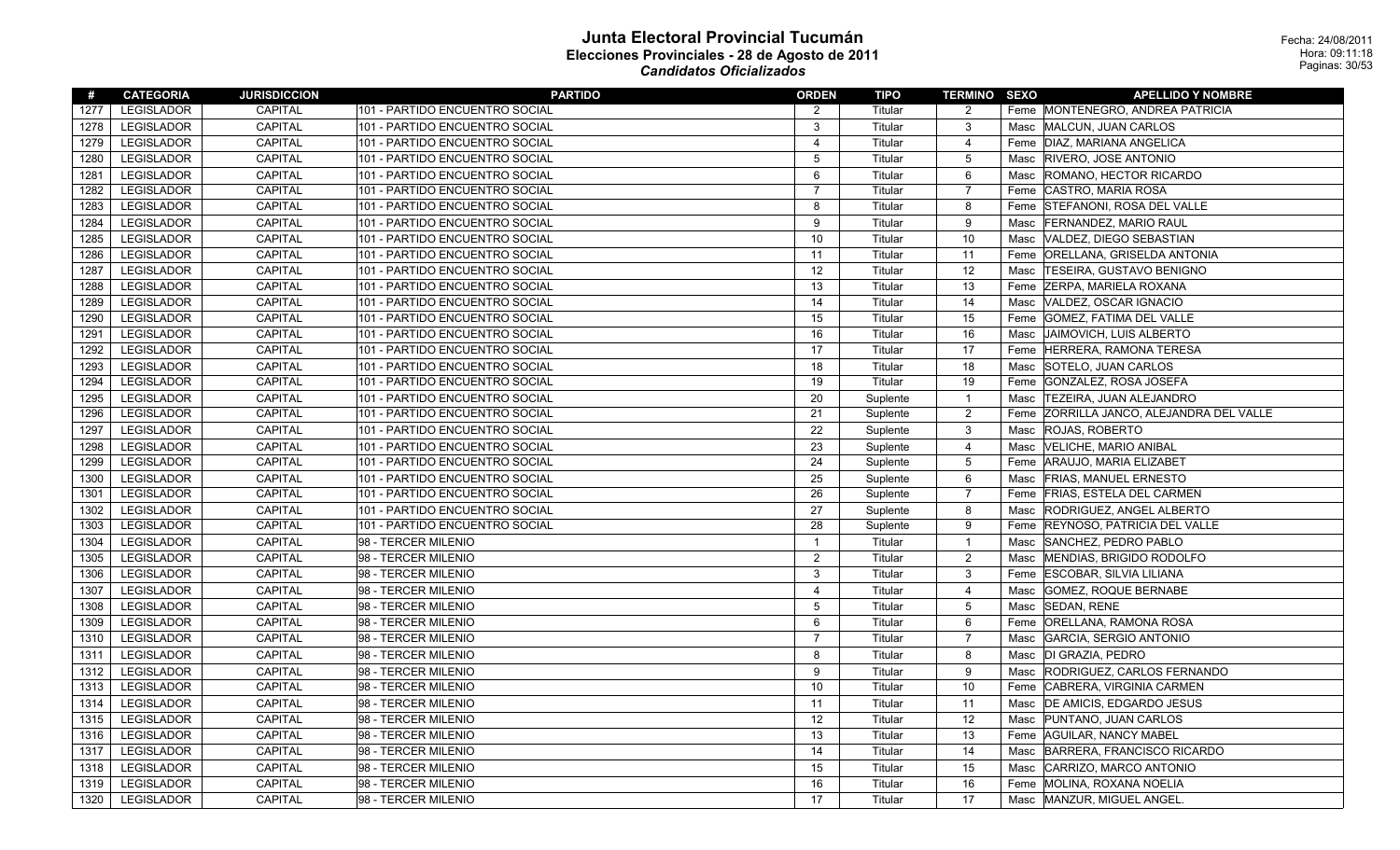| #    | <b>CATEGORIA</b>  | <b>JURISDICCION</b> | <b>PARTIDO</b>                            | <b>ORDEN</b>   | TIPO     | <b>TERMINO SEXO</b> |      | <b>APELLIDO Y NOMBRE</b>             |
|------|-------------------|---------------------|-------------------------------------------|----------------|----------|---------------------|------|--------------------------------------|
| 1321 | <b>LEGISLADOR</b> | <b>CAPITAL</b>      | 98 - TERCER MILENIO                       | 18             | Titular  | 18                  |      | Masc PONCE, IVAN JOSE MARIA          |
| 1322 | <b>LEGISLADOR</b> | <b>CAPITAL</b>      | 98 - TERCER MILENIO                       | 19             | Titular  | 19                  |      | Feme ROMANO, CARLA SILVINA           |
| 1323 | LEGISLADOR        | <b>CAPITAL</b>      | 98 - TERCER MILENIO                       | 20             | Suplente | $\mathbf{1}$        |      | Masc   RODRIGUEZ PAEZ, HECTOR RAUL   |
| 1324 | <b>LEGISLADOR</b> | CAPITAL             | 98 - TERCER MILENIO                       | 21             | Suplente | $\overline{2}$      | Masc | DE AMICIS, DIEGO JOSE                |
| 1325 | <b>LEGISLADOR</b> | CAPITAL             | 98 - TERCER MILENIO                       | 22             | Suplente | 3                   |      | Feme TORINO, CRISTINA DEL CARMEN     |
| 1326 | LEGISLADOR        | CAPITAL             | 98 - TERCER MILENIO                       | 23             | Suplente | $\overline{4}$      | Masc | <b>ARIAS, NAPOLEON RENE</b>          |
| 1327 | <b>LEGISLADOR</b> | <b>CAPITAL</b>      | 98 - TERCER MILENIO                       | 24             | Suplente | $\overline{5}$      |      | Feme RUIZ, RITA NOELIA               |
| 1328 | <b>LEGISLADOR</b> | CAPITAL             | 98 - TERCER MILENIO                       | 25             | Suplente | 6                   |      | Feme BRANDAN, GLORIA ISABEL          |
| 1329 | <b>LEGISLADOR</b> | <b>CAPITAL</b>      | 98 - TERCER MILENIO                       | 26             | Suplente | $\overline{7}$      |      | Feme CACERES, CARLA ELIZABETH        |
| 1330 | <b>LEGISLADOR</b> | <b>CAPITAL</b>      | 98 - TERCER MILENIO                       | 27             | Suplente | 8                   | Feme | SANCHEZ, CARLA VANESA                |
| 1331 | <b>LEGISLADOR</b> | CAPITAL             | 98 - TERCER MILENIO                       | 28             | Suplente | 9                   |      | Feme RUIZ, NELIDA DEL CARMEN         |
| 1332 | <b>LEGISLADOR</b> | <b>CAPITAL</b>      | 98 - TERCER MILENIO                       | 29             | Suplente | 10                  |      | Feme VARGAS, RAMONA GENOVEVA         |
| 1333 | <b>LEGISLADOR</b> | CAPITAL             | 311 - MILITANCIA TERRITORIAL              | $\mathbf{1}$   | Titular  | $\mathbf{1}$        | Masc | STRUKOV BEVACUA, FLAVIAN             |
| 1334 | <b>LEGISLADOR</b> | <b>CAPITAL</b>      | 311 - MILITANCIA TERRITORIAL              | $\overline{2}$ | Titular  | $\overline{c}$      | Masc | CELIS MENDOZA, GONZALO               |
| 1335 | LEGISLADOR        | CAPITAL             | 311 - MILITANCIA TERRITORIAL              | 3              | Titular  | $\mathbf{3}$        |      | Feme   DIAZ, ANALIA ROXANA           |
| 1336 | <b>LEGISLADOR</b> | <b>CAPITAL</b>      | 311 - MILITANCIA TERRITORIAL              | $\overline{4}$ | Titular  | $\overline{4}$      |      | Feme BUSTOS, EVA DEL ROSARIO         |
| 1337 | <b>LEGISLADOR</b> | <b>CAPITAL</b>      | 311 - MILITANCIA TERRITORIAL              | 5              | Titular  | $\mathbf 5$         | Masc | CORREA, HUGO ARMANDO                 |
| 1338 | LEGISLADOR        | <b>CAPITAL</b>      | 311 - MILITANCIA TERRITORIAL              | 6              | Titular  | 6                   | Feme | LUCIANO, ANDREA CECILIA              |
| 1339 | <b>LEGISLADOR</b> | <b>CAPITAL</b>      | 311 - MILITANCIA TERRITORIAL              | $\overline{7}$ | Titular  | $\overline{7}$      | Masc | MOLINA, JORGE OSVALDO                |
| 1340 | LEGISLADOR        | <b>CAPITAL</b>      | 311 - MILITANCIA TERRITORIAL              | 8              | Titular  | 8                   | Masc | PIÑOL, JOSE SAMUEL                   |
| 1341 | <b>LEGISLADOR</b> | <b>CAPITAL</b>      | 311 - MILITANCIA TERRITORIAL              | 9              | Titular  | 9                   | Feme | PEREZ, GRACIELA DEL CARMEN           |
| 1342 | <b>LEGISLADOR</b> | <b>CAPITAL</b>      | 311 - MILITANCIA TERRITORIAL              | 10             | Titular  | 10                  | Masc | CASTILLO, RODOLFO EMILIO             |
| 1343 | <b>LEGISLADOR</b> | CAPITAL             | 311 - MILITANCIA TERRITORIAL              | 11             | Titular  | 11                  |      | Feme MONSERRAT, GABRIELA CECILIA     |
| 1344 | LEGISLADOR        | CAPITAL             | 311 - MILITANCIA TERRITORIAL              | 12             | Titular  | 12                  | Feme | SAAVEDRA, YESSICA FARINA             |
| 1345 | <b>LEGISLADOR</b> | <b>CAPITAL</b>      | 311 - MILITANCIA TERRITORIAL              | 13             | Titular  | 13                  | Masc | DIAZ, JUAN JOSE                      |
| 1346 | <b>LEGISLADOR</b> | <b>CAPITAL</b>      | 311 - MILITANCIA TERRITORIAL              | 14             | Titular  | 14                  | Masc | CANO, DIEGO NORBERTO                 |
| 1347 | LEGISLADOR        | <b>CAPITAL</b>      | 311 - MILITANCIA TERRITORIAL              | 15             | Titular  | 15                  | Feme | SORIA, MATILDE DEL CARMEN            |
| 1348 | <b>LEGISLADOR</b> | <b>CAPITAL</b>      | 311 - MILITANCIA TERRITORIAL              | 16             | Titular  | 16                  | Masc | <b>RUIZ, HUGO ORLANDO</b>            |
| 1349 | <b>LEGISLADOR</b> | CAPITAL             | 311 - MILITANCIA TERRITORIAL              | 17             | Titular  | 17                  |      | Feme PELLEGRINO, MARIA FLORENCIA     |
| 1350 | <b>LEGISLADOR</b> | CAPITAL             | 311 - MILITANCIA TERRITORIAL              | 18             | Titular  | 18                  |      | Feme SALICA, NORMA DEL CARMEN        |
| 1351 | <b>LEGISLADOR</b> | <b>CAPITAL</b>      | 311 - MILITANCIA TERRITORIAL              | 19             | Titular  | 19                  |      | Feme ATENCIO, LUCIANA INES           |
| 1352 | <b>LEGISLADOR</b> | <b>CAPITAL</b>      | 311 - MILITANCIA TERRITORIAL              | 20             | Suplente | $\overline{1}$      | Masc | <b>GRANERO, JOSE ORLANDO</b>         |
| 1353 | <b>LEGISLADOR</b> | <b>CAPITAL</b>      | 311 - MILITANCIA TERRITORIAL              | 21             | Suplente | $\overline{c}$      | Masc | FONTANA, ANTONIO                     |
| 1354 | LEGISLADOR        | CAPITAL             | 311 - MILITANCIA TERRITORIAL              | 22             | Suplente | 3                   |      | Feme LAZARTE, SILVINA ELIZABETH      |
| 1355 | <b>LEGISLADOR</b> | CAPITAL             | 311 - MILITANCIA TERRITORIAL              | 23             | Suplente | $\overline{4}$      |      | Masc   OLIVER, SERGIO OMAR           |
| 1356 | <b>LEGISLADOR</b> | <b>CAPITAL</b>      | 311 - MILITANCIA TERRITORIAL              | 24             | Suplente | 5                   |      | Masc NARDOLILLO, FEDERICO            |
| 1357 | <b>LEGISLADOR</b> | CAPITAL             | 311 - MILITANCIA TERRITORIAL              | 25             | Suplente | 6                   |      | Feme GONZALEZ, ANALIA DE LOS ANGELES |
| 1358 | <b>LEGISLADOR</b> | <b>CAPITAL</b>      | 311 - MILITANCIA TERRITORIAL              | 26             | Suplente | $\overline{7}$      | Feme | BARRIONUEVO, CARINA GRACIELA         |
| 1359 | <b>LEGISLADOR</b> | <b>CAPITAL</b>      | 311 - MILITANCIA TERRITORIAL              | 27             | Suplente | 8                   |      | Feme RODRIGUEZ, MARIA MERCEDES       |
| 1360 | LEGISLADOR        | <b>CAPITAL</b>      | 311 - MILITANCIA TERRITORIAL              | 28             | Suplente | 9                   |      | Feme  TEVEZ, IRMA SUSANA             |
| 1361 | LEGISLADOR        | <b>CAPITAL</b>      | 311 - MILITANCIA TERRITORIAL              | 29             | Suplente | 10                  |      | Feme   MEDINA, CRISTINA GLADYS       |
| 1362 | LEGISLADOR        | <b>CAPITAL</b>      | 391 - MOVIMIENTO POPULAR DE LA MILITANCIA | $\mathbf 1$    | Titular  | $\mathbf{1}$        |      | Feme FORQUERAS, ELINA MERCEDES       |
| 1363 | LEGISLADOR        | CAPITAL             | 391 - MOVIMIENTO POPULAR DE LA MILITANCIA | 2              | Titular  | $\overline{c}$      | Masc | <b>ROSALES, WALTER RUBEN</b>         |
| 1364 | <b>LEGISLADOR</b> | <b>CAPITAL</b>      | 391 - MOVIMIENTO POPULAR DE LA MILITANCIA | 3              | Titular  | 3                   |      | Feme SLEIMAN, MARIA CAROLINA         |
| 1365 | <b>LEGISLADOR</b> | <b>CAPITAL</b>      | 391 - MOVIMIENTO POPULAR DE LA MILITANCIA | $\overline{4}$ | Titular  | $\overline{4}$      |      | Feme MONTEROS, LORENA GORGELINA      |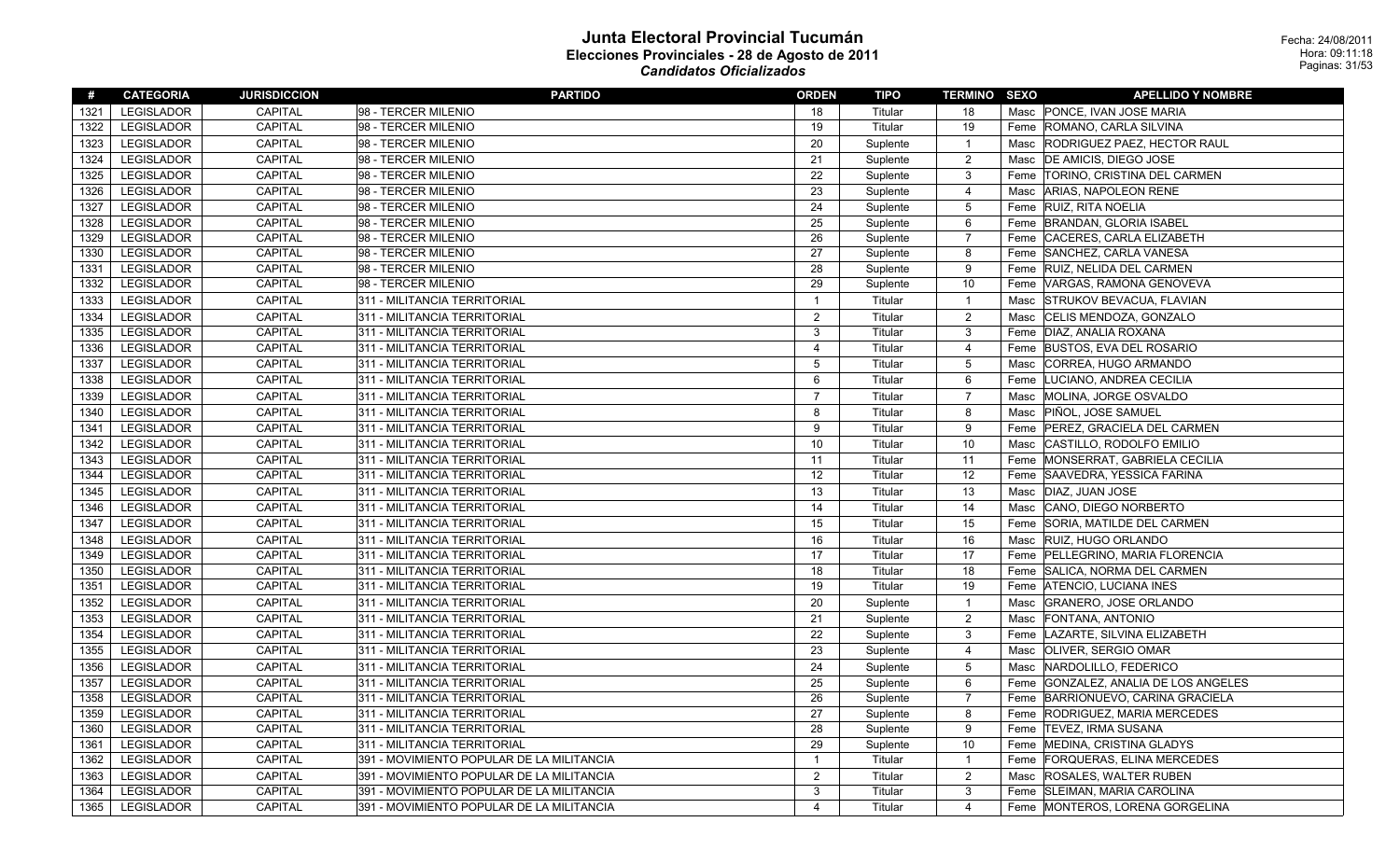| #    | <b>CATEGORIA</b>  | <b>JURISDICCION</b> | <b>PARTIDO</b>                            | <b>ORDEN</b>   | TIPO     | <b>TERMINO SEXO</b> |      | <b>APELLIDO Y NOMBRE</b>            |
|------|-------------------|---------------------|-------------------------------------------|----------------|----------|---------------------|------|-------------------------------------|
| 1366 | <b>LEGISLADOR</b> | <b>CAPITAL</b>      | 391 - MOVIMIENTO POPULAR DE LA MILITANCIA | 5              | Titular  | -5                  |      | Masc  ESPECHE, ESTEBAN RODOLFO      |
| 1367 | <b>LEGISLADOR</b> | <b>CAPITAL</b>      | 391 - MOVIMIENTO POPULAR DE LA MILITANCIA | 6              | Titular  | 6                   | Masc | <b>OJEDA, HUGO ORLANDO</b>          |
| 1368 | <b>LEGISLADOR</b> | CAPITAL             | 391 - MOVIMIENTO POPULAR DE LA MILITANCIA | $\overline{7}$ | Titular  | $\overline{7}$      | Masc | ROCHA, CARLOS ALFREDO               |
| 1369 | LEGISLADOR        | CAPITAL             | 391 - MOVIMIENTO POPULAR DE LA MILITANCIA | 8              | Titular  | 8                   | Feme | <b>ESCOBAR, VIRGINA VERONICA</b>    |
| 1370 | <b>LEGISLADOR</b> | CAPITAL             | 391 - MOVIMIENTO POPULAR DE LA MILITANCIA | 9              | Titular  | 9                   | Masc | PAZ, HECTOR RAFAEL                  |
| 1371 | <b>LEGISLADOR</b> | CAPITAL             | 391 - MOVIMIENTO POPULAR DE LA MILITANCIA | 10             | Titular  | 10                  | Feme | GARCIA ALONSO, CAROLINA RAQUEL      |
| 1372 | <b>LEGISLADOR</b> | <b>CAPITAL</b>      | 391 - MOVIMIENTO POPULAR DE LA MILITANCIA | 11             | Titular  | 11                  | Masc | <b>WILDE, DIEGO MANUEL</b>          |
| 1373 | LEGISLADOR        | <b>CAPITAL</b>      | 391 - MOVIMIENTO POPULAR DE LA MILITANCIA | 12             | Titular  | 12                  | Masc | RODRIGUEZ, RAUL EDGARDO             |
| 1374 | <b>LEGISLADOR</b> | CAPITAL             | 391 - MOVIMIENTO POPULAR DE LA MILITANCIA | 13             | Titular  | 13                  | Masc | SANTOS, ROQUE EDMUNDO               |
| 1375 | <b>LEGISLADOR</b> | CAPITAL             | 391 - MOVIMIENTO POPULAR DE LA MILITANCIA | 14             | Titular  | 14                  | Masc | VILLARREAL, DAVID DIEGO             |
| 1376 | <b>LEGISLADOR</b> | <b>CAPITAL</b>      | 391 - MOVIMIENTO POPULAR DE LA MILITANCIA | 15             | Titular  | 15                  | Feme | SANDOVAL, MARIA CRISTINA            |
| 1377 | <b>LEGISLADOR</b> | CAPITAL             | 391 - MOVIMIENTO POPULAR DE LA MILITANCIA | 16             | Titular  | 16                  | Feme | <b>BORGES, ANDREA LORENA</b>        |
| 1378 | <b>LEGISLADOR</b> | <b>CAPITAL</b>      | 391 - MOVIMIENTO POPULAR DE LA MILITANCIA | 17             | Titular  | 17                  | Masc | ALFONSO, HECTOR DAVID               |
| 1379 | <b>LEGISLADOR</b> | CAPITAL             | 391 - MOVIMIENTO POPULAR DE LA MILITANCIA | 18             | Titular  | 18                  | Feme | IBAÑEZ, ANA BEATRIZ                 |
| 1380 | <b>LEGISLADOR</b> | <b>CAPITAL</b>      | 391 - MOVIMIENTO POPULAR DE LA MILITANCIA | 19             | Titular  | 19                  | Masc | <b>GALVAN, HECTOR WALTER</b>        |
| 1381 | <b>LEGISLADOR</b> | <b>CAPITAL</b>      | 391 - MOVIMIENTO POPULAR DE LA MILITANCIA | 20             | Suplente | $\overline{1}$      | Feme | GONZALEZ, ALEJANDRA BEATRIZ         |
| 1382 | <b>LEGISLADOR</b> | <b>CAPITAL</b>      | 391 - MOVIMIENTO POPULAR DE LA MILITANCIA | 21             | Suplente | 2                   | Feme | <b>MILESI, STELLA MARIS</b>         |
| 1383 | LEGISLADOR        | CAPITAL             | 391 - MOVIMIENTO POPULAR DE LA MILITANCIA | 22             | Suplente | 3                   | Masc | SORIA, SERGIO RAUL                  |
| 1384 | <b>LEGISLADOR</b> | CAPITAL             | 391 - MOVIMIENTO POPULAR DE LA MILITANCIA | 23             | Suplente | $\overline{4}$      | Masc | <b>FIERRO, SEBASTIAN FELIPE</b>     |
| 1385 | <b>LEGISLADOR</b> | CAPITAL             | 391 - MOVIMIENTO POPULAR DE LA MILITANCIA | 24             | Suplente | 5                   | Masc | LOPEZ, JUAN CARLOS                  |
| 1386 | <b>LEGISLADOR</b> | <b>CAPITAL</b>      | 391 - MOVIMIENTO POPULAR DE LA MILITANCIA | 25             | Suplente | 6                   | Masc | ALBELDA, NORBERTO EDGARDO           |
| 1387 | LEGISLADOR        | <b>CAPITAL</b>      | 391 - MOVIMIENTO POPULAR DE LA MILITANCIA | 26             | Suplente | $\overline{7}$      | Masc | <b>ESCALANTE, DANIEL MARCELO</b>    |
| 1388 | LEGISLADOR        | <b>CAPITAL</b>      | 391 - MOVIMIENTO POPULAR DE LA MILITANCIA | 27             | Suplente | 8                   | Feme | ARISMENDI, MERCEDES JESSICA LORENA  |
| 1389 | <b>LEGISLADOR</b> | <b>CAPITAL</b>      | 391 - MOVIMIENTO POPULAR DE LA MILITANCIA | 28             | Suplente | 9                   | Feme | SANCHEZ, CRISTINA CINTIA            |
| 1390 | <b>LEGISLADOR</b> | CAPITAL             | 391 - MOVIMIENTO POPULAR DE LA MILITANCIA | 29             | Suplente | 10                  | Masc | <b>TREJO, ALVARO ADRIAN</b>         |
| 1391 | LEGISLADOR        | CAPITAL             | 392 - MOVIMIENTO NACIONAL                 | $\overline{1}$ | Titular  | $\overline{1}$      | Masc | IMAIN, JOSE LUIS                    |
| 1392 | <b>LEGISLADOR</b> | <b>CAPITAL</b>      | 392 - MOVIMIENTO NACIONAL                 | 2              | Titular  | $\overline{2}$      | Masc | VERA FARIAS, ESTEBAN JOSE           |
| 1393 | LEGISLADOR        | <b>CAPITAL</b>      | 392 - MOVIMIENTO NACIONAL                 | 3              | Titular  | 3                   | Feme | <b>FAJRE BARRIONUEVO, ALINA LIA</b> |
| 1394 | <b>LEGISLADOR</b> | <b>CAPITAL</b>      | 392 - MOVIMIENTO NACIONAL                 | $\overline{4}$ | Titular  | $\overline{4}$      | Masc | BAIGORRIA, JULIO CESAR              |
| 1395 | <b>LEGISLADOR</b> | <b>CAPITAL</b>      | 392 - MOVIMIENTO NACIONAL                 | 5              | Titular  | 5                   | Masc | GOMEZ, LUIS RODOLFO                 |
| 1396 | LEGISLADOR        | CAPITAL             | 392 - MOVIMIENTO NACIONAL                 | 6              | Titular  | 6                   | Feme | <b>REARTE, SUSANA BEATRIZ</b>       |
| 1397 | LEGISLADOR        | CAPITAL             | 392 - MOVIMIENTO NACIONAL                 | $\overline{7}$ | Titular  | $\overline{7}$      | Masc | CARRERO VALENZUELA, ROQUE DANIEL    |
| 1398 | <b>LEGISLADOR</b> | CAPITAL             | 392 - MOVIMIENTO NACIONAL                 | 8              | Titular  | 8                   | Masc | <b>DE LA VEGA, ENRIQUE MANUEL</b>   |
| 1399 | <b>LEGISLADOR</b> | <b>CAPITAL</b>      | 392 - MOVIMIENTO NACIONAL                 | 9              | Titular  | 9                   | Feme | LLOVERA, ELVIRA DEL CARMEN          |
| 1400 | <b>LEGISLADOR</b> | <b>CAPITAL</b>      | 392 - MOVIMIENTO NACIONAL                 | 10             | Titular  | 10                  | Masc | ANSONNAUD, HECTOR MAXIMILIANO       |
| 1401 | <b>LEGISLADOR</b> | <b>CAPITAL</b>      | 392 - MOVIMIENTO NACIONAL                 | 11             | Titular  | 11                  | Masc | VERA FARIAS, FRANCISCO JOSE         |
| 1402 | <b>LEGISLADOR</b> | <b>CAPITAL</b>      | 392 - MOVIMIENTO NACIONAL                 | 12             | Titular  | 12                  | Feme | CUELLAR, NOELIA SANDRA              |
| 1403 | <b>LEGISLADOR</b> | CAPITAL             | 392 - MOVIMIENTO NACIONAL                 | 13             | Titular  | 13                  | Masc | <b>FERNANDEZ, DANIEL JORGE</b>      |
| 1404 | <b>LEGISLADOR</b> | CAPITAL             | 392 - MOVIMIENTO NACIONAL                 | 14             | Titular  | 14                  | Masc | DIEZGOMEZ, CESAR LUIS               |
| 1405 | <b>LEGISLADOR</b> | <b>CAPITAL</b>      | 392 - MOVIMIENTO NACIONAL                 | 15             | Titular  | 15                  | Masc | BRIZUELA, CARLOS ALBERTO            |
| 1406 | LEGISLADOR        | <b>CAPITAL</b>      | 392 - MOVIMIENTO NACIONAL                 | 16             | Titular  | 16                  | Feme | IÑIGO, SOLEDAD DE LOS ANGEL         |
| 1407 | <b>LEGISLADOR</b> | <b>CAPITAL</b>      | 392 - MOVIMIENTO NACIONAL                 | 17             | Titular  | 17                  | Masc | MARIANI, LEONARDO CELESTINO         |
| 1408 | <b>LEGISLADOR</b> | <b>CAPITAL</b>      | 392 - MOVIMIENTO NACIONAL                 | 18             | Titular  | 18                  | Feme | VELARDEZ, ROMINA NATALIA            |
| 1409 | LEGISLADOR        | <b>CAPITAL</b>      | 392 - MOVIMIENTO NACIONAL                 | 19             | Titular  | 19                  |      | Masc  MAS, ANTONIO COSME            |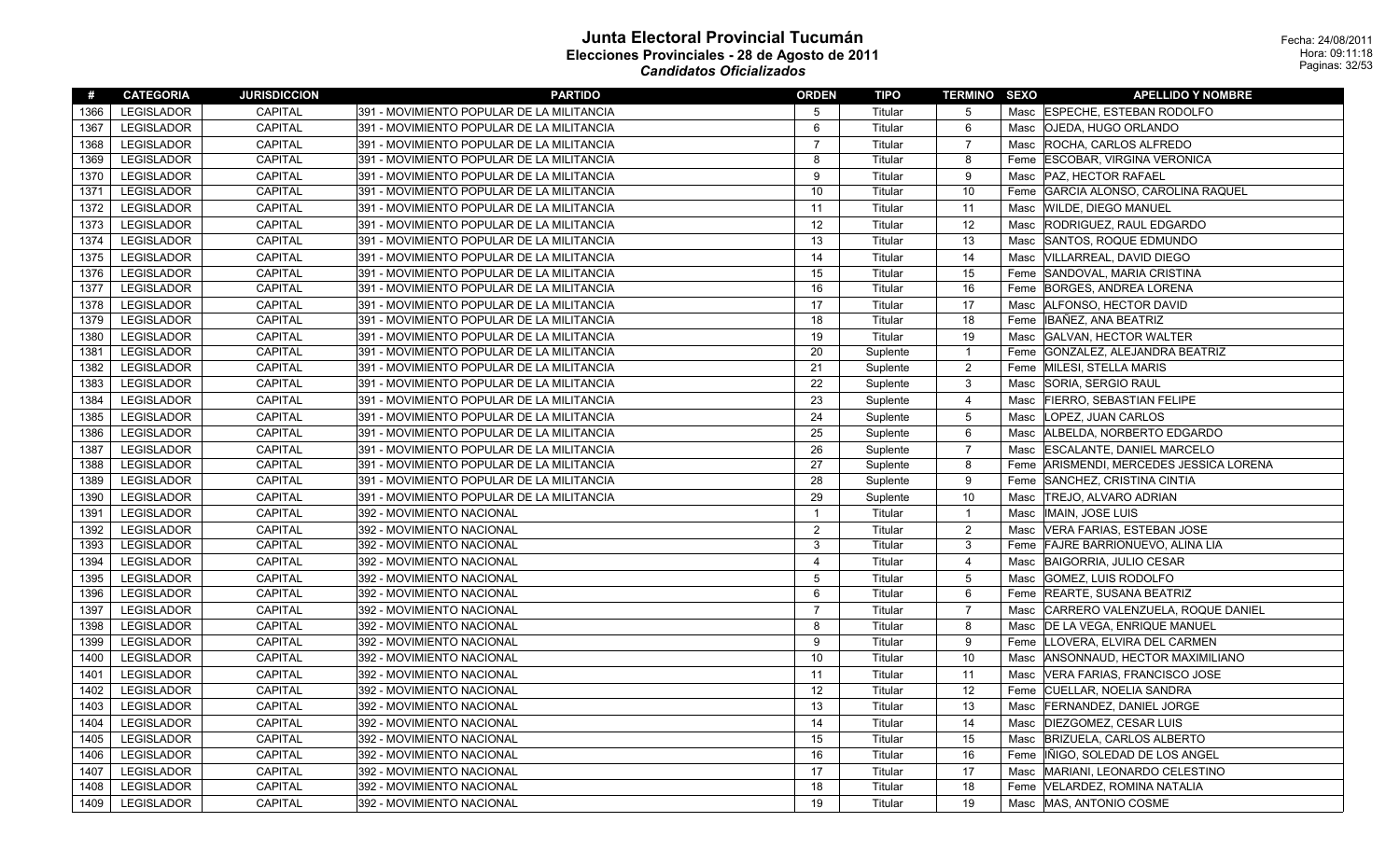| #    | <b>CATEGORIA</b>  | <b>JURISDICCION</b> | <b>PARTIDO</b>                   | <b>ORDEN</b>   | <b>TIPO</b> | <b>TERMINO SEXO</b> |      | <b>APELLIDO Y NOMBRE</b>             |
|------|-------------------|---------------------|----------------------------------|----------------|-------------|---------------------|------|--------------------------------------|
| 1410 | <b>LEGISLADOR</b> | <b>CAPITAL</b>      | 392 - MOVIMIENTO NACIONAL        | 20             | Suplente    | $\overline{1}$      |      | Feme  MOLINA, NORMA NOEMI            |
| 1411 | <b>LEGISLADOR</b> | <b>CAPITAL</b>      | 392 - MOVIMIENTO NACIONAL        | 21             | Suplente    | $\overline{2}$      | Masc | <b>IMAIN, JOSE LUIS</b>              |
| 1412 | LEGISLADOR        | CAPITAL             | 392 - MOVIMIENTO NACIONAL        | 22             | Suplente    | 3                   |      | Feme NUÑEZ, VANESA DEL VALLE         |
| 1413 | LEGISLADOR        | <b>CAPITAL</b>      | 392 - MOVIMIENTO NACIONAL        | 23             | Suplente    | 4                   | Masc | COLOMO RAINES, GABRIEL ANTONIO       |
| 1414 | LEGISLADOR        | <b>CAPITAL</b>      | 392 - MOVIMIENTO NACIONAL        | 24             | Suplente    | 5                   | Masc | IMAIN, RICARDO DANIEL                |
| 1415 | <b>LEGISLADOR</b> | <b>CAPITAL</b>      | 392 - MOVIMIENTO NACIONAL        | 25             | Suplente    | 6                   | Masc | <b>GUZMAN, ALFREDO RAMON</b>         |
| 1416 | LEGISLADOR        | <b>CAPITAL</b>      | 392 - MOVIMIENTO NACIONAL        | 26             | Suplente    | $\overline{7}$      | Masc | <b>INFANTE, RODRIGO</b>              |
| 1417 | <b>LEGISLADOR</b> | CAPITAL             | 392 - MOVIMIENTO NACIONAL        | 27             | Suplente    | 8                   | Feme | D'ELIAS, CLAUDIA DEL CARMEN          |
| 1418 | <b>LEGISLADOR</b> | CAPITAL             | 392 - MOVIMIENTO NACIONAL        | 28             | Suplente    | 9                   |      | Feme  TOLEDO, ROXANA DEL VALLE       |
| 1419 | <b>LEGISLADOR</b> | CAPITAL             | 392 - MOVIMIENTO NACIONAL        | 29             | Suplente    | 10                  | Feme | CARUGATTI, PATRICIA DEL VALLE        |
| 1420 | <b>LEGISLADOR</b> | <b>CAPITAL</b>      | 393 - DE LA COMUNIDAD ORGANIZADA | $\mathbf{1}$   | Titular     | $\overline{1}$      | Masc | CORONEL, DANIEL BELISARIO            |
| 1421 | LEGISLADOR        | <b>CAPITAL</b>      | 393 - DE LA COMUNIDAD ORGANIZADA | $\overline{2}$ | Titular     | $\overline{2}$      | Masc | <b>REINA, OSCAR ALFREDO</b>          |
| 1422 | LEGISLADOR        | CAPITAL             | 393 - DE LA COMUNIDAD ORGANIZADA | 3              | Titular     | 3                   | Feme | SANTANA, MARIA TERESA                |
| 1423 | LEGISLADOR        | <b>CAPITAL</b>      | 393 - DE LA COMUNIDAD ORGANIZADA | $\overline{4}$ | Titular     | $\overline{4}$      | Masc | RUOTI, FRANCISCO MAXIMILIANO         |
| 1424 | <b>LEGISLADOR</b> | <b>CAPITAL</b>      | 393 - DE LA COMUNIDAD ORGANIZADA | 5              | Titular     | 5                   | Masc | BEDOGNETTI, JOSE GUILLERMO           |
| 1425 | <b>LEGISLADOR</b> | <b>CAPITAL</b>      | 393 - DE LA COMUNIDAD ORGANIZADA | 6              | Titular     | 6                   | Feme | <b>PRADOS, NORMA ESTER</b>           |
| 1426 | LEGISLADOR        | <b>CAPITAL</b>      | 393 - DE LA COMUNIDAD ORGANIZADA | $\overline{7}$ | Titular     | $\overline{7}$      | Masc | CORREA, SEGUNDO JOSE                 |
| 1427 | LEGISLADOR        | <b>CAPITAL</b>      | 393 - DE LA COMUNIDAD ORGANIZADA | $\mathbf{8}$   | Titular     | 8                   | Masc | OVIEDO, JOSE ANTONIO                 |
| 1428 | <b>LEGISLADOR</b> | <b>CAPITAL</b>      | 393 - DE LA COMUNIDAD ORGANIZADA | 9              | Titular     | 9                   | Masc | CASTRO, LUIS ALFREDO                 |
| 1429 | <b>LEGISLADOR</b> | CAPITAL             | 393 - DE LA COMUNIDAD ORGANIZADA | 10             | Titular     | 10                  | Feme | SORIA, LORENA ELIZABETH              |
| 1430 | <b>LEGISLADOR</b> | <b>CAPITAL</b>      | 393 - DE LA COMUNIDAD ORGANIZADA | 11             | Titular     | 11                  | Masc | JIMENEZ, RAUL NICOLAS                |
| 1431 | <b>LEGISLADOR</b> | <b>CAPITAL</b>      | 393 - DE LA COMUNIDAD ORGANIZADA | 12             | Titular     | 12                  | Masc | ACOSTA, LUIS EDUARDO                 |
| 1432 | <b>LEGISLADOR</b> | <b>CAPITAL</b>      | 393 - DE LA COMUNIDAD ORGANIZADA | 13             | Titular     | 13                  | Feme | FONSECA, MONICA PATRICIA             |
| 1433 | <b>LEGISLADOR</b> | <b>CAPITAL</b>      | 393 - DE LA COMUNIDAD ORGANIZADA | 14             | Titular     | 14                  | Masc | CEBALLOS CANSINO, LUIS EDGARDO       |
| 1434 | <b>LEGISLADOR</b> | <b>CAPITAL</b>      | 393 - DE LA COMUNIDAD ORGANIZADA | 15             | Titular     | 15                  | Masc | FERNANDEZ, MARIANO JUAN              |
| 1435 | <b>LEGISLADOR</b> | <b>CAPITAL</b>      | 393 - DE LA COMUNIDAD ORGANIZADA | 16             | Titular     | 16                  | Feme | JUAREZ SANTANA, NATALIA KARINA       |
| 1436 | LEGISLADOR        | CAPITAL             | 393 - DE LA COMUNIDAD ORGANIZADA | 17             | Titular     | 17                  | Masc | <b>ROBLES, MIGUEL ANGEL</b>          |
| 1437 | <b>LEGISLADOR</b> | CAPITAL             | 393 - DE LA COMUNIDAD ORGANIZADA | 18             | Titular     | 18                  | Masc | LESCANO, BORIS WALTER RAMON          |
| 1438 | <b>LEGISLADOR</b> | CAPITAL             | 393 - DE LA COMUNIDAD ORGANIZADA | 19             | Titular     | 19                  | Feme | BARRANCO, MERCEDES TERESA            |
| 1439 | <b>LEGISLADOR</b> | <b>CAPITAL</b>      | 393 - DE LA COMUNIDAD ORGANIZADA | 20             | Suplente    | $\overline{1}$      | Masc | CAMPOS, LUIS ALEJANDRO               |
| 1440 | <b>LEGISLADOR</b> | CAPITAL             | 393 - DE LA COMUNIDAD ORGANIZADA | 21             | Suplente    | $\overline{2}$      | Masc | MORENO, GUSTAVO DANIEL               |
| 1441 | <b>LEGISLADOR</b> | <b>CAPITAL</b>      | 393 - DE LA COMUNIDAD ORGANIZADA | 22             | Suplente    | 3                   | Feme | ROMANO, MARIA EVANGELINA             |
| 1442 | <b>LEGISLADOR</b> | <b>CAPITAL</b>      | 393 - DE LA COMUNIDAD ORGANIZADA | 23             | Suplente    | 4                   | Masc | CASTRO, FACUNDO AGUSTIN              |
| 1443 | <b>LEGISLADOR</b> | <b>CAPITAL</b>      | 393 - DE LA COMUNIDAD ORGANIZADA | 24             | Suplente    | 5                   | Masc | DANOVIS, LUIS CARLOS                 |
| 1444 | <b>LEGISLADOR</b> | <b>CAPITAL</b>      | 393 - DE LA COMUNIDAD ORGANIZADA | 25             | Suplente    | 6                   | Feme | <b>GONZALEZ, HAIDEE LUCIANA</b>      |
| 1445 | <b>LEGISLADOR</b> | <b>CAPITAL</b>      | 393 - DE LA COMUNIDAD ORGANIZADA | 26             | Suplente    | $\overline{7}$      | Masc | SALAZAR, SEBASTIAN RAMON             |
| 1446 | <b>LEGISLADOR</b> | <b>CAPITAL</b>      | 393 - DE LA COMUNIDAD ORGANIZADA | 27             | Suplente    | 8                   | Masc | <b>IBARRA, LUIS ANTONIO</b>          |
| 1447 | <b>LEGISLADOR</b> | <b>CAPITAL</b>      | 393 - DE LA COMUNIDAD ORGANIZADA | 28             | Suplente    | 9                   | Masc | DIAZ, DIEGO GABRIEL                  |
| 1448 | <b>LEGISLADOR</b> | CAPITAL             | 393 - DE LA COMUNIDAD ORGANIZADA | 29             | Suplente    | 10                  | Feme | LOBO, MERCEDES CECILIA               |
| 1449 | <b>LEGISLADOR</b> | CAPITAL             | 356 - FRENTE PROVINCIAL          | $\overline{1}$ | Titular     | $\overline{1}$      | Masc | CORTALEZZI, ARMANDO ROQUE            |
| 1450 | <b>LEGISLADOR</b> | CAPITAL             | 356 - FRENTE PROVINCIAL          | $\overline{2}$ | Titular     | $\overline{2}$      | Masc | <b>GASSEMBAUER, GUILLERMO MARTIN</b> |
| 1451 | LEGISLADOR        | <b>CAPITAL</b>      | 356 - FRENTE PROVINCIAL          | 3              | Titular     | 3                   | Feme | SUAREZ, GRACIELA DEL VALLE           |
| 1452 | <b>LEGISLADOR</b> | <b>CAPITAL</b>      | 356 - FRENTE PROVINCIAL          | $\overline{4}$ | Titular     | 4                   | Masc | <b>BRITO, MIGUEL ANGEL</b>           |
| 1453 | LEGISLADOR        | <b>CAPITAL</b>      | 356 - FRENTE PROVINCIAL          | 5              | Titular     | 5                   | Masc | LOZA, DANTE ROLANDO                  |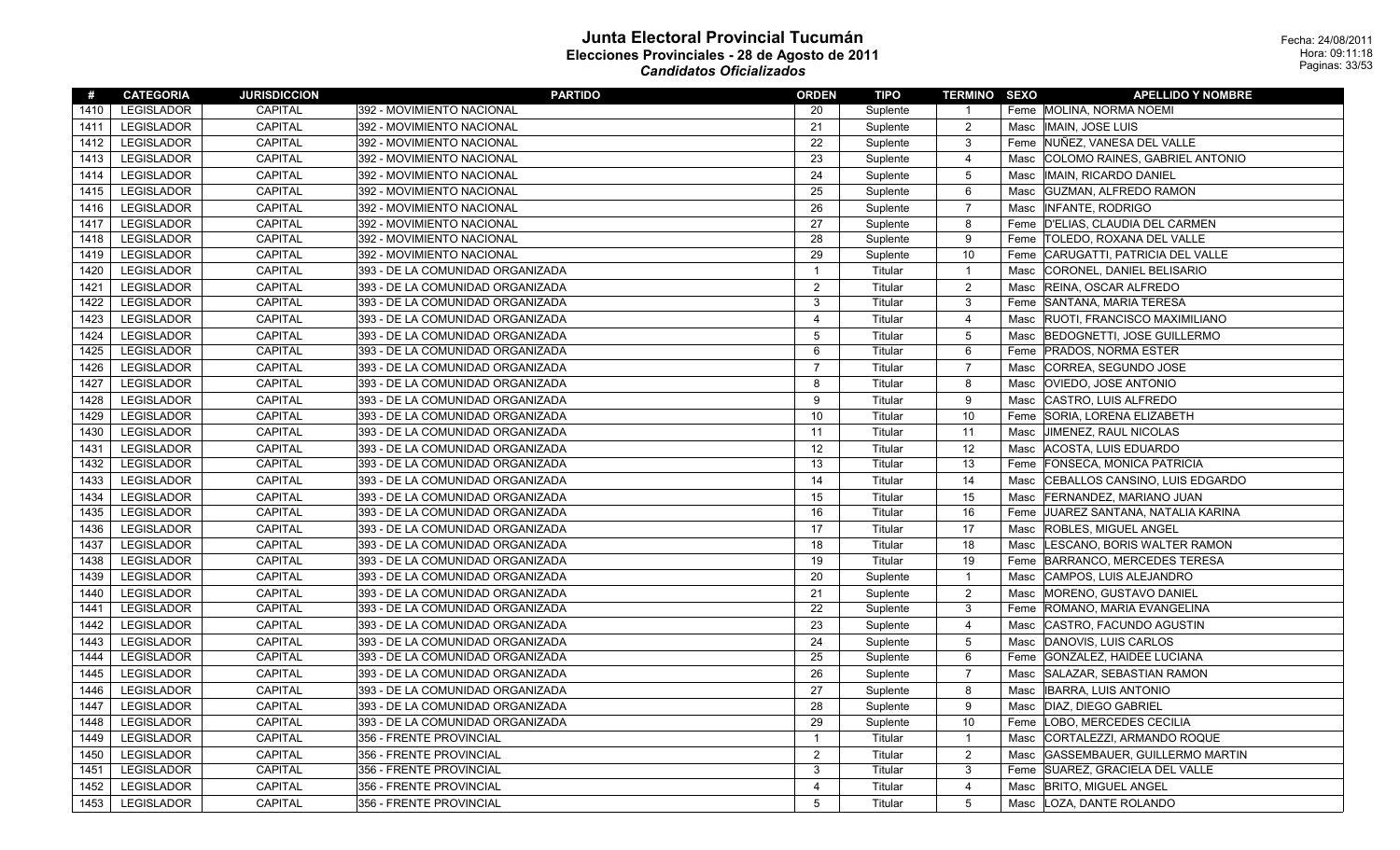| #    | <b>CATEGORIA</b>  | <b>JURISDICCION</b> | <b>PARTIDO</b>          | <b>ORDEN</b>   | TIPO     | <b>TERMINO SEXO</b> |      | <b>APELLIDO Y NOMBRE</b>          |
|------|-------------------|---------------------|-------------------------|----------------|----------|---------------------|------|-----------------------------------|
| 1454 | <b>LEGISLADOR</b> | <b>CAPITAL</b>      | 356 - FRENTE PROVINCIAL | 6              | Titular  | 6                   |      | Feme GANIM, NELLY MANUELA         |
| 1455 | <b>LEGISLADOR</b> | <b>CAPITAL</b>      | 356 - FRENTE PROVINCIAL | $\overline{7}$ | Titular  | $\overline{7}$      |      | Masc RAED, ANTONIO                |
| 1456 | <b>LEGISLADOR</b> | <b>CAPITAL</b>      | 356 - FRENTE PROVINCIAL | 8              | Titular  | 8                   |      | Masc   FIGUEROA, MIGUEL JESUS     |
| 1457 | <b>LEGISLADOR</b> | CAPITAL             | 356 - FRENTE PROVINCIAL | 9              | Titular  | 9                   |      | Feme CUBA, LORENA SOLEDAD         |
| 1458 | <b>LEGISLADOR</b> | CAPITAL             | 356 - FRENTE PROVINCIAL | 10             | Titular  | 10                  | Feme | <b>BRECHA, JOSEFINA NICOLASA</b>  |
| 1459 | <b>LEGISLADOR</b> | CAPITAL             | 356 - FRENTE PROVINCIAL | 11             | Titular  | 11                  | Masc | <b>RENTA, RAMON LUIS</b>          |
| 1460 | LEGISLADOR        | CAPITAL             | 356 - FRENTE PROVINCIAL | 12             | Titular  | 12                  | Masc | ALBORNOZ, GUILLERMO DARIO         |
| 1461 | <b>LEGISLADOR</b> | CAPITAL             | 356 - FRENTE PROVINCIAL | 13             | Titular  | 13                  | Masc | <b>DECIMA, JOSE BLAS</b>          |
| 1462 | <b>LEGISLADOR</b> | <b>CAPITAL</b>      | 356 - FRENTE PROVINCIAL | 14             | Titular  | 14                  | Masc | GODOY, FERNANDO RAUL EDUARDO      |
| 1463 | <b>LEGISLADOR</b> | <b>CAPITAL</b>      | 356 - FRENTE PROVINCIAL | 15             | Titular  | 15                  | Feme | <b>MOYA, PATRICIA LILIANA</b>     |
| 1464 | <b>LEGISLADOR</b> | <b>CAPITAL</b>      | 356 - FRENTE PROVINCIAL | 16             | Titular  | 16                  |      | Feme AMAYA, MARIA SOLEDAD         |
| 1465 | <b>LEGISLADOR</b> | <b>CAPITAL</b>      | 356 - FRENTE PROVINCIAL | 17             | Titular  | 17                  | Masc | <b>RUIZ, MANUEL SANTIAGO</b>      |
| 1466 | <b>LEGISLADOR</b> | <b>CAPITAL</b>      | 356 - FRENTE PROVINCIAL | 18             | Titular  | 18                  | Masc | SALE, EDUARDO RAFAEL              |
| 1467 | <b>LEGISLADOR</b> | CAPITAL             | 356 - FRENTE PROVINCIAL | 19             | Titular  | 19                  | Masc | OSORES, SERGIO REINALDO           |
| 1468 | <b>LEGISLADOR</b> | <b>CAPITAL</b>      | 356 - FRENTE PROVINCIAL | 20             | Suplente | $\overline{1}$      | Masc | <b>GARNICA, JORGE DANIEL</b>      |
| 1469 | <b>LEGISLADOR</b> | <b>CAPITAL</b>      | 356 - FRENTE PROVINCIAL | 21             | Suplente | $\overline{2}$      | Masc | <b>ZELARAYAN, EDMUNDO GABRIEL</b> |
| 1470 | <b>LEGISLADOR</b> | <b>CAPITAL</b>      | 356 - FRENTE PROVINCIAL | 22             | Suplente | 3                   |      | Feme LESCANO, SARA LIA            |
| 1471 | <b>LEGISLADOR</b> | <b>CAPITAL</b>      | 356 - FRENTE PROVINCIAL | 23             | Suplente | $\overline{4}$      | Masc | <b>GONZALEZ, RAMON AGENOR</b>     |
| 1472 | LEGISLADOR        | <b>CAPITAL</b>      | 356 - FRENTE PROVINCIAL | 24             | Suplente | $\overline{5}$      |      | Feme MIRANDA, DANIELA ALEJANDRA   |
| 1473 | <b>LEGISLADOR</b> | <b>CAPITAL</b>      | 356 - FRENTE PROVINCIAL | 25             | Suplente | 6                   |      | Masc   ALONSO, SEBASTIAN GONZALO  |
| 1474 | <b>LEGISLADOR</b> | <b>CAPITAL</b>      | 356 - FRENTE PROVINCIAL | 26             | Suplente | $\overline{7}$      | Feme | AZUAGA, GABRIELA VIVIANA          |
| 1475 | <b>LEGISLADOR</b> | CAPITAL             | 356 - FRENTE PROVINCIAL | 27             | Suplente | 8                   | Feme | BRISEÑO, MARIA JOSE               |
| 1476 | <b>LEGISLADOR</b> | CAPITAL             | 356 - FRENTE PROVINCIAL | 28             | Suplente | 9                   | Masc | CORBALAN, WALTER ENRIQUE          |
| 1477 | <b>LEGISLADOR</b> | <b>CAPITAL</b>      | 356 - FRENTE PROVINCIAL | 29             | Suplente | 10                  | Feme | AGUIRRE, VERONICA SILVANA         |
| 1478 | <b>LEGISLADOR</b> | <b>CAPITAL</b>      | 355 - PROYECTO TUCUMAN  | $\overline{1}$ | Titular  | $\overline{1}$      | Masc | JEREZ, ESTEBAN EDUARDO            |
| 1479 | <b>LEGISLADOR</b> | CAPITAL             | 355 - PROYECTO TUCUMAN  | 2              | Titular  | $\overline{2}$      | Masc | TOPA, RAUL ROQUE                  |
| 1480 | <b>LEGISLADOR</b> | <b>CAPITAL</b>      | 355 - PROYECTO TUCUMAN  | 3              | Titular  | $\mathbf{3}$        | Feme | LOPEZ, ESTELA JACQUELINE DEL V    |
| 1481 | <b>LEGISLADOR</b> | <b>CAPITAL</b>      | 355 - PROYECTO TUCUMAN  | $\overline{4}$ | Titular  | $\overline{4}$      | Masc | <b>SELEME, JOSE ANTONIO</b>       |
| 1482 | <b>LEGISLADOR</b> | <b>CAPITAL</b>      | 355 - PROYECTO TUCUMAN  | 5              | Titular  | $5\,$               | Masc | <b>ROBINSON, EDUARDO RAFAEL</b>   |
| 1483 | <b>LEGISLADOR</b> | <b>CAPITAL</b>      | 355 - PROYECTO TUCUMAN  | 6              | Titular  | 6                   | Feme | CARRASCO, CLARA SARA              |
| 1484 | <b>LEGISLADOR</b> | <b>CAPITAL</b>      | 355 - PROYECTO TUCUMAN  | $\overline{7}$ | Titular  | $\overline{7}$      | Masc | PEREZ, HUGO CESAR                 |
| 1485 | <b>LEGISLADOR</b> | <b>CAPITAL</b>      | 355 - PROYECTO TUCUMAN  | 8              | Titular  | 8                   | Masc | MENDER, RICARDO LUIS              |
| 1486 | LEGISLADOR        | CAPITAL             | 355 - PROYECTO TUCUMAN  | 9              | Titular  | 9                   |      | Feme OLEA, MARIA DOLORES          |
| 1487 | <b>LEGISLADOR</b> | <b>CAPITAL</b>      | 355 - PROYECTO TUCUMAN  | 10             | Titular  | 10                  | Masc | SOLER, MARCELO RICARDO            |
| 1488 | <b>LEGISLADOR</b> | <b>CAPITAL</b>      | 355 - PROYECTO TUCUMAN  | 11             | Titular  | 11                  | Masc | <b>FUENTES, WALTER ALBERTO</b>    |
| 1489 | <b>LEGISLADOR</b> | <b>CAPITAL</b>      | 355 - PROYECTO TUCUMAN  | 12             | Titular  | 12                  |      | Feme CABRERA, SELVA PATRICIA      |
| 1490 | <b>LEGISLADOR</b> | CAPITAL             | 355 - PROYECTO TUCUMAN  | 13             | Titular  | 13                  | Masc | MARTINEZ, JULIO GUSTAVO ANDRES    |
| 1491 | <b>LEGISLADOR</b> | CAPITAL             | 355 - PROYECTO TUCUMAN  | 14             | Titular  | 14                  | Feme | VELARDEZ, CELIA GRACIELA          |
| 1492 | <b>LEGISLADOR</b> | <b>CAPITAL</b>      | 355 - PROYECTO TUCUMAN  | 15             | Titular  | 15                  |      | Feme AIQUEL, MARIA DEL HUERTO     |
| 1493 | <b>LEGISLADOR</b> | CAPITAL             | 355 - PROYECTO TUCUMAN  | 16             | Titular  | 16                  |      | Feme MOYANO, ANA DEL VALLE        |
| 1494 | <b>LEGISLADOR</b> | <b>CAPITAL</b>      | 355 - PROYECTO TUCUMAN  | 17             | Titular  | 17                  |      | Feme   MATARRESE, MARIA BEATRIZ   |
| 1495 | LEGISLADOR        | CAPITAL             | 355 - PROYECTO TUCUMAN  | 18             | Titular  | 18                  | Feme | <b>GOMEZ, SANDRA LIA</b>          |
| 1496 | LEGISLADOR        | <b>CAPITAL</b>      | 355 - PROYECTO TUCUMAN  | 19             | Titular  | 19                  |      | Feme   ALBORNOZ, SUSANA DEL VALLE |
| 1497 | <b>LEGISLADOR</b> | <b>CAPITAL</b>      | 355 - PROYECTO TUCUMAN  | 20             | Suplente | $\overline{1}$      |      | Feme MEDINA, PATRICIA ISABEL      |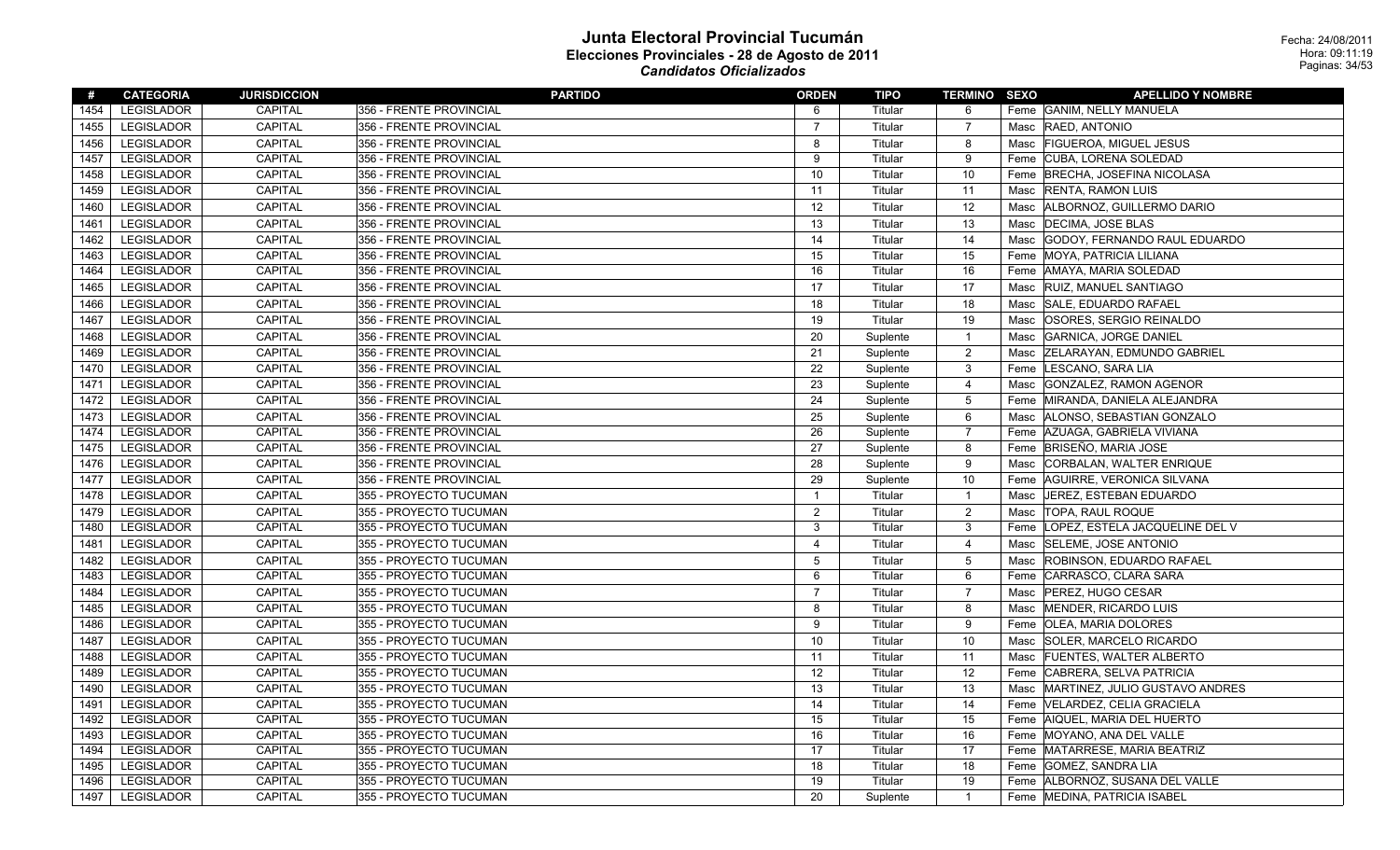| #    | <b>CATEGORIA</b>  | <b>JURISDICCION</b> | <b>PARTIDO</b>                                                     | <b>ORDEN</b>   | TIPO     | <b>TERMINO SEXO</b>     |      | <b>APELLIDO Y NOMBRE</b>                |
|------|-------------------|---------------------|--------------------------------------------------------------------|----------------|----------|-------------------------|------|-----------------------------------------|
| 1498 | <b>LEGISLADOR</b> | <b>CAPITAL</b>      | 355 - PROYECTO TUCUMAN                                             | 21             | Suplente | 2                       |      | Feme BARRIENTOS, GLADYS DEL VALLE       |
| 1499 | <b>LEGISLADOR</b> | CAPITAL             | 355 - PROYECTO TUCUMAN                                             | 22             | Suplente | $\mathbf{3}$            |      | Feme FIGUEROA, CECILIA NATALIA          |
| 1500 | <b>LEGISLADOR</b> | <b>CAPITAL</b>      | 355 - PROYECTO TUCUMAN                                             | 23             | Suplente | $\overline{4}$          |      | Feme   VALDEZ, MARCELA LILIANA          |
| 1501 | <b>LEGISLADOR</b> | CAPITAL             | 355 - PROYECTO TUCUMAN                                             | 24             | Suplente | 5                       |      | Feme GONZALEZ, NATALIA VERONICA         |
| 1502 | <b>LEGISLADOR</b> | <b>CAPITAL</b>      | 355 - PROYECTO TUCUMAN                                             | 25             | Suplente | 6                       |      | Feme VILLA, ERIKA NOELIA                |
| 1503 | <b>LEGISLADOR</b> | CAPITAL             | 355 - PROYECTO TUCUMAN                                             | 26             | Suplente | $\overline{7}$          |      | Feme ROMERO, NOELIA CRISTINA            |
| 1504 | <b>LEGISLADOR</b> | <b>CAPITAL</b>      | 355 - PROYECTO TUCUMAN                                             | 27             | Suplente | 8                       |      | Feme RIVERO, PAOLA NATALIA              |
| 1505 | LEGISLADOR        | <b>CAPITAL</b>      | 355 - PROYECTO TUCUMAN                                             | 28             | Suplente | 9                       |      | Feme  TORRES ALVAREZ, MARCELA DEL VALLE |
| 1506 | <b>LEGISLADOR</b> | CAPITAL             | 439 - P.E.R.U.C.A.-FRENTE ENCUENTRO RENOVACION Y UNIDAD COMPAÑEROS | $\overline{1}$ | Titular  | $\overline{1}$          |      | Masc CIRNIGLIARO, OSVALDO JOSE          |
| 1507 | <b>LEGISLADOR</b> | CAPITAL             | 439 - P.E.R.U.C.A.-FRENTE ENCUENTRO RENOVACION Y UNIDAD COMPAÑEROS | $\overline{2}$ | Titular  | $\overline{2}$          | Masc | <b>FERNANDEZ, ARIEL IGNACIO</b>         |
| 1508 | <b>LEGISLADOR</b> | <b>CAPITAL</b>      | 439 - P.E.R.U.C.A.-FRENTE ENCUENTRO RENOVACION Y UNIDAD COMPAÑEROS | 3              | Titular  | 3                       |      | Feme PALIZA, CAROLINA                   |
| 1509 | <b>LEGISLADOR</b> | <b>CAPITAL</b>      | 439 - P.E.R.U.C.A.-FRENTE ENCUENTRO RENOVACION Y UNIDAD COMPAÑEROS | $\overline{4}$ | Titular  | $\overline{4}$          |      | Masc   PERDIGUERO, GREGORIO ALFREDO     |
| 1510 | <b>LEGISLADOR</b> | <b>CAPITAL</b>      | 439 - P.E.R.U.C.A.-FRENTE ENCUENTRO RENOVACION Y UNIDAD COMPAÑEROS | 5              | Titular  | 5                       |      | Masc ARROYO, ARTURO MARIO               |
| 1511 | <b>LEGISLADOR</b> | <b>CAPITAL</b>      | 439 - P.E.R.U.C.A.-FRENTE ENCUENTRO RENOVACION Y UNIDAD COMPAÑEROS | 6              | Titular  | 6                       |      | Feme MANOFF, BLANCA JULIA               |
| 1512 | <b>LEGISLADOR</b> | CAPITAL             | 439 - P.E.R.U.C.A.-FRENTE ENCUENTRO RENOVACION Y UNIDAD COMPAÑEROS | $\overline{7}$ | Titular  | $\overline{7}$          |      | Masc CASTILLO, CARLOS ALBERTO           |
| 1513 | <b>LEGISLADOR</b> | <b>CAPITAL</b>      | 439 - P.E.R.U.C.A.-FRENTE ENCUENTRO RENOVACION Y UNIDAD COMPAÑEROS | 8              | Titular  | 8                       | Masc | ACEVEDO, FERNANDO ARIEL                 |
| 1514 | <b>LEGISLADOR</b> | CAPITAL             | 439 - P.E.R.U.C.A.-FRENTE ENCUENTRO RENOVACION Y UNIDAD COMPAÑEROS | 9              | Titular  | 9                       |      | Feme LENA, VALERIA PAULA                |
| 1515 | <b>LEGISLADOR</b> | <b>CAPITAL</b>      | 439 - P.E.R.U.C.A.-FRENTE ENCUENTRO RENOVACION Y UNIDAD COMPAÑEROS | 10             | Titular  | 10                      |      | Masc  VELIZ, RAUL ANTONIO               |
| 1516 | <b>LEGISLADOR</b> | CAPITAL             | 439 - P.E.R.U.C.A.-FRENTE ENCUENTRO RENOVACION Y UNIDAD COMPAÑEROS | 11             | Titular  | 11                      |      | Masc SALAZAR, WALTER SERGIO             |
| 1517 | LEGISLADOR        | CAPITAL             | 439 - P.E.R.U.C.A.-FRENTE ENCUENTRO RENOVACION Y UNIDAD COMPAÑEROS | 12             | Titular  | 12                      |      | Feme SANTUCHO, NORMA BEATRIZ            |
| 1518 | <b>LEGISLADOR</b> | <b>CAPITAL</b>      | 439 - P.E.R.U.C.A.-FRENTE ENCUENTRO RENOVACION Y UNIDAD COMPAÑEROS | 13             | Titular  | 13                      |      | Masc ZATO, WALTER DANIEL                |
| 1519 | <b>LEGISLADOR</b> | <b>CAPITAL</b>      | 439 - P.E.R.U.C.A.-FRENTE ENCUENTRO RENOVACION Y UNIDAD COMPAÑEROS | 14             | Titular  | 14                      | Masc | MENDEZ, JULIO CESAR                     |
| 1520 | <b>LEGISLADOR</b> | <b>CAPITAL</b>      | 439 - P.E.R.U.C.A.-FRENTE ENCUENTRO RENOVACION Y UNIDAD COMPAÑEROS | 15             | Titular  | 15                      |      | Feme ARGUELLO, NORMA BEATRIZ            |
| 1521 | <b>LEGISLADOR</b> | CAPITAL             | 439 - P.E.R.U.C.A.-FRENTE ENCUENTRO RENOVACION Y UNIDAD COMPAÑEROS | 16             | Titular  | 16                      | Masc | PEÑALVA, GREGORIO JOSE                  |
| 1522 | <b>LEGISLADOR</b> | CAPITAL             | 439 - P.E.R.U.C.A.-FRENTE ENCUENTRO RENOVACION Y UNIDAD COMPAÑEROS | 17             | Titular  | 17                      |      | Masc ALBORNOZ, RUBEN ORLANDO            |
| 1523 | LEGISLADOR        | CAPITAL             | 439 - P.E.R.U.C.A.-FRENTE ENCUENTRO RENOVACION Y UNIDAD COMPAÑEROS | 18             | Titular  | 18                      |      | Feme  LASCANO, MARIA CONSUELO S         |
| 1524 | <b>LEGISLADOR</b> | CAPITAL             | 439 - P.E.R.U.C.A.-FRENTE ENCUENTRO RENOVACION Y UNIDAD COMPAÑEROS | 19             | Titular  | 19                      | Masc | CARRIZO, PABLO ALFREDO                  |
| 1525 | <b>LEGISLADOR</b> | CAPITAL             | 439 - P.E.R.U.C.A.-FRENTE ENCUENTRO RENOVACION Y UNIDAD COMPAÑEROS | 20             | Suplente | $\overline{\mathbf{1}}$ |      | Masc RODRIGUEZ TOSCANO, BERNARDO RAUL   |
| 1526 | <b>LEGISLADOR</b> | <b>CAPITAL</b>      | 439 - P.E.R.U.C.A.-FRENTE ENCUENTRO RENOVACION Y UNIDAD COMPAÑEROS | 21             | Suplente | $\overline{2}$          |      | Feme RAGONE, ANA MARIA ANTONIA          |
| 1527 | <b>LEGISLADOR</b> | CAPITAL             | 439 - P.E.R.U.C.A.-FRENTE ENCUENTRO RENOVACION Y UNIDAD COMPAÑEROS | 22             | Suplente | 3                       |      | Masc   ALVAREZ, EDUARDO ANTONIO         |
| 1528 | <b>LEGISLADOR</b> | <b>CAPITAL</b>      | 439 - P.E.R.U.C.A.-FRENTE ENCUENTRO RENOVACION Y UNIDAD COMPAÑEROS | 23             | Suplente | $\overline{4}$          |      | Masc AVILA, LUIS MIGUEL                 |
| 1529 | <b>LEGISLADOR</b> | <b>CAPITAL</b>      | 439 - P.E.R.U.C.A.-FRENTE ENCUENTRO RENOVACION Y UNIDAD COMPAÑEROS | 24             | Suplente | 5                       |      | Feme MOLINA, ANA GABRIELA               |
| 1530 | <b>LEGISLADOR</b> | CAPITAL             | 439 - P.E.R.U.C.A.-FRENTE ENCUENTRO RENOVACION Y UNIDAD COMPAÑEROS | 25             | Suplente | 6                       |      | Masc   PALACIOS VERGES, ERNESTO M.      |
| 1531 | <b>LEGISLADOR</b> | CAPITAL             | 439 - P.E.R.U.C.A.-FRENTE ENCUENTRO RENOVACION Y UNIDAD COMPAÑEROS | 26             | Suplente | $\overline{7}$          |      | Masc ESPINDOLA, SANTIAGO LEONARDO       |
| 1532 | <b>LEGISLADOR</b> | <b>CAPITAL</b>      | 439 - P.E.R.U.C.A.-FRENTE ENCUENTRO RENOVACION Y UNIDAD COMPAÑEROS | 27             | Suplente | 8                       |      | Feme OGAS RENEE, ALEJANDRA DEL VALLE    |
| 1533 | <b>LEGISLADOR</b> | <b>CAPITAL</b>      | 439 - P.E.R.U.C.A.-FRENTE ENCUENTRO RENOVACION Y UNIDAD COMPAÑEROS | 28             | Suplente | 9                       |      | Masc CICERO ALBERO, ALBERTO EZEQUIEL    |
| 1534 | <b>LEGISLADOR</b> | <b>CAPITAL</b>      | 357 - FRENTE DE UNIDAD POPULAR Y FEDERAL DE TUCUMAN                | $\overline{1}$ | Titular  | $\overline{1}$          |      | Masc   DIAZ LOZANO, JULIO CESAR         |
| 1535 | <b>LEGISLADOR</b> | CAPITAL             | 357 - FRENTE DE UNIDAD POPULAR Y FEDERAL DE TUCUMAN                | $\overline{2}$ | Titular  | $\overline{2}$          | Masc | GARCIA GONZALEZ, JOSE MANUEL            |
| 1536 | <b>LEGISLADOR</b> | <b>CAPITAL</b>      | 357 - FRENTE DE UNIDAD POPULAR Y FEDERAL DE TUCUMAN                | 3              | Titular  | 3                       |      | Feme HERRERA, MARIA VICTORIA            |
| 1537 | <b>LEGISLADOR</b> | <b>CAPITAL</b>      | 357 - FRENTE DE UNIDAD POPULAR Y FEDERAL DE TUCUMAN                | $\overline{4}$ | Titular  | $\overline{4}$          |      | Masc AVILA, AGUSTIN ALFREDO             |
| 1538 | <b>LEGISLADOR</b> | <b>CAPITAL</b>      | 357 - FRENTE DE UNIDAD POPULAR Y FEDERAL DE TUCUMAN                | .5             | Titular  | $\overline{5}$          |      | Masc SIERRA, JULIO                      |
| 1539 | <b>LEGISLADOR</b> | <b>CAPITAL</b>      | 357 - FRENTE DE UNIDAD POPULAR Y FEDERAL DE TUCUMAN                | 6              | Titular  | 6                       |      | Feme ALTAMIRANDA, BLANCA LIDIA          |
| 1540 | <b>LEGISLADOR</b> | CAPITAL             | 357 - FRENTE DE UNIDAD POPULAR Y FEDERAL DE TUCUMAN                | $\overline{7}$ | Titular  | $\overline{7}$          |      | Masc   ALBORNOZ, LIZANDRO DARIO         |
| 1541 | <b>LEGISLADOR</b> | <b>CAPITAL</b>      | 357 - FRENTE DE UNIDAD POPULAR Y FEDERAL DE TUCUMAN                | 8              | Titular  | 8                       |      | Masc FARES, JORGE RAFAEL                |
|      |                   |                     |                                                                    |                |          |                         |      |                                         |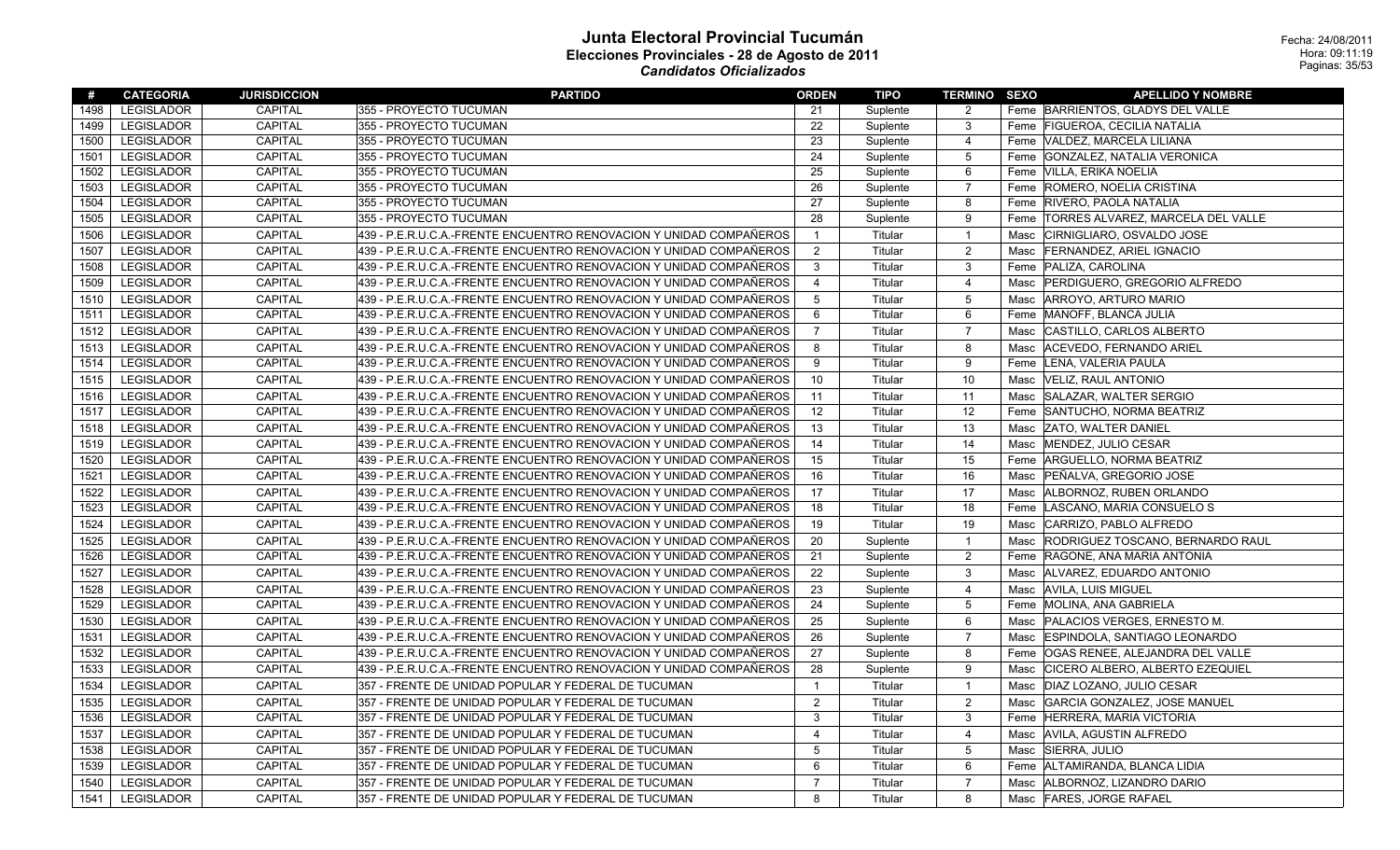| #    | <b>CATEGORIA</b>  | <b>JURISDICCION</b> | <b>PARTIDO</b>                                      | <b>ORDEN</b>            | TIPO     | <b>TERMINO SEXO</b> |      | <b>APELLIDO Y NOMBRE</b>            |
|------|-------------------|---------------------|-----------------------------------------------------|-------------------------|----------|---------------------|------|-------------------------------------|
| 1542 | LEGISLADOR        | CAPITAL             | 357 - FRENTE DE UNIDAD POPULAR Y FEDERAL DE TUCUMAN | 9                       | Titular  | 9                   |      | Feme VICARI, SILVIA ROXANA          |
| 1543 | <b>LEGISLADOR</b> | <b>CAPITAL</b>      | 357 - FRENTE DE UNIDAD POPULAR Y FEDERAL DE TUCUMAN | 10                      | Titular  | 10                  |      | Masc   DIAZ, JULIO ARNALDO          |
| 1544 | LEGISLADOR        | CAPITAL             | 357 - FRENTE DE UNIDAD POPULAR Y FEDERAL DE TUCUMAN | 11                      | Titular  | 11                  |      | Masc MARTINEZ FOLQUER, DIEGO FAUSTO |
| 1545 | <b>LEGISLADOR</b> | <b>CAPITAL</b>      | 357 - FRENTE DE UNIDAD POPULAR Y FEDERAL DE TUCUMAN | 12                      | Titular  | 12                  |      | Feme ARGAÑARAZ, JOSEFA DEL CARMEN   |
| 1546 | <b>LEGISLADOR</b> | CAPITAL             | 357 - FRENTE DE UNIDAD POPULAR Y FEDERAL DE TUCUMAN | 13                      | Titular  | 13                  |      | Masc   OLARTE, EDUARDO ANTONIO      |
| 1547 | LEGISLADOR        | <b>CAPITAL</b>      | 357 - FRENTE DE UNIDAD POPULAR Y FEDERAL DE TUCUMAN | 14                      | Titular  | 14                  |      | Masc GOMEZ, JOSE MARIA              |
| 1548 | <b>LEGISLADOR</b> | <b>CAPITAL</b>      | 357 - FRENTE DE UNIDAD POPULAR Y FEDERAL DE TUCUMAN | 15                      | Titular  | 15                  |      | Feme VALDEZ, RITA DEL VALLE         |
| 1549 | <b>LEGISLADOR</b> | CAPITAL             | 357 - FRENTE DE UNIDAD POPULAR Y FEDERAL DE TUCUMAN | 16                      | Titular  | 16                  |      | Masc BARRIENTO, PASCUAL ANGEL       |
| 1550 | <b>LEGISLADOR</b> | CAPITAL             | 357 - FRENTE DE UNIDAD POPULAR Y FEDERAL DE TUCUMAN | 17                      | Titular  | 17                  |      | Masc MARTINEZ, MARIO CESAR          |
| 1551 | <b>LEGISLADOR</b> | <b>CAPITAL</b>      | 357 - FRENTE DE UNIDAD POPULAR Y FEDERAL DE TUCUMAN | 18                      | Titular  | 18                  |      | Feme SOSA, ALEJANDRA KARINA         |
| 1552 | <b>LEGISLADOR</b> | <b>CAPITAL</b>      | 357 - FRENTE DE UNIDAD POPULAR Y FEDERAL DE TUCUMAN | 19                      | Titular  | 19                  |      | Masc BENITO, JOSE                   |
| 1553 | LEGISLADOR        | CAPITAL             | 357 - FRENTE DE UNIDAD POPULAR Y FEDERAL DE TUCUMAN | 20                      | Suplente | $\overline{1}$      |      | Feme   MEDINA, SARA DEL CARMEN      |
| 1554 | LEGISLADOR        | <b>CAPITAL</b>      | 357 - FRENTE DE UNIDAD POPULAR Y FEDERAL DE TUCUMAN | 21                      | Suplente | 2                   |      | Masc   ACEVEDO, CARLOS E.           |
| 1555 | <b>LEGISLADOR</b> | CAPITAL             | 357 - FRENTE DE UNIDAD POPULAR Y FEDERAL DE TUCUMAN | 22                      | Suplente | $\mathbf{3}$        |      | Masc MANSILLA, JUAN DOMINGO         |
| 1556 | <b>LEGISLADOR</b> | CAPITAL             | 357 - FRENTE DE UNIDAD POPULAR Y FEDERAL DE TUCUMAN | 23                      | Suplente | $\overline{4}$      |      | Feme CALATAYUD, NIEVES PRESENTACION |
| 1557 | LEGISLADOR        | <b>CAPITAL</b>      | 357 - FRENTE DE UNIDAD POPULAR Y FEDERAL DE TUCUMAN | 24                      | Suplente | 5                   |      | Masc   PEREZ, ARIEL OSVALDO         |
| 1558 | <b>LEGISLADOR</b> | CAPITAL             | 357 - FRENTE DE UNIDAD POPULAR Y FEDERAL DE TUCUMAN | 25                      | Suplente | 6                   |      | Masc   DIAZ AVILA, JOSE FRANCISCO   |
| 1559 | <b>LEGISLADOR</b> | CAPITAL             | 357 - FRENTE DE UNIDAD POPULAR Y FEDERAL DE TUCUMAN | 26                      | Suplente | $\overline{7}$      |      | Feme DIAZ, ANTONIA CATALINA         |
| 1560 | LEGISLADOR        | CAPITAL             | 357 - FRENTE DE UNIDAD POPULAR Y FEDERAL DE TUCUMAN | 27                      | Suplente | 8                   |      | Masc MARTINEZ, RAFAEL CESAR         |
| 1561 | <b>LEGISLADOR</b> | <b>CAPITAL</b>      | 357 - FRENTE DE UNIDAD POPULAR Y FEDERAL DE TUCUMAN | 28                      | Suplente | 9                   |      | Feme RUIZ, MONICA ELIZABETH         |
| 1562 | LEGISLADOR        | <b>CAPITAL</b>      | 357 - FRENTE DE UNIDAD POPULAR Y FEDERAL DE TUCUMAN | 29                      | Suplente | 10                  |      | Masc MIRANDE, ANDRES                |
| 1563 | <b>LEGISLADOR</b> | <b>ESTE</b>         | 275 - FRENTE PARA LA VICTORIA                       | $\overline{\mathbf{1}}$ | Titular  | $\overline{1}$      |      | Masc JALDO, OSVALDO FRANCISCO       |
| 1564 | LEGISLADOR        | <b>ESTE</b>         | 275 - FRENTE PARA LA VICTORIA                       | $\overline{2}$          | Titular  | $\overline{2}$      |      | Feme KHODER, CAMILA                 |
| 1565 | LEGISLADOR        | <b>ESTE</b>         | 275 - FRENTE PARA LA VICTORIA                       | 3                       | Titular  | 3                   |      | Feme ROJKES, SILVIA PERLA           |
| 1566 | <b>LEGISLADOR</b> | <b>ESTE</b>         | 275 - FRENTE PARA LA VICTORIA                       | $\overline{4}$          | Titular  | $\overline{4}$      |      | Masc GUTIERREZ, JOSE RAUL           |
| 1567 | <b>LEGISLADOR</b> | <b>ESTE</b>         | 275 - FRENTE PARA LA VICTORIA                       | 5                       | Titular  | $5\,$               |      | Masc HERRERA, ALBERTO               |
| 1568 | <b>LEGISLADOR</b> | <b>ESTE</b>         | 275 - FRENTE PARA LA VICTORIA                       | 6                       | Titular  | 6                   |      | Feme MIRKIN, BEATRIZ GRACIELA       |
| 1569 | <b>LEGISLADOR</b> | <b>ESTE</b>         | 275 - FRENTE PARA LA VICTORIA                       | $\overline{7}$          | Titular  | $\overline{7}$      |      | Masc FERNANDEZ, MANUEL              |
| 1570 | <b>LEGISLADOR</b> | <b>ESTE</b>         | 275 - FRENTE PARA LA VICTORIA                       | 8                       | Titular  | 8                   |      | Masc TERI, JOSE ANTONIO             |
| 1571 | LEGISLADOR        | <b>ESTE</b>         | 275 - FRENTE PARA LA VICTORIA                       | 9                       | Titular  | 9                   |      | Feme CEJAS, MARIA ALEJANDRA         |
| 1572 | LEGISLADOR        | <b>ESTE</b>         | 275 - FRENTE PARA LA VICTORIA                       | 10                      | Titular  | 10                  | Masc | GARCIA BIAGOSCH, GREGORIO FELIX     |
| 1573 | <b>LEGISLADOR</b> | <b>ESTE</b>         | 275 - FRENTE PARA LA VICTORIA                       | 11                      | Titular  | 11                  |      | Masc LEON, JOSE ALBERTO             |
| 1574 | <b>LEGISLADOR</b> | <b>ESTE</b>         | 275 - FRENTE PARA LA VICTORIA                       | 12                      | Titular  | 12                  |      | Masc GUTIERREZ, JUAN SIVIARDO       |
| 1575 | <b>LEGISLADOR</b> | <b>ESTE</b>         | 275 - FRENTE PARA LA VICTORIA                       | 13                      | Suplente | $\overline{1}$      |      | Masc MONTEROS, JORGE DARIO          |
| 1576 | <b>LEGISLADOR</b> | <b>ESTE</b>         | 275 - FRENTE PARA LA VICTORIA                       | 14                      | Suplente | $\overline{c}$      |      | Feme   PAZ, MARIA INES CARMEN       |
| 1577 | <b>LEGISLADOR</b> | <b>ESTE</b>         | 275 - FRENTE PARA LA VICTORIA                       | 15                      | Suplente | 3                   |      | Feme CALDEZ, ZULEMA BEATRIZ         |
| 1578 | <b>LEGISLADOR</b> | <b>ESTE</b>         | 275 - FRENTE PARA LA VICTORIA                       | 16                      | Suplente | $\overline{4}$      |      | Feme   MARTINEZ, EVA GLADIS         |
| 1579 | <b>LEGISLADOR</b> | <b>ESTE</b>         | 275 - FRENTE PARA LA VICTORIA                       | 17                      | Suplente | $\overline{5}$      |      | Masc MELIAN, JOSE MANUEL            |
| 1580 | <b>LEGISLADOR</b> | <b>ESTE</b>         | 275 - FRENTE PARA LA VICTORIA                       | 18                      | Suplente | 6                   |      | Feme CORBALAN, SILVIA FATIMA        |
| 1581 | LEGISLADOR        | <b>ESTE</b>         | 278 - PARTIDO FUNDACIONAL                           | $\overline{1}$          | Titular  | $\mathbf{1}$        |      | Masc CUNEO VERGES, JOSE ALBERTO     |
| 1582 | <b>LEGISLADOR</b> | <b>ESTE</b>         | 278 - PARTIDO FUNDACIONAL                           | $\overline{2}$          | Titular  | $\overline{2}$      |      | Masc VARVARO, MARCOS LUIS           |
| 1583 | LEGISLADOR        | <b>ESTE</b>         | 278 - PARTIDO FUNDACIONAL                           | 3                       | Titular  | 3                   |      | Feme FIGUEROA, MARIA CLAUDIA        |
| 1584 | LEGISLADOR        | <b>ESTE</b>         | 278 - PARTIDO FUNDACIONAL                           | $\overline{4}$          | Titular  | $\overline{4}$      |      | Masc CORDOBA, JORGE ANTONIO         |
| 1585 | <b>LEGISLADOR</b> | <b>ESTE</b>         | 278 - PARTIDO FUNDACIONAL                           | 5                       | Titular  | 5                   |      | Masc   ABELLA, JUAN PABLO           |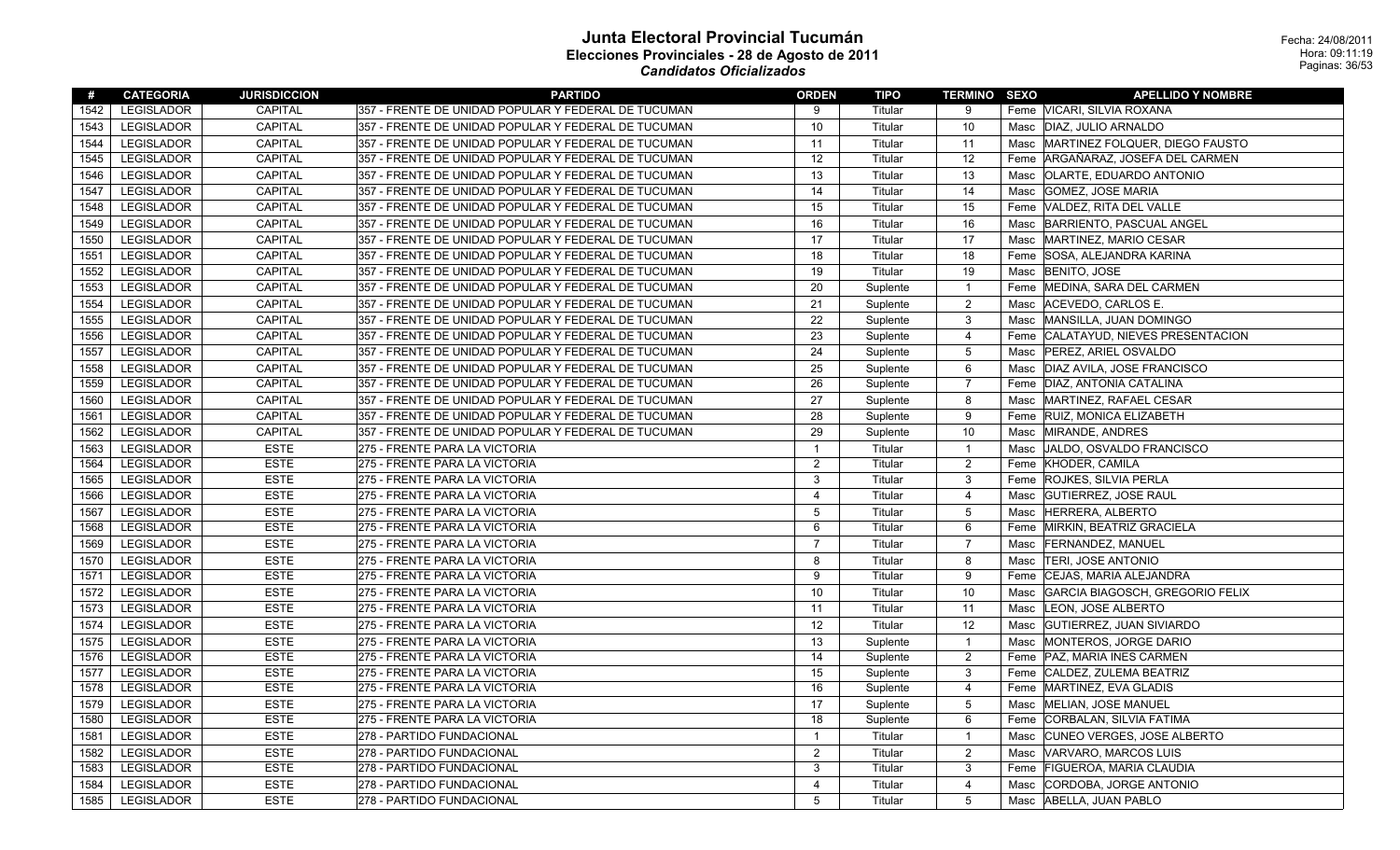| #    | <b>CATEGORIA</b>  | <b>JURISDICCION</b> | <b>PARTIDO</b>                | <b>ORDEN</b>   | TIPO     | <b>TERMINO SEXO</b> |      | <b>APELLIDO Y NOMBRE</b>              |
|------|-------------------|---------------------|-------------------------------|----------------|----------|---------------------|------|---------------------------------------|
| 1586 | LEGISLADOR        | <b>ESTE</b>         | 278 - PARTIDO FUNDACIONAL     | 6              | Titular  | 6                   |      | Feme MORALES, OLGA DE JESUS           |
| 1587 | <b>LEGISLADOR</b> | <b>ESTE</b>         | 278 - PARTIDO FUNDACIONAL     | $\overline{7}$ | Titular  | $\overline{7}$      | Masc | <b>BRITO, RUBEN ALFREDO</b>           |
| 1588 | <b>LEGISLADOR</b> | <b>ESTE</b>         | 278 - PARTIDO FUNDACIONAL     | 8              | Titular  | 8                   |      | Masc   PEREZ TOLEDO, CESAR VICTOR     |
| 1589 | <b>LEGISLADOR</b> | <b>ESTE</b>         | 278 - PARTIDO FUNDACIONAL     | 9              | Titular  | 9                   | Feme | BARRIONUEVO, MYRIAM DE LOS ANGELES    |
| 1590 | LEGISLADOR        | <b>ESTE</b>         | 278 - PARTIDO FUNDACIONAL     | 10             | Titular  | 10                  | Masc | ROMANO, CHRISTIAN WALTER              |
| 1591 | LEGISLADOR        | <b>ESTE</b>         | 278 - PARTIDO FUNDACIONAL     | 11             | Titular  | 11                  | Masc | JUAREZ, RODOLFO ALBERTO               |
| 1592 | <b>LEGISLADOR</b> | <b>ESTE</b>         | 278 - PARTIDO FUNDACIONAL     | 12             | Titular  | 12                  | Feme | DERACCO, NORMA FELICIA                |
| 1593 | LEGISLADOR        | <b>ESTE</b>         | 278 - PARTIDO FUNDACIONAL     | 13             | Suplente | $\overline{1}$      | Masc | <b>ROJAS, JORGE ROBERTO</b>           |
| 1594 | <b>LEGISLADOR</b> | <b>ESTE</b>         | 278 - PARTIDO FUNDACIONAL     | 14             | Suplente | $\overline{2}$      | Masc | LIZARRAGA, JOSE ERNESTO               |
| 1595 | <b>LEGISLADOR</b> | <b>ESTE</b>         | 278 - PARTIDO FUNDACIONAL     | 15             | Suplente | 3                   | Feme | LEAL, MARIA TERESA                    |
| 1596 | <b>LEGISLADOR</b> | <b>ESTE</b>         | 278 - PARTIDO FUNDACIONAL     | 16             | Suplente | 4                   | Masc | MAZA, OSVALDO ANTONIO                 |
| 1597 | <b>LEGISLADOR</b> | <b>ESTE</b>         | 278 - PARTIDO FUNDACIONAL     | 17             | Suplente | $\overline{5}$      | Masc | MILLAN, PEDRO DAVID                   |
| 1598 | <b>LEGISLADOR</b> | <b>ESTE</b>         | 278 - PARTIDO FUNDACIONAL     | 18             | Suplente | 6                   | Feme | MEDINA, MARIANA LORENA                |
| 1599 | <b>LEGISLADOR</b> | <b>ESTE</b>         | 212 - REPUBLICANO FUNDACIONAL | $\mathbf{1}$   | Titular  | $\overline{1}$      | Masc | <b>ZELAYA, LUIS FERNANDO</b>          |
| 1600 | <b>LEGISLADOR</b> | <b>ESTE</b>         | 212 - REPUBLICANO FUNDACIONAL | 2              | Titular  | $\overline{2}$      | Masc | AGUERO, ALDO ANTONIO                  |
| 1601 | <b>LEGISLADOR</b> | <b>ESTE</b>         | 212 - REPUBLICANO FUNDACIONAL | 3              | Titular  | 3                   | Feme | LOPEZ, PAULA                          |
| 1602 | <b>LEGISLADOR</b> | <b>ESTE</b>         | 212 - REPUBLICANO FUNDACIONAL | $\overline{4}$ | Titular  | $\overline{4}$      | Masc | MARTINEZ, GUSTAVO ALBERTO             |
| 1603 | <b>LEGISLADOR</b> | <b>ESTE</b>         | 212 - REPUBLICANO FUNDACIONAL | 5              | Titular  | 5                   | Feme | RUIZ DE HUIDOBRO, EUGENIA CAROLINA    |
| 1604 | <b>LEGISLADOR</b> | <b>ESTE</b>         | 212 - REPUBLICANO FUNDACIONAL | 6              | Titular  | 6                   |      | Feme   MACHADO, ELIZABETH             |
| 1605 | LEGISLADOR        | <b>ESTE</b>         | 212 - REPUBLICANO FUNDACIONAL | 7              | Titular  | $\overline{7}$      | Feme | PUCARELLI, PAOLA SILVINA              |
| 1606 | <b>LEGISLADOR</b> | <b>ESTE</b>         | 212 - REPUBLICANO FUNDACIONAL | 8              | Titular  | 8                   | Masc | <b>ZELAYA REYNOSO, PABLO SANTIAGO</b> |
| 1607 | <b>LEGISLADOR</b> | <b>ESTE</b>         | 212 - REPUBLICANO FUNDACIONAL | 9              | Titular  | 9                   | Masc | <b>ZELAYA, LUIS FERNANDO</b>          |
| 1608 | LEGISLADOR        | <b>ESTE</b>         | 212 - REPUBLICANO FUNDACIONAL | 10             | Titular  | 10                  | Masc | <b>FILIPPI, CARLOS ALBERTO</b>        |
| 1609 | <b>LEGISLADOR</b> | <b>ESTE</b>         | 212 - REPUBLICANO FUNDACIONAL | 11             | Titular  | 11                  | Masc | GIARDINA, VICENTE DOMINGO             |
| 1610 | <b>LEGISLADOR</b> | <b>ESTE</b>         | 212 - REPUBLICANO FUNDACIONAL | 12             | Titular  | 12                  | Feme | NAVARRO, MONICA ALEJANDRA             |
| 1611 | LEGISLADOR        | <b>ESTE</b>         | 212 - REPUBLICANO FUNDACIONAL | 13             | Suplente | $\overline{1}$      |      | Feme MOLINA, CYNTHIA NOEMI            |
| 1612 | LEGISLADOR        | <b>ESTE</b>         | 212 - REPUBLICANO FUNDACIONAL | 14             | Suplente | 2                   | Masc | NUÑEZ CAMPERO, JUAN MANUEL            |
| 1613 | <b>LEGISLADOR</b> | <b>ESTE</b>         | 212 - REPUBLICANO FUNDACIONAL | 15             | Suplente | 3                   | Masc | DIAZ, ANGEL PABLO                     |
| 1614 | LEGISLADOR        | <b>ESTE</b>         | 212 - REPUBLICANO FUNDACIONAL | 16             | Suplente | $\overline{4}$      |      | Feme MENDOZA, ANA MARIA               |
| 1615 | <b>LEGISLADOR</b> | <b>ESTE</b>         | 212 - REPUBLICANO FUNDACIONAL | 17             | Suplente | $\overline{5}$      |      | Feme PEREYRA, VIVIANA BEATRIZ         |
| 1616 | <b>LEGISLADOR</b> | <b>ESTE</b>         | 212 - REPUBLICANO FUNDACIONAL | 18             | Suplente | 6                   | Masc | PEREYRA, ROBERTO ANSELMO              |
| 1617 | <b>LEGISLADOR</b> | <b>ESTE</b>         | 928 - PARTIDO OBRERO          | $\mathbf{1}$   | Titular  | $\overline{1}$      | Feme | <b>COSTILLA, MARIA FLORENCIA</b>      |
| 1618 | LEGISLADOR        | <b>ESTE</b>         | 928 - PARTIDO OBRERO          | 2              | Titular  | 2                   | Masc | VELIZ, JOSE MANUEL                    |
| 1619 | <b>LEGISLADOR</b> | <b>ESTE</b>         | 928 - PARTIDO OBRERO          | 3              | Titular  | 3                   | Masc | KOBAK, CARLOS ERNESTO                 |
| 1620 | <b>LEGISLADOR</b> | <b>ESTE</b>         | 928 - PARTIDO OBRERO          | $\overline{4}$ | Titular  | $\overline{4}$      | Masc | <b>GEREZ, HECTOR DANIEL</b>           |
| 1621 | <b>LEGISLADOR</b> | <b>ESTE</b>         | 928 - PARTIDO OBRERO          | 5              | Titular  | 5                   | Masc | RODRIGUEZ, ANDRES ALFREDO             |
| 1622 | <b>LEGISLADOR</b> | <b>ESTE</b>         | 928 - PARTIDO OBRERO          | 6              | Titular  | 6                   | Feme | <b>GAMBARTE, MERCEDES CRUZ</b>        |
| 1623 | <b>LEGISLADOR</b> | <b>ESTE</b>         | 928 - PARTIDO OBRERO          | $\overline{7}$ | Titular  | $\overline{7}$      | Masc | KOBAK, JOSE RUBEN                     |
| 1624 | <b>LEGISLADOR</b> | <b>ESTE</b>         | 928 - PARTIDO OBRERO          | 8              | Titular  | 8                   | Feme | <b>GOMEZ, MARIA MANUELA</b>           |
| 1625 | <b>LEGISLADOR</b> | <b>ESTE</b>         | 928 - PARTIDO OBRERO          | 9              | Titular  | 9                   | Feme | DIAZ, IRMA RAMONA                     |
| 1626 | <b>LEGISLADOR</b> | <b>ESTE</b>         | 928 - PARTIDO OBRERO          | 10             | Titular  | 10                  | Masc | MEDINA, ISMAEL EXEQUIEL               |
| 1627 | <b>LEGISLADOR</b> | <b>ESTE</b>         | 928 - PARTIDO OBRERO          | 11             | Titular  | 11                  | Feme | KOBAK, LIDIA MERCEDES                 |
| 1628 | <b>LEGISLADOR</b> | <b>ESTE</b>         | 928 - PARTIDO OBRERO          | 12             | Titular  | 12                  | Masc | <b>GOMEZ, SAUL ALBERTO</b>            |
| 1629 | <b>LEGISLADOR</b> | <b>ESTE</b>         | 928 - PARTIDO OBRERO          | 13             | Suplente | $\overline{1}$      |      | Feme COSTILLA, LORENA PAOLA           |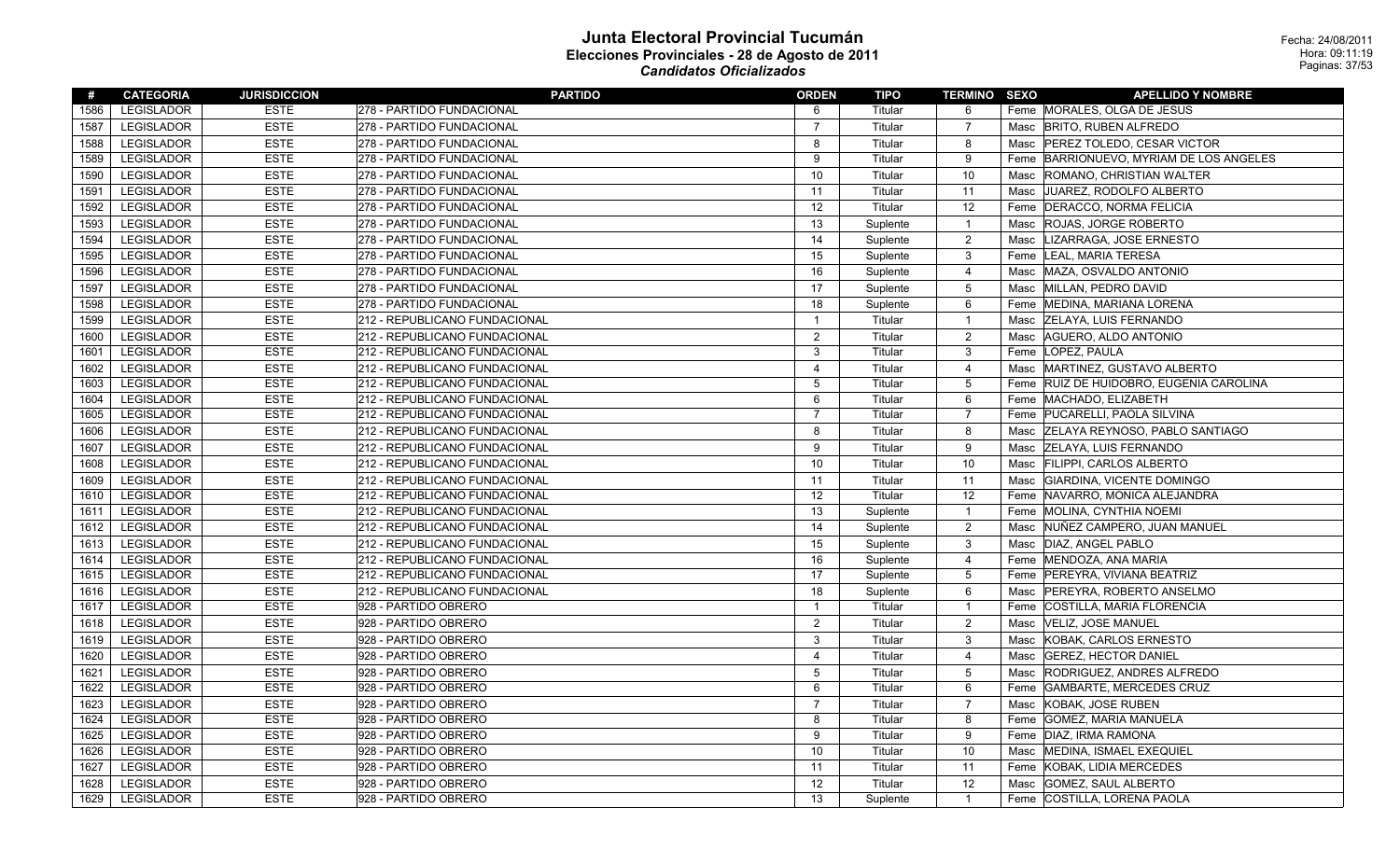| #    | <b>CATEGORIA</b>  | <b>JURISDICCION</b> | <b>PARTIDO</b>                  | <b>ORDEN</b>            | TIPO     | <b>TERMINO SEXO</b> |      | <b>APELLIDO Y NOMBRE</b>           |
|------|-------------------|---------------------|---------------------------------|-------------------------|----------|---------------------|------|------------------------------------|
| 1630 | <b>LEGISLADOR</b> | <b>ESTE</b>         | 928 - PARTIDO OBRERO            | 14                      | Suplente | 2                   |      | Feme LIZONDO, MARIA MERCEDES       |
| 1631 | LEGISLADOR        | <b>ESTE</b>         | 928 - PARTIDO OBRERO            | 15                      | Suplente | $\mathbf{3}$        |      | Feme   MEDINA, MIRTA GRACIELA      |
| 1632 | <b>LEGISLADOR</b> | <b>ESTE</b>         | 928 - PARTIDO OBRERO            | 16                      | Suplente | $\overline{4}$      | Feme | BARRAZA, YSIDORA ROSAURA           |
| 1633 | <b>LEGISLADOR</b> | <b>ESTE</b>         | 928 - PARTIDO OBRERO            | 17                      | Suplente | $\overline{5}$      | Masc | <b>ROJAS, MIGUEL AGUSTIN</b>       |
| 1634 | LEGISLADOR        | <b>ESTE</b>         | 4 - PARTIDO DE LOS TRABAJADORES | $\mathbf{1}$            | Titular  | $\overline{1}$      | Masc | GALVAN, ANDRES CEFERINO            |
| 1635 | <b>LEGISLADOR</b> | <b>ESTE</b>         | 4 - PARTIDO DE LOS TRABAJADORES | $\overline{2}$          | Titular  | $\overline{2}$      | Masc | <b>TORRES, OSCAR GUSTAVO</b>       |
| 1636 | LEGISLADOR        | <b>ESTE</b>         | 4 - PARTIDO DE LOS TRABAJADORES | 3                       | Titular  | $\mathbf{3}$        | Feme | ISMAEL, ELIANA BEATRIZ             |
| 1637 | <b>LEGISLADOR</b> | <b>ESTE</b>         | 4 - PARTIDO DE LOS TRABAJADORES | $\overline{\mathbf{4}}$ | Titular  | 4                   | Masc | LOPEZ, HECTOR RAUL                 |
| 1638 | <b>LEGISLADOR</b> | <b>ESTE</b>         | 4 - PARTIDO DE LOS TRABAJADORES | $\mathbf 5$             | Titular  | $\overline{5}$      | Masc | BARTOLINI, RAMON RODOLFO           |
| 1639 | LEGISLADOR        | <b>ESTE</b>         | 4 - PARTIDO DE LOS TRABAJADORES | 6                       | Titular  | 6                   |      | Feme   PAZ, ROSA VIVIANA           |
| 1640 | LEGISLADOR        | <b>ESTE</b>         | 4 - PARTIDO DE LOS TRABAJADORES | $\overline{7}$          | Titular  | $\overline{7}$      | Masc | ALBORNOZ, ARMANDO ANGEL            |
| 1641 | LEGISLADOR        | <b>ESTE</b>         | 4 - PARTIDO DE LOS TRABAJADORES | 8                       | Titular  | 8                   | Masc | AVELLANEDA, CARLOS HERALDO         |
| 1642 | LEGISLADOR        | <b>ESTE</b>         | 4 - PARTIDO DE LOS TRABAJADORES | 9                       | Titular  | 9                   |      | Feme   ARAGON, CLARA VICTORIA      |
| 1643 | LEGISLADOR        | <b>ESTE</b>         | 4 - PARTIDO DE LOS TRABAJADORES | 10                      | Titular  | 10                  | Masc | MORAN, JORGE ALEJANDRO             |
| 1644 | <b>LEGISLADOR</b> | <b>ESTE</b>         | 4 - PARTIDO DE LOS TRABAJADORES | 11                      | Titular  | 11                  | Masc | SANDANDER, OMAR MARCELINO          |
| 1645 | <b>LEGISLADOR</b> | <b>ESTE</b>         | 4 - PARTIDO DE LOS TRABAJADORES | 12                      | Titular  | 12                  | Feme | SORIA, FATIMA DEL VALLE            |
| 1646 | <b>LEGISLADOR</b> | <b>ESTE</b>         | 4 - PARTIDO DE LOS TRABAJADORES | 13                      | Suplente | $\overline{1}$      | Masc | LOBO, OMAR GUILLERMO               |
| 1647 | <b>LEGISLADOR</b> | <b>ESTE</b>         | 4 - PARTIDO DE LOS TRABAJADORES | 14                      | Suplente | $\overline{2}$      | Masc | JOFRE, FRANCISCO RAUL              |
| 1648 | <b>LEGISLADOR</b> | <b>ESTE</b>         | 4 - PARTIDO DE LOS TRABAJADORES | 15                      | Suplente | 3                   | Feme | BASILE, ROXANA DEL VALLE           |
| 1649 | LEGISLADOR        | <b>ESTE</b>         | 4 - PARTIDO DE LOS TRABAJADORES | 16                      | Suplente | 4                   | Masc | OSORES, JORGE LEONARDO             |
| 1650 | <b>LEGISLADOR</b> | <b>ESTE</b>         | 4 - PARTIDO DE LOS TRABAJADORES | 17                      | Suplente | $\overline{5}$      | Masc | <b>ACOSTA, MARCOS JAVIER</b>       |
| 1651 | <b>LEGISLADOR</b> | <b>ESTE</b>         | 4 - PARTIDO DE LOS TRABAJADORES | 18                      | Suplente | 6                   | Feme | HERRERA, ANA CECILIA               |
| 1652 | <b>LEGISLADOR</b> | <b>ESTE</b>         | 243 - VANGUARDIA POPULAR        | $\mathbf{1}$            | Titular  | $\overline{1}$      | Masc | ALMEIDA, MANUEL ENRIQUE.           |
| 1653 | LEGISLADOR        | <b>ESTE</b>         | 243 - VANGUARDIA POPULAR        | $\overline{2}$          | Titular  | $\overline{2}$      | Feme | GUARDIA ROSALES, LILIANA DEL VALLE |
| 1654 | <b>LEGISLADOR</b> | <b>ESTE</b>         | 243 - VANGUARDIA POPULAR        | 3                       | Titular  | 3                   | Masc | <b>BRAVO, JOSE LUIS</b>            |
| 1655 | LEGISLADOR        | <b>ESTE</b>         | 243 - VANGUARDIA POPULAR        | $\overline{4}$          | Titular  | 4                   |      | Feme DIAZ, IVANNA MARCELA          |
| 1656 | <b>LEGISLADOR</b> | <b>ESTE</b>         | 243 - VANGUARDIA POPULAR        | 5                       | Titular  | $5\overline{)}$     |      | Feme AUTALAN, NANCY MARGARITA      |
| 1657 | <b>LEGISLADOR</b> | <b>ESTE</b>         | 243 - VANGUARDIA POPULAR        | 6                       | Titular  | 6                   |      | Feme   PEREZ, ANDREA PAOLA         |
| 1658 | <b>LEGISLADOR</b> | <b>ESTE</b>         | 243 - VANGUARDIA POPULAR        | $\overline{7}$          | Titular  | $\overline{7}$      | Feme | PEREZ, MARCELA FABIANA             |
| 1659 | <b>LEGISLADOR</b> | <b>ESTE</b>         | 243 - VANGUARDIA POPULAR        | 8                       | Titular  | 8                   |      | Feme   TREJO, MABEL MARTINA        |
| 1660 | <b>LEGISLADOR</b> | <b>ESTE</b>         | 243 - VANGUARDIA POPULAR        | 9                       | Titular  | 9                   |      | Feme ROMERO, SANDRA PATRICIA       |
| 1661 | <b>LEGISLADOR</b> | <b>ESTE</b>         | 243 - VANGUARDIA POPULAR        | 10                      | Titular  | 10                  | Masc | DIAZ, ERNESTO PASCUAL              |
| 1662 | <b>LEGISLADOR</b> | <b>ESTE</b>         | 243 - VANGUARDIA POPULAR        | 11                      | Titular  | 11                  | Masc | <b>GOMEZ, JAVIER AUGUSTO</b>       |
| 1663 | <b>LEGISLADOR</b> | <b>ESTE</b>         | 243 - VANGUARDIA POPULAR        | 12                      | Titular  | 12                  | Masc | GONZALEZ, JOSE LUIS                |
| 1664 | <b>LEGISLADOR</b> | <b>ESTE</b>         | 243 - VANGUARDIA POPULAR        | 13                      | Suplente | $\overline{1}$      | Masc | DIAZ, DANIEL GERARDO               |
| 1665 | <b>LEGISLADOR</b> | <b>ESTE</b>         | 243 - VANGUARDIA POPULAR        | 14                      | Suplente | $\overline{2}$      | Masc | SANTUCHO, JOSE LUIS                |
| 1666 | <b>LEGISLADOR</b> | <b>ESTE</b>         | 243 - VANGUARDIA POPULAR        | 15                      | Suplente | 3                   | Feme | GARNICA, MARIA ANGELICA DEL C      |
| 1667 | <b>LEGISLADOR</b> | <b>ESTE</b>         | 243 - VANGUARDIA POPULAR        | 16                      | Suplente | $\overline{4}$      | Masc | <b>ZARATE, RAMON GENARO</b>        |
| 1668 | <b>LEGISLADOR</b> | <b>ESTE</b>         | 243 - VANGUARDIA POPULAR        | 17                      | Suplente | 5                   | Masc | MAGUNA, ROBERTO RODOLFO            |
| 1669 | <b>LEGISLADOR</b> | <b>ESTE</b>         | 243 - VANGUARDIA POPULAR        | 18                      | Suplente | 6                   | Feme | PAEZ, PATRICIA ALEJANDRA           |
| 1670 | <b>LEGISLADOR</b> | <b>ESTE</b>         | 162 - PARTIDO PROYECTO POPULAR  | $\mathbf{1}$            | Titular  | $\overline{1}$      | Masc | <b>PAZ, ROQUE RAUL</b>             |
| 1671 | <b>LEGISLADOR</b> | <b>ESTE</b>         | 162 - PARTIDO PROYECTO POPULAR  | 2                       | Titular  | $\overline{2}$      | Feme | LOBO, MARIA JOSE                   |
| 1672 | <b>LEGISLADOR</b> | <b>ESTE</b>         | 162 - PARTIDO PROYECTO POPULAR  | 3                       | Titular  | 3                   | Masc | NIEVA, JUAN ANTONIO                |
| 1673 | <b>LEGISLADOR</b> | <b>ESTE</b>         | 162 - PARTIDO PROYECTO POPULAR  | $\overline{\mathbf{4}}$ | Titular  | $\overline{4}$      |      | Feme RIVADENEIRA, NELLY            |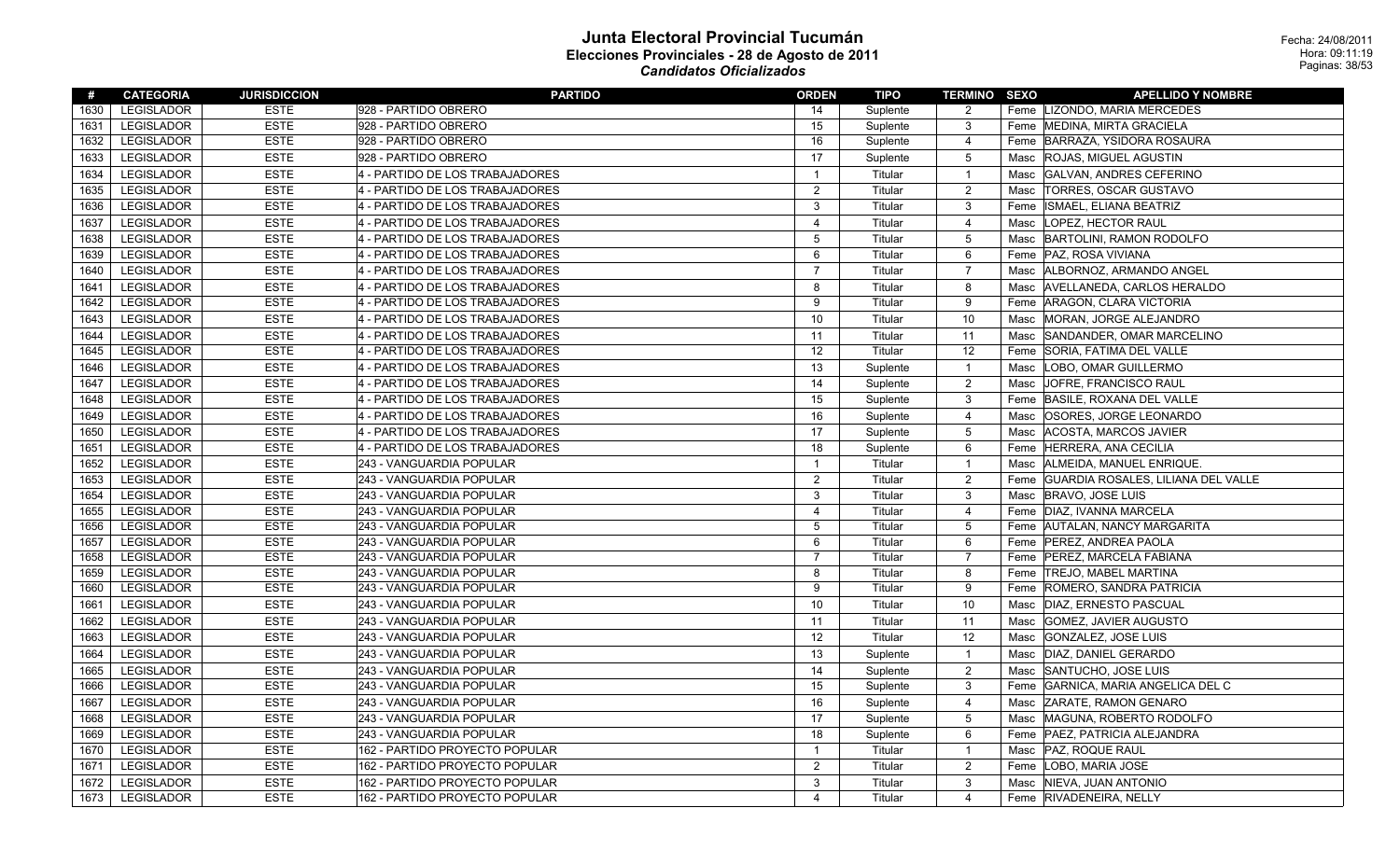| #    | <b>CATEGORIA</b>  | <b>JURISDICCION</b> | <b>PARTIDO</b>                 | <b>ORDEN</b>            | TIPO     | <b>TERMINO SEXO</b> | <b>APELLIDO Y NOMBRE</b>                  |
|------|-------------------|---------------------|--------------------------------|-------------------------|----------|---------------------|-------------------------------------------|
| 1674 | <b>LEGISLADOR</b> | <b>ESTE</b>         | 162 - PARTIDO PROYECTO POPULAR | 5                       | Titular  | $5\overline{)}$     | Masc GIMENEZ, JUAN FELIPE GERARDO         |
| 1675 | LEGISLADOR        | <b>ESTE</b>         | 162 - PARTIDO PROYECTO POPULAR | 6                       | Titular  | 6                   | CORONEL, GUSTAVO MARCO ANTONIO<br>Masc    |
| 1676 | <b>LEGISLADOR</b> | <b>ESTE</b>         | 162 - PARTIDO PROYECTO POPULAR | $\overline{7}$          | Titular  | $\overline{7}$      | NUÑEZ, LUIS RENE<br>Masc                  |
| 1677 | LEGISLADOR        | <b>ESTE</b>         | 162 - PARTIDO PROYECTO POPULAR | 8                       | Titular  | 8                   | CABRERA, MARIA LAURA<br>Feme              |
| 1678 | <b>LEGISLADOR</b> | <b>ESTE</b>         | 162 - PARTIDO PROYECTO POPULAR | 9                       | Titular  | 9                   | Masc AVILA, ERNESTO ENRIQUE               |
| 1679 | <b>LEGISLADOR</b> | <b>ESTE</b>         | 162 - PARTIDO PROYECTO POPULAR | 10                      | Titular  | 10                  | BARRO DEL SOLAR, RICARDO A<br>Masc        |
| 1680 | LEGISLADOR        | <b>ESTE</b>         | 162 - PARTIDO PROYECTO POPULAR | 11                      | Titular  | 11                  | Feme   DIAZ, LILIANA BEATRIZ              |
| 1681 | <b>LEGISLADOR</b> | <b>ESTE</b>         | 162 - PARTIDO PROYECTO POPULAR | 12                      | Titular  | 12                  | Masc   FIGUEROA, EDGARDO RUBEN            |
| 1682 | <b>LEGISLADOR</b> | <b>ESTE</b>         | 162 - PARTIDO PROYECTO POPULAR | 13                      | Suplente | $\overline{1}$      | <b>MOYA, BENITO ALBERTO</b><br>Masc       |
| 1683 | LEGISLADOR        | <b>ESTE</b>         | 162 - PARTIDO PROYECTO POPULAR | 14                      | Suplente | $\overline{2}$      | CORONEL, IVONE BEATRIZ DEL VALLE<br>Feme  |
| 1684 | <b>LEGISLADOR</b> | <b>ESTE</b>         | 162 - PARTIDO PROYECTO POPULAR | 15                      | Suplente | $\mathbf{3}$        | Masc RIOS, OSCAR ALFREDO                  |
| 1685 | <b>LEGISLADOR</b> | <b>ESTE</b>         | 162 - PARTIDO PROYECTO POPULAR | 16                      | Suplente | $\overline{4}$      | Feme ARIAS, MARIA DEL CARMEN              |
| 1686 | <b>LEGISLADOR</b> | <b>ESTE</b>         | 162 - PARTIDO PROYECTO POPULAR | 17                      | Suplente | $5\,$               | CUBARLE, JUAN ANTONIO<br>Masc             |
| 1687 | LEGISLADOR        | <b>ESTE</b>         | 162 - PARTIDO PROYECTO POPULAR | 18                      | Suplente | 6                   | Feme RODRIGUEZ, CYNTHIA ERIKA             |
| 1688 | <b>LEGISLADOR</b> | <b>ESTE</b>         | 268 - TODOS POR TUCUMAN        | $\mathbf{1}$            | Titular  | $\overline{1}$      | LOSSI, VICTOR ALFREDO<br>Masc             |
| 1689 | <b>LEGISLADOR</b> | <b>ESTE</b>         | 268 - TODOS POR TUCUMAN        | $\overline{2}$          | Titular  | $\overline{2}$      | Feme GUTIERREZ, GRACIELA DEL VALLE        |
| 1690 | <b>LEGISLADOR</b> | <b>ESTE</b>         | 268 - TODOS POR TUCUMAN        | $\mathbf{3}$            | Titular  | $\mathbf{3}$        | Masc SILVESTRE, JORGE ANTONIO             |
| 1691 | <b>LEGISLADOR</b> | <b>ESTE</b>         | 268 - TODOS POR TUCUMAN        | $\overline{\mathbf{4}}$ | Titular  | $\overline{4}$      | Masc<br><b>FERNANDEZ, SEGUNDO VICENTE</b> |
| 1692 | <b>LEGISLADOR</b> | <b>ESTE</b>         | 268 - TODOS POR TUCUMAN        | 5                       | Titular  | $5\,$               | Masc BASUALDO, VICTOR FRANCISCO           |
| 1693 | <b>LEGISLADOR</b> | <b>ESTE</b>         | 268 - TODOS POR TUCUMAN        | 6                       | Titular  | 6                   | Feme RODRIGUEZ, CLAUDIA ROSA              |
| 1694 | <b>LEGISLADOR</b> | <b>ESTE</b>         | 268 - TODOS POR TUCUMAN        | $\overline{7}$          | Titular  | $\overline{7}$      | Feme MOYANO, SILVIA SUSANA                |
| 1695 | LEGISLADOR        | <b>ESTE</b>         | 268 - TODOS POR TUCUMAN        | 8                       | Titular  | 8                   | Masc   FARA, LUIS ANTONIO                 |
| 1696 | <b>LEGISLADOR</b> | <b>ESTE</b>         | 268 - TODOS POR TUCUMAN        | 9                       | Titular  | 9                   | LOPEZ, ANGEL AGUSTIN<br>Masc              |
| 1697 | <b>LEGISLADOR</b> | <b>ESTE</b>         | 268 - TODOS POR TUCUMAN        | 10                      | Titular  | 10                  | <b>ROBLES, ENRIQUE IGNACIO</b><br>Masc    |
| 1698 | <b>LEGISLADOR</b> | <b>ESTE</b>         | 268 - TODOS POR TUCUMAN        | 11                      | Titular  | 11                  | SILVA, HUGO CESAR<br>Masc                 |
| 1699 | <b>LEGISLADOR</b> | <b>ESTE</b>         | 268 - TODOS POR TUCUMAN        | 12                      | Titular  | 12                  | Feme HASSAN, MONICA ELIANA                |
| 1700 | <b>LEGISLADOR</b> | <b>ESTE</b>         | 268 - TODOS POR TUCUMAN        | 13                      | Suplente | $\overline{1}$      | Feme PINO, MARIA EVA                      |
| 1701 | <b>LEGISLADOR</b> | <b>ESTE</b>         | 268 - TODOS POR TUCUMAN        | 14                      | Suplente | $\overline{2}$      | Masc SALINAS, VICTOR MANUEL               |
| 1702 | LEGISLADOR        | <b>ESTE</b>         | 268 - TODOS POR TUCUMAN        | 15                      | Suplente | $\mathbf{3}$        | Feme SUASNABAR, NOEMI DEL CARMEN          |
| 1703 | <b>LEGISLADOR</b> | <b>ESTE</b>         | 268 - TODOS POR TUCUMAN        | 16                      | Suplente | $\overline{4}$      | Feme JUAREZ, SARA ESTHER                  |
| 1704 | LEGISLADOR        | <b>ESTE</b>         | 268 - TODOS POR TUCUMAN        | 17                      | Suplente | $5\phantom{.0}$     | SILVA, CESAR ARNALDO<br>Masc              |
| 1705 | <b>LEGISLADOR</b> | <b>ESTE</b>         | 268 - TODOS POR TUCUMAN        | 18                      | Suplente | 6                   | Feme DOMINGUEZ, GLADYS BEATRIZ            |
| 1706 | <b>LEGISLADOR</b> | <b>ESTE</b>         | 276 - ALIANZA PROYECTO SUR     | $\mathbf{1}$            | Titular  | $\overline{1}$      | Masc FARIAS, ANTONIO ERNESTO              |
| 1707 | LEGISLADOR        | <b>ESTE</b>         | 276 - ALIANZA PROYECTO SUR     | 2                       | Titular  | $\overline{2}$      | Feme   MEDINA, MERCEDES FRANCISCA         |
| 1708 | <b>LEGISLADOR</b> | <b>ESTE</b>         | 276 - ALIANZA PROYECTO SUR     | 3                       | Titular  | $\mathbf{3}$        | DIAZ, VICTOR HUGO<br>Masc                 |
| 1709 | <b>LEGISLADOR</b> | <b>ESTE</b>         | 276 - ALIANZA PROYECTO SUR     | $\overline{\mathbf{4}}$ | Titular  | $\overline{4}$      | <b>TETTAMANZI, CESAR NELSON</b><br>Masc   |
| 1710 | <b>LEGISLADOR</b> | <b>ESTE</b>         | 276 - ALIANZA PROYECTO SUR     | 5                       | Titular  | $5\,$               | MUSTAFA, EMILIO FRANCISCO<br>Masc         |
| 1711 | <b>LEGISLADOR</b> | <b>ESTE</b>         | 276 - ALIANZA PROYECTO SUR     | 6                       | Titular  | $6\phantom{.}6$     | Feme VIZCARRA, LILIANA                    |
| 1712 | <b>LEGISLADOR</b> | <b>ESTE</b>         | 276 - ALIANZA PROYECTO SUR     | $\overline{7}$          | Titular  | $\overline{7}$      | TABOADA, CARLOS ARMANDO<br>Masc           |
| 1713 | <b>LEGISLADOR</b> | <b>ESTE</b>         | 276 - ALIANZA PROYECTO SUR     | 8                       | Titular  | 8                   | JUAREZ, PETRONA DEL CARMEN<br>Feme        |
| 1714 | <b>LEGISLADOR</b> | <b>ESTE</b>         | 276 - ALIANZA PROYECTO SUR     | 9                       | Titular  | 9                   | CAMACHO, CLAUDIA VERONICA<br>Feme         |
| 1715 | LEGISLADOR        | <b>ESTE</b>         | 276 - ALIANZA PROYECTO SUR     | 10                      | Titular  | 10                  | ROLDAN, ROBERTO JONAS<br>Masc             |
| 1716 | <b>LEGISLADOR</b> | <b>ESTE</b>         | 276 - ALIANZA PROYECTO SUR     | 11                      | Titular  | 11                  | SOLIS, SEBASTIAN<br>Masc                  |
| 1717 | <b>LEGISLADOR</b> | <b>ESTE</b>         | 276 - ALIANZA PROYECTO SUR     | 12                      | Titular  | 12                  | Feme CABRERA, ROSA MARTINA                |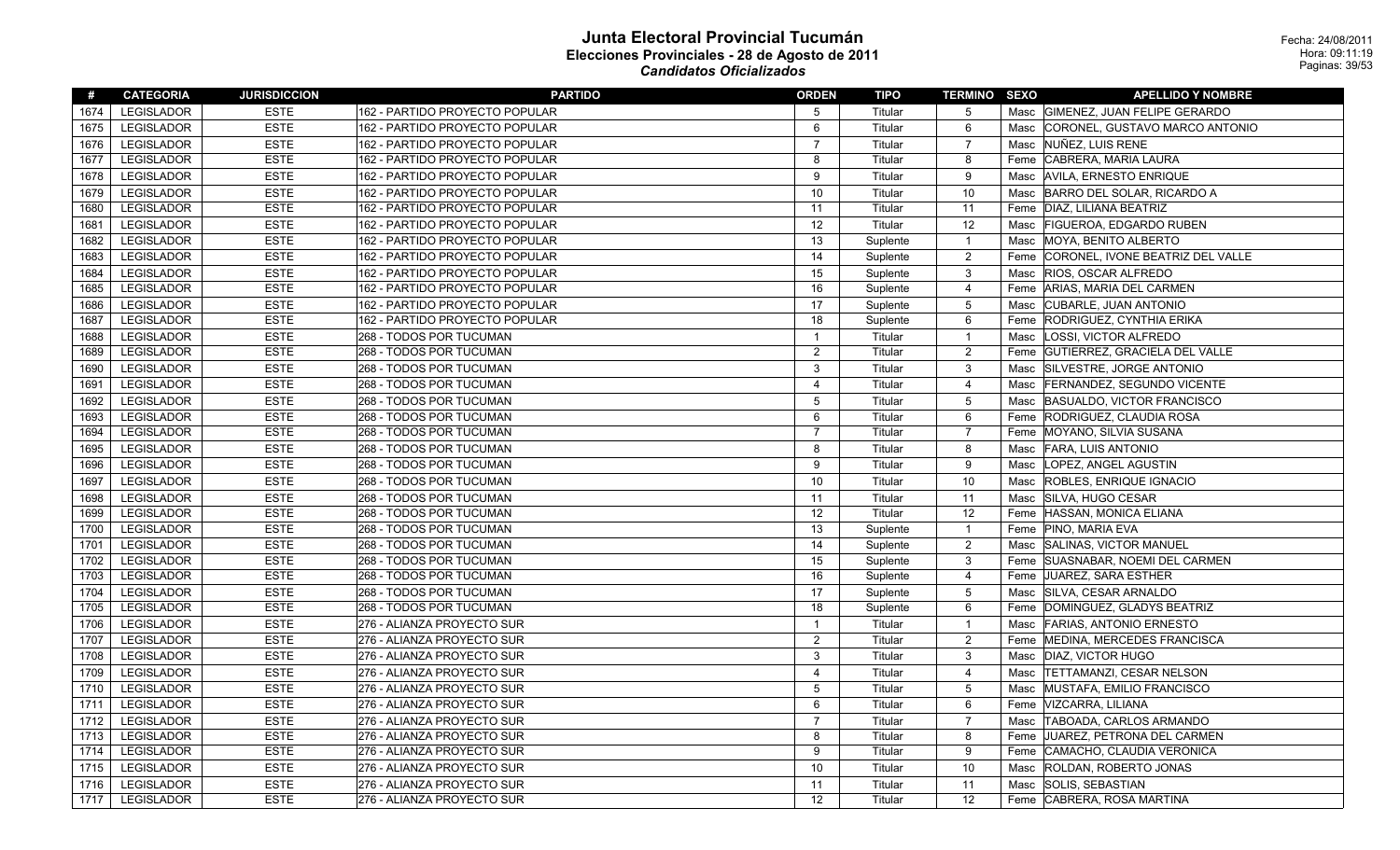| #    | <b>CATEGORIA</b>  | <b>JURISDICCION</b> | <b>PARTIDO</b>                | <b>ORDEN</b>   | TIPO     | <b>TERMINO SEXO</b> |      | <b>APELLIDO Y NOMBRE</b>              |
|------|-------------------|---------------------|-------------------------------|----------------|----------|---------------------|------|---------------------------------------|
| 1718 | <b>LEGISLADOR</b> | <b>ESTE</b>         | 276 - ALIANZA PROYECTO SUR    | 13             | Suplente | $\mathbf{1}$        |      | Masc ACOSTA, JORGE LUIS               |
| 1719 | <b>LEGISLADOR</b> | <b>ESTE</b>         | 276 - ALIANZA PROYECTO SUR    | 14             | Suplente | $\overline{c}$      |      | Masc CHICCHI, ANGEL SEBASTIAN         |
| 1720 | <b>LEGISLADOR</b> | <b>ESTE</b>         | 276 - ALIANZA PROYECTO SUR    | 15             | Suplente | $\mathbf{3}$        |      | Feme ROMERO, DELINA                   |
| 1721 | <b>LEGISLADOR</b> | <b>ESTE</b>         | 276 - ALIANZA PROYECTO SUR    | 16             | Suplente | $\overline{4}$      | Masc | MALDONADO, ARIEL ISMAEL               |
| 1722 | <b>LEGISLADOR</b> | <b>ESTE</b>         | 276 - ALIANZA PROYECTO SUR    | 17             | Suplente | $\mathbf 5$         |      | Feme GOMEZ, SOFIA GRACIELA            |
| 1723 | LEGISLADOR        | <b>ESTE</b>         | 276 - ALIANZA PROYECTO SUR    | 18             | Suplente | 6                   | Masc | NIEVA, VICTOR NOLASCO                 |
| 1724 | <b>LEGISLADOR</b> | <b>ESTE</b>         | 274 - ACUERDO CIVICO Y SOCIAL | $\mathbf{1}$   | Titular  | $\mathbf{1}$        | Masc | LUNA, ALBERTO SEBASTIAN               |
| 1725 | LEGISLADOR        | <b>ESTE</b>         | 274 - ACUERDO CIVICO Y SOCIAL | 2              | Titular  | $\overline{2}$      |      | Masc GRANDVAL, PABLO ALBERTO          |
| 1726 | <b>LEGISLADOR</b> | <b>ESTE</b>         | 274 - ACUERDO CIVICO Y SOCIAL | 3              | Titular  | 3                   |      | Feme PEREZ, SILVIA ANDREA             |
| 1727 | LEGISLADOR        | <b>ESTE</b>         | 274 - ACUERDO CIVICO Y SOCIAL | $\overline{4}$ | Titular  | 4                   | Masc | <b>FLORES, JORGE ANTONIO</b>          |
| 1728 | LEGISLADOR        | <b>ESTE</b>         | 274 - ACUERDO CIVICO Y SOCIAL | $\overline{5}$ | Titular  | $\mathbf 5$         | Masc | KAMEL, JAVIER ISMAEL                  |
| 1729 | LEGISLADOR        | <b>ESTE</b>         | 274 - ACUERDO CIVICO Y SOCIAL | 6              | Titular  | 6                   |      | Feme QUESADA, FABIANA AIDA            |
| 1730 | <b>LEGISLADOR</b> | <b>ESTE</b>         | 274 - ACUERDO CIVICO Y SOCIAL | $\overline{7}$ | Titular  | $\overline{7}$      | Masc | MEDINA, MARCOS EDUARDO                |
| 1731 | <b>LEGISLADOR</b> | <b>ESTE</b>         | 274 - ACUERDO CIVICO Y SOCIAL | 8              | Titular  | 8                   |      | Masc WAWRZYR, JOSE CASIMIRO           |
| 1732 | <b>LEGISLADOR</b> | <b>ESTE</b>         | 274 - ACUERDO CIVICO Y SOCIAL | 9              | Titular  | 9                   | Feme | ALBARRACIN, JULIANA NELIDA            |
| 1733 | <b>LEGISLADOR</b> | <b>ESTE</b>         | 274 - ACUERDO CIVICO Y SOCIAL | 10             | Titular  | 10                  | Masc | GONZALEZ, FERNANDO MARTIN             |
| 1734 | <b>LEGISLADOR</b> | <b>ESTE</b>         | 274 - ACUERDO CIVICO Y SOCIAL | 11             | Titular  | 11                  | Masc | LAZARTE, WALTER ALEJANDRO             |
| 1735 | <b>LEGISLADOR</b> | <b>ESTE</b>         | 274 - ACUERDO CIVICO Y SOCIAL | 12             | Titular  | 12                  | Feme | MOLINA, SILVIA ELIZABETH              |
| 1736 | <b>LEGISLADOR</b> | <b>ESTE</b>         | 274 - ACUERDO CIVICO Y SOCIAL | 13             | Suplente | $\mathbf{1}$        |      | Masc QUINTEROS, JULIO ALBERTO HUGO    |
| 1737 | LEGISLADOR        | <b>ESTE</b>         | 274 - ACUERDO CIVICO Y SOCIAL | 14             | Suplente | $\overline{2}$      |      | Masc   TREJO, PABLO MARCELO           |
| 1738 | <b>LEGISLADOR</b> | <b>ESTE</b>         | 274 - ACUERDO CIVICO Y SOCIAL | 15             | Suplente | $\mathbf{3}$        | Feme | JUAREZ, VALERIA DEL VALLE             |
| 1739 | LEGISLADOR        | <b>ESTE</b>         | 274 - ACUERDO CIVICO Y SOCIAL | 16             | Suplente | 4                   | Masc | VERGARA, HERALDO ALBERTO              |
| 1740 | LEGISLADOR        | <b>ESTE</b>         | 274 - ACUERDO CIVICO Y SOCIAL | 17             | Suplente | $\overline{5}$      |      | Feme RESOLA, MARIA FRANCISCA          |
| 1741 | <b>LEGISLADOR</b> | <b>ESTE</b>         | 274 - ACUERDO CIVICO Y SOCIAL | 18             | Suplente | 6                   | Feme | JUAREZ, CRISTINA DEL VALLE            |
| 1742 | <b>LEGISLADOR</b> | <b>ESTE</b>         | 185 - LA LINEA                | $\mathbf{1}$   | Titular  | $\mathbf{1}$        | Masc | JUAREZ, SEGUNDO ALBERTO               |
| 1743 | <b>LEGISLADOR</b> | <b>ESTE</b>         | 185 - LA LINEA                | $\overline{2}$ | Titular  | $\overline{2}$      |      | Feme JUAREZ, MARIA AZUCENA            |
| 1744 | <b>LEGISLADOR</b> | <b>ESTE</b>         | 185 - LA LINEA                | 3              | Titular  | 3                   | Masc | CABRERA, MARIO FERNANDO               |
| 1745 | <b>LEGISLADOR</b> | <b>ESTE</b>         | 185 - LA LINEA                | $\overline{4}$ | Titular  | $\overline{4}$      | Feme | ARGAÑARAZ, ALEJANDRA DEL VALLE        |
| 1746 | <b>LEGISLADOR</b> | <b>ESTE</b>         | 185 - LA LINEA                | 5              | Titular  | $\overline{5}$      | Feme | VILLAGRA MEDINA, CYNTHIA CAROLINA D V |
| 1747 | <b>LEGISLADOR</b> | <b>ESTE</b>         | 185 - LA LINEA                | 6              | Titular  | 6                   | Masc | SOSA, SERGIO DANIEL                   |
| 1748 | LEGISLADOR        | <b>ESTE</b>         | 185 - LA LINEA                | $\overline{7}$ | Titular  | $\overline{7}$      | Masc | ACOSTA, NESTOR HUGO                   |
| 1749 | <b>LEGISLADOR</b> | <b>ESTE</b>         | 185 - LA LINEA                | 8              | Titular  | $\bf 8$             | Masc | CAMPERO, PABLO ALEJANDRO              |
| 1750 | <b>LEGISLADOR</b> | <b>ESTE</b>         | 185 - LA LINEA                | 9              | Titular  | 9                   |      | Feme BUSTOS, YNES DEL VALLE           |
| 1751 | <b>LEGISLADOR</b> | <b>ESTE</b>         | 185 - LA LINEA                | 10             | Titular  | 10                  | Masc | LAZARTE, ALFREDO MIGUEL               |
| 1752 | <b>LEGISLADOR</b> | <b>ESTE</b>         | 185 - LA LINEA                | 11             | Titular  | 11                  |      | Masc ALDERETE, ROGELIO IRENEO         |
| 1753 | <b>LEGISLADOR</b> | <b>ESTE</b>         | 185 - LA LINEA                | 12             | Titular  | 12                  |      | Feme MORENO, SARA LIA DEL VALLE       |
| 1754 | LEGISLADOR        | <b>ESTE</b>         | 185 - LA LINEA                | 13             | Suplente | $\mathbf{1}$        |      | Feme ALDERETE, FRANCISCA DOLORES      |
| 1755 | <b>LEGISLADOR</b> | <b>ESTE</b>         | <b>185 - LA LINEA</b>         | 14             | Suplente | $\sqrt{2}$          | Masc | CABRERA, BENIGNO ALFREDO              |
| 1756 | <b>LEGISLADOR</b> | <b>ESTE</b>         | 185 - LA LINEA                | 15             | Suplente | 3                   |      | Feme PONCE, SONIA MABEL               |
| 1757 | <b>LEGISLADOR</b> | <b>ESTE</b>         | 185 - LA LINEA                | 16             | Suplente | $\overline{4}$      | Masc | <b>GUZMAN, ROQUE RUBEN</b>            |
| 1758 | LEGISLADOR        | <b>ESTE</b>         | 185 - LA LINEA                | 17             | Suplente | 5                   | Feme | <b>BERENGUER, LILIANA ESTER</b>       |
| 1759 | LEGISLADOR        | <b>ESTE</b>         | 185 - LA LINEA                | 18             | Suplente | 6                   | Masc | <b>BUSTOS, JORGE LUIS</b>             |
| 1760 | <b>LEGISLADOR</b> | <b>ESTE</b>         | 219 - NOS UNE EL CAMBIO       | $\overline{1}$ | Titular  | $\mathbf{1}$        | Masc | <b>CRUZ, NELSON</b>                   |
| 1761 | <b>LEGISLADOR</b> | <b>ESTE</b>         | 219 - NOS UNE EL CAMBIO       | 2              | Titular  | $\overline{2}$      |      | Masc RIOS, JORGE ANTONIO              |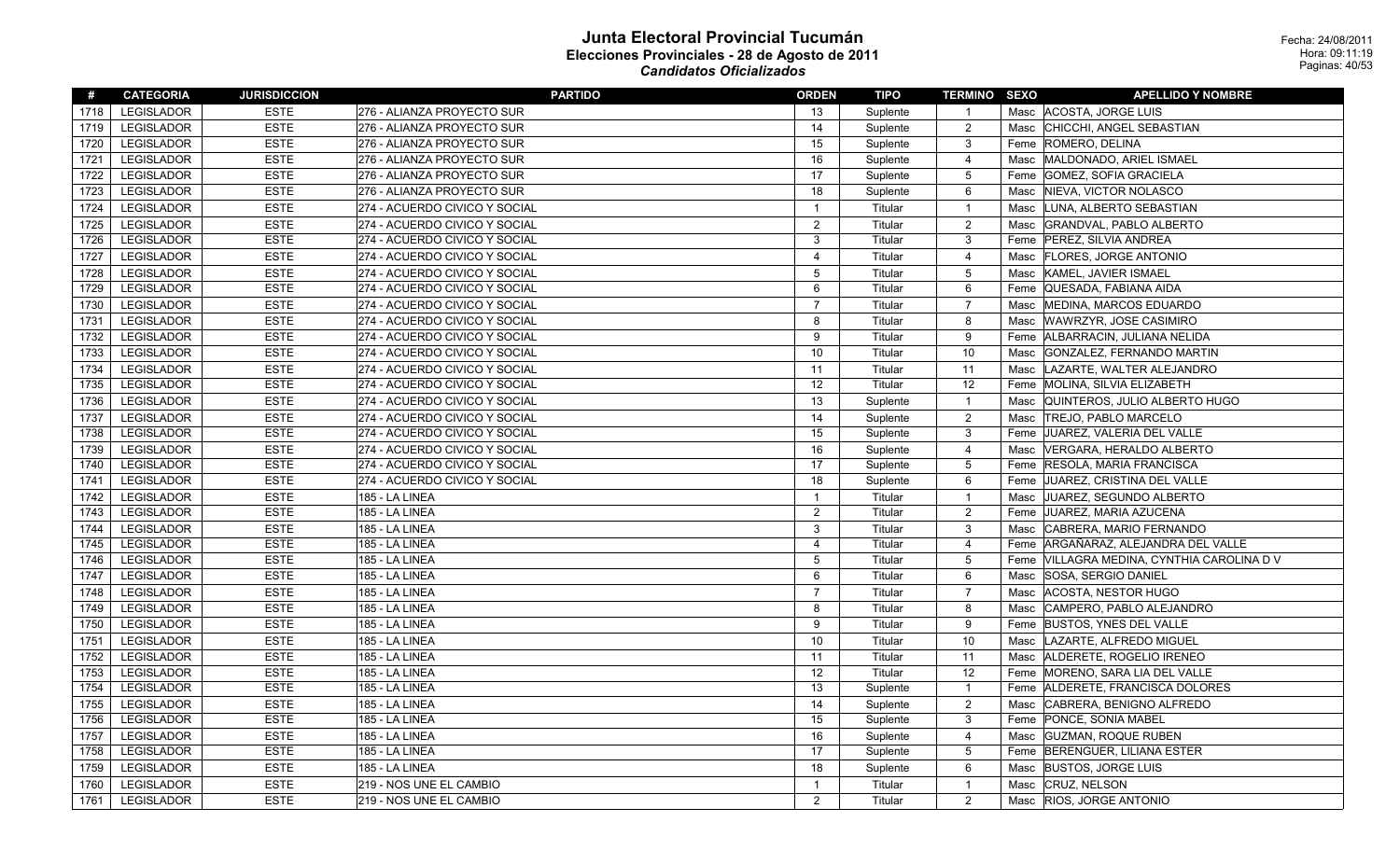| #    | <b>CATEGORIA</b>  | <b>JURISDICCION</b> | <b>PARTIDO</b>                 | <b>ORDEN</b>   | <b>TIPO</b> | <b>TERMINO SEXO</b> |      | <b>APELLIDO Y NOMBRE</b>           |
|------|-------------------|---------------------|--------------------------------|----------------|-------------|---------------------|------|------------------------------------|
| 1762 | LEGISLADOR        | <b>ESTE</b>         | 219 - NOS UNE EL CAMBIO        | 3              | Titular     | 3                   |      | Feme FRIAS, RAMONA R.              |
| 1763 | <b>LEGISLADOR</b> | <b>ESTE</b>         | 219 - NOS UNE EL CAMBIO        | $\overline{4}$ | Titular     | 4                   | Masc | LESCANO, FELIPE ENRIQUE            |
| 1764 | <b>LEGISLADOR</b> | <b>ESTE</b>         | 219 - NOS UNE EL CAMBIO        | 5              | Titular     | 5                   |      | Masc RAMOS, JUAN JESUS             |
| 1765 | LEGISLADOR        | <b>ESTE</b>         | 219 - NOS UNE EL CAMBIO        | 6              | Titular     | 6                   |      | Feme   LOPEZ, RAMONA ANTONIA       |
| 1766 | <b>LEGISLADOR</b> | <b>ESTE</b>         | 219 - NOS UNE EL CAMBIO        | $\overline{7}$ | Titular     | $\overline{7}$      | Masc | GUTIERREZ, HUGO DIEGO              |
| 1767 | <b>LEGISLADOR</b> | <b>ESTE</b>         | 219 - NOS UNE EL CAMBIO        | 8              | Titular     | 8                   | Masc | QUIROGA, BAUTISTA NICOLAS          |
| 1768 | <b>LEGISLADOR</b> | <b>ESTE</b>         | 219 - NOS UNE EL CAMBIO        | 9              | Titular     | 9                   |      | Feme YAPURA, MARIA GUILLERMINA     |
| 1769 | <b>LEGISLADOR</b> | <b>ESTE</b>         | 219 - NOS UNE EL CAMBIO        | 10             | Titular     | 10                  | Masc | JAIME, CRISTIAN EDUARDO            |
| 1770 | LEGISLADOR        | <b>ESTE</b>         | 219 - NOS UNE EL CAMBIO        | 11             | Titular     | 11                  |      | Feme VALDEZ, MARIA CECILIA         |
| 1771 | <b>LEGISLADOR</b> | <b>ESTE</b>         | 219 - NOS UNE EL CAMBIO        | 12             | Titular     | 12                  |      | Feme VEGA, CRISTINA DEL VALLE      |
| 1772 | <b>LEGISLADOR</b> | <b>ESTE</b>         | 219 - NOS UNE EL CAMBIO        | 13             | Suplente    | $\mathbf{1}$        | Feme | <b>TRUCCO, MARIA JOSE</b>          |
| 1773 | <b>LEGISLADOR</b> | <b>ESTE</b>         | 219 - NOS UNE EL CAMBIO        | 14             | Suplente    | $\overline{c}$      |      | Masc ZAMBRANO, SERGIO MIGUEL       |
| 1774 | LEGISLADOR        | <b>ESTE</b>         | 219 - NOS UNE EL CAMBIO        | 15             | Suplente    | $\mathbf{3}$        |      | Feme RUIZ, MIRTA BEATRIZ           |
| 1775 | <b>LEGISLADOR</b> | <b>ESTE</b>         | 219 - NOS UNE EL CAMBIO        | 16             | Suplente    | 4                   | Masc | ABDELHAMID, DANIEL GUSTAVO         |
| 1776 | <b>LEGISLADOR</b> | <b>ESTE</b>         | 219 - NOS UNE EL CAMBIO        | 17             | Suplente    | $\overline{5}$      | Feme | ACOSTA, VERONICA ELENA             |
| 1777 | LEGISLADOR        | <b>ESTE</b>         | 219 - NOS UNE EL CAMBIO        | 18             | Suplente    | 6                   |      | Masc BUSTOS, ANTONIO SOLANO        |
| 1778 | <b>LEGISLADOR</b> | <b>ESTE</b>         | 901 - FUERZA REPUBLICANA       | $\overline{1}$ | Titular     | $\mathbf{1}$        | Masc | ARROYO, FRANCISCO ALBERTO          |
| 1779 | <b>LEGISLADOR</b> | <b>ESTE</b>         | 901 - FUERZA REPUBLICANA       | $\overline{2}$ | Titular     | $\overline{c}$      | Masc | ACOSTA, DANIEL ROBERTO             |
| 1780 | <b>LEGISLADOR</b> | <b>ESTE</b>         | 901 - FUERZA REPUBLICANA       | 3              | Titular     | 3                   | Feme | RODRIGUEZ, MARIA DE LOS ANGELES    |
| 1781 | <b>LEGISLADOR</b> | <b>ESTE</b>         | 901 - FUERZA REPUBLICANA       | $\overline{4}$ | Titular     | $\overline{4}$      | Masc | PEREYRA, MIGUEL ALBERTO            |
| 1782 | LEGISLADOR        | <b>ESTE</b>         | 901 - FUERZA REPUBLICANA       | 5              | Titular     | $\overline{5}$      | Feme | NIEVA, MERCEDES DEL CARMEN         |
| 1783 | LEGISLADOR        | <b>ESTE</b>         | 901 - FUERZA REPUBLICANA       | 6              | Titular     | 6                   |      | Feme CARO, MANUELA FLORINDA        |
| 1784 | <b>LEGISLADOR</b> | <b>ESTE</b>         | 901 - FUERZA REPUBLICANA       | $\overline{7}$ | Titular     | $\overline{7}$      | Masc | GONZALEZ, JOSE LUIS                |
| 1785 | LEGISLADOR        | <b>ESTE</b>         | 901 - FUERZA REPUBLICANA       | 8              | Titular     | 8                   | Feme | <b>ESTEBAN, ELIANA ELISABETH</b>   |
| 1786 | <b>LEGISLADOR</b> | <b>ESTE</b>         | 901 - FUERZA REPUBLICANA       | 9              | Titular     | 9                   | Masc | VALDEZ, FRANCO SEBASTIAN           |
| 1787 | LEGISLADOR        | <b>ESTE</b>         | 901 - FUERZA REPUBLICANA       | 10             | Titular     | 10                  | Masc | SANCHEZ, OSCAR ROMELIO             |
| 1788 | <b>LEGISLADOR</b> | <b>ESTE</b>         | 901 - FUERZA REPUBLICANA       | 11             | Titular     | 11                  | Feme | <b>TORRES, NELIDA MARGARITA</b>    |
| 1789 | <b>LEGISLADOR</b> | <b>ESTE</b>         | 901 - FUERZA REPUBLICANA       | 12             | Titular     | 12                  |      | Feme  TORRES, MARTA MAGDALENA      |
| 1790 | <b>LEGISLADOR</b> | <b>ESTE</b>         | 901 - FUERZA REPUBLICANA       | 13             | Suplente    | $\mathbf{1}$        | Masc | <b>BOBARIN, RENE RAFAEL</b>        |
| 1791 | <b>LEGISLADOR</b> | <b>ESTE</b>         | 901 - FUERZA REPUBLICANA       | 14             | Suplente    | $\overline{2}$      |      | Feme  MEDINA, HAYDEE ADELA         |
| 1792 | LEGISLADOR        | <b>ESTE</b>         | 901 - FUERZA REPUBLICANA       | 15             | Suplente    | $\mathbf{3}$        |      | Masc CASTILLO, NELSON JOSE         |
| 1793 | <b>LEGISLADOR</b> | <b>ESTE</b>         | 901 - FUERZA REPUBLICANA       | 16             | Suplente    | 4                   | Masc | LAZARTE, WALTER GUSTAVO            |
| 1794 | <b>LEGISLADOR</b> | <b>ESTE</b>         | 901 - FUERZA REPUBLICANA       | 17             | Suplente    | $\overline{5}$      | Masc | <b>GUERRERO, LUIS RODOLFO</b>      |
| 1795 | LEGISLADOR        | <b>ESTE</b>         | 901 - FUERZA REPUBLICANA       | 18             | Suplente    | 6                   |      | Feme SALVATIERRA, ROSA ELISA       |
| 1796 | <b>LEGISLADOR</b> | <b>ESTE</b>         | 58 - COMUNIDAD EN ORGANIZACIÒN | $\mathbf{1}$   | Titular     | $\mathbf{1}$        | Masc | ALFARO, ROLANDO RENE               |
| 1797 | <b>LEGISLADOR</b> | <b>ESTE</b>         | 58 - COMUNIDAD EN ORGANIZACIÓN | $\overline{2}$ | Titular     | $\overline{2}$      |      | Feme RAMIREZ, SONIA DE LOS ANGELES |
| 1798 | <b>LEGISLADOR</b> | <b>ESTE</b>         | 58 - COMUNIDAD EN ORGANIZACIÓN | 3              | Titular     | 3                   |      | Masc  MONACO, ARIEL VICTOR         |
| 1799 | <b>LEGISLADOR</b> | <b>ESTE</b>         | 58 - COMUNIDAD EN ORGANIZACIÓN | $\overline{4}$ | Titular     | $\overline{4}$      | Masc | <b>REINAGA, JUAN SEGUNDO</b>       |
| 1800 | LEGISLADOR        | <b>ESTE</b>         | 58 - COMUNIDAD EN ORGANIZACIÓN | 5              | Titular     | $\overline{5}$      | Feme | MEDINA, LORENA BEATRIZ             |
| 1801 | <b>LEGISLADOR</b> | <b>ESTE</b>         | 58 - COMUNIDAD EN ORGANIZACIÓN | 6              | Titular     | 6                   |      | Masc GOMEZ, JOSE LUIS              |
| 1802 | <b>LEGISLADOR</b> | <b>ESTE</b>         | 58 - COMUNIDAD EN ORGANIZACIÒN | $\overline{7}$ | Titular     | $\overline{7}$      | Masc | ACOSTA, HUGO DANTE                 |
| 1803 | LEGISLADOR        | <b>ESTE</b>         | 58 - COMUNIDAD EN ORGANIZACIÓN | 8              | Titular     | 8                   | Feme | VELAZQUEZ, NORMA GRACIELA          |
| 1804 | LEGISLADOR        | <b>ESTE</b>         | 58 - COMUNIDAD EN ORGANIZACIÒN | 9              | Titular     | 9                   |      | Masc   QUIROS, RAUL ENRIQUE        |
| 1805 | LEGISLADOR        | <b>ESTE</b>         | 58 - COMUNIDAD EN ORGANIZACIÒN | 10             | Titular     | 10                  |      | Masc MARTORELL, LUIS R.            |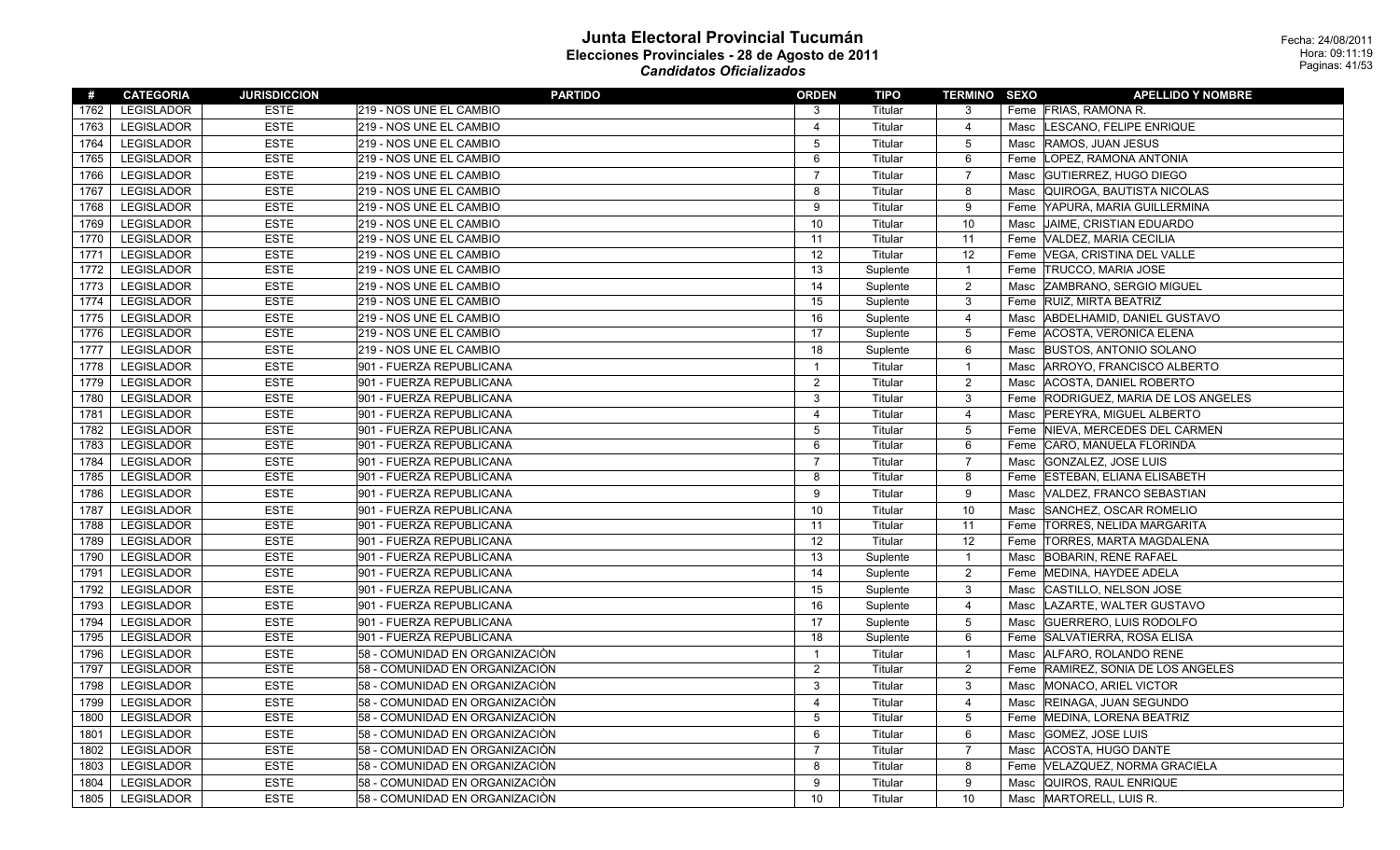| #    | <b>CATEGORIA</b>  | <b>JURISDICCION</b> | <b>PARTIDO</b>                                                     | <b>ORDEN</b>   | <b>TIPO</b> | <u>TERMINO SEXO</u> |      | <b>APELLIDO Y NOMBRE</b>             |
|------|-------------------|---------------------|--------------------------------------------------------------------|----------------|-------------|---------------------|------|--------------------------------------|
| 1806 | <b>LEGISLADOR</b> | <b>ESTE</b>         | 58 - COMUNIDAD EN ORGANIZACIÓN                                     | 11             | Titular     | 11                  |      | Masc CORREA, ROQUE DOMINGO           |
| 1807 | <b>LEGISLADOR</b> | <b>ESTE</b>         | 58 - COMUNIDAD EN ORGANIZACIÓN                                     | 12             | Titular     | 12                  |      | Feme   PEREZ, MARTA AMONICA          |
| 1808 | <b>LEGISLADOR</b> | <b>ESTE</b>         | 58 - COMUNIDAD EN ORGANIZACIÓN                                     | 13             | Suplente    | $\mathbf{1}$        |      | Masc BORDON, PABLO FEDERICO          |
| 1809 | <b>LEGISLADOR</b> | <b>ESTE</b>         | 58 - COMUNIDAD EN ORGANIZACIÓN                                     | 14             | Suplente    | 2                   |      | Feme GOMEZ, CLAUDIA VIVIANA          |
| 1810 | <b>LEGISLADOR</b> | <b>ESTE</b>         | 58 - COMUNIDAD EN ORGANIZACIÒN                                     | 15             | Suplente    | 3                   | Masc | MARCOS, JESUS GONZALO                |
| 1811 | <b>LEGISLADOR</b> | <b>ESTE</b>         | 58 - COMUNIDAD EN ORGANIZACIÓN                                     | 16             | Suplente    | $\overline{4}$      | Masc | <b>PEREZ, OSCAR ARNALDO</b>          |
| 1812 | <b>LEGISLADOR</b> | <b>ESTE</b>         | 58 - COMUNIDAD EN ORGANIZACIÒN                                     | 17             | Suplente    | 5                   |      | Feme   MERLO, ALEJANDRA NOEMI        |
| 1813 | <b>LEGISLADOR</b> | <b>ESTE</b>         | 58 - COMUNIDAD EN ORGANIZACIÓN                                     | 18             | Suplente    | 6                   |      | Feme   VALDEZ, SILVIA NORA           |
| 1814 | <b>LEGISLADOR</b> | <b>ESTE</b>         | 311 - MILITANCIA TERRITORIAL                                       | $\overline{1}$ | Titular     | $\mathbf{1}$        |      | Feme RIVAS, OLIJELA DEL VALLE        |
| 1815 | <b>LEGISLADOR</b> | <b>ESTE</b>         | 311 - MILITANCIA TERRITORIAL                                       | $\overline{2}$ | Titular     | 2                   |      | Masc ACUÑA, RAUL ARTURO              |
| 1816 | <b>LEGISLADOR</b> | <b>ESTE</b>         | 311 - MILITANCIA TERRITORIAL                                       | 3              | Titular     | 3                   | Masc | <b>PEDRAZA, ARMANDO RAUL</b>         |
| 1817 | <b>LEGISLADOR</b> | <b>ESTE</b>         | 311 - MILITANCIA TERRITORIAL                                       | $\overline{4}$ | Titular     | 4                   | Feme | DEL CARRIL, DORA EUGENIA             |
| 1818 | <b>LEGISLADOR</b> | <b>ESTE</b>         | 311 - MILITANCIA TERRITORIAL                                       | 5              | Titular     | 5                   | Masc | <b>FUNES, ALBERTO MARCELO</b>        |
| 1819 | <b>LEGISLADOR</b> | <b>ESTE</b>         | 311 - MILITANCIA TERRITORIAL                                       | 6              | Titular     | 6                   | Masc | <b>RUIZ, MANUEL FRANCISCO</b>        |
| 1820 | LEGISLADOR        | <b>ESTE</b>         | 311 - MILITANCIA TERRITORIAL                                       | $\overline{7}$ | Titular     | $\overline{7}$      |      | Feme STUART, ADELINA DOLORES         |
| 1821 | <b>LEGISLADOR</b> | <b>ESTE</b>         | 311 - MILITANCIA TERRITORIAL                                       | 8              | Titular     | 8                   | Masc | <b>GOMEZ, JUAN MARCELO</b>           |
| 1822 | <b>LEGISLADOR</b> | <b>ESTE</b>         | 311 - MILITANCIA TERRITORIAL                                       | $\mathbf{Q}$   | Titular     | 9                   | Masc | RODRIGUEZ, SANTIAGO EDUARDO          |
| 1823 | <b>LEGISLADOR</b> | <b>ESTE</b>         | 311 - MILITANCIA TERRITORIAL                                       | 10             | Titular     | 10                  | Feme | GONZALEZ, KARINA ADRIANA             |
| 1824 | <b>LEGISLADOR</b> | <b>ESTE</b>         | 311 - MILITANCIA TERRITORIAL                                       | 11             | Titular     | 11                  | Masc | ARGAÑARAZ, ANGEL DAMIAN              |
| 1825 | <b>LEGISLADOR</b> | <b>ESTE</b>         | 311 - MILITANCIA TERRITORIAL                                       | 12             | Titular     | 12                  | Masc | <b>BIANCHIN, CRISTOBAL ANTONIO</b>   |
| 1826 | LEGISLADOR        | <b>ESTE</b>         | 311 - MILITANCIA TERRITORIAL                                       | 13             | Suplente    | $\mathbf{1}$        |      | Feme   QUIROGA, MIRIAM NONA          |
| 1827 | LEGISLADOR        | <b>ESTE</b>         | 311 - MILITANCIA TERRITORIAL                                       | 14             | Suplente    | $\overline{2}$      | Masc | ARROYO, JUAN PATRICIO                |
| 1828 | <b>LEGISLADOR</b> | <b>ESTE</b>         | 311 - MILITANCIA TERRITORIAL                                       | 15             | Suplente    | $\mathsf 3$         | Masc | CABRERA, VICTOR OSCAR                |
| 1829 | <b>LEGISLADOR</b> | <b>ESTE</b>         | 311 - MILITANCIA TERRITORIAL                                       | 16             | Suplente    | 4                   | Masc | QUIROGA, JUAN HECTOR                 |
| 1830 | <b>LEGISLADOR</b> | <b>ESTE</b>         | 311 - MILITANCIA TERRITORIAL                                       | 17             | Suplente    | 5                   | Masc | LEDESMA, CLAUDIO MAXIMILIANO         |
| 1831 | <b>LEGISLADOR</b> | <b>ESTE</b>         | 311 - MILITANCIA TERRITORIAL                                       | 18             | Suplente    | 6                   |      | Feme HERRERA, GLADYS BEATRIZ         |
| 1832 | <b>LEGISLADOR</b> | <b>ESTE</b>         | 439 - P.E.R.U.C.A.-FRENTE ENCUENTRO RENOVACION Y UNIDAD COMPAÑEROS | $\overline{1}$ | Titular     | $\mathbf{1}$        | Masc | BAYO, PABLO RODOLFO                  |
| 1833 | <b>LEGISLADOR</b> | <b>ESTE</b>         | 439 - P.E.R.U.C.A.-FRENTE ENCUENTRO RENOVACION Y UNIDAD COMPAÑEROS | $\overline{2}$ | Titular     | $\overline{2}$      | Masc | <b>PERDIGUERO, GABRIEL ANDRES</b>    |
| 1834 | <b>LEGISLADOR</b> | <b>ESTE</b>         | 439 - P.E.R.U.C.A.-FRENTE ENCUENTRO RENOVACION Y UNIDAD COMPAÑEROS | 3              | Titular     | 3                   |      | Feme FIAD, VICTORIA TERESA           |
| 1835 | <b>LEGISLADOR</b> | <b>ESTE</b>         | 439 - P.E.R.U.C.A.-FRENTE ENCUENTRO RENOVACION Y UNIDAD COMPAÑEROS | $\overline{4}$ | Titular     | $\overline{4}$      | Masc | SALVATIERRA, JUAN ANIBAL             |
| 1836 | LEGISLADOR        | <b>ESTE</b>         | 439 - P.E.R.U.C.A.-FRENTE ENCUENTRO RENOVACION Y UNIDAD COMPAÑEROS | 5              | Titular     | 5                   | Masc | IBAÑEZ. WALTER DAVID                 |
| 1837 | <b>LEGISLADOR</b> | <b>ESTE</b>         | 439 - P.E.R.U.C.A.-FRENTE ENCUENTRO RENOVACION Y UNIDAD COMPAÑEROS | 6              | Titular     | 6                   |      | Feme LUNA, SILVIA ESTER              |
| 1838 | <b>LEGISLADOR</b> | <b>ESTE</b>         | 439 - P.E.R.U.C.A.-FRENTE ENCUENTRO RENOVACION Y UNIDAD COMPAÑEROS | $\overline{7}$ | Titular     | $\overline{7}$      |      | Feme VALLEJO, CLEOTILDE IMELDA       |
| 1839 | <b>LEGISLADOR</b> | <b>ESTE</b>         | 439 - P.E.R.U.C.A.-FRENTE ENCUENTRO RENOVACION Y UNIDAD COMPAÑEROS | 8              | Titular     | 8                   |      | Feme BARROS, SILVIA ROXANA           |
| 1840 | <b>LEGISLADOR</b> | <b>ESTE</b>         | 439 - P.E.R.U.C.A.-FRENTE ENCUENTRO RENOVACION Y UNIDAD COMPAÑEROS | 9              | Titular     | 9                   | Masc | YBARRA, JULIO RUBEN                  |
| 1841 | <b>LEGISLADOR</b> | <b>ESTE</b>         | 439 - P.E.R.U.C.A.-FRENTE ENCUENTRO RENOVACION Y UNIDAD COMPAÑEROS | 10             | Titular     | 10                  |      | Feme QUINTEROS, MARIA INES           |
| 1842 | LEGISLADOR        | <b>ESTE</b>         | 439 - P.E.R.U.C.A.-FRENTE ENCUENTRO RENOVACION Y UNIDAD COMPAÑEROS | 11             | Titular     | 11                  | Feme | RODRIGUEZ, FABIANA CAROLINA          |
| 1843 | LEGISLADOR        | <b>ESTE</b>         | 439 - P.E.R.U.C.A.-FRENTE ENCUENTRO RENOVACION Y UNIDAD COMPAÑEROS | 12             | Titular     | 12                  |      | Feme SOSA, ALEJANDRA ELIZABETH       |
| 1844 | <b>LEGISLADOR</b> | <b>ESTE</b>         | 439 - P.E.R.U.C.A.-FRENTE ENCUENTRO RENOVACION Y UNIDAD COMPAÑEROS | 13             | Suplente    | $\mathbf{1}$        | Masc | GONZALEZ, RAUL ANTONIO               |
| 1845 | <b>LEGISLADOR</b> | <b>ESTE</b>         | 439 - P.E.R.U.C.A.-FRENTE ENCUENTRO RENOVACION Y UNIDAD COMPAÑEROS | 14             | Suplente    | $\overline{c}$      |      | Feme PEREZ, SILVIA MARIANA DEL VALLE |
| 1846 | <b>LEGISLADOR</b> | <b>ESTE</b>         | 439 - P.E.R.U.C.A.-FRENTE ENCUENTRO RENOVACION Y UNIDAD COMPAÑEROS | 15             | Suplente    | 3                   | Masc | <b>PINTOS, JOSE LUIS</b>             |
| 1847 | LEGISLADOR        | <b>ESTE</b>         | 439 - P.E.R.U.C.A.-FRENTE ENCUENTRO RENOVACION Y UNIDAD COMPAÑEROS | 16             | Suplente    | 4                   |      | Feme GALVAN, ANA MARIA               |
| 1848 | <b>LEGISLADOR</b> | <b>ESTE</b>         | 439 - P.E.R.U.C.A.-FRENTE ENCUENTRO RENOVACION Y UNIDAD COMPAÑEROS | 17             | Suplente    | $\overline{5}$      | Masc | VELARDE, SERGIO GUSTAVO              |
| 1849 | <b>LEGISLADOR</b> | <b>ESTE</b>         | 439 - P.E.R.U.C.A.-FRENTE ENCUENTRO RENOVACION Y UNIDAD COMPAÑEROS | 18             | Suplente    | 6                   |      | Masc GONZALEZ, LUIS ERNESTO          |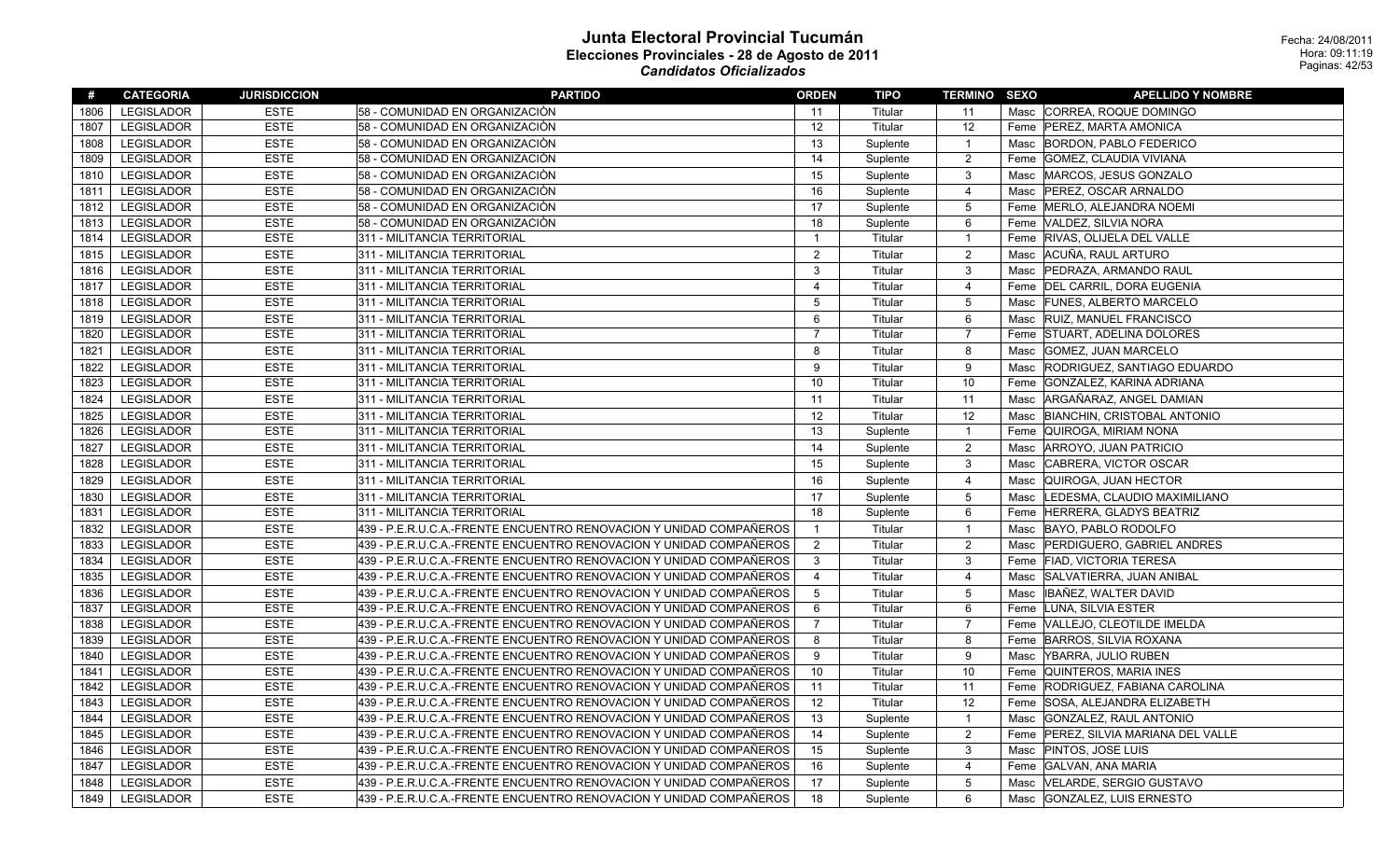| #    | <b>CATEGORIA</b>  | <b>JURISDICCION</b> | <b>PARTIDO</b>                                      | <b>ORDEN</b>            | TIPO     | <b>TERMINO SEXO</b> | <b>APELLIDO Y NOMBRE</b>                |
|------|-------------------|---------------------|-----------------------------------------------------|-------------------------|----------|---------------------|-----------------------------------------|
| 1850 | <b>LEGISLADOR</b> | <b>ESTE</b>         | 357 - FRENTE DE UNIDAD POPULAR Y FEDERAL DE TUCUMAN | $\overline{1}$          | Titular  | $\overline{1}$      | Masc  LOPEZ GUZMAN, TIBURCIO JOSE       |
| 1851 | <b>LEGISLADOR</b> | <b>ESTE</b>         | 357 - FRENTE DE UNIDAD POPULAR Y FEDERAL DE TUCUMAN | $\overline{2}$          | Titular  | $\overline{2}$      | Masc FONTS, ERNESTO                     |
| 1852 | <b>LEGISLADOR</b> | <b>ESTE</b>         | 357 - FRENTE DE UNIDAD POPULAR Y FEDERAL DE TUCUMAN | 3                       | Titular  | 3                   | Feme   LOPEZ, MARISA STELLA DEL VALLE   |
| 1853 | <b>LEGISLADOR</b> | <b>ESTE</b>         | 357 - FRENTE DE UNIDAD POPULAR Y FEDERAL DE TUCUMAN | $\overline{\mathbf{A}}$ | Titular  | $\overline{4}$      | Masc   ACOSTA, JUAN CARLOS NICANOR      |
| 1854 | <b>LEGISLADOR</b> | <b>ESTE</b>         | 357 - FRENTE DE UNIDAD POPULAR Y FEDERAL DE TUCUMAN | 5                       | Titular  | $\overline{5}$      | Masc SOTELO, RAMON URBANO               |
| 1855 | <b>LEGISLADOR</b> | <b>ESTE</b>         | 357 - FRENTE DE UNIDAD POPULAR Y FEDERAL DE TUCUMAN | 6                       | Titular  | 6                   | Feme CARRAZANA, RITA DEL CARMEN         |
| 1856 | <b>LEGISLADOR</b> | <b>ESTE</b>         | 357 - FRENTE DE UNIDAD POPULAR Y FEDERAL DE TUCUMAN | $\overline{7}$          | Titular  | $\overline{7}$      | Masc   AGUERO, ANTONIO ALBERTO          |
| 1857 | <b>LEGISLADOR</b> | <b>ESTE</b>         | 357 - FRENTE DE UNIDAD POPULAR Y FEDERAL DE TUCUMAN | 8                       | Titular  | 8                   | Feme CARRAZANA, MARIA LAURA             |
| 1858 | <b>LEGISLADOR</b> | <b>ESTE</b>         | 357 - FRENTE DE UNIDAD POPULAR Y FEDERAL DE TUCUMAN | 9                       | Titular  | 9                   | Masc MENA, ARNALDO R.                   |
| 1859 | <b>LEGISLADOR</b> | <b>ESTE</b>         | 357 - FRENTE DE UNIDAD POPULAR Y FEDERAL DE TUCUMAN | 10                      | Titular  | 10                  | Feme AGUIRRE, LILIA ROSA                |
| 1860 | LEGISLADOR        | <b>ESTE</b>         | 357 - FRENTE DE UNIDAD POPULAR Y FEDERAL DE TUCUMAN | 11                      | Titular  | 11                  | Masc NAVARRO, JORGE MOISES              |
| 1861 | <b>LEGISLADOR</b> | <b>ESTE</b>         | 357 - FRENTE DE UNIDAD POPULAR Y FEDERAL DE TUCUMAN | 12                      | Titular  | 12                  | Feme VILLAVICENCIO, MARIA DEL VALLE     |
| 1862 | <b>LEGISLADOR</b> | <b>ESTE</b>         | 357 - FRENTE DE UNIDAD POPULAR Y FEDERAL DE TUCUMAN | 13                      | Suplente | $\overline{1}$      | Masc  MEDINA, JUAN JOSE                 |
| 1863 | LEGISLADOR        | <b>ESTE</b>         | 357 - FRENTE DE UNIDAD POPULAR Y FEDERAL DE TUCUMAN | 14                      | Suplente | $\overline{2}$      | Feme RODRIGUEZ, GABRIELA MARCELA        |
| 1864 | <b>LEGISLADOR</b> | <b>ESTE</b>         | 357 - FRENTE DE UNIDAD POPULAR Y FEDERAL DE TUCUMAN | 15                      | Suplente | 3                   | Feme IBAÑEZ, FELISA OTILIA              |
| 1865 | <b>LEGISLADOR</b> | <b>ESTE</b>         | 357 - FRENTE DE UNIDAD POPULAR Y FEDERAL DE TUCUMAN | 16                      | Suplente | $\overline{4}$      | Feme MENDEZ, ANA MARIA                  |
| 1866 | <b>LEGISLADOR</b> | <b>OESTE</b>        | 275 - FRENTE PARA LA VICTORIA                       | $\overline{1}$          | Titular  | $\mathbf{1}$        | Masc MANSILLA, SERGIO FRANCISCO         |
| 1867 | <b>LEGISLADOR</b> | <b>OESTE</b>        | 275 - FRENTE PARA LA VICTORIA                       | $\overline{2}$          | Titular  | 2                   | Masc AMADO, REGINO NESTOR               |
| 1868 | <b>LEGISLADOR</b> | <b>OESTE</b>        | 275 - FRENTE PARA LA VICTORIA                       | $\mathbf{3}$            | Titular  | 3                   | Feme   DIAZ, SUSANA ELADIA              |
| 1869 | <b>LEGISLADOR</b> | <b>OESTE</b>        | 275 - FRENTE PARA LA VICTORIA                       | $\overline{4}$          | Titular  | 4                   | Masc   ALVAREZ, ROQUE TOBIAS            |
| 1870 | <b>LEGISLADOR</b> | <b>OESTE</b>        | 275 - FRENTE PARA LA VICTORIA                       | 5                       | Titular  | 5                   | Masc   ORELLANA, JOSE FERNANDO          |
| 1871 | <b>LEGISLADOR</b> | <b>OESTE</b>        | 275 - FRENTE PARA LA VICTORIA                       | 6                       | Titular  | 6                   | Feme GALLARDO, MIRIAM G DEL V           |
| 1872 | <b>LEGISLADOR</b> | <b>OESTE</b>        | 275 - FRENTE PARA LA VICTORIA                       | $\overline{7}$          | Titular  | $\overline{7}$      | Masc TERAN NOUGUES, SISTO BENJAMIN JOSE |
| 1873 | <b>LEGISLADOR</b> | <b>OESTE</b>        | 275 - FRENTE PARA LA VICTORIA                       | 8                       | Titular  | 8                   | Feme NAJAR, ADRIANA DEL VALLE           |
| 1874 | LEGISLADOR        | <b>OESTE</b>        | 275 - FRENTE PARA LA VICTORIA                       | 9                       | Titular  | 9                   | Masc SALIM, OSCAR JESUS MARIA           |
| 1875 | <b>LEGISLADOR</b> | <b>OESTE</b>        | 275 - FRENTE PARA LA VICTORIA                       | 10                      | Titular  | 10                  | Masc HADLA, RAUL OSCAR                  |
| 1876 | <b>LEGISLADOR</b> | <b>OESTE</b>        | 275 - FRENTE PARA LA VICTORIA                       | 11                      | Titular  | 11                  | Masc MARTINEZ, ALEJANDRO HUMBERTO       |
| 1877 | <b>LEGISLADOR</b> | <b>OESTE</b>        | 275 - FRENTE PARA LA VICTORIA                       | 12                      | Titular  | $\overline{12}$     | Feme BORDINARO, BEATRIZ DEL VALLE       |
| 1878 | <b>LEGISLADOR</b> | <b>OESTE</b>        | 275 - FRENTE PARA LA VICTORIA                       | 13                      | Titular  | 13                  | Masc LLORENS DIP, IVAN RICARDO          |
| 1879 | <b>LEGISLADOR</b> | <b>OESTE</b>        | 275 - FRENTE PARA LA VICTORIA                       | 14                      | Titular  | 14                  | Masc CATIVA, RAMON ROQUE                |
| 1880 | <b>LEGISLADOR</b> | <b>OESTE</b>        | 275 - FRENTE PARA LA VICTORIA                       | 15                      | Titular  | 15                  | Feme FERNANDEZ, ELIA MARINA             |
| 1881 | LEGISLADOR        | <b>OESTE</b>        | 275 - FRENTE PARA LA VICTORIA                       | 16                      | Titular  | 16                  | Masc   DIARTE, OSCAR ALFREDO            |
| 1882 | <b>LEGISLADOR</b> | <b>OESTE</b>        | 275 - FRENTE PARA LA VICTORIA                       | 17                      | Titular  | 17                  | Masc ALVAREZ, CARLOS HECTOR             |
| 1883 | <b>LEGISLADOR</b> | <b>OESTE</b>        | 275 - FRENTE PARA LA VICTORIA                       | 18                      | Titular  | 18                  | Feme CARRILLO, MARIA DEL CARMEN         |
| 1884 | <b>LEGISLADOR</b> | <b>OESTE</b>        | 275 - FRENTE PARA LA VICTORIA                       | 19                      | Suplente | $\overline{1}$      | Masc SANTILLAN, JOSE ADRIAN             |
| 1885 | <b>LEGISLADOR</b> | <b>OESTE</b>        | 275 - FRENTE PARA LA VICTORIA                       | 20                      | Suplente | $\overline{2}$      | Masc  TERUEL, PEDRO FLORENTINO          |
| 1886 | <b>LEGISLADOR</b> | <b>OESTE</b>        | 275 - FRENTE PARA LA VICTORIA                       | 21                      | Suplente | 3                   | Feme BENITEZ, MERCEDES BENEDICTA        |
| 1887 | <b>LEGISLADOR</b> | <b>OESTE</b>        | 275 - FRENTE PARA LA VICTORIA                       | 22                      | Suplente | $\overline{4}$      | Masc LEIVA, DANIEL                      |
| 1888 | LEGISLADOR        | <b>OESTE</b>        | 275 - FRENTE PARA LA VICTORIA                       | 23                      | Suplente | 5                   | Masc  BORQUEZ, JUAN CARLOS              |
| 1889 | <b>LEGISLADOR</b> | <b>OESTE</b>        | 275 - FRENTE PARA LA VICTORIA                       | 24                      | Suplente | 6                   | Feme BOYDO, MIRYAN DEL VALLE            |
| 1890 | <b>LEGISLADOR</b> | <b>OESTE</b>        | 275 - FRENTE PARA LA VICTORIA                       | 25                      | Suplente | $\overline{7}$      | Masc SILVA, JORGE ALEJANDRO             |
| 1891 | LEGISLADOR        | <b>OESTE</b>        | 275 - FRENTE PARA LA VICTORIA                       | 26                      | Suplente | 8                   | Feme CHIARELLO, SILVIA ZULEMA           |
| 1892 | LEGISLADOR        | <b>OESTE</b>        | 275 - FRENTE PARA LA VICTORIA                       | 27                      | Suplente | 9                   | Masc  D'ALESSIO, ANSELMO JORGE          |
| 1893 | LEGISLADOR        | <b>OESTE</b>        | 239 - MOVIMIENTO DE INCLUSION Y ORGANIZACION (MIO)  | $\overline{1}$          | Titular  | $\mathbf{1}$        | Masc CONTE, ALBERTO JOSE                |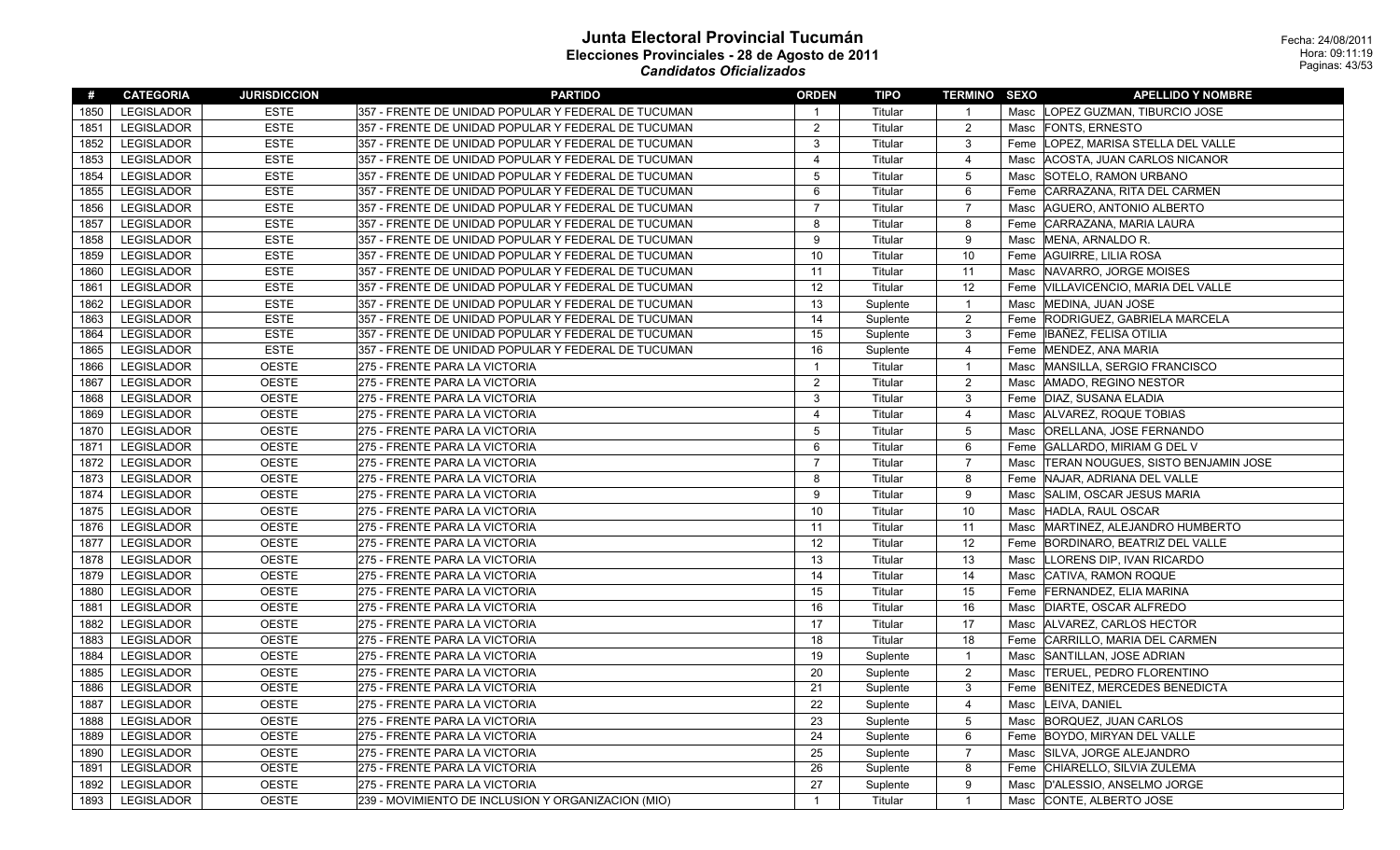| #    | <b>CATEGORIA</b>  | <b>JURISDICCION</b> | <b>PARTIDO</b>                                     | <b>ORDEN</b>   | TIPO     | <b>TERMINO SEXO</b> | <b>APELLIDO Y NOMBRE</b>          |
|------|-------------------|---------------------|----------------------------------------------------|----------------|----------|---------------------|-----------------------------------|
| 1894 | <b>LEGISLADOR</b> | <b>OESTE</b>        | 239 - MOVIMIENTO DE INCLUSION Y ORGANIZACION (MIO) | 2              | Titular  | 2                   | Masc LAZARTE, HUGO FABIAN         |
| 1895 | <b>LEGISLADOR</b> | <b>OESTE</b>        | 239 - MOVIMIENTO DE INCLUSION Y ORGANIZACION (MIO) | 3              | Titular  | 3                   | Feme ALDERETE, AIDA ROSA          |
| 1896 | <b>LEGISLADOR</b> | <b>OESTE</b>        | 239 - MOVIMIENTO DE INCLUSION Y ORGANIZACION (MIO) | $\overline{4}$ | Titular  | $\overline{4}$      | Masc SALOMON, RICARDO ERNESTO     |
| 1897 | LEGISLADOR        | <b>OESTE</b>        | 239 - MOVIMIENTO DE INCLUSION Y ORGANIZACION (MIO) | 5              | Titular  | 5                   | Masc SERRA, FRANCISCO             |
| 1898 | <b>LEGISLADOR</b> | <b>OESTE</b>        | 239 - MOVIMIENTO DE INCLUSION Y ORGANIZACION (MIO) | 6              | Titular  | 6                   | Feme LECCESE, LUCIA LEONOR        |
| 1899 | LEGISLADOR        | <b>OESTE</b>        | 239 - MOVIMIENTO DE INCLUSION Y ORGANIZACION (MIO) | $\overline{7}$ | Titular  | $\overline{7}$      | Masc   PASTRANA, MIGUEL ALFREDO   |
| 1900 | <b>LEGISLADOR</b> | <b>OESTE</b>        | 239 - MOVIMIENTO DE INCLUSION Y ORGANIZACION (MIO) | 8              | Titular  | 8                   | Masc MANZUR, ROBERTO LUIS         |
| 1901 | LEGISLADOR        | <b>OESTE</b>        | 239 - MOVIMIENTO DE INCLUSION Y ORGANIZACION (MIO) | 9              | Titular  | 9                   | Feme REY, ANA MARIA               |
| 1902 | <b>LEGISLADOR</b> | <b>OESTE</b>        | 239 - MOVIMIENTO DE INCLUSION Y ORGANIZACION (MIO) | 10             | Titular  | 10                  | Masc NIETO, PEDRO HORACIO         |
| 1903 | <b>LEGISLADOR</b> | <b>OESTE</b>        | 239 - MOVIMIENTO DE INCLUSION Y ORGANIZACION (MIO) | 11             | Titular  | 11                  | Masc  LOBO, VICENTE SOLANO        |
| 1904 | <b>LEGISLADOR</b> | <b>OESTE</b>        | 239 - MOVIMIENTO DE INCLUSION Y ORGANIZACION (MIO) | 12             | Titular  | 12                  | Feme BARROS, ELBA MARGARITA       |
| 1905 | LEGISLADOR        | <b>OESTE</b>        | 239 - MOVIMIENTO DE INCLUSION Y ORGANIZACION (MIO) | 13             | Titular  | 13                  | Masc JUAREZ, DARDO CESAR          |
| 1906 | LEGISLADOR        | <b>OESTE</b>        | 239 - MOVIMIENTO DE INCLUSION Y ORGANIZACION (MIO) | 14             | Titular  | 14                  | Masc EGUES, RAUL ARMANDO          |
| 1907 | <b>LEGISLADOR</b> | <b>OESTE</b>        | 239 - MOVIMIENTO DE INCLUSION Y ORGANIZACION (MIO) | 15             | Titular  | 15                  | Feme LAZARTE, OLGA HORTENCIA      |
| 1908 | <b>LEGISLADOR</b> | <b>OESTE</b>        | 239 - MOVIMIENTO DE INCLUSION Y ORGANIZACION (MIO) | 16             | Titular  | 16                  | Masc   FOGLIA, ESTEBAN LEONARDO   |
| 1909 | <b>LEGISLADOR</b> | <b>OESTE</b>        | 239 - MOVIMIENTO DE INCLUSION Y ORGANIZACION (MIO) | 17             | Titular  | 17                  | Masc GAUNA, JOSE ALBERTO          |
| 1910 | <b>LEGISLADOR</b> | <b>OESTE</b>        | 239 - MOVIMIENTO DE INCLUSION Y ORGANIZACION (MIO) | 18             | Titular  | 18                  | Feme SOSA, MARIA JOSE             |
| 1911 | <b>LEGISLADOR</b> | <b>OESTE</b>        | 239 - MOVIMIENTO DE INCLUSION Y ORGANIZACION (MIO) | 19             | Suplente | $\mathbf{1}$        | Masc GOMEZ, HECTOR NICOLAS        |
| 1912 | <b>LEGISLADOR</b> | <b>OESTE</b>        | 239 - MOVIMIENTO DE INCLUSION Y ORGANIZACION (MIO) | 20             | Suplente | $\overline{2}$      | Feme LOPEZ, SUSANA RAQUEL         |
| 1913 | <b>LEGISLADOR</b> | <b>OESTE</b>        | 239 - MOVIMIENTO DE INCLUSION Y ORGANIZACION (MIO) | 21             | Suplente | 3                   | Feme ROMERO, CLARA DEL VALLE      |
| 1914 | <b>LEGISLADOR</b> | <b>OESTE</b>        | 239 - MOVIMIENTO DE INCLUSION Y ORGANIZACION (MIO) | 22             | Suplente | $\overline{4}$      | Masc YBARRA, LEANDRO SERAFIN      |
| 1915 | <b>LEGISLADOR</b> | <b>OESTE</b>        | 239 - MOVIMIENTO DE INCLUSION Y ORGANIZACION (MIO) | 23             | Suplente | 5                   | Masc   PALAVECINO, CARLOS TOMAS   |
| 1916 | <b>LEGISLADOR</b> | <b>OESTE</b>        | 239 - MOVIMIENTO DE INCLUSION Y ORGANIZACION (MIO) | 24             | Suplente | 6                   | Feme DESPOSITO, ROMINA MARIA      |
| 1917 | LEGISLADOR        | <b>OESTE</b>        | 239 - MOVIMIENTO DE INCLUSION Y ORGANIZACION (MIO) | 25             | Suplente | $\overline{7}$      | Masc   GUZMAN, ORLANDO JOSE       |
| 1918 | LEGISLADOR        | <b>OESTE</b>        | 239 - MOVIMIENTO DE INCLUSION Y ORGANIZACION (MIO) | 26             | Suplente | 8                   | Masc VILLA, ENRIQUE EDUARDO       |
| 1919 | <b>LEGISLADOR</b> | <b>OESTE</b>        | 239 - MOVIMIENTO DE INCLUSION Y ORGANIZACION (MIO) | 27             | Suplente | 9                   | Masc   CUARTERO, MARCELO JAVIER   |
| 1920 | LEGISLADOR        | <b>OESTE</b>        | 928 - PARTIDO OBRERO                               | $\overline{1}$ | Titular  | $\overline{1}$      | Masc CORREA TEJERIZO, JOSE MARTIN |
| 1921 | LEGISLADOR        | <b>OESTE</b>        | 928 - PARTIDO OBRERO                               | $\overline{2}$ | Titular  | $\overline{2}$      | Feme ZURITA, GRACIELA NORMA       |
| 1922 | <b>LEGISLADOR</b> | <b>OESTE</b>        | 928 - PARTIDO OBRERO                               | $\mathbf{3}$   | Titular  | $\mathbf{3}$        | Masc BARRIONUEVO, RAUL ANTONIO    |
| 1923 | <b>LEGISLADOR</b> | <b>OESTE</b>        | 928 - PARTIDO OBRERO                               | $\overline{4}$ | Titular  | $\overline{4}$      | Masc   ALBORNOZ, FRANCO ANTONIO   |
| 1924 | <b>LEGISLADOR</b> | <b>OESTE</b>        | 928 - PARTIDO OBRERO                               | 5              | Titular  | 5                   | Masc CATALAN, MIGUEL ESTEBAN      |
| 1925 | LEGISLADOR        | <b>OESTE</b>        | 928 - PARTIDO OBRERO                               | 6              | Titular  | 6                   | Feme QUINTEROS, DELIA MARIA DEL V |
| 1926 | <b>LEGISLADOR</b> | <b>OESTE</b>        | 928 - PARTIDO OBRERO                               | $\overline{7}$ | Titular  | $\overline{7}$      | Masc FERNANDEZ, RICARDO DANIEL    |
| 1927 | <b>LEGISLADOR</b> | <b>OESTE</b>        | 928 - PARTIDO OBRERO                               | 8              | Titular  | 8                   | Feme DOMINGUEZ, DORA NELIDA       |
| 1928 | LEGISLADOR        | <b>OESTE</b>        | 928 - PARTIDO OBRERO                               | 9              | Titular  | 9                   | Feme ROLDAN, ELIZABETH            |
| 1929 | LEGISLADOR        | <b>OESTE</b>        | 928 - PARTIDO OBRERO                               | 10             | Titular  | 10                  | Masc GAMBARTE, ALEJANDRO ANTONIO  |
| 1930 | <b>LEGISLADOR</b> | <b>OESTE</b>        | 928 - PARTIDO OBRERO                               | 11             | Titular  | 11                  | Feme PAOLETTI, ELVA CRISTINA      |
| 1931 | <b>LEGISLADOR</b> | <b>OESTE</b>        | 928 - PARTIDO OBRERO                               | 12             | Titular  | 12                  | Feme ALDERETE, LEONARDA ANICETA   |
| 1932 | LEGISLADOR        | <b>OESTE</b>        | 928 - PARTIDO OBRERO                               | 13             | Titular  | 13                  | Feme ROMERO, GRACIELA NORMA       |
| 1933 | <b>LEGISLADOR</b> | <b>OESTE</b>        | 928 - PARTIDO OBRERO                               | 14             | Titular  | 14                  | Feme KEMPF, VERONICA FABIANA      |
| 1934 | <b>LEGISLADOR</b> | <b>OESTE</b>        | 928 - PARTIDO OBRERO                               | 15             | Titular  | 15                  | Masc ROBLEDO, WALTER DANIEL       |
| 1935 | LEGISLADOR        | <b>OESTE</b>        | 928 - PARTIDO OBRERO                               | 16             | Titular  | 16                  | Masc  BALCEDA, RUBEN ALBERTO      |
| 1936 | LEGISLADOR        | <b>OESTE</b>        | 928 - PARTIDO OBRERO                               | 17             | Titular  | 17                  | Masc SANCHEZ, ANGEL ALEJANDRO     |
| 1937 | LEGISLADOR        | <b>OESTE</b>        | 928 - PARTIDO OBRERO                               | 18             | Titular  | 18                  | Masc LIISTRO, FERNANDO JAVIER     |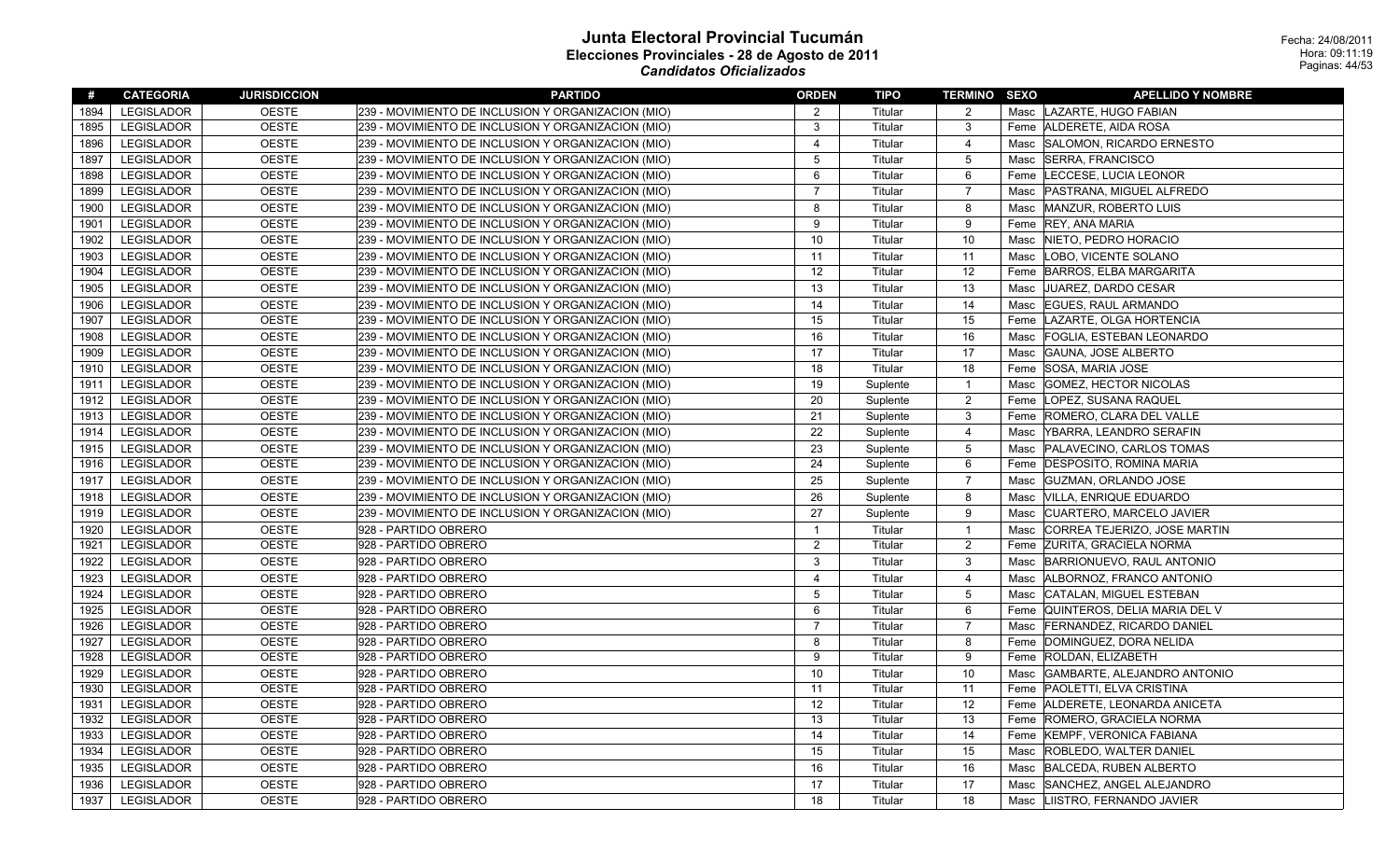| #    | <b>CATEGORIA</b>  | <b>JURISDICCION</b> | <b>PARTIDO</b>                  | <b>ORDEN</b>            | TIPO     | <b>TERMINO SEXO</b> |      | <b>APELLIDO Y NOMBRE</b>          |
|------|-------------------|---------------------|---------------------------------|-------------------------|----------|---------------------|------|-----------------------------------|
| 1938 | <b>LEGISLADOR</b> | <b>OESTE</b>        | 928 - PARTIDO OBRERO            | 19                      | Suplente | $\overline{1}$      |      | Feme MARTINEZ, CLAUDIA DEL VALLE  |
| 1939 | LEGISLADOR        | <b>OESTE</b>        | 928 - PARTIDO OBRERO            | 20                      | Suplente | $\overline{2}$      | Masc | MARTINEZ, RAMON EDUARDO           |
| 1940 | <b>LEGISLADOR</b> | <b>OESTE</b>        | 928 - PARTIDO OBRERO            | 21                      | Suplente | 3                   |      | Feme MEDINA, ROSA ALCIRA          |
| 1941 | <b>LEGISLADOR</b> | <b>OESTE</b>        | 928 - PARTIDO OBRERO            | 22                      | Suplente | $\overline{4}$      | Masc | COLOMBO, JULIAN IGNACIO           |
| 1942 | <b>LEGISLADOR</b> | <b>OESTE</b>        | 928 - PARTIDO OBRERO            | 23                      | Suplente | 5                   | Feme | LAURIA, VERENA ALEJANDRA          |
| 1943 | LEGISLADOR        | <b>OESTE</b>        | 928 - PARTIDO OBRERO            | 24                      | Suplente | 6                   |      | Feme MIRA, ESTELLA YESICA         |
| 1944 | <b>LEGISLADOR</b> | <b>OESTE</b>        | 928 - PARTIDO OBRERO            | 25                      | Suplente | $\overline{7}$      |      | Feme VARELA, VERONICA ALEJANDRA   |
| 1945 | <b>LEGISLADOR</b> | <b>OESTE</b>        | 149 - CORRIENTE POPULAR         | $\overline{1}$          | Titular  | $\overline{1}$      | Masc | RACEDO, REGINO RICARDO            |
| 1946 | <b>LEGISLADOR</b> | <b>OESTE</b>        | 149 - CORRIENTE POPULAR         | 2                       | Titular  | $\overline{c}$      | Masc | <b>CUELLO, ROBERTO</b>            |
| 1947 | <b>LEGISLADOR</b> | <b>OESTE</b>        | 149 - CORRIENTE POPULAR         | 3                       | Titular  | $\mathbf{3}$        |      | Feme BARRIONUEVO, SANDRA BEATRIZ  |
| 1948 | LEGISLADOR        | <b>OESTE</b>        | 149 - CORRIENTE POPULAR         | $\overline{\mathbf{4}}$ | Titular  | $\overline{4}$      | Masc | PIRLO, CARLOS RAFAEL              |
| 1949 | <b>LEGISLADOR</b> | <b>OESTE</b>        | 149 - CORRIENTE POPULAR         | 5                       | Titular  | 5                   | Masc | <b>RISSO PATRON, ALFREDO LUIS</b> |
| 1950 | LEGISLADOR        | <b>OESTE</b>        | 149 - CORRIENTE POPULAR         | 6                       | Titular  | 6                   |      | Feme   MOHAMMAD, NELLY ELSA       |
| 1951 | <b>LEGISLADOR</b> | <b>OESTE</b>        | 149 - CORRIENTE POPULAR         | $\overline{7}$          | Titular  | $\overline{7}$      | Masc | MAMANI, JOSE NAPOLEON             |
| 1952 | <b>LEGISLADOR</b> | <b>OESTE</b>        | 149 - CORRIENTE POPULAR         | 8                       | Titular  | 8                   | Masc | RACEDO, ENRIQUE OSVALDO           |
| 1953 | <b>LEGISLADOR</b> | <b>OESTE</b>        | 149 - CORRIENTE POPULAR         | 9                       | Titular  | 9                   |      | Feme   TORRE, ANA MARIA DEL VALLE |
| 1954 | <b>LEGISLADOR</b> | <b>OESTE</b>        | 149 - CORRIENTE POPULAR         | 10                      | Titular  | 10                  | Masc | <b>ALE, VICTOR HUGO</b>           |
| 1955 | <b>LEGISLADOR</b> | <b>OESTE</b>        | 149 - CORRIENTE POPULAR         | 11                      | Titular  | 11                  | Masc | CORREA, NICOLAS                   |
| 1956 | <b>LEGISLADOR</b> | <b>OESTE</b>        | 149 - CORRIENTE POPULAR         | 12                      | Titular  | 12                  |      | Feme   ARROYO, ELENA MARIANA      |
| 1957 | <b>LEGISLADOR</b> | <b>OESTE</b>        | 149 - CORRIENTE POPULAR         | 13                      | Titular  | 13                  | Masc | CHIBILISCO, CARLOS EDUARDO        |
| 1958 | LEGISLADOR        | <b>OESTE</b>        | 149 - CORRIENTE POPULAR         | 14                      | Titular  | 14                  | Masc | <b>RUIZ, PABLO VICTOR</b>         |
| 1959 | <b>LEGISLADOR</b> | <b>OESTE</b>        | 149 - CORRIENTE POPULAR         | 15                      | Titular  | 15                  |      | Feme ROMANO, ELBA GENOVEVA        |
| 1960 | LEGISLADOR        | <b>OESTE</b>        | 149 - CORRIENTE POPULAR         | 16                      | Titular  | 16                  | Masc | MEDINA, JOSE LUIS                 |
| 1961 | <b>LEGISLADOR</b> | <b>OESTE</b>        | 149 - CORRIENTE POPULAR         | 17                      | Titular  | 17                  | Masc | CAIRONE, VICTOR MANUEL            |
| 1962 | <b>LEGISLADOR</b> | <b>OESTE</b>        | 149 - CORRIENTE POPULAR         | 18                      | Titular  | 18                  |      | Feme RUIZ, ANA MARIA              |
| 1963 | <b>LEGISLADOR</b> | <b>OESTE</b>        | 149 - CORRIENTE POPULAR         | 19                      | Suplente | $\overline{1}$      | Masc | CAMPOS, RAUL OMAR                 |
| 1964 | LEGISLADOR        | <b>OESTE</b>        | 149 - CORRIENTE POPULAR         | 20                      | Suplente | $\overline{2}$      | Masc | BARRIENTOS, ROQUE AUDELINO        |
| 1965 | <b>LEGISLADOR</b> | <b>OESTE</b>        | 149 - CORRIENTE POPULAR         | 21                      | Suplente | $\mathbf{3}$        |      | Feme CRUZ, LILIANA DEL CARMEN     |
| 1966 | <b>LEGISLADOR</b> | <b>OESTE</b>        | 149 - CORRIENTE POPULAR         | 22                      | Suplente | 4                   | Masc | CAILLOU, CESAR PAUL               |
| 1967 | <b>LEGISLADOR</b> | <b>OESTE</b>        | 149 - CORRIENTE POPULAR         | 23                      | Suplente | 5                   | Masc | PONCE, ALDO LUCIO                 |
| 1968 | <b>LEGISLADOR</b> | <b>OESTE</b>        | 149 - CORRIENTE POPULAR         | 24                      | Suplente | 6                   |      | Feme JUAREZ, FANNY GRISELDA       |
| 1969 | <b>LEGISLADOR</b> | <b>OESTE</b>        | 149 - CORRIENTE POPULAR         | 25                      | Suplente | $\overline{7}$      | Masc | SILVERA, JESUS DAVID              |
| 1970 | LEGISLADOR        | <b>OESTE</b>        | 149 - CORRIENTE POPULAR         | 26                      | Suplente | 8                   | Masc | BARRIONUEVO, OSCAR HORACIO        |
| 1971 | LEGISLADOR        | <b>OESTE</b>        | 149 - CORRIENTE POPULAR         | 27                      | Suplente | 9                   |      | Feme   PEREZ, LORENA ROSA         |
| 1972 | <b>LEGISLADOR</b> | <b>OESTE</b>        | 4 - PARTIDO DE LOS TRABAJADORES | $\mathbf{1}$            | Titular  | $\overline{1}$      | Masc | PALINA, ROBERTO ARNALDO           |
| 1973 | <b>LEGISLADOR</b> | <b>OESTE</b>        | 4 - PARTIDO DE LOS TRABAJADORES | $\overline{c}$          | Titular  | $\overline{2}$      | Masc | GODOY, OSCAR ORLANDO              |
| 1974 | <b>LEGISLADOR</b> | <b>OESTE</b>        | 4 - PARTIDO DE LOS TRABAJADORES | 3                       | Titular  | 3                   |      | Feme  BULACIO, NANCY EVANGELINA   |
| 1975 | <b>LEGISLADOR</b> | <b>OESTE</b>        | 4 - PARTIDO DE LOS TRABAJADORES | $\overline{\mathbf{4}}$ | Titular  | 4                   | Masc | DI LULLO, NESTOR RAFAEL           |
| 1976 | <b>LEGISLADOR</b> | <b>OESTE</b>        | 4 - PARTIDO DE LOS TRABAJADORES | $\overline{5}$          | Titular  | $\overline{5}$      | Masc | <b>FIGUEROA, DIEGO VICTOR</b>     |
| 1977 | <b>LEGISLADOR</b> | <b>OESTE</b>        | 4 - PARTIDO DE LOS TRABAJADORES | 6                       | Titular  | 6                   |      | Feme MALASPINA, MARIA FLORENCIA   |
| 1978 | <b>LEGISLADOR</b> | <b>OESTE</b>        | 4 - PARTIDO DE LOS TRABAJADORES | $\overline{7}$          | Titular  | $\overline{7}$      | Masc | ORDOÑEZ, CARLOS DOMINGO           |
| 1979 | <b>LEGISLADOR</b> | <b>OESTE</b>        | 4 - PARTIDO DE LOS TRABAJADORES | 8                       | Titular  | 8                   | Masc | LEDESMA, RUBEN ALBERTO            |
| 1980 | <b>LEGISLADOR</b> | <b>OESTE</b>        | 4 - PARTIDO DE LOS TRABAJADORES | 9                       | Titular  | 9                   |      | Feme ELIAS, OLGA DEL TRANSITO     |
| 1981 | <b>LEGISLADOR</b> | <b>OESTE</b>        | 4 - PARTIDO DE LOS TRABAJADORES | 10                      | Titular  | 10                  | Masc | ALTAMIRANO, RUBEN EDUARDO         |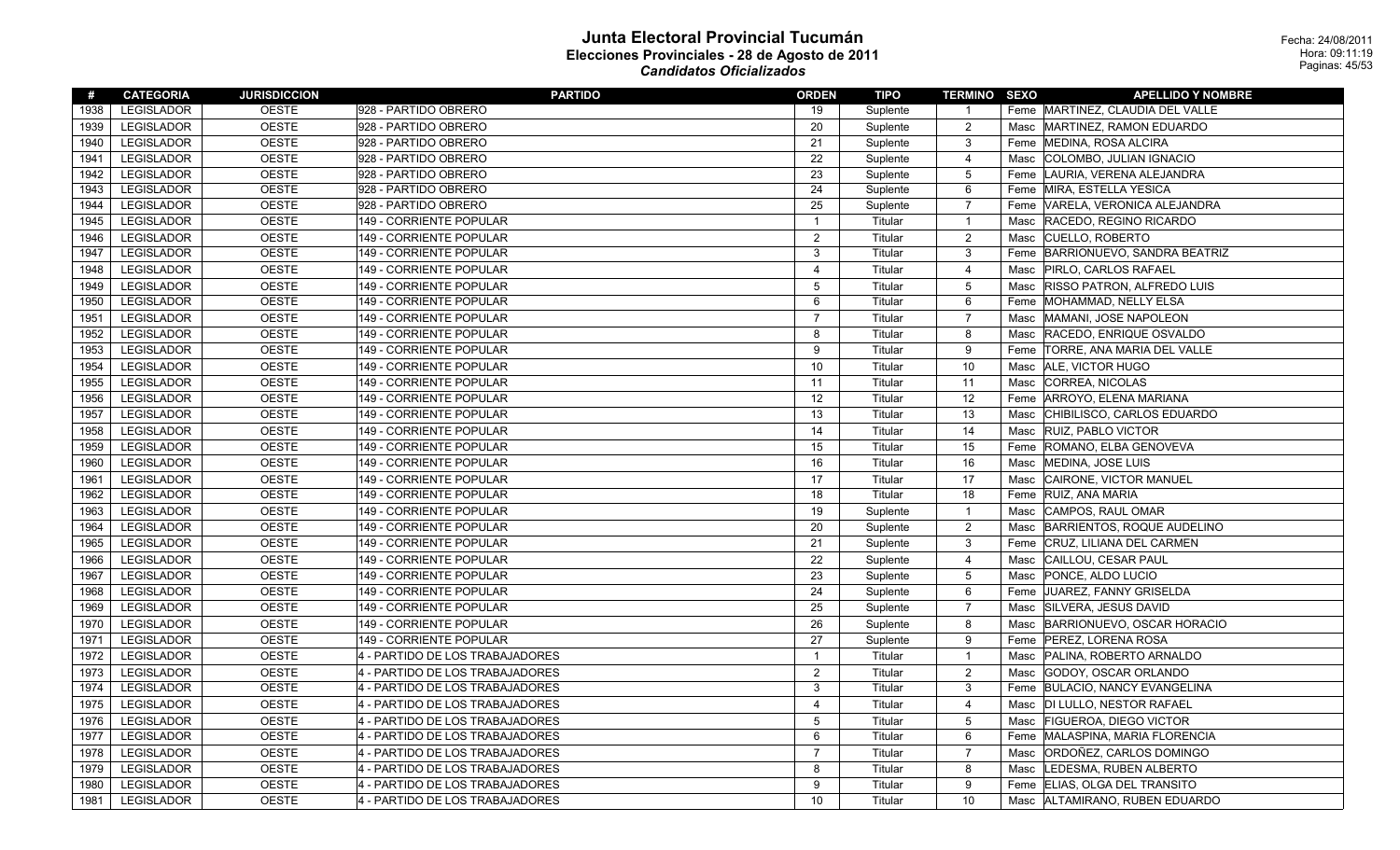| #    | <b>CATEGORIA</b>  | <b>JURISDICCION</b> | <b>PARTIDO</b>                                                    | <b>ORDEN</b>   | <b>TIPO</b> | <b>TERMINO SEXO</b> |      | <b>APELLIDO Y NOMBRE</b>              |
|------|-------------------|---------------------|-------------------------------------------------------------------|----------------|-------------|---------------------|------|---------------------------------------|
| 1982 | <b>LEGISLADOR</b> | <b>OESTE</b>        | 4 - PARTIDO DE LOS TRABAJADORES                                   | 11             | Titular     | 11                  |      | Masc   ORTEGA, HUGO ORLANDO           |
| 1983 | <b>LEGISLADOR</b> | <b>OESTE</b>        | 4 - PARTIDO DE LOS TRABAJADORES                                   | 12             | Titular     | 12                  | Feme | HERRERA, MONICA ALEJANDRA             |
| 1984 | <b>LEGISLADOR</b> | <b>OESTE</b>        | 4 - PARTIDO DE LOS TRABAJADORES                                   | 13             | Titular     | 13                  | Masc | NICOSIA, VICTOR ARIEL                 |
| 1985 | <b>LEGISLADOR</b> | <b>OESTE</b>        | 4 - PARTIDO DE LOS TRABAJADORES                                   | 14             | Titular     | 14                  | Masc | <b>FACIANO, GASTON ERNESTO</b>        |
| 1986 | <b>LEGISLADOR</b> | <b>OESTE</b>        | 4 - PARTIDO DE LOS TRABAJADORES                                   | 15             | Titular     | 15                  | Feme | <b>BULAICH, PAMELA GISSEL</b>         |
| 1987 | <b>LEGISLADOR</b> | <b>OESTE</b>        | 4 - PARTIDO DE LOS TRABAJADORES                                   | 16             | Titular     | 16                  | Masc | CALIVA, JOSE LUIS                     |
| 1988 | <b>LEGISLADOR</b> | <b>OESTE</b>        | 4 - PARTIDO DE LOS TRABAJADORES                                   | 17             | Titular     | 17                  | Feme | <b>CUARTERON, ANDREA NOELIA</b>       |
| 1989 | <b>LEGISLADOR</b> | <b>OESTE</b>        | 4 - PARTIDO DE LOS TRABAJADORES                                   | 18             | Titular     | 18                  | Masc | VERA, MARIO LEONARDO                  |
| 1990 | <b>LEGISLADOR</b> | <b>OESTE</b>        | 4 - PARTIDO DE LOS TRABAJADORES                                   | 19             | Suplente    | $\overline{1}$      | Masc | DIAZ. JUAN ANTONIO                    |
| 1991 | <b>LEGISLADOR</b> | <b>OESTE</b>        | 4 - PARTIDO DE LOS TRABAJADORES                                   | 20             | Suplente    | $\overline{2}$      | Feme | OROZCO, FATIMA MARIA DEL CARMEN       |
| 1992 | <b>LEGISLADOR</b> | <b>OESTE</b>        | 4 - PARTIDO DE LOS TRABAJADORES                                   | 21             | Suplente    | 3                   | Masc | <b>PIZARRO, MANUEL ALBERTO</b>        |
| 1993 | <b>LEGISLADOR</b> | <b>OESTE</b>        | 4 - PARTIDO DE LOS TRABAJADORES                                   | 22             | Suplente    | $\overline{4}$      | Masc | CASTILLO, WALTER DOMINGO              |
| 1994 | <b>LEGISLADOR</b> | <b>OESTE</b>        | 4 - PARTIDO DE LOS TRABAJADORES                                   | 23             | Suplente    | 5                   | Feme | <b>AVILA, MARTA NANCY</b>             |
| 1995 | <b>LEGISLADOR</b> | <b>OESTE</b>        | 4 - PARTIDO DE LOS TRABAJADORES                                   | 24             | Suplente    | 6                   | Masc | <b>TRUCCO, JULIO CESAR</b>            |
| 1996 | <b>LEGISLADOR</b> | <b>OESTE</b>        | 4 - PARTIDO DE LOS TRABAJADORES                                   | 25             | Suplente    | $\overline{7}$      | Masc | MACIEL ALDERETE, TOMAS MAURICIO       |
| 1997 | <b>LEGISLADOR</b> | <b>OESTE</b>        | 4 - PARTIDO DE LOS TRABAJADORES                                   | 26             | Suplente    | 8                   | Masc | MACIA, RAMON ANTONIO                  |
| 1998 | <b>LEGISLADOR</b> | <b>OESTE</b>        | 4 - PARTIDO DE LOS TRABAJADORES                                   | 27             | Suplente    | 9                   |      | Feme ARRUÑADA, SILVIA LORENA          |
| 1999 | <b>LEGISLADOR</b> | <b>OESTE</b>        | 75 - M.I.J.D - MOVIMIENTO INDEPENDIENTE DE JUBILADOS Y DESOCUPADO | $\overline{1}$ | Titular     | $\overline{1}$      | Masc | SANCHEZ, JORGE JAVIER                 |
| 2000 | <b>LEGISLADOR</b> | <b>OESTE</b>        | 75 - M.I.J.D - MOVIMIENTO INDEPENDIENTE DE JUBILADOS Y DESOCUPADO | 2              | Titular     | 2                   | Masc | VILLARREAL, JULIO ARGENTINO           |
| 2001 | <b>LEGISLADOR</b> | <b>OESTE</b>        | 75 - M.I.J.D - MOVIMIENTO INDEPENDIENTE DE JUBILADOS Y DESOCUPADO | 3              | Titular     | 3                   | Feme | <b>ROBLES, MATILDE PETRONA</b>        |
| 2002 | <b>LEGISLADOR</b> | <b>OESTE</b>        | 75 - M.I.J.D - MOVIMIENTO INDEPENDIENTE DE JUBILADOS Y DESOCUPADO | $\overline{4}$ | Titular     | $\overline{4}$      | Feme | JUAREZ, MYRIAM VANESA                 |
| 2003 | LEGISLADOR        | <b>OESTE</b>        | 75 - M.I.J.D - MOVIMIENTO INDEPENDIENTE DE JUBILADOS Y DESOCUPADO | 5              | Titular     | 5                   | Feme | DIAZ, MARIA DOLORES                   |
| 2004 | <b>LEGISLADOR</b> | <b>OESTE</b>        | 75 - M.I.J.D - MOVIMIENTO INDEPENDIENTE DE JUBILADOS Y DESOCUPADO | 6              | Titular     | 6                   |      | Feme RODRIGUEZ, MARIA EUGENIA         |
| 2005 | <b>LEGISLADOR</b> | <b>OESTE</b>        | 75 - M.I.J.D - MOVIMIENTO INDEPENDIENTE DE JUBILADOS Y DESOCUPADO | $\overline{7}$ | Titular     | $\overline{7}$      | Masc | LEDESMA, IGNACIO DE JESUS             |
| 2006 | <b>LEGISLADOR</b> | <b>OESTE</b>        | 75 - M.I.J.D - MOVIMIENTO INDEPENDIENTE DE JUBILADOS Y DESOCUPADO | 8              | Titular     | 8                   | Feme | VILLARREAL, BLANCA BEATRIZ            |
| 2007 | <b>LEGISLADOR</b> | <b>OESTE</b>        | 75 - M.I.J.D - MOVIMIENTO INDEPENDIENTE DE JUBILADOS Y DESOCUPADO | 9              | Titular     | 9                   |      | Feme CONTRERAS, NORMA SOFIA           |
| 2008 | <b>LEGISLADOR</b> | <b>OESTE</b>        | 75 - M.I.J.D - MOVIMIENTO INDEPENDIENTE DE JUBILADOS Y DESOCUPADO | 10             | Titular     | 10                  |      | Feme ROLDAN, MARIA BELEN              |
| 2009 | <b>LEGISLADOR</b> | <b>OESTE</b>        | 75 - M.I.J.D - MOVIMIENTO INDEPENDIENTE DE JUBILADOS Y DESOCUPADO | 11             | Titular     | 11                  | Feme | SERRATO, VERONICA ELIZABETH           |
| 2010 | <b>LEGISLADOR</b> | <b>OESTE</b>        | 75 - M.I.J.D - MOVIMIENTO INDEPENDIENTE DE JUBILADOS Y DESOCUPADO | 12             | Titular     | 12                  | Feme | <b>RUIZ, NELIDA ANTONIA</b>           |
| 2011 | <b>LEGISLADOR</b> | <b>OESTE</b>        | 75 - M.I.J.D - MOVIMIENTO INDEPENDIENTE DE JUBILADOS Y DESOCUPADO | 13             | Titular     | 13                  | Masc | <b>CORBALAN, CESAR ARIEL</b>          |
| 2012 | <b>LEGISLADOR</b> | <b>OESTE</b>        | 75 - M.I.J.D - MOVIMIENTO INDEPENDIENTE DE JUBILADOS Y DESOCUPADO | 14             | Titular     | 14                  | Masc | <b>RUIZ HERRERA, RAUL ALEJANDRO</b>   |
| 2013 | <b>LEGISLADOR</b> | <b>OESTE</b>        | 75 - M.I.J.D - MOVIMIENTO INDEPENDIENTE DE JUBILADOS Y DESOCUPADO | 15             | Titular     | 15                  | Masc | <b>SALE, ROBERTO DANIEL</b>           |
| 2014 | <b>LEGISLADOR</b> | <b>OESTE</b>        | 75 - M.I.J.D - MOVIMIENTO INDEPENDIENTE DE JUBILADOS Y DESOCUPADO | 16             | Titular     | 16                  | Feme | <b>ROMANO, MARIA LUISA</b>            |
| 2015 | <b>LEGISLADOR</b> | <b>OESTE</b>        | 75 - M.I.J.D - MOVIMIENTO INDEPENDIENTE DE JUBILADOS Y DESOCUPADO | 17             | Titular     | 17                  | Feme | CAMPOS, MONICA DEL CARMEN             |
| 2016 | <b>LEGISLADOR</b> | <b>OESTE</b>        | 75 - M.I.J.D - MOVIMIENTO INDEPENDIENTE DE JUBILADOS Y DESOCUPADO | 18             | Titular     | 18                  | Feme | GONZALEZ, NANCY EDITH                 |
| 2017 | <b>LEGISLADOR</b> | <b>OESTE</b>        | 75 - M.I.J.D - MOVIMIENTO INDEPENDIENTE DE JUBILADOS Y DESOCUPADO | 19             | Suplente    | $\overline{1}$      | Masc | <b>FARIAS, MARIANO RUBEN</b>          |
| 2018 | <b>LEGISLADOR</b> | <b>OESTE</b>        | 75 - M.I.J.D - MOVIMIENTO INDEPENDIENTE DE JUBILADOS Y DESOCUPADO | 20             | Suplente    | 2                   |      | Feme   VEGA, LIDIA MARGARITA          |
| 2019 | <b>LEGISLADOR</b> | <b>OESTE</b>        | 75 - M.I.J.D - MOVIMIENTO INDEPENDIENTE DE JUBILADOS Y DESOCUPADO | 21             | Suplente    | 3                   | Feme | BALDIVIEZO, MONICA ELISABET DEL JESUS |
| 2020 | <b>LEGISLADOR</b> | <b>OESTE</b>        | 75 - M.I.J.D - MOVIMIENTO INDEPENDIENTE DE JUBILADOS Y DESOCUPADO | 22             | Suplente    | $\overline{4}$      | Masc | <b>SAID, RAFAEL ESTEBAN</b>           |
| 2021 | <b>LEGISLADOR</b> | <b>OESTE</b>        | 75 - M.I.J.D - MOVIMIENTO INDEPENDIENTE DE JUBILADOS Y DESOCUPADO | 23             | Suplente    | $5\,$               |      | Feme DIAZ, NORA DEL VALLE             |
| 2022 | <b>LEGISLADOR</b> | <b>OESTE</b>        | 162 - PARTIDO PROYECTO POPULAR                                    | $\overline{1}$ | Titular     | $\overline{1}$      | Masc | CORDOBA, LUIS FERNANDO                |
| 2023 | <b>LEGISLADOR</b> | <b>OESTE</b>        | 162 - PARTIDO PROYECTO POPULAR                                    | 2              | Titular     | $\overline{2}$      | Masc | GUTIERREZ, RODOLFO ALEJANDRO          |
| 2024 | <b>LEGISLADOR</b> | <b>OESTE</b>        | 162 - PARTIDO PROYECTO POPULAR                                    | 3              | Titular     | 3                   | Feme | MAIHUB, MARIELA LILIAN                |
| 2025 | <b>LEGISLADOR</b> | <b>OESTE</b>        | 162 - PARTIDO PROYECTO POPULAR                                    | $\overline{4}$ | Titular     | $\overline{4}$      | Masc | <b>ISCARA, DOMINGO NASARIO</b>        |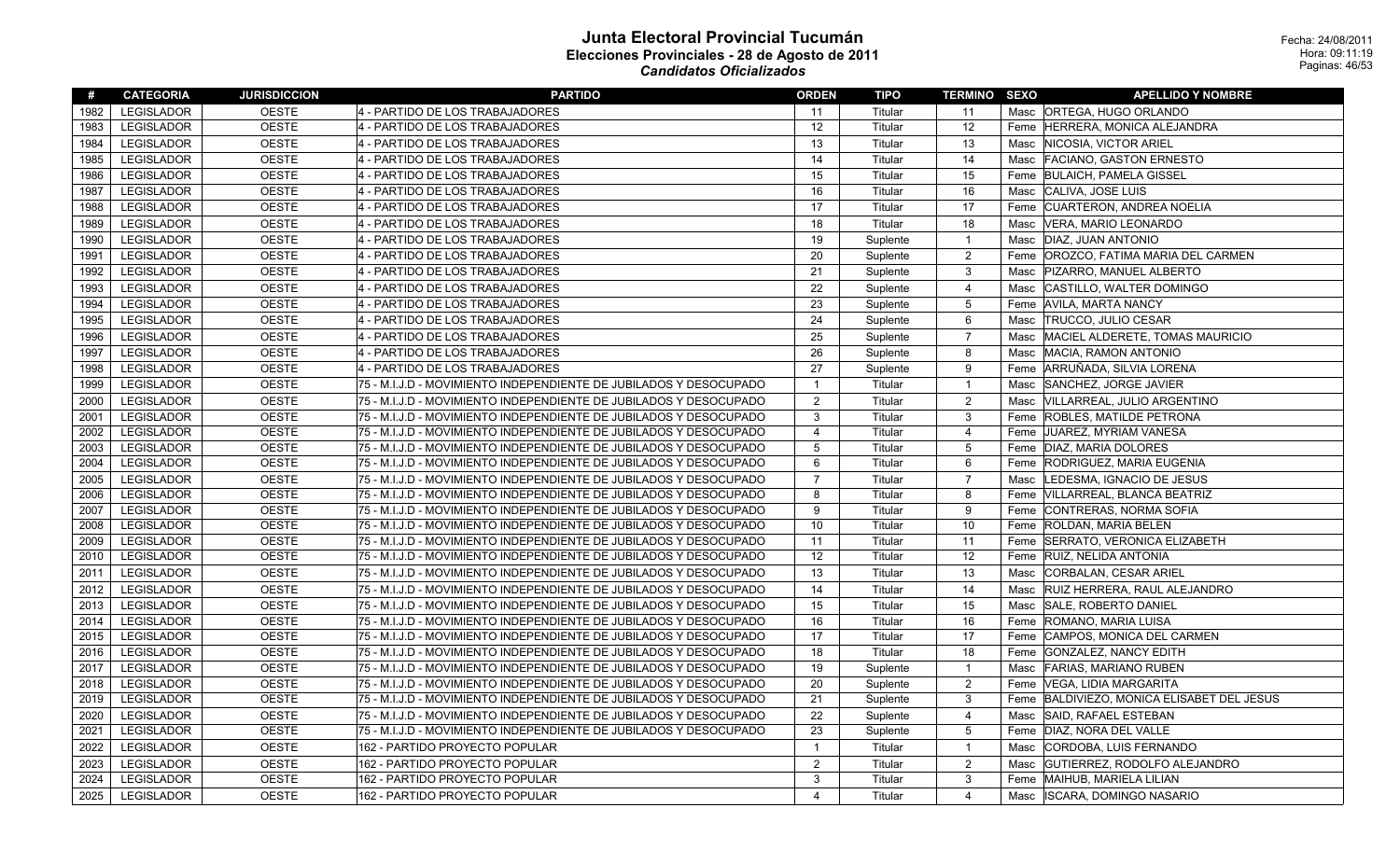| #    | <b>CATEGORIA</b>  | <b>JURISDICCION</b> | <b>PARTIDO</b>                 | <b>ORDEN</b>            | <b>TIPO</b> | <b>TERMINO SEXO</b> | <b>APELLIDO Y NOMBRE</b>                 |
|------|-------------------|---------------------|--------------------------------|-------------------------|-------------|---------------------|------------------------------------------|
| 2026 | <b>LEGISLADOR</b> | <b>OESTE</b>        | 162 - PARTIDO PROYECTO POPULAR | 5                       | Titular     | 5                   | Masc MONTENEGRO, JULIO EDGARDO           |
| 2027 | <b>LEGISLADOR</b> | <b>OESTE</b>        | 162 - PARTIDO PROYECTO POPULAR | 6                       | Titular     | 6                   | Feme GARCIA, GILDA ELINA                 |
| 2028 | LEGISLADOR        | <b>OESTE</b>        | 162 - PARTIDO PROYECTO POPULAR | $\overline{7}$          | Titular     | $\overline{7}$      | Masc   BELTRAN, BERNARDO                 |
| 2029 | <b>LEGISLADOR</b> | <b>OESTE</b>        | 162 - PARTIDO PROYECTO POPULAR | 8                       | Titular     | 8                   | <b>OLMEDO, JULIO MARCELO</b><br>Masc     |
| 2030 | <b>LEGISLADOR</b> | <b>OESTE</b>        | 162 - PARTIDO PROYECTO POPULAR | 9                       | Titular     | 9                   | PEREYRA, FACUNDO GERMAN<br>Masc          |
| 2031 | <b>LEGISLADOR</b> | <b>OESTE</b>        | 162 - PARTIDO PROYECTO POPULAR | 10                      | Titular     | 10                  | Feme VILLAGRA, MARTA NELLY               |
| 2032 | <b>LEGISLADOR</b> | <b>OESTE</b>        | 162 - PARTIDO PROYECTO POPULAR | 11                      | Titular     | 11                  | SILVA, RICARDO RENE<br>Masc              |
| 2033 | <b>LEGISLADOR</b> | <b>OESTE</b>        | 162 - PARTIDO PROYECTO POPULAR | 12                      | Titular     | 12                  | BARONETTO, ROLANDO MARTIN<br>Masc        |
| 2034 | <b>LEGISLADOR</b> | <b>OESTE</b>        | 162 - PARTIDO PROYECTO POPULAR | 13                      | Titular     | 13                  | Feme ZELAYA, MYRIAM DEL CARMEN           |
| 2035 | <b>LEGISLADOR</b> | <b>OESTE</b>        | 162 - PARTIDO PROYECTO POPULAR | 14                      | Titular     | 14                  | Feme  MANNO, LILIA DEL CARMEN            |
| 2036 | <b>LEGISLADOR</b> | <b>OESTE</b>        | 162 - PARTIDO PROYECTO POPULAR | 15                      | Titular     | 15                  | <b>PRELIZ, MARCOS SEBASTIAN</b><br>Masc  |
| 2037 | <b>LEGISLADOR</b> | <b>OESTE</b>        | 162 - PARTIDO PROYECTO POPULAR | 16                      | Titular     | 16                  | SANTAMARINA, MARIA LUISA<br>Feme         |
| 2038 | LEGISLADOR        | <b>OESTE</b>        | 162 - PARTIDO PROYECTO POPULAR | 17                      | Titular     | 17                  | PONCE, MARIO CESAR<br>Masc               |
| 2039 | <b>LEGISLADOR</b> | <b>OESTE</b>        | 162 - PARTIDO PROYECTO POPULAR | 18                      | Titular     | 18                  | LOZANO, JOSE<br>Masc                     |
| 2040 | <b>LEGISLADOR</b> | <b>OESTE</b>        | 162 - PARTIDO PROYECTO POPULAR | 19                      | Suplente    | $\mathbf{1}$        | HATIM, ADOLFO ERNESTO<br>Masc            |
| 2041 | <b>LEGISLADOR</b> | <b>OESTE</b>        | 162 - PARTIDO PROYECTO POPULAR | 20                      | Suplente    | $\overline{2}$      | Feme SACHETTI, MARIA ELENA               |
| 2042 | <b>LEGISLADOR</b> | <b>OESTE</b>        | 162 - PARTIDO PROYECTO POPULAR | 21                      | Suplente    | 3                   | Feme SANTUCHO, PAOLA GABRIELA            |
| 2043 | <b>LEGISLADOR</b> | <b>OESTE</b>        | 162 - PARTIDO PROYECTO POPULAR | 22                      | Suplente    | $\overline{4}$      | Feme ROMANO, ESTELA SANDRA               |
| 2044 | <b>LEGISLADOR</b> | <b>OESTE</b>        | 162 - PARTIDO PROYECTO POPULAR | 23                      | Suplente    | 5                   | Feme BRAVO, MARIELA ANALIA               |
| 2045 | <b>LEGISLADOR</b> | <b>OESTE</b>        | 162 - PARTIDO PROYECTO POPULAR | 24                      | Suplente    | 6                   | Feme GONZALEZ LUNA, RITA ELIZABETH       |
| 2046 | <b>LEGISLADOR</b> | <b>OESTE</b>        | 162 - PARTIDO PROYECTO POPULAR | 25                      | Suplente    | $\overline{7}$      | Feme CORTEZ, ROSA ESTELA                 |
| 2047 | <b>LEGISLADOR</b> | <b>OESTE</b>        | 162 - PARTIDO PROYECTO POPULAR | 26                      | Suplente    | 8                   | MALPELI, MARIA PATRICIA<br>Feme          |
| 2048 | LEGISLADOR        | <b>OESTE</b>        | 162 - PARTIDO PROYECTO POPULAR | 27                      | Suplente    | 9                   | <b>AUDES, JORGE ANTONIO</b><br>Masc      |
| 2049 | <b>LEGISLADOR</b> | <b>OESTE</b>        | 268 - TODOS POR TUCUMAN        | $\mathbf{1}$            | Titular     | $\mathbf{1}$        | JIMENEZ, REINALDO<br>Masc                |
| 2050 | <b>LEGISLADOR</b> | <b>OESTE</b>        | 268 - TODOS POR TUCUMAN        | 2                       | Titular     | $\overline{2}$      | SIERRA, RAMON ARMANDO<br>Masc            |
| 2051 | <b>LEGISLADOR</b> | <b>OESTE</b>        | 268 - TODOS POR TUCUMAN        | 3                       | Titular     | 3                   | Feme BELTRAN, MARIA DE LOURDES           |
| 2052 | LEGISLADOR        | <b>OESTE</b>        | 268 - TODOS POR TUCUMAN        | $\overline{\mathbf{4}}$ | Titular     | $\overline{4}$      | JIMENEZ, EDMUNDO JAVIER<br>Masc          |
| 2053 | <b>LEGISLADOR</b> | <b>OESTE</b>        | 268 - TODOS POR TUCUMAN        | 5                       | Titular     | 5                   | CATTANEO, CARLOS GUIDO<br>Masc           |
| 2054 | LEGISLADOR        | <b>OESTE</b>        | 268 - TODOS POR TUCUMAN        | 6                       | Titular     | 6                   | Feme ORTIZ, ELSA ALICIA                  |
| 2055 | <b>LEGISLADOR</b> | <b>OESTE</b>        | 268 - TODOS POR TUCUMAN        | $\overline{7}$          | Titular     | 7                   | Masc ELIAS, IGNACIO FABIAN               |
| 2056 | <b>LEGISLADOR</b> | <b>OESTE</b>        | 268 - TODOS POR TUCUMAN        | 8                       | Titular     | 8                   | Masc   PEREA, RAUL JORGE                 |
| 2057 | <b>LEGISLADOR</b> | <b>OESTE</b>        | 268 - TODOS POR TUCUMAN        | 9                       | Titular     | 9                   | <b>ZEHID, LEILA ALEJANDRA</b><br>Feme    |
| 2058 | <b>LEGISLADOR</b> | <b>OESTE</b>        | 268 - TODOS POR TUCUMAN        | 10                      | Titular     | 10                  | CARMONA, PATRICIO EVARISTO<br>Masc       |
| 2059 | LEGISLADOR        | <b>OESTE</b>        | 268 - TODOS POR TUCUMAN        | 11                      | Titular     | 11                  | Feme FERNANDEZ, MARIA SILVIA             |
| 2060 | <b>LEGISLADOR</b> | <b>OESTE</b>        | 268 - TODOS POR TUCUMAN        | 12                      | Titular     | 12                  | Masc  TORRES, PEDRO JOSE                 |
| 2061 | <b>LEGISLADOR</b> | <b>OESTE</b>        | 268 - TODOS POR TUCUMAN        | 13                      | Titular     | 13                  | GALLO, FERNANDO LUIS<br>Masc             |
| 2062 | <b>LEGISLADOR</b> | <b>OESTE</b>        | 268 - TODOS POR TUCUMAN        | 14                      | Titular     | 14                  | <b>FIGUEROA, ZULEMA ELIZABET</b><br>Feme |
| 2063 | <b>LEGISLADOR</b> | <b>OESTE</b>        | 268 - TODOS POR TUCUMAN        | 15                      | Titular     | 15                  | <b>FERNANDEZ, RUBEN ESTEBAN</b><br>Masc  |
| 2064 | <b>LEGISLADOR</b> | <b>OESTE</b>        | 268 - TODOS POR TUCUMAN        | 16                      | Titular     | 16                  | CONCILIO, OCTAVIO NICOLAS<br>Masc        |
| 2065 | <b>LEGISLADOR</b> | <b>OESTE</b>        | 268 - TODOS POR TUCUMAN        | 17                      | Titular     | 17                  | Feme SOTOMAYOR, NADIA DE LOS ANGELES     |
| 2066 | <b>LEGISLADOR</b> | <b>OESTE</b>        | 268 - TODOS POR TUCUMAN        | 18                      | Titular     | 18                  | Masc   DIAZ, JOSE ISMAEL                 |
| 2067 | <b>LEGISLADOR</b> | <b>OESTE</b>        | 268 - TODOS POR TUCUMAN        | 19                      | Suplente    | $\mathbf{1}$        | DIAZ, FRANCISCO HUMBERTO<br>Masc         |
| 2068 | <b>LEGISLADOR</b> | <b>OESTE</b>        | 268 - TODOS POR TUCUMAN        | 20                      | Suplente    | 2                   | Feme SIERRA, MARIA SOFIA                 |
| 2069 | <b>LEGISLADOR</b> | <b>OESTE</b>        | 268 - TODOS POR TUCUMAN        | 21                      | Suplente    | 3                   | BARROS, RAMON JERONIMO<br>Masc           |
| 2070 | <b>LEGISLADOR</b> | <b>OESTE</b>        | 268 - TODOS POR TUCUMAN        | 22                      | Suplente    | $\overline{4}$      | Masc   PEREZ, VICTOR HUGO                |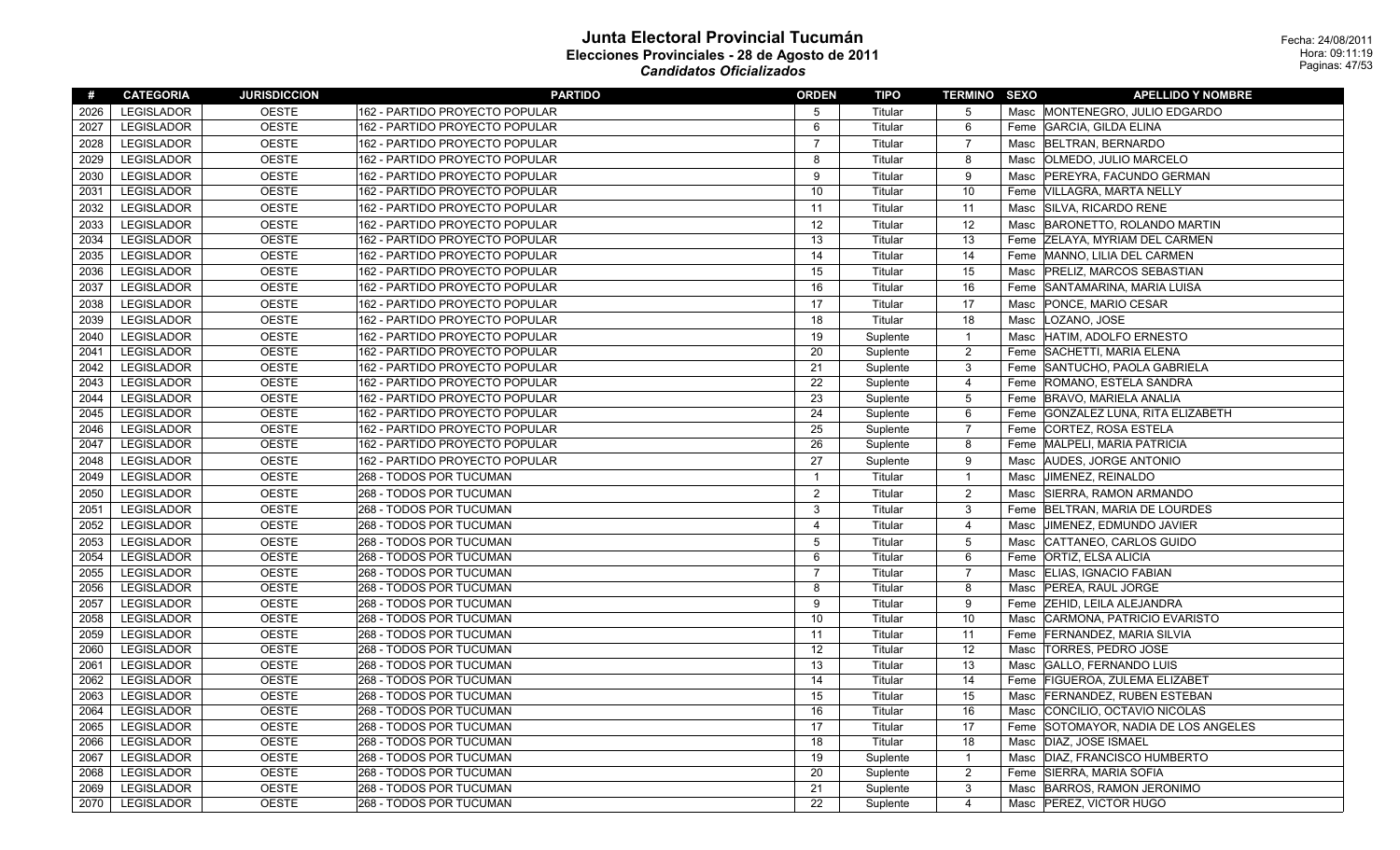| #    | <b>CATEGORIA</b>  | <b>JURISDICCION</b> | <b>PARTIDO</b>                | <b>ORDEN</b>            | TIPO     | <b>TERMINO SEXO</b> | <b>APELLIDO Y NOMBRE</b>                    |
|------|-------------------|---------------------|-------------------------------|-------------------------|----------|---------------------|---------------------------------------------|
| 2071 | <b>LEGISLADOR</b> | <b>OESTE</b>        | 268 - TODOS POR TUCUMAN       | 23                      | Suplente | -5                  | Masc CALCAPRINA, CINO CORRADO               |
| 2072 | <b>LEGISLADOR</b> | <b>OESTE</b>        | 268 - TODOS POR TUCUMAN       | 24                      | Suplente | 6                   | Feme SIERRA, MARIA SOLEDAD                  |
| 2073 | LEGISLADOR        | <b>OESTE</b>        | 268 - TODOS POR TUCUMAN       | 25                      | Suplente | $\overline{7}$      | Feme DIAZ, GABRIELA DEL VALLE               |
| 2074 | <b>LEGISLADOR</b> | <b>OESTE</b>        | 268 - TODOS POR TUCUMAN       | 26                      | Suplente | 8                   | <b>GARBUSHIAN, ANA PATRICIA</b><br>Feme     |
| 2075 | <b>LEGISLADOR</b> | <b>OESTE</b>        | 268 - TODOS POR TUCUMAN       | 27                      | Suplente | 9                   | Masc ROBLES, JORGE ORLANDO                  |
| 2076 | <b>LEGISLADOR</b> | <b>OESTE</b>        | 276 - ALIANZA PROYECTO SUR    | $\mathbf{1}$            | Titular  | $\mathbf{1}$        | Masc RUIZ, VICENTE SALVADOR                 |
| 2077 | LEGISLADOR        | <b>OESTE</b>        | 276 - ALIANZA PROYECTO SUR    | 2                       | Titular  | $\overline{c}$      | Feme   AVILA, MARIA ELENA                   |
| 2078 | <b>LEGISLADOR</b> | <b>OESTE</b>        | 276 - ALIANZA PROYECTO SUR    | 3                       | Titular  | 3                   | Masc   AMADO, LUIS ALBERTO                  |
| 2079 | LEGISLADOR        | <b>OESTE</b>        | 276 - ALIANZA PROYECTO SUR    | $\overline{\mathbf{4}}$ | Titular  | $\overline{4}$      | CAVAGION, JORGE DANIEL<br>Masc              |
| 2080 | LEGISLADOR        | <b>OESTE</b>        | 276 - ALIANZA PROYECTO SUR    | 5                       | Titular  | 5                   | Feme DIAZ, DEOLINDA LORENA                  |
| 2081 | LEGISLADOR        | <b>OESTE</b>        | 276 - ALIANZA PROYECTO SUR    | 6                       | Titular  | 6                   | Masc CORONEL, ANGEL DOMINGO                 |
| 2082 | LEGISLADOR        | <b>OESTE</b>        | 276 - ALIANZA PROYECTO SUR    | $\overline{7}$          | Titular  | $\overline{7}$      | SOSA, LUIS SEBASTIAN<br>Masc                |
| 2083 | LEGISLADOR        | <b>OESTE</b>        | 276 - ALIANZA PROYECTO SUR    | 8                       | Titular  | 8                   | MANSILLA, ANGEL LAURO<br>Masc               |
| 2084 | <b>LEGISLADOR</b> | <b>OESTE</b>        | 276 - ALIANZA PROYECTO SUR    | $\mathbf{Q}$            | Titular  | 9                   | <b>OVADILLA SFER, SONIA EUGENIA</b><br>Feme |
| 2085 | LEGISLADOR        | <b>OESTE</b>        | 276 - ALIANZA PROYECTO SUR    | 10                      | Titular  | 10                  | JUAREZ, HECTOR RAFAEL<br>Masc               |
| 2086 | <b>LEGISLADOR</b> | <b>OESTE</b>        | 276 - ALIANZA PROYECTO SUR    | 11                      | Titular  | 11                  | Masc  PONCE, RAUL EDUARDO                   |
| 2087 | LEGISLADOR        | <b>OESTE</b>        | 276 - ALIANZA PROYECTO SUR    | 12                      | Titular  | 12                  | Feme ORLANDO, GENOVEVA ROSA                 |
| 2088 | <b>LEGISLADOR</b> | <b>OESTE</b>        | 276 - ALIANZA PROYECTO SUR    | 13                      | Titular  | 13                  | <b>CATIVA, MIGUEL ANGEL</b><br>Masc         |
| 2089 | <b>LEGISLADOR</b> | <b>OESTE</b>        | 276 - ALIANZA PROYECTO SUR    | 14                      | Titular  | 14                  | DIAZ, BEATRIZ DEL CARMEN<br>Feme            |
| 2090 | <b>LEGISLADOR</b> | <b>OESTE</b>        | 276 - ALIANZA PROYECTO SUR    | 15                      | Titular  | 15                  | Masc VILLAGRA, ENRIQUE IGNACIO A            |
| 2091 | LEGISLADOR        | <b>OESTE</b>        | 276 - ALIANZA PROYECTO SUR    | 16                      | Titular  | 16                  | Masc LARA, VICTOR ARIEL                     |
| 2092 | LEGISLADOR        | <b>OESTE</b>        | 276 - ALIANZA PROYECTO SUR    | 17                      | Titular  | 17                  | Feme ALCARAZ, BLANCA LILIANA                |
| 2093 | <b>LEGISLADOR</b> | <b>OESTE</b>        | 276 - ALIANZA PROYECTO SUR    | 18                      | Titular  | 18                  | Masc   AVILA, MARIO OSCAR ALBERTO           |
| 2094 | <b>LEGISLADOR</b> | <b>OESTE</b>        | 276 - ALIANZA PROYECTO SUR    | 19                      | Suplente | $\mathbf{1}$        | <b>ROBLES, MIGUEL GERONIMO</b><br>Masc      |
| 2095 | <b>LEGISLADOR</b> | <b>OESTE</b>        | 276 - ALIANZA PROYECTO SUR    | 20                      | Suplente | $\overline{2}$      | Feme RODRIGUEZ, FABIOLA DEL VALLE           |
| 2096 | <b>LEGISLADOR</b> | <b>OESTE</b>        | 276 - ALIANZA PROYECTO SUR    | 21                      | Suplente | 3                   | Feme LEDESMA, MARIA EUGENIA                 |
| 2097 | <b>LEGISLADOR</b> | <b>OESTE</b>        | 276 - ALIANZA PROYECTO SUR    | 22                      | Suplente | $\overline{4}$      | Feme MANSILLA, OLGA YOLANDA                 |
| 2098 | <b>LEGISLADOR</b> | <b>OESTE</b>        | 276 - ALIANZA PROYECTO SUR    | 23                      | Suplente | 5                   | Feme FRIAS, NELIDA PATRICIA                 |
| 2099 | <b>LEGISLADOR</b> | <b>OESTE</b>        | 276 - ALIANZA PROYECTO SUR    | 24                      | Suplente | 6                   | <b>SOSA, MARTA ISABEL</b><br>Feme           |
| 2100 | LEGISLADOR        | <b>OESTE</b>        | 276 - ALIANZA PROYECTO SUR    | 25                      | Suplente | $\overline{7}$      | MONTENEGRO, ENRIQUE ANTONIO<br>Masc         |
| 2101 | LEGISLADOR        | <b>OESTE</b>        | 276 - ALIANZA PROYECTO SUR    | 26                      | Suplente | 8                   | Masc   FIGUEROA, SEBASTIAN EDUARDO          |
| 2102 | <b>LEGISLADOR</b> | <b>OESTE</b>        | 276 - ALIANZA PROYECTO SUR    | 27                      | Suplente | 9                   | Feme REYES, SIXTA ANEIDA                    |
| 2103 | LEGISLADOR        | <b>OESTE</b>        | 274 - ACUERDO CIVICO Y SOCIAL | $\mathbf{1}$            | Titular  | $\mathbf{1}$        | SANCHEZ, ROBERTO ANTONIO<br>Masc            |
| 2104 | <b>LEGISLADOR</b> | <b>OESTE</b>        | 274 - ACUERDO CIVICO Y SOCIAL | $\mathcal{P}$           | Titular  | $\overline{c}$      | GARCIA, SERGIO ARIEL<br>Masc                |
| 2105 | LEGISLADOR        | <b>OESTE</b>        | 274 - ACUERDO CIVICO Y SOCIAL | 3                       | Titular  | $\mathbf{3}$        | Feme VAZQUEZ, NORA TERESA                   |
| 2106 | <b>LEGISLADOR</b> | <b>OESTE</b>        | 274 - ACUERDO CIVICO Y SOCIAL | $\overline{4}$          | Titular  | 4                   | Masc HERRERA, JULIO CESAR                   |
| 2107 | LEGISLADOR        | <b>OESTE</b>        | 274 - ACUERDO CIVICO Y SOCIAL | 5                       | Titular  | 5                   | Masc FILIPPINI, VICTOR HUGO                 |
| 2108 | <b>LEGISLADOR</b> | <b>OESTE</b>        | 274 - ACUERDO CIVICO Y SOCIAL | 6                       | Titular  | 6                   | RODRIGUEZ, IRMA NELIDA<br>Feme              |
| 2109 | <b>LEGISLADOR</b> | <b>OESTE</b>        | 274 - ACUERDO CIVICO Y SOCIAL | $\overline{7}$          | Titular  | $\overline{7}$      | <b>ORTEGA, ENRIQUE JULIO</b><br>Masc        |
| 2110 | LEGISLADOR        | <b>OESTE</b>        | 274 - ACUERDO CIVICO Y SOCIAL | 8                       | Titular  | 8                   | LARCHER, MARIA ROSA<br>Feme                 |
| 2111 | <b>LEGISLADOR</b> | <b>OESTE</b>        | 274 - ACUERDO CIVICO Y SOCIAL | 9                       | Titular  | 9                   | Masc SUAREZ, TOMAS FABRICIO                 |
| 2112 | <b>LEGISLADOR</b> | <b>OESTE</b>        | 274 - ACUERDO CIVICO Y SOCIAL | 10                      | Titular  | 10                  | Masc   GARBICH, MARCOS                      |
| 2113 | <b>LEGISLADOR</b> | <b>OESTE</b>        | 274 - ACUERDO CIVICO Y SOCIAL | 11                      | Titular  | 11                  | BARRIONUEVO, ALFREDO<br>Masc                |
| 2114 | <b>LEGISLADOR</b> | <b>OESTE</b>        | 274 - ACUERDO CIVICO Y SOCIAL | 12                      | Titular  | 12                  | JEREZ, TERESA MABEL<br>Feme                 |
| 2115 | <b>LEGISLADOR</b> | <b>OESTE</b>        | 274 - ACUERDO CIVICO Y SOCIAL | 13                      | Titular  | 13                  | <b>CEBE, JOSE LUIS</b><br>Masc              |
| 2116 | <b>LEGISLADOR</b> | <b>OESTE</b>        | 274 - ACUERDO CIVICO Y SOCIAL | 14                      | Titular  | 14                  | Feme   TORRES, LUCIA ISABEL                 |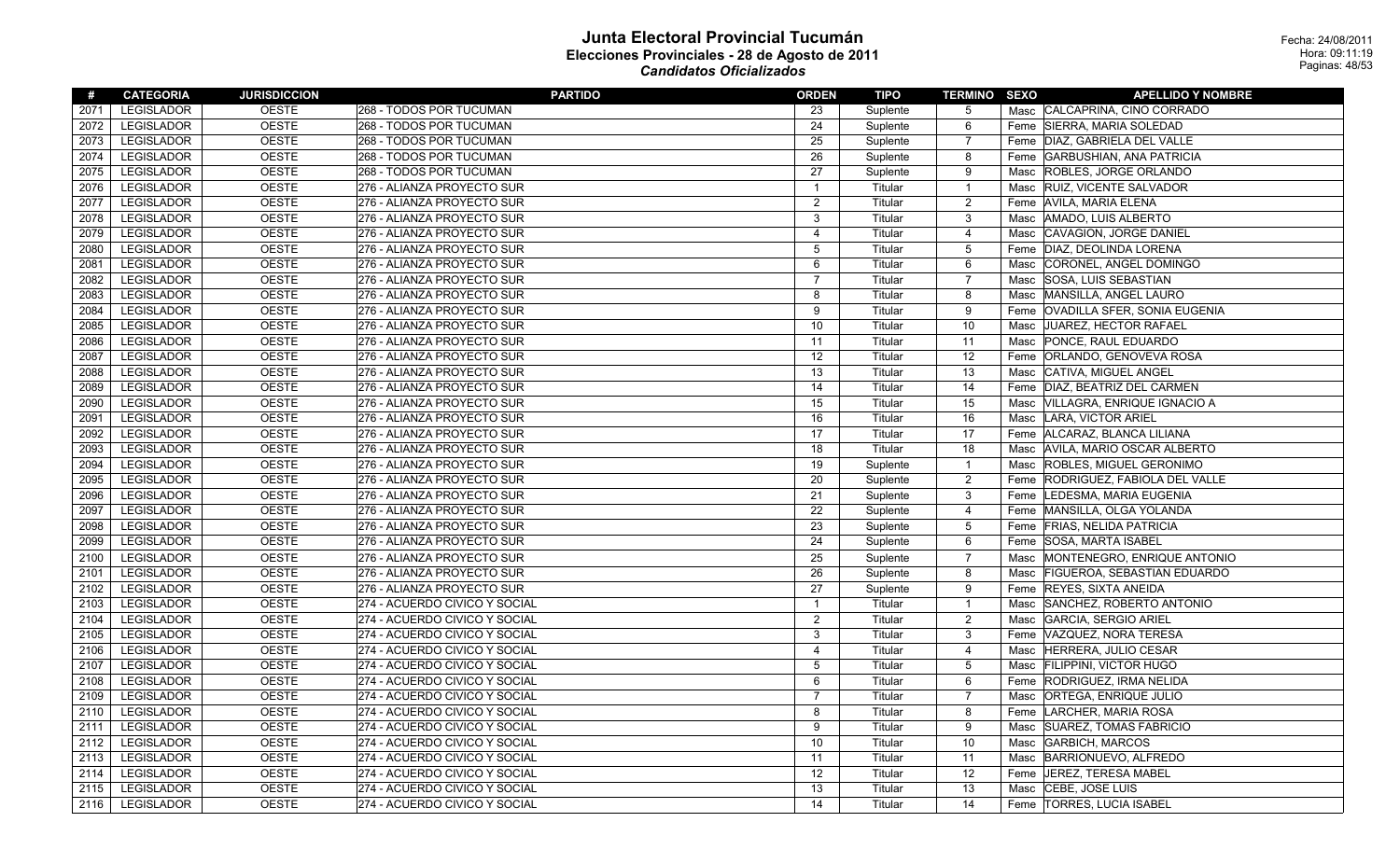| #    | <b>CATEGORIA</b>  | <b>JURISDICCION</b> | <b>PARTIDO</b>                | <b>ORDEN</b>            | TIPO     | <b>TERMINO SEXO</b> |      | <b>APELLIDO Y NOMBRE</b>                |
|------|-------------------|---------------------|-------------------------------|-------------------------|----------|---------------------|------|-----------------------------------------|
| 2117 | <b>LEGISLADOR</b> | <b>OESTE</b>        | 274 - ACUERDO CIVICO Y SOCIAL | 15                      | Titular  | 15                  |      | Masc LLARRULL, ERNESTO JORGE            |
| 2118 | <b>LEGISLADOR</b> | <b>OESTE</b>        | 274 - ACUERDO CIVICO Y SOCIAL | 16                      | Titular  | 16                  | Feme | <b>FIGUEROA, LIDIA MABEL</b>            |
| 2119 | <b>LEGISLADOR</b> | <b>OESTE</b>        | 274 - ACUERDO CIVICO Y SOCIAL | 17                      | Titular  | 17                  | Feme | <b>ABDALA, MARTA PATRICIA</b>           |
| 2120 | <b>LEGISLADOR</b> | <b>OESTE</b>        | 274 - ACUERDO CIVICO Y SOCIAL | 18                      | Titular  | 18                  | Masc | VALLEJO, LUIS OSVALDO                   |
| 2121 | <b>LEGISLADOR</b> | <b>OESTE</b>        | 274 - ACUERDO CIVICO Y SOCIAL | 19                      | Suplente | $\overline{1}$      |      | Masc RIOS, JORGE HUGO                   |
| 2122 | <b>LEGISLADOR</b> | <b>OESTE</b>        | 274 - ACUERDO CIVICO Y SOCIAL | 20                      | Suplente | $\overline{2}$      |      | Masc   QUINTEROS, EMILIO ANTONIO        |
| 2123 | <b>LEGISLADOR</b> | <b>OESTE</b>        | 274 - ACUERDO CIVICO Y SOCIAL | 21                      | Suplente | $\mathbf{3}$        |      | Feme MARTINEZ COLOMBRES, MARIA VICTORIA |
| 2124 | <b>LEGISLADOR</b> | <b>OESTE</b>        | 274 - ACUERDO CIVICO Y SOCIAL | 22                      | Suplente | $\overline{4}$      | Masc | LIACOPLO, ROBERTO JORGE                 |
| 2125 | <b>LEGISLADOR</b> | <b>OESTE</b>        | 274 - ACUERDO CIVICO Y SOCIAL | 23                      | Suplente | $5\,$               | Feme | VILLARREAL, GREGORIA MARIA LUISA        |
| 2126 | <b>LEGISLADOR</b> | <b>OESTE</b>        | 274 - ACUERDO CIVICO Y SOCIAL | 24                      | Suplente | 6                   | Masc | NUÑEZ, CLAUDIO MARCELO                  |
| 2127 | <b>LEGISLADOR</b> | <b>OESTE</b>        | 219 - NOS UNE EL CAMBIO       | $\mathbf{1}$            | Titular  | $\overline{1}$      | Masc | SORIA, JUAN JESUS                       |
| 2128 | <b>LEGISLADOR</b> | <b>OESTE</b>        | 219 - NOS UNE EL CAMBIO       | $\overline{2}$          | Titular  | $\overline{2}$      |      | Feme PALAVECINO, SONIA EDITH            |
| 2129 | <b>LEGISLADOR</b> | <b>OESTE</b>        | 219 - NOS UNE EL CAMBIO       | 3                       | Titular  | 3                   | Masc | MURE, VICTOR RAUL                       |
| 2130 | <b>LEGISLADOR</b> | <b>OESTE</b>        | 219 - NOS UNE EL CAMBIO       | $\overline{4}$          | Titular  | 4                   |      | Feme   AGUERO, SUSANA DEL VALLE         |
| 2131 | <b>LEGISLADOR</b> | <b>OESTE</b>        | 219 - NOS UNE EL CAMBIO       | 5                       | Titular  | $5\phantom{.0}$     | Masc | CARRION, ALBERTO ANGEL                  |
| 2132 | <b>LEGISLADOR</b> | <b>OESTE</b>        | 219 - NOS UNE EL CAMBIO       | 6                       | Titular  | 6                   |      | Masc  RODRIGUEZ, WALTER JOSE            |
| 2133 | <b>LEGISLADOR</b> | <b>OESTE</b>        | 219 - NOS UNE EL CAMBIO       | $\overline{7}$          | Titular  | $\overline{7}$      | Feme | <b>ALDERETE, MARIA INES</b>             |
| 2134 | <b>LEGISLADOR</b> | <b>OESTE</b>        | 219 - NOS UNE EL CAMBIO       | 8                       | Titular  | 8                   | Masc | QUINTEROS, MARCELO ALEJANDRO            |
| 2135 | <b>LEGISLADOR</b> | <b>OESTE</b>        | 219 - NOS UNE EL CAMBIO       | 9                       | Titular  | 9                   | Masc | CORVALAN, SILVIO DOMINGO                |
| 2136 | LEGISLADOR        | <b>OESTE</b>        | 219 - NOS UNE EL CAMBIO       | 10                      | Titular  | 10                  | Masc | CARRIZO, ANGEL ABRAHAM                  |
| 2137 | <b>LEGISLADOR</b> | <b>OESTE</b>        | 219 - NOS UNE EL CAMBIO       | 11                      | Titular  | 11                  |      | Masc AMIUNE, ANTONIO JONAS              |
| 2138 | <b>LEGISLADOR</b> | <b>OESTE</b>        | 219 - NOS UNE EL CAMBIO       | 12                      | Titular  | 12                  | Feme | <b>ORTUBE, MARTA NELIDA</b>             |
| 2139 | <b>LEGISLADOR</b> | <b>OESTE</b>        | 219 - NOS UNE EL CAMBIO       | 13                      | Titular  | 13                  | Masc | VILLAGRA, ESTEBAN RODOLFO               |
| 2140 | <b>LEGISLADOR</b> | <b>OESTE</b>        | 219 - NOS UNE EL CAMBIO       | 14                      | Titular  | 14                  | Masc | <b>BRANDAN, JUAN ANTONIO</b>            |
| 2141 | <b>LEGISLADOR</b> | <b>OESTE</b>        | 219 - NOS UNE EL CAMBIO       | 15                      | Titular  | 15                  |      | Feme CONCHA, MARTHA ELENA               |
| 2142 | <b>LEGISLADOR</b> | <b>OESTE</b>        | 219 - NOS UNE EL CAMBIO       | 16                      | Titular  | 16                  |      | Masc MORAN, CLAUDIO DANIEL              |
| 2143 | <b>LEGISLADOR</b> | <b>OESTE</b>        | 219 - NOS UNE EL CAMBIO       | 17                      | Titular  | 17                  | Masc | JIMENEZ, CRISTIAN ALEJANDRO             |
| 2144 | <b>LEGISLADOR</b> | <b>OESTE</b>        | 219 - NOS UNE EL CAMBIO       | 18                      | Titular  | 18                  | Feme | LOPEZ, JUANA DELIA                      |
| 2145 | <b>LEGISLADOR</b> | <b>OESTE</b>        | 219 - NOS UNE EL CAMBIO       | 19                      | Suplente | $\overline{1}$      | Masc | <b>BARRETO, VICTOR HUGO</b>             |
| 2146 | <b>LEGISLADOR</b> | <b>OESTE</b>        | 219 - NOS UNE EL CAMBIO       | 20                      | Suplente | $\overline{c}$      |      | Masc   FLORES, RAMON MARTIN             |
| 2147 | <b>LEGISLADOR</b> | <b>OESTE</b>        | 219 - NOS UNE EL CAMBIO       | 21                      | Suplente | 3                   |      | Feme FRIAZ, REINA ISABEL                |
| 2148 | <b>LEGISLADOR</b> | <b>OESTE</b>        | 219 - NOS UNE EL CAMBIO       | 22                      | Suplente | $\overline{4}$      | Masc | SORIA, RAUL ALBERTO                     |
| 2149 | <b>LEGISLADOR</b> | <b>OESTE</b>        | 219 - NOS UNE EL CAMBIO       | 23                      | Suplente | 5                   | Feme | CARRIZO ALBARRACIN, CARMEN LILIANA      |
| 2150 | <b>LEGISLADOR</b> | <b>OESTE</b>        | 219 - NOS UNE EL CAMBIO       | 24                      | Suplente | 6                   | Masc | MEDINA, DEMETRIO RAMON                  |
| 2151 | <b>LEGISLADOR</b> | <b>OESTE</b>        | 219 - NOS UNE EL CAMBIO       | 25                      | Suplente | $\overline{7}$      |      | Feme SOSA, MARIA FLORENCIA              |
| 2152 | <b>LEGISLADOR</b> | <b>OESTE</b>        | 219 - NOS UNE EL CAMBIO       | 26                      | Suplente | 8                   |      | Feme DIAZ, MARIA ESTER                  |
| 2153 | <b>LEGISLADOR</b> | <b>OESTE</b>        | 219 - NOS UNE EL CAMBIO       | 27                      | Suplente | 9                   |      | Masc FLORES, ENRIQUE MIGUEL ANTONIO     |
| 2154 | <b>LEGISLADOR</b> | <b>OESTE</b>        | 220 - UNION POR TODOS         | $\mathbf{1}$            | Titular  | $\overline{1}$      | Masc | MONAYER, HECTOR ANTONIO                 |
| 2155 | <b>LEGISLADOR</b> | <b>OESTE</b>        | 220 - UNION POR TODOS         | $\overline{2}$          | Titular  | $\overline{2}$      | Masc | ALZABE, BERNABE OSCAR                   |
| 2156 | <b>LEGISLADOR</b> | <b>OESTE</b>        | 220 - UNION POR TODOS         | 3                       | Titular  | 3                   |      | Feme NAMUR, MARIA DE LOS ANGELES        |
| 2157 | <b>LEGISLADOR</b> | <b>OESTE</b>        | 220 - UNION POR TODOS         | $\overline{\mathbf{4}}$ | Titular  | $\overline{4}$      | Masc | MENDEZ URIBURU, MARTIN CAMILO           |
| 2158 | <b>LEGISLADOR</b> | <b>OESTE</b>        | 220 - UNION POR TODOS         | 5                       | Titular  | $5\,$               | Masc | CALVENTE, HECTOR D.                     |
| 2159 | <b>LEGISLADOR</b> | <b>OESTE</b>        | 220 - UNION POR TODOS         | 6                       | Titular  | 6                   | Feme | CRUZ, LILIA ARGENTINA                   |
| 2160 | <b>LEGISLADOR</b> | <b>OESTE</b>        | 220 - UNION POR TODOS         | $\overline{7}$          | Titular  | $\overline{7}$      | Masc | <b>BUFFO, ADOLFO SANTIAGO</b>           |
| 2161 | LEGISLADOR        | <b>OESTE</b>        | 220 - UNION POR TODOS         | 8                       | Titular  | 8                   |      | Masc CONTRERAS, RICARDO GUSTAVO         |
| 2162 | LEGISLADOR        | <b>OESTE</b>        | 220 - UNION POR TODOS         | 9                       | Titular  | 9                   |      | Feme MOPTY, NORMA CRISTINA              |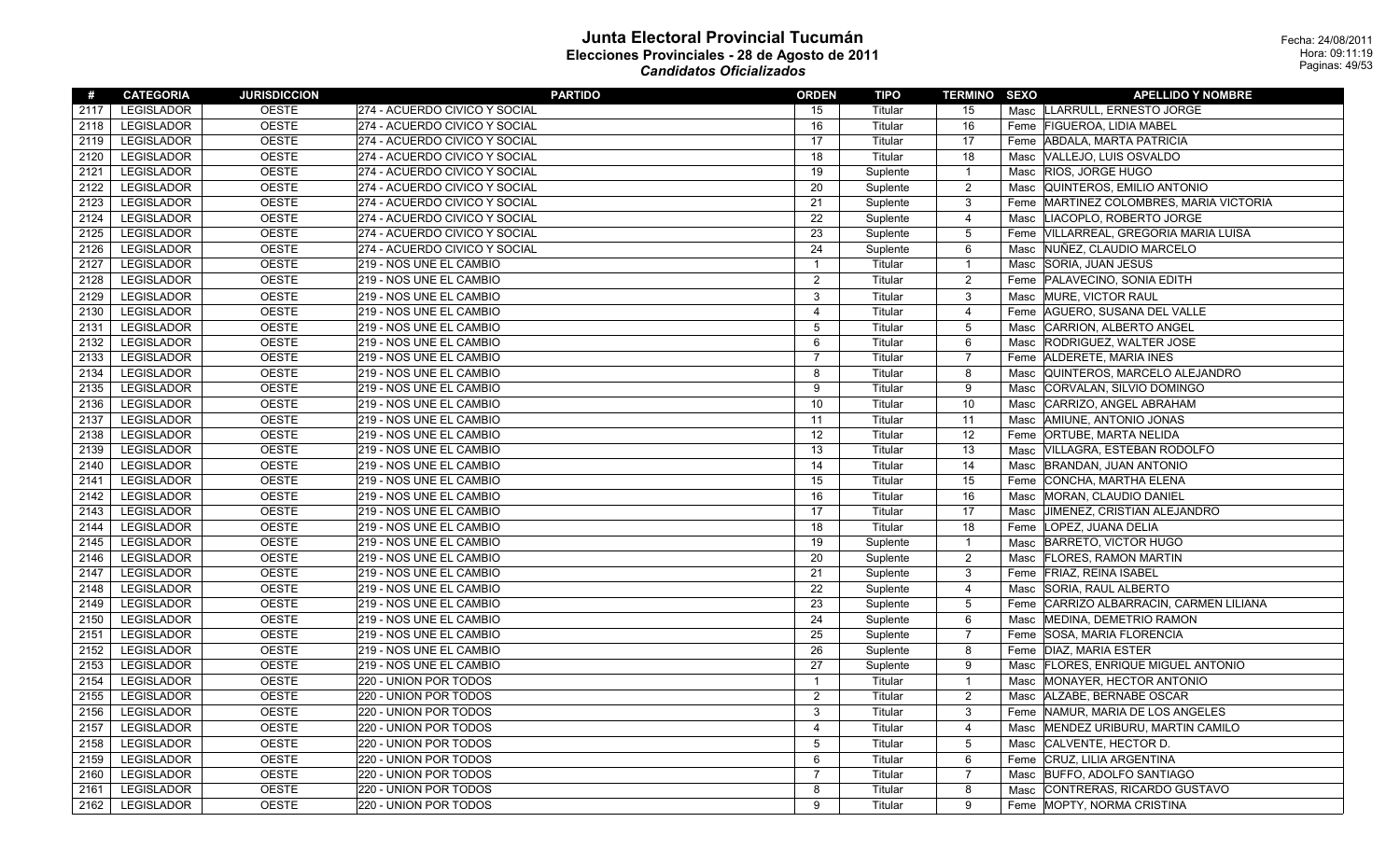| #    | <b>CATEGORIA</b>  | <b>JURISDICCION</b> | <b>PARTIDO</b>                 | <b>ORDEN</b>            | <b>TIPO</b> | <b>TERMINO SEXO</b> | <b>APELLIDO Y NOMBRE</b>                    |
|------|-------------------|---------------------|--------------------------------|-------------------------|-------------|---------------------|---------------------------------------------|
| 2163 | <b>LEGISLADOR</b> | <b>OESTE</b>        | 220 - UNION POR TODOS          | 10                      | Titular     | 10                  | Masc AUGIER, EUGENIO                        |
| 2164 | <b>LEGISLADOR</b> | <b>OESTE</b>        | 220 - UNION POR TODOS          | 11                      | Titular     | 11                  | Masc RAMIREZ, EDUARDO BELISARIO             |
| 2165 | <b>LEGISLADOR</b> | <b>OESTE</b>        | 220 - UNION POR TODOS          | 12                      | Titular     | 12                  | Feme RACEDO PEREIRA, MARIA JOSEFINA         |
| 2166 | <b>LEGISLADOR</b> | <b>OESTE</b>        | 220 - UNION POR TODOS          | 13                      | Titular     | 13                  | LEZCANO, ANGEL LEONARDO<br>Masc             |
| 2167 | <b>LEGISLADOR</b> | <b>OESTE</b>        | 220 - UNION POR TODOS          | 14                      | Titular     | 14                  | CAMPOS, ROLANDO ALBERTO<br>Masc             |
| 2168 | <b>LEGISLADOR</b> | <b>OESTE</b>        | 220 - UNION POR TODOS          | 15                      | Titular     | 15                  | Feme BANDA, SANDRA LUCIA                    |
| 2169 | LEGISLADOR        | <b>OESTE</b>        | 220 - UNION POR TODOS          | 16                      | Titular     | 16                  | LOGARZO, FERNANDO ANTONIO<br>Masc           |
| 2170 | <b>LEGISLADOR</b> | <b>OESTE</b>        | 220 - UNION POR TODOS          | 17                      | Titular     | 17                  | <b>BRITO, JULIO CESAR</b><br>Masc           |
| 2171 | <b>LEGISLADOR</b> | <b>OESTE</b>        | 220 - UNION POR TODOS          | 18                      | Titular     | 18                  | GARCIA, GRACIELA BEATRIZ<br>Feme            |
| 2172 | LEGISLADOR        | <b>OESTE</b>        | 220 - UNION POR TODOS          | 19                      | Suplente    | $\mathbf{1}$        | PAEZ, MIGUEL FABIAN<br>Masc                 |
| 2173 | <b>LEGISLADOR</b> | <b>OESTE</b>        | 220 - UNION POR TODOS          | 20                      | Suplente    | $\overline{c}$      | Masc FERNANDEZ, ARIEL JUAN DOMINGO          |
| 2174 | LEGISLADOR        | <b>OESTE</b>        | 220 - UNION POR TODOS          | 21                      | Suplente    | 3                   | Feme ZELAYA, ANA MARIA                      |
| 2175 | LEGISLADOR        | <b>OESTE</b>        | 220 - UNION POR TODOS          | 22                      | Suplente    | 4                   | <b>GUILLEMOT, JUAN JAVIER</b><br>Masc       |
| 2176 | <b>LEGISLADOR</b> | <b>OESTE</b>        | 220 - UNION POR TODOS          | 23                      | Suplente    | $\overline{5}$      | RODRIGUEZ, RICARDO SEBASTIAN<br>Masc        |
| 2177 | LEGISLADOR        | <b>OESTE</b>        | 220 - UNION POR TODOS          | 24                      | Suplente    | 6                   | Feme SANTILLAN, CRISTINA DEL CARMEN         |
| 2178 | <b>LEGISLADOR</b> | <b>OESTE</b>        | 220 - UNION POR TODOS          | 25                      | Suplente    | $\overline{7}$      | Masc   PALACIO, MARIO ROBERTO               |
| 2179 | LEGISLADOR        | <b>OESTE</b>        | 220 - UNION POR TODOS          | 26                      | Suplente    | 8                   | Feme CARRIZO, MARIA CLEMENTINA              |
| 2180 | <b>LEGISLADOR</b> | <b>OESTE</b>        | 220 - UNION POR TODOS          | 27                      | Suplente    | 9                   | <b>PEREZ, SARA LIDIA</b><br>Feme            |
| 2181 | <b>LEGISLADOR</b> | <b>OESTE</b>        | 901 - FUERZA REPUBLICANA       | $\mathbf{1}$            | Titular     | $\mathbf{1}$        | ALVAREZ TERNAVASIO, RICARDO ALBERTO<br>Masc |
| 2182 | <b>LEGISLADOR</b> | <b>OESTE</b>        | 901 - FUERZA REPUBLICANA       | 2                       | Titular     | $\overline{2}$      | <b>TERNAVASIO, PAULO GABRIEL</b><br>Masc    |
| 2183 | LEGISLADOR        | <b>OESTE</b>        | 901 - FUERZA REPUBLICANA       | 3                       | Titular     | $\overline{3}$      | Feme CHAVEZ, TERESITA FABIANA               |
| 2184 | <b>LEGISLADOR</b> | <b>OESTE</b>        | 901 - FUERZA REPUBLICANA       | $\overline{\mathbf{4}}$ | Titular     | $\overline{4}$      | PAZ, CESAR JOSE<br>Masc                     |
| 2185 | <b>LEGISLADOR</b> | <b>OESTE</b>        | 901 - FUERZA REPUBLICANA       | 5                       | Titular     | 5                   | Masc VILLA, LUIS ALBERTO                    |
| 2186 | LEGISLADOR        | <b>OESTE</b>        | 901 - FUERZA REPUBLICANA       | 6                       | Titular     | 6                   | Feme RUSSO, NILDA DEL VALLE                 |
| 2187 | LEGISLADOR        | <b>OESTE</b>        | 901 - FUERZA REPUBLICANA       | $\overline{7}$          | Titular     | $\overline{7}$      | Masc AUAD, RAFAEL ALBERTO                   |
| 2188 | <b>LEGISLADOR</b> | <b>OESTE</b>        | 901 - FUERZA REPUBLICANA       | 8                       | Titular     | 8                   | <b>GARCIA ZAVALIA, GASTON</b><br>Masc       |
| 2189 | <b>LEGISLADOR</b> | <b>OESTE</b>        | 901 - FUERZA REPUBLICANA       | 9                       | Titular     | 9                   | LONZALLES, PATRICIA KARINA<br>Feme          |
| 2190 | <b>LEGISLADOR</b> | <b>OESTE</b>        | 901 - FUERZA REPUBLICANA       | 10                      | Titular     | 10                  | NAVARRO ACUÑA, ENRIQUE ARTURO<br>Masc       |
| 2191 | LEGISLADOR        | <b>OESTE</b>        | 901 - FUERZA REPUBLICANA       | 11                      | Titular     | 11                  | <b>FERNANDEZ, ARNALDO ANDRES</b><br>Masc    |
| 2192 | <b>LEGISLADOR</b> | <b>OESTE</b>        | 901 - FUERZA REPUBLICANA       | 12                      | Titular     | 12                  | Feme PIRA, GABRIELA ANALIA                  |
| 2193 | <b>LEGISLADOR</b> | <b>OESTE</b>        | 901 - FUERZA REPUBLICANA       | 13                      | Titular     | 13                  | Masc AYUNTA, HECTOR ABEL                    |
| 2194 | <b>LEGISLADOR</b> | <b>OESTE</b>        | 901 - FUERZA REPUBLICANA       | 14                      | Titular     | 14                  | SOLORZANO, ANALIA DEL VALLE<br>Feme         |
| 2195 | <b>LEGISLADOR</b> | <b>OESTE</b>        | 901 - FUERZA REPUBLICANA       | 15                      | Titular     | 15                  | Feme ANDRADA, NATALIA BEATRIZ               |
| 2196 | <b>LEGISLADOR</b> | <b>OESTE</b>        | 901 - FUERZA REPUBLICANA       | 16                      | Titular     | 16                  | YAPUR, JORGE WALTER<br>Masc                 |
| 2197 | <b>LEGISLADOR</b> | <b>OESTE</b>        | 901 - FUERZA REPUBLICANA       | 17                      | Titular     | 17                  | Feme RIVADENEIRA, CAROLA ANDREA             |
| 2198 | <b>LEGISLADOR</b> | <b>OESTE</b>        | 901 - FUERZA REPUBLICANA       | 18                      | Titular     | 18                  | Masc AUIL, DANIEL FEDERICO                  |
| 2199 | <b>LEGISLADOR</b> | <b>OESTE</b>        | 901 - FUERZA REPUBLICANA       | 19                      | Suplente    | $\overline{1}$      | ARAUJO, EDUARDO<br>Masc                     |
| 2200 | <b>LEGISLADOR</b> | <b>OESTE</b>        | 901 - FUERZA REPUBLICANA       | 20                      | Suplente    | 2                   | Feme MALDONADO, ALICIA ELIZABET             |
| 2201 | <b>LEGISLADOR</b> | <b>OESTE</b>        | 901 - FUERZA REPUBLICANA       | 21                      | Suplente    | 3                   | LUNA, ORLANDO SEGUNDO<br>Masc               |
| 2202 | <b>LEGISLADOR</b> | <b>OESTE</b>        | 901 - FUERZA REPUBLICANA       | 22                      | Suplente    | 4                   | Masc   PAZ, GERONIMO JOSE                   |
| 2203 | LEGISLADOR        | <b>OESTE</b>        | 901 - FUERZA REPUBLICANA       | 23                      | Suplente    | 5                   | Feme ARREYES, ROXANA DEL CARMEN             |
| 2204 | <b>LEGISLADOR</b> | <b>OESTE</b>        | 901 - FUERZA REPUBLICANA       | 24                      | Suplente    | 6                   | VERA ROBINSON, FABIAN EDUARDO<br>Masc       |
| 2205 | <b>LEGISLADOR</b> | <b>OESTE</b>        | 901 - FUERZA REPUBLICANA       | 25                      | Suplente    | $\overline{7}$      | <b>GARZON, JUAN MANUEL</b><br>Masc          |
| 2206 | <b>LEGISLADOR</b> | <b>OESTE</b>        | 901 - FUERZA REPUBLICANA       | 26                      | Suplente    | 8                   | ACOSTA, LUIS ALBERTO<br>Masc                |
| 2207 | <b>LEGISLADOR</b> | <b>OESTE</b>        | 901 - FUERZA REPUBLICANA       | 27                      | Suplente    | 9                   | Feme FERNANDEZ, SILVINA LORENA DEL VALLE    |
| 2208 | <b>LEGISLADOR</b> | <b>OESTE</b>        | 58 - COMUNIDAD EN ORGANIZACIÓN | $\mathbf{1}$            | Titular     | $\mathbf{1}$        | Masc BALCEDA, PEDRO HUGO                    |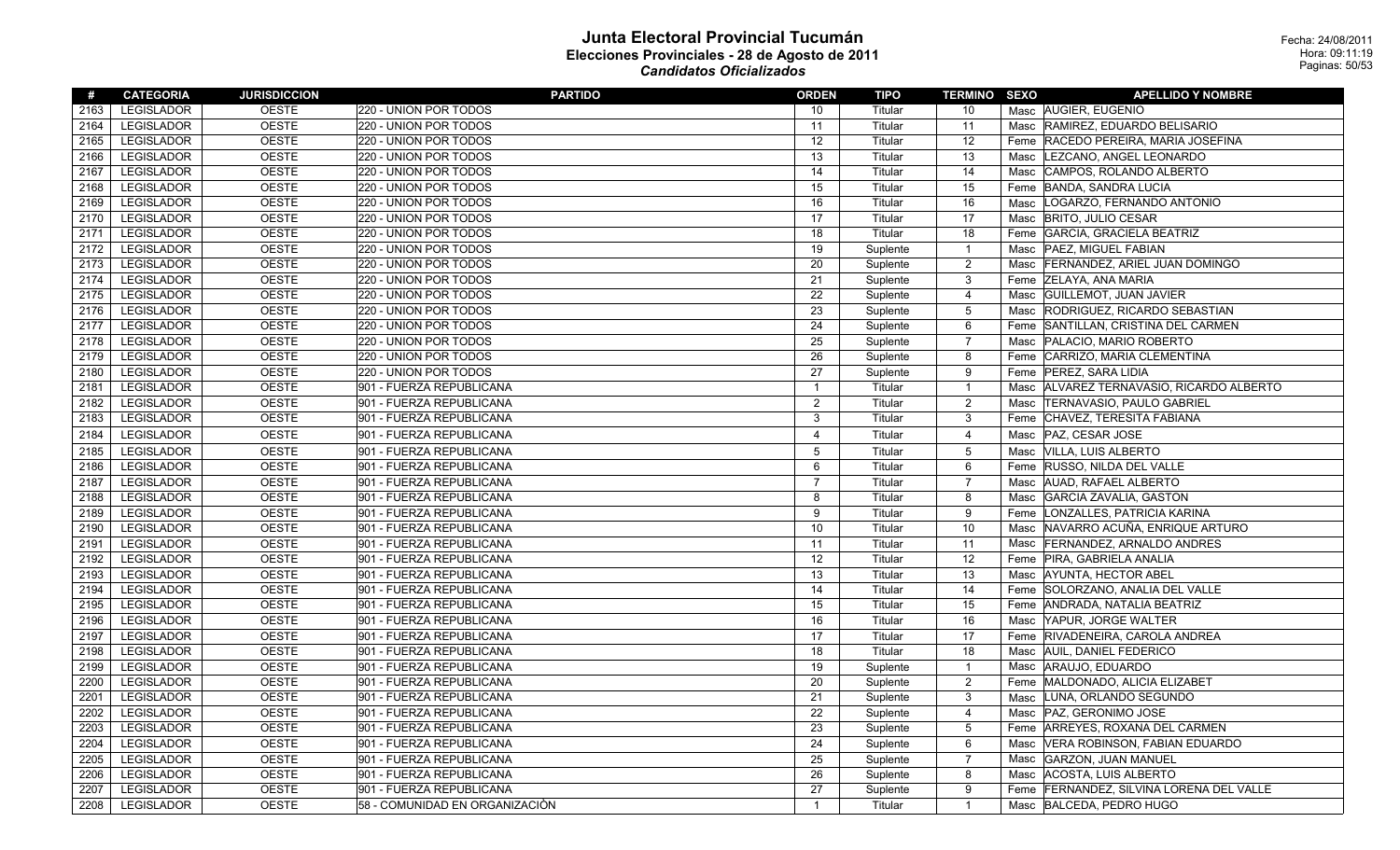| #    | <b>CATEGORIA</b>  | <b>JURISDICCION</b> | <b>PARTIDO</b>                 | <b>ORDEN</b>            | <b>TIPO</b> | <b>TERMINO SEXO</b> | <b>APELLIDO Y NOMBRE</b>                     |
|------|-------------------|---------------------|--------------------------------|-------------------------|-------------|---------------------|----------------------------------------------|
| 2209 | <b>LEGISLADOR</b> | <b>OESTE</b>        | 58 - COMUNIDAD EN ORGANIZACIÒN | 2                       | Titular     | $\overline{2}$      | Masc PAZ, PABLO MIGUEL                       |
| 2210 | <b>LEGISLADOR</b> | <b>OESTE</b>        | 58 - COMUNIDAD EN ORGANIZACIÒN | 3                       | Titular     | 3                   | Feme BADER, GRACIELA MONICA                  |
| 2211 | LEGISLADOR        | <b>OESTE</b>        | 58 - COMUNIDAD EN ORGANIZACIÓN | $\overline{\mathbf{4}}$ | Titular     | 4                   | CABELLO, DANIEL FRANCISCO<br>Masc            |
| 2212 | LEGISLADOR        | <b>OESTE</b>        | 58 - COMUNIDAD EN ORGANIZACIÒN | 5                       | Titular     | $\mathbf 5$         | Feme VAN NIEVWENHOVE DE MEY, ELIANA MONICA   |
| 2213 | <b>LEGISLADOR</b> | <b>OESTE</b>        | 58 - COMUNIDAD EN ORGANIZACIÓN | 6                       | Titular     | 6                   | <b>FERRO, JOSE TELESFORO</b><br>Masc         |
| 2214 | LEGISLADOR        | <b>OESTE</b>        | 58 - COMUNIDAD EN ORGANIZACIÒN | 7                       | Titular     | $\overline{7}$      | KRISTAL, MONICA ELIZABETH<br>Feme            |
| 2215 | <b>LEGISLADOR</b> | <b>OESTE</b>        | 58 - COMUNIDAD EN ORGANIZACIÓN | 8                       | Titular     | 8                   | NIEVA, JORGE LUIS<br>Masc                    |
| 2216 | <b>LEGISLADOR</b> | <b>OESTE</b>        | 58 - COMUNIDAD EN ORGANIZACIÓN | 9                       | Titular     | 9                   | BARRIONUEVO, RUBEN ALFREDO<br>Masc           |
| 2217 | <b>LEGISLADOR</b> | <b>OESTE</b>        | 58 - COMUNIDAD EN ORGANIZACIÒN | 10                      | Titular     | 10                  | CORREA, HECTOR JAVIER<br>Masc                |
| 2218 | <b>LEGISLADOR</b> | <b>OESTE</b>        | 58 - COMUNIDAD EN ORGANIZACIÒN | 11                      | Titular     | 11                  | <b>RODRIGUEZ, MARIA VERONICA</b><br>Feme     |
| 2219 | <b>LEGISLADOR</b> | <b>OESTE</b>        | 58 - COMUNIDAD EN ORGANIZACIÓN | 12                      | Titular     | 12                  | <b>COSTILLA, MARIA FERNANDA</b><br>Feme      |
| 2220 | <b>LEGISLADOR</b> | <b>OESTE</b>        | 58 - COMUNIDAD EN ORGANIZACIÓN | 13                      | Titular     | 13                  | CASANOVA, OSCAR GONZALO<br>Masc              |
| 2221 | <b>LEGISLADOR</b> | <b>OESTE</b>        | 58 - COMUNIDAD EN ORGANIZACIÓN | 14                      | Titular     | 14                  | ROMANO, ROXANA DEL CARMEN<br>Feme            |
| 2222 | <b>LEGISLADOR</b> | <b>OESTE</b>        | 58 - COMUNIDAD EN ORGANIZACIÒN | 15                      | Titular     | 15                  | Feme SANCHEZ, GRACIELA DEL VALLE             |
| 2223 | LEGISLADOR        | <b>OESTE</b>        | 58 - COMUNIDAD EN ORGANIZACIÒN | 16                      | Titular     | 16                  | Feme LOPEZ, ELSA DEL VALLE                   |
| 2224 | <b>LEGISLADOR</b> | <b>OESTE</b>        | 58 - COMUNIDAD EN ORGANIZACIÓN | 17                      | Titular     | 17                  | Feme FRIAS, EVA ADRIANA                      |
| 2225 | <b>LEGISLADOR</b> | <b>OESTE</b>        | 58 - COMUNIDAD EN ORGANIZACIÒN | 18                      | Titular     | 18                  | SOSA, SATURNINO SEGUNDO<br>Masc              |
| 2226 | <b>LEGISLADOR</b> | <b>OESTE</b>        | 58 - COMUNIDAD EN ORGANIZACIÒN | 19                      | Suplente    | $\mathbf{1}$        | CORONEL GONZALEZ, WALTER RUBEN<br>Masc       |
| 2227 | <b>LEGISLADOR</b> | <b>OESTE</b>        | 58 - COMUNIDAD EN ORGANIZACIÒN | 20                      | Suplente    | $\overline{c}$      | AGUIRRE, ANTONIO EDUARDO<br>Masc             |
| 2228 | LEGISLADOR        | <b>OESTE</b>        | 58 - COMUNIDAD EN ORGANIZACIÒN | 21                      | Suplente    | $\mathbf{3}$        | Feme ARRIETA, ANA MARIA                      |
| 2229 | LEGISLADOR        | <b>OESTE</b>        | 58 - COMUNIDAD EN ORGANIZACIÒN | 22                      | Suplente    | 4                   | RIVADENEIRA, SONIA BEATRIZ<br>Feme           |
| 2230 | LEGISLADOR        | <b>OESTE</b>        | 58 - COMUNIDAD EN ORGANIZACIÒN | 23                      | Suplente    | $\mathbf 5$         | UNZAGA, MARIA CELESTE<br>Feme                |
| 2231 | <b>LEGISLADOR</b> | <b>OESTE</b>        | 58 - COMUNIDAD EN ORGANIZACIÓN | 24                      | Suplente    | 6                   | CORROTO, ERNESTO MARIANO<br>Masc             |
| 2232 | <b>LEGISLADOR</b> | <b>OESTE</b>        | 58 - COMUNIDAD EN ORGANIZACIÓN | 25                      | Suplente    | $\overline{7}$      | Feme GUTIERREZ, NORMAN NIRIAN                |
| 2233 | <b>LEGISLADOR</b> | <b>OESTE</b>        | 58 - COMUNIDAD EN ORGANIZACIÓN | 26                      | Suplente    | 8                   | Masc AMAYA, JOSE DANIEL.                     |
| 2234 | <b>LEGISLADOR</b> | <b>OESTE</b>        | 58 - COMUNIDAD EN ORGANIZACIÓN | 27                      | Suplente    | 9                   | Feme ROMERO VILLALBA, NATALIA RAQUEL         |
| 2235 | <b>LEGISLADOR</b> | <b>OESTE</b>        | 69 - PARTICIPACION CIVICA      | $\mathbf{1}$            | Titular     | $\mathbf{1}$        | <b>GRANEROS, RAMON JESUS</b><br>Masc         |
| 2236 | <b>LEGISLADOR</b> | <b>OESTE</b>        | 69 - PARTICIPACION CIVICA      | $\overline{2}$          | Titular     | $\overline{2}$      | PERALTA, VICTOR HUGO RAUL<br>Masc            |
| 2237 | <b>LEGISLADOR</b> | <b>OESTE</b>        | 69 - PARTICIPACION CIVICA      | 3                       | Titular     | 3                   | Feme RIVERO, SILVIA ADRIANA                  |
| 2238 | <b>LEGISLADOR</b> | <b>OESTE</b>        | 69 - PARTICIPACION CIVICA      | $\overline{4}$          | Titular     | 4                   | Masc BRAVO, JULIO HUMBERTO                   |
| 2239 | LEGISLADOR        | <b>OESTE</b>        | 69 - PARTICIPACION CIVICA      | 5                       | Titular     | 5                   | Masc MASTROBERARDINO, ANTONIO ALBERTO        |
| 2240 | <b>LEGISLADOR</b> | <b>OESTE</b>        | 69 - PARTICIPACION CIVICA      | 6                       | Titular     | 6                   | RODRIGUEZ, DOLORES ERCILIA DEL VALLE<br>Feme |
| 2241 | <b>LEGISLADOR</b> | <b>OESTE</b>        | 69 - PARTICIPACION CIVICA      | $\overline{7}$          | Titular     | $\overline{7}$      | GARCIA, OSVALDO RENE<br>Masc                 |
| 2242 | <b>LEGISLADOR</b> | <b>OESTE</b>        | 69 - PARTICIPACION CIVICA      | 8                       | Titular     | 8                   | SORIA, MANUEL OSCAR<br>Masc                  |
| 2243 | <b>LEGISLADOR</b> | <b>OESTE</b>        | 69 - PARTICIPACION CIVICA      | 9                       | Titular     | 9                   | JASINKI, MARIANGELES<br>Feme                 |
| 2244 | <b>LEGISLADOR</b> | <b>OESTE</b>        | 69 - PARTICIPACION CIVICA      | 10                      | Titular     | 10                  | <b>ZARATE, MARIO ROBERTO</b><br>Masc         |
| 2245 | LEGISLADOR        | <b>OESTE</b>        | 69 - PARTICIPACION CIVICA      | 11                      | Titular     | 11                  | PEREZ, GUSTAVO DANIEL<br>Masc                |
| 2246 | LEGISLADOR        | <b>OESTE</b>        | 69 - PARTICIPACION CIVICA      | 12                      | Titular     | 12                  | <b>GERBAN, ELENA DEL VALLE</b><br>Feme       |
| 2247 | LEGISLADOR        | <b>OESTE</b>        | 69 - PARTICIPACION CIVICA      | 13                      | Titular     | 13                  | MORENO, JULIO ORLANDO<br>Masc                |
| 2248 | <b>LEGISLADOR</b> | <b>OESTE</b>        | 69 - PARTICIPACION CIVICA      | 14                      | Titular     | 14                  | ABDALA, LEANDRO DAVID<br>Masc                |
| 2249 | <b>LEGISLADOR</b> | <b>OESTE</b>        | 69 - PARTICIPACION CIVICA      | 15                      | Titular     | 15                  | Feme CHICO, ISABEL LAURA                     |
| 2250 | <b>LEGISLADOR</b> | <b>OESTE</b>        | 69 - PARTICIPACION CIVICA      | 16                      | Titular     | 16                  | Masc   PEREZ, CRISTIAN OMAR                  |
| 2251 | <b>LEGISLADOR</b> | <b>OESTE</b>        | 69 - PARTICIPACION CIVICA      | 17                      | Titular     | 17                  | CORREA, HECTOR MARTIN<br>Masc                |
| 2252 | <b>LEGISLADOR</b> | <b>OESTE</b>        | 69 - PARTICIPACION CIVICA      | 18                      | Titular     | 18                  | <b>RODRIGUEZ, LORENA GRISEL</b><br>Feme      |
| 2253 | <b>LEGISLADOR</b> | <b>OESTE</b>        | 69 - PARTICIPACION CIVICA      | 19                      | Suplente    | $\mathbf{1}$        | Feme SILVESTRI, FATIMA ESTELA                |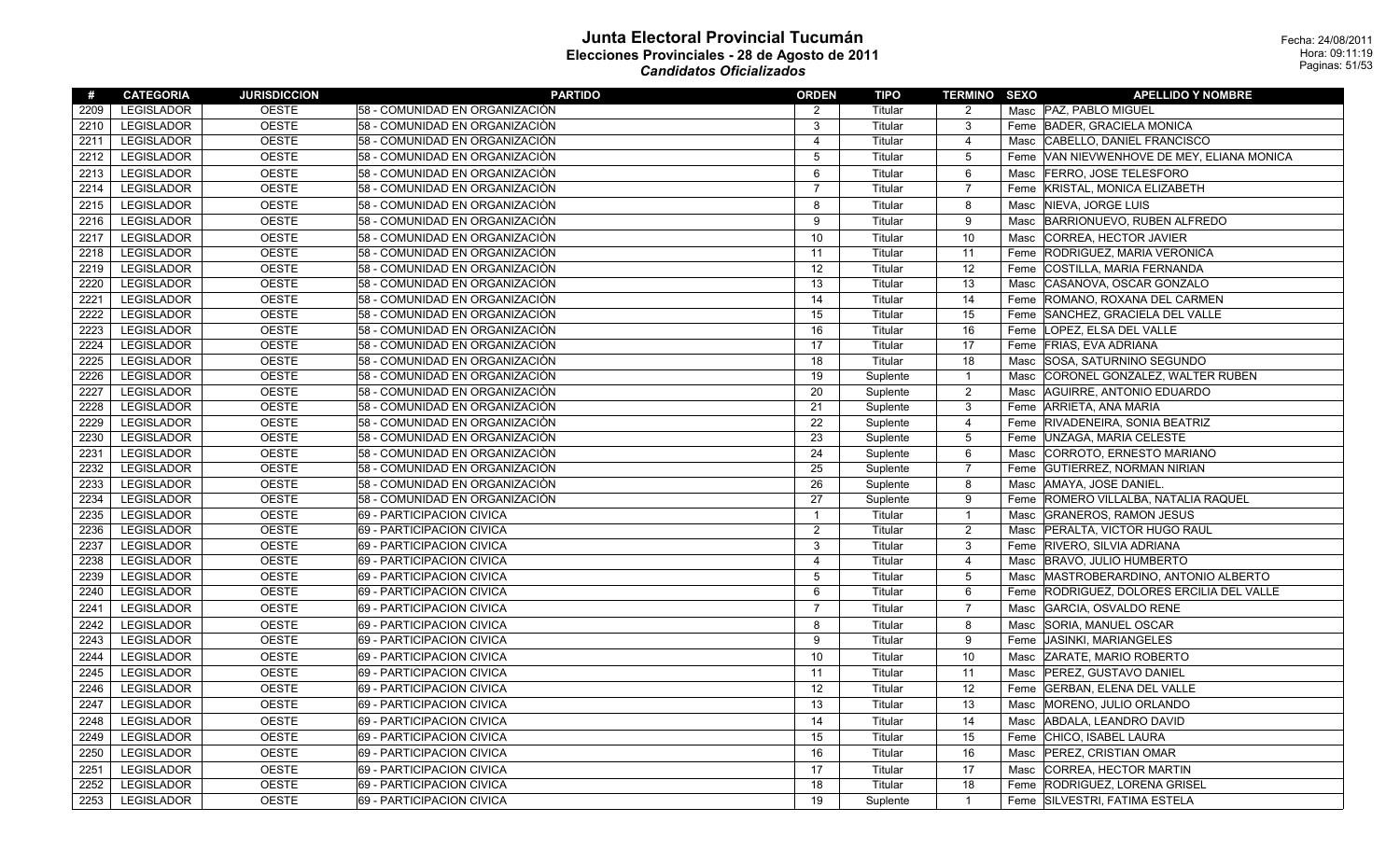|      | <b>LEGISLADOR</b> |              |                                                                    |                |          |                 |                                          |
|------|-------------------|--------------|--------------------------------------------------------------------|----------------|----------|-----------------|------------------------------------------|
| 2254 |                   | <b>OESTE</b> | 69 - PARTICIPACION CIVICA                                          | 20             | Suplente | 2               | Masc LOPEZ. CARLOS LEONARDO              |
| 2255 | LEGISLADOR        | <b>OESTE</b> | 69 - PARTICIPACION CIVICA                                          | 21             | Suplente | $\mathbf{3}$    | Feme ELALL, GRACIELA EMILIANA            |
| 2256 | LEGISLADOR        | <b>OESTE</b> | 69 - PARTICIPACION CIVICA                                          | 22             | Suplente | $\overline{4}$  | Feme SANCHEZ, HELIANA DEL VALLE          |
| 2257 | <b>LEGISLADOR</b> | <b>OESTE</b> | 69 - PARTICIPACION CIVICA                                          | 23             | Suplente | 5               | Masc JUAREZ, MARCOS GUILLERMO            |
| 2258 | <b>LEGISLADOR</b> | <b>OESTE</b> | 69 - PARTICIPACION CIVICA                                          | 24             | Suplente | 6               | <b>ROLDAN, IRIS MABEL</b><br>Feme        |
| 2259 | LEGISLADOR        | <b>OESTE</b> | 69 - PARTICIPACION CIVICA                                          | 25             | Suplente | $\overline{7}$  | Feme RIOS, DORA ISABEL DEL VALLE         |
| 2260 | <b>LEGISLADOR</b> | <b>OESTE</b> | 69 - PARTICIPACION CIVICA                                          | 26             | Suplente | 8               | Masc SANCHEZ FERRIN, JORGE GUSTAVO       |
| 2261 | <b>LEGISLADOR</b> | <b>OESTE</b> | 69 - PARTICIPACION CIVICA                                          | 27             | Suplente | 9               | Feme JUAREZ, GABRIELA ROCIO              |
| 2262 | <b>LEGISLADOR</b> | <b>OESTE</b> | 355 - PROYECTO TUCUMAN                                             | $\mathbf{1}$   | Titular  | $\overline{1}$  | Masc   JEREZ, BERNARDO IGNACIO           |
| 2263 | <b>LEGISLADOR</b> | <b>OESTE</b> | 355 - PROYECTO TUCUMAN                                             | 2              | Titular  | $\overline{2}$  | <b>PAZ, LUCAS PABLO</b><br>Masc          |
| 2264 | <b>LEGISLADOR</b> | <b>OESTE</b> | 355 - PROYECTO TUCUMAN                                             | 3              | Titular  | 3               | Feme NUÑEZ, SILVINA NATALIA              |
| 2265 | <b>LEGISLADOR</b> | <b>OESTE</b> | 355 - PROYECTO TUCUMAN                                             | 4              | Titular  | 4               | Masc GARZON, MARTIN                      |
| 2266 | <b>LEGISLADOR</b> | <b>OESTE</b> | 355 - PROYECTO TUCUMAN                                             | 5              | Titular  | 5               | Masc COLOMBRES, PATRICIO JOSE            |
| 2267 | <b>LEGISLADOR</b> | <b>OESTE</b> | 355 - PROYECTO TUCUMAN                                             | 6              | Titular  | 6               | Feme   DE LA CRUZ, ALINA GABRIELA        |
| 2268 | <b>LEGISLADOR</b> | <b>OESTE</b> | 355 - PROYECTO TUCUMAN                                             | $\overline{7}$ | Titular  | $\overline{7}$  | AMER, LUCAS DAMIAN<br>Masc               |
| 2269 | <b>LEGISLADOR</b> | <b>OESTE</b> | 355 - PROYECTO TUCUMAN                                             | 8              | Titular  | 8               | ARAOZ, DAVID<br>Masc                     |
| 2270 | <b>LEGISLADOR</b> | <b>OESTE</b> | 355 - PROYECTO TUCUMAN                                             | 9              | Titular  | 9               | Feme HAURIGOT, MARIA FERNANDA            |
| 2271 | <b>LEGISLADOR</b> | <b>OESTE</b> | 355 - PROYECTO TUCUMAN                                             | 10             | Titular  | 10              | CORIZZI, JUAN BAUTISTA<br>Masc           |
| 2272 | <b>LEGISLADOR</b> | <b>OESTE</b> | 355 - PROYECTO TUCUMAN                                             | 11             | Titular  | 11              | Masc<br>MARTIN, VICTOR AGUSTIN           |
| 2273 | LEGISLADOR        | <b>OESTE</b> | 355 - PROYECTO TUCUMAN                                             | 12             | Titular  | 12              | Feme FILGUEIRA, CECILIA MARIA            |
| 2274 | <b>LEGISLADOR</b> | <b>OESTE</b> | 355 - PROYECTO TUCUMAN                                             | 13             | Titular  | 13              | <b>ESCOBAR, SANTIAGO AGUSTIN</b><br>Masc |
| 2275 | <b>LEGISLADOR</b> | <b>OESTE</b> | 355 - PROYECTO TUCUMAN                                             | 14             | Titular  | 14              | SANCHEZ, ESTEBAN MANUEL<br>Masc          |
| 2276 | <b>LEGISLADOR</b> | <b>OESTE</b> | 355 - PROYECTO TUCUMAN                                             | 15             | Titular  | 15              | LOPEZ GUZMAN JEREZ, CARMEN MARIA<br>Feme |
| 2277 | <b>LEGISLADOR</b> | <b>OESTE</b> | 355 - PROYECTO TUCUMAN                                             | 16             | Titular  | 16              | Masc<br>PAZ, SANTIAGO                    |
| 2278 | <b>LEGISLADOR</b> | <b>OESTE</b> | 355 - PROYECTO TUCUMAN                                             | 17             | Titular  | 17              | Masc GARAT, JUAN PEDRO                   |
| 2279 | <b>LEGISLADOR</b> | <b>OESTE</b> | 355 - PROYECTO TUCUMAN                                             | 18             | Titular  | 18              | Feme BRITO, KARINA ALEXIA DEL VALLE      |
| 2280 | <b>LEGISLADOR</b> | <b>OESTE</b> | 355 - PROYECTO TUCUMAN                                             | 19             | Suplente | $\overline{1}$  | Masc ROSA, LUIS                          |
| 2281 | <b>LEGISLADOR</b> | <b>OESTE</b> | 355 - PROYECTO TUCUMAN                                             | 20             | Suplente | $\overline{2}$  | <b>BRITO, EDUARDO</b><br>Masc            |
| 2282 | <b>LEGISLADOR</b> | <b>OESTE</b> | 355 - PROYECTO TUCUMAN                                             | 21             | Suplente | $\mathbf{3}$    | <b>ROSA SOLER, LUZ MARIA</b><br>Feme     |
| 2283 | <b>LEGISLADOR</b> | <b>OESTE</b> | 355 - PROYECTO TUCUMAN                                             | 22             | Suplente | $\overline{4}$  | <b>SORIA, DANIEL GUSTAVO</b><br>Masc     |
| 2284 | <b>LEGISLADOR</b> | <b>OESTE</b> | 355 - PROYECTO TUCUMAN                                             | 23             | Suplente | $\overline{5}$  | Masc FILGUEIRA, EDUARDO LUIS             |
| 2285 | <b>LEGISLADOR</b> | <b>OESTE</b> | 355 - PROYECTO TUCUMAN                                             | 24             | Suplente | 6               | Feme   GUTIERREZ, MARIA FERNANDA         |
| 2286 | <b>LEGISLADOR</b> | <b>OESTE</b> | 355 - PROYECTO TUCUMAN                                             | 25             | Suplente | $\overline{7}$  | Masc ROMANO, JUAN CARLOS MARTIN          |
| 2287 | <b>LEGISLADOR</b> | <b>OESTE</b> | 355 - PROYECTO TUCUMAN                                             | 26             | Suplente | 8               | Feme   FERRO, MARIA VICTORIA             |
| 2288 | <b>LEGISLADOR</b> | <b>OESTE</b> | 355 - PROYECTO TUCUMAN                                             | 27             | Suplente | 9               | DEMONTE, SERGIO EXEQUIEL<br>Masc         |
| 2289 | <b>LEGISLADOR</b> | <b>OESTE</b> | 439 - P.E.R.U.C.A.-FRENTE ENCUENTRO RENOVACION Y UNIDAD COMPAÑEROS | $\overline{1}$ | Titular  | $\overline{1}$  | CIRNIGLIARO, FRANCISCO PABLO<br>Masc     |
| 2290 | LEGISLADOR        | <b>OESTE</b> | 439 - P.E.R.U.C.A.-FRENTE ENCUENTRO RENOVACION Y UNIDAD COMPAÑEROS | 2              | Titular  | 2               | ACOSTA, DANIEL FERNANDO<br>Masc          |
| 2291 | <b>LEGISLADOR</b> | <b>OESTE</b> | 439 - P.E.R.U.C.A.-FRENTE ENCUENTRO RENOVACION Y UNIDAD COMPAÑEROS | 3              | Titular  | $\mathbf{3}$    | Feme SALCEDO, ANA MARIA                  |
| 2292 | <b>LEGISLADOR</b> | <b>OESTE</b> | 439 - P.E.R.U.C.A.-FRENTE ENCUENTRO RENOVACION Y UNIDAD COMPAÑEROS | $\overline{4}$ | Titular  | $\overline{4}$  | ARIZMENDI, JUAN ARMANDO<br>Masc          |
| 2293 | <b>LEGISLADOR</b> | <b>OESTE</b> | 439 - P.E.R.U.C.A.-FRENTE ENCUENTRO RENOVACION Y UNIDAD COMPAÑEROS | -5             | Titular  | $5\phantom{.0}$ | Masc VILECCO, FERNANDO JESUS             |
| 2294 | <b>LEGISLADOR</b> | <b>OESTE</b> | 439 - P.E.R.U.C.A.-FRENTE ENCUENTRO RENOVACION Y UNIDAD COMPAÑEROS | 6              | Titular  | 6               | Feme PARACHE, CLEOTILDE CAROLINA         |
| 2295 | LEGISLADOR        | <b>OESTE</b> | 439 - P.E.R.U.C.A.-FRENTE ENCUENTRO RENOVACION Y UNIDAD COMPAÑEROS | $\overline{7}$ | Titular  | $\overline{7}$  | ALVAREZ, ANGEL MANUEL<br>Masc            |
| 2296 | LEGISLADOR        | <b>OESTE</b> | 439 - P.E.R.U.C.A.-FRENTE ENCUENTRO RENOVACION Y UNIDAD COMPAÑEROS | 8              | Titular  | 8               | URRUTIA, ANGEL RICARDO<br>Masc           |
| 2297 | LEGISLADOR        | <b>OESTE</b> | 439 - P.E.R.U.C.A.-FRENTE ENCUENTRO RENOVACION Y UNIDAD COMPAÑEROS | 9              | Titular  | 9               | Feme SAYAS, CLAUDIA SUSANA ROMINA        |
| 2298 | <b>LEGISLADOR</b> | <b>OESTE</b> | 439 - P.E.R.U.C.A.-FRENTE ENCUENTRO RENOVACION Y UNIDAD COMPAÑEROS | 10             | Titular  | 10              | Masc   PEDRAZA, LUIS MARIO               |